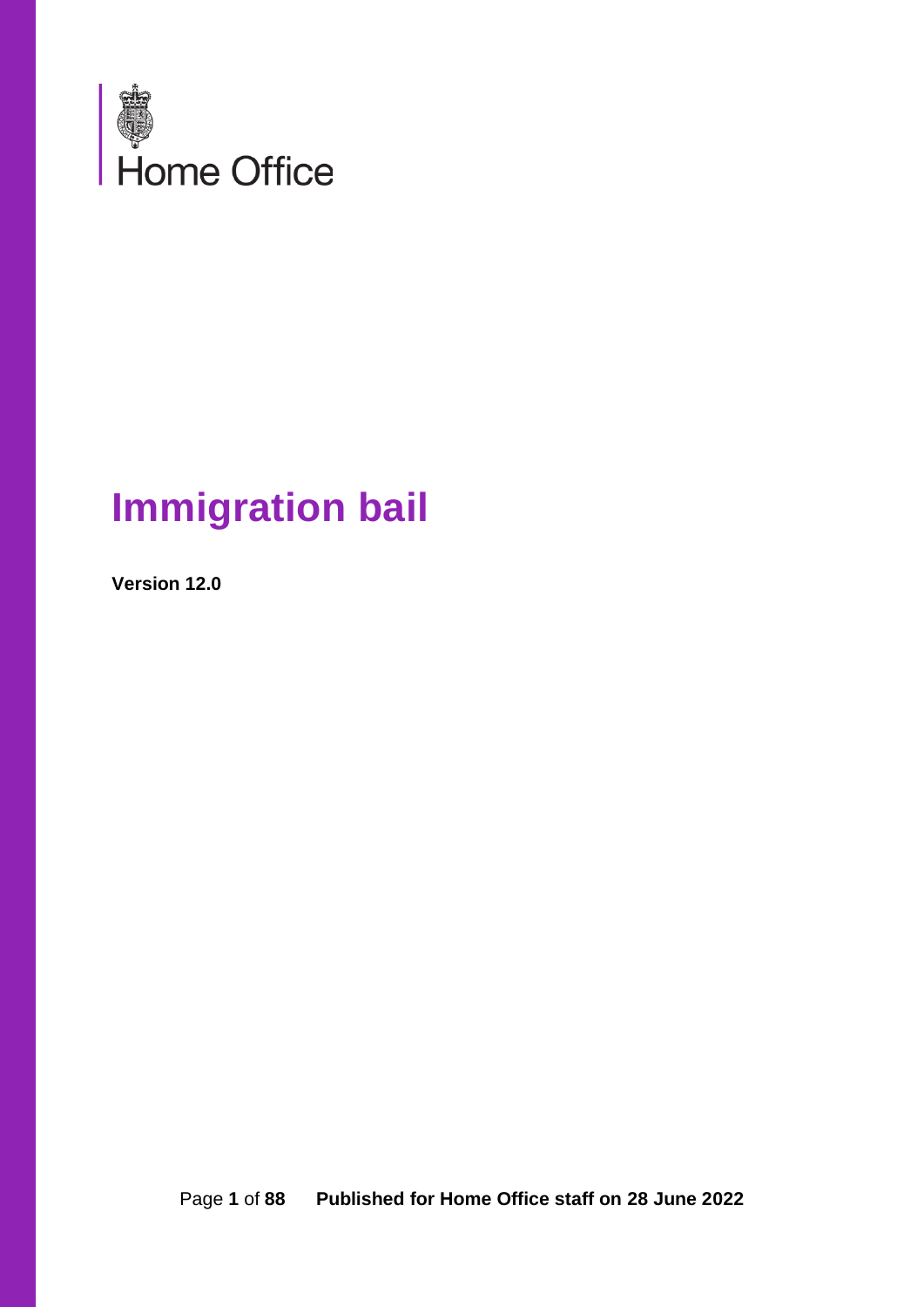# <span id="page-1-0"></span>**Contents**

| Immigration bail conditions: appearance before Secretary of State or Tribunal 12 |  |
|----------------------------------------------------------------------------------|--|
|                                                                                  |  |
| Immigration bail conditions: restrictions on work, occupation or studies  13     |  |
|                                                                                  |  |
|                                                                                  |  |
|                                                                                  |  |
|                                                                                  |  |
|                                                                                  |  |
|                                                                                  |  |
|                                                                                  |  |
|                                                                                  |  |
|                                                                                  |  |
| Residence condition: referring cases to the Immigration Enforcement (IE)         |  |
|                                                                                  |  |
|                                                                                  |  |
|                                                                                  |  |
|                                                                                  |  |
|                                                                                  |  |
|                                                                                  |  |
|                                                                                  |  |
|                                                                                  |  |
|                                                                                  |  |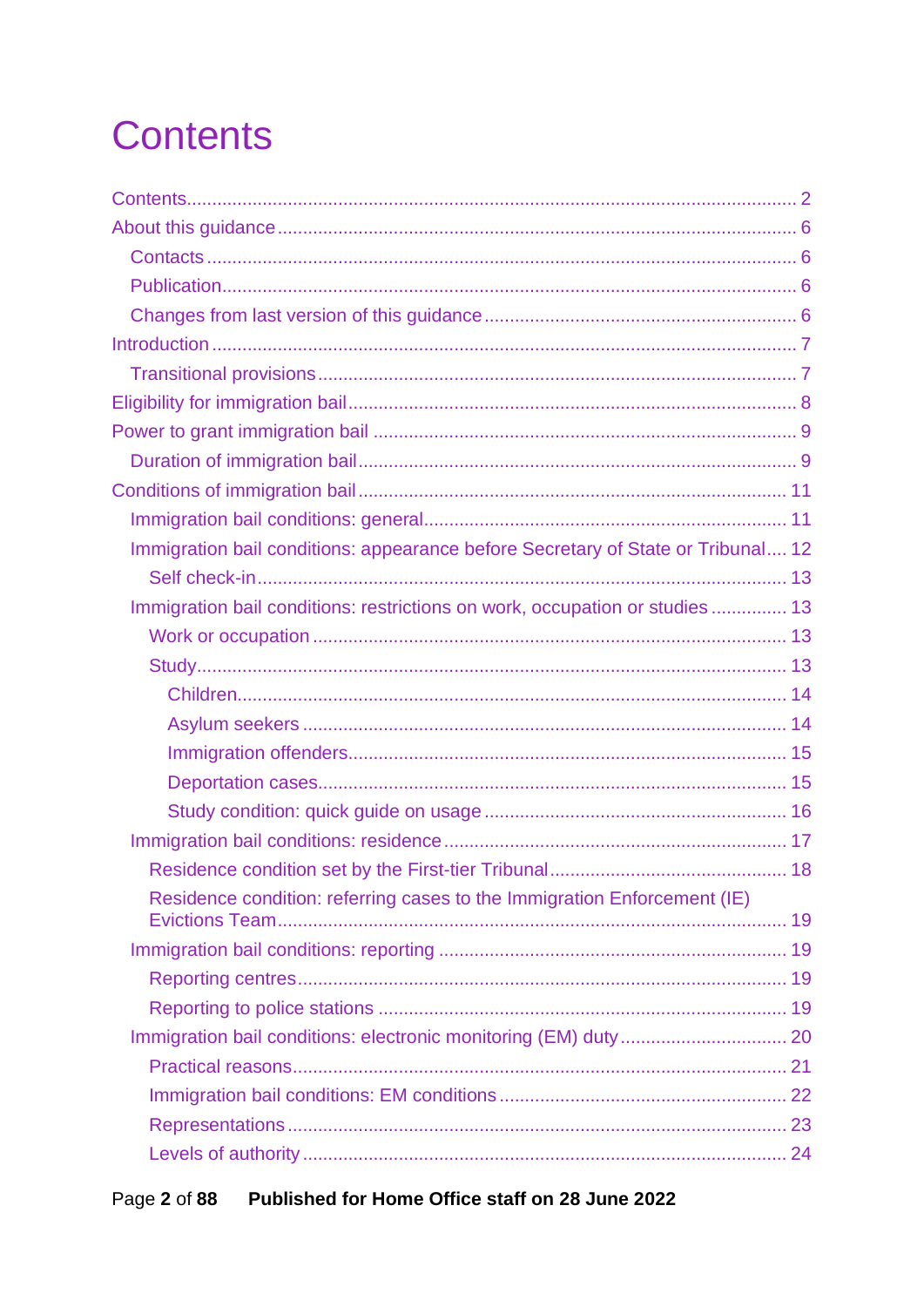| Immigration bail supplementary conditions: curfews, inclusion or exclusion           |  |
|--------------------------------------------------------------------------------------|--|
| Immigration bail conditions: EM individuals not subject to the duty  33              |  |
|                                                                                      |  |
|                                                                                      |  |
|                                                                                      |  |
|                                                                                      |  |
|                                                                                      |  |
|                                                                                      |  |
|                                                                                      |  |
|                                                                                      |  |
|                                                                                      |  |
| Statutory limitations on First-tier Tribunal power to grant immigration bail 41      |  |
|                                                                                      |  |
| Consent to bail: directions in force for removal within 14 days of bail decision. 42 |  |
|                                                                                      |  |
|                                                                                      |  |
|                                                                                      |  |
|                                                                                      |  |
|                                                                                      |  |
|                                                                                      |  |
|                                                                                      |  |
| Immigration bail consideration process: detained: FNOs with financial condition      |  |
|                                                                                      |  |
|                                                                                      |  |
|                                                                                      |  |
|                                                                                      |  |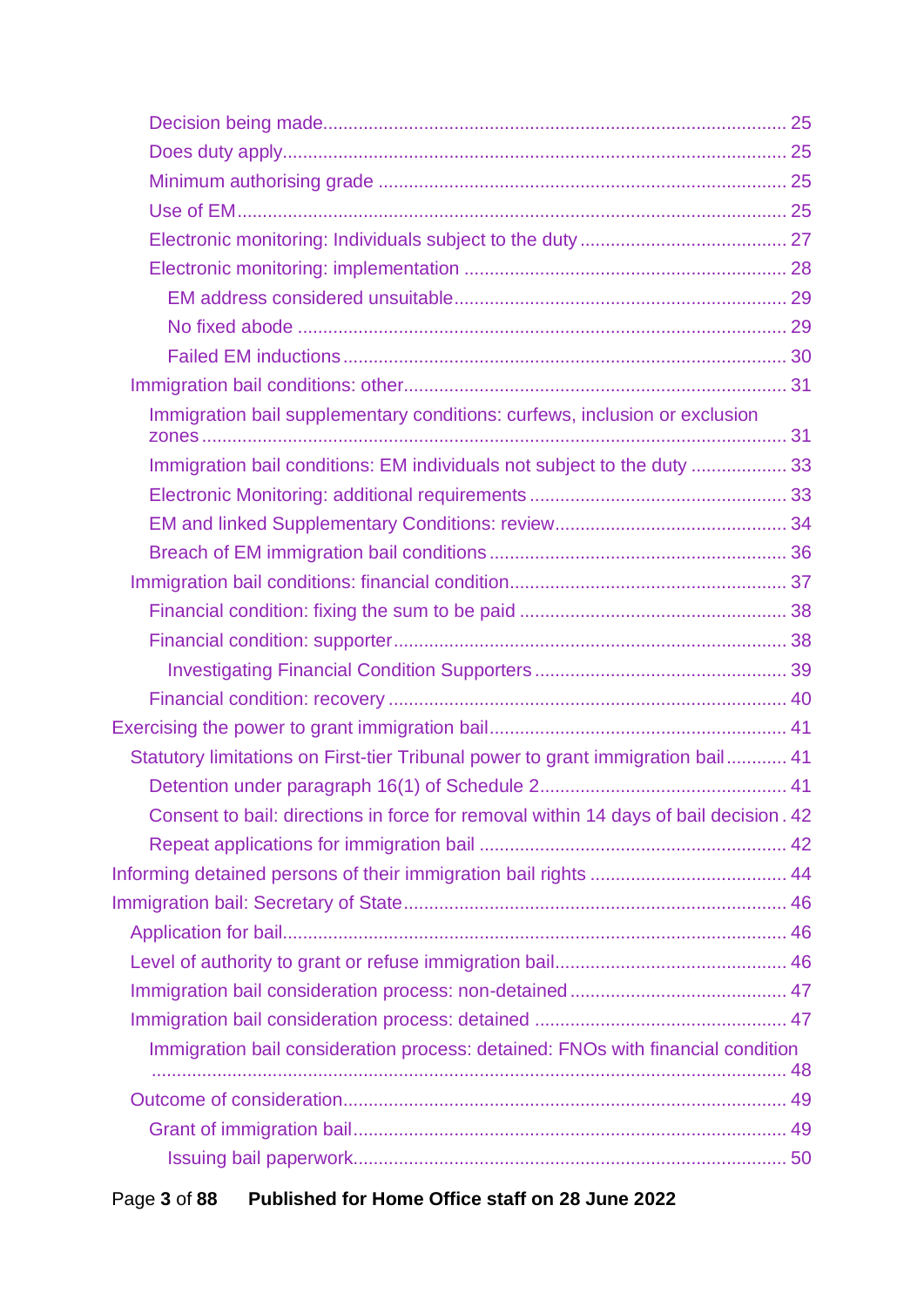| Bail summary: additional requirements if removal scheduled within 14 days of |  |
|------------------------------------------------------------------------------|--|
|                                                                              |  |
|                                                                              |  |
|                                                                              |  |
|                                                                              |  |
|                                                                              |  |
|                                                                              |  |
|                                                                              |  |
|                                                                              |  |
|                                                                              |  |
|                                                                              |  |
|                                                                              |  |
|                                                                              |  |
|                                                                              |  |
|                                                                              |  |
|                                                                              |  |
|                                                                              |  |
|                                                                              |  |
|                                                                              |  |
|                                                                              |  |
|                                                                              |  |
|                                                                              |  |
|                                                                              |  |
|                                                                              |  |
|                                                                              |  |
|                                                                              |  |
|                                                                              |  |
| European Convention on Human Rights: Article 3 cases 66                      |  |
| Published for Home Office staff on 28 June 2022<br>Page 4 of 88              |  |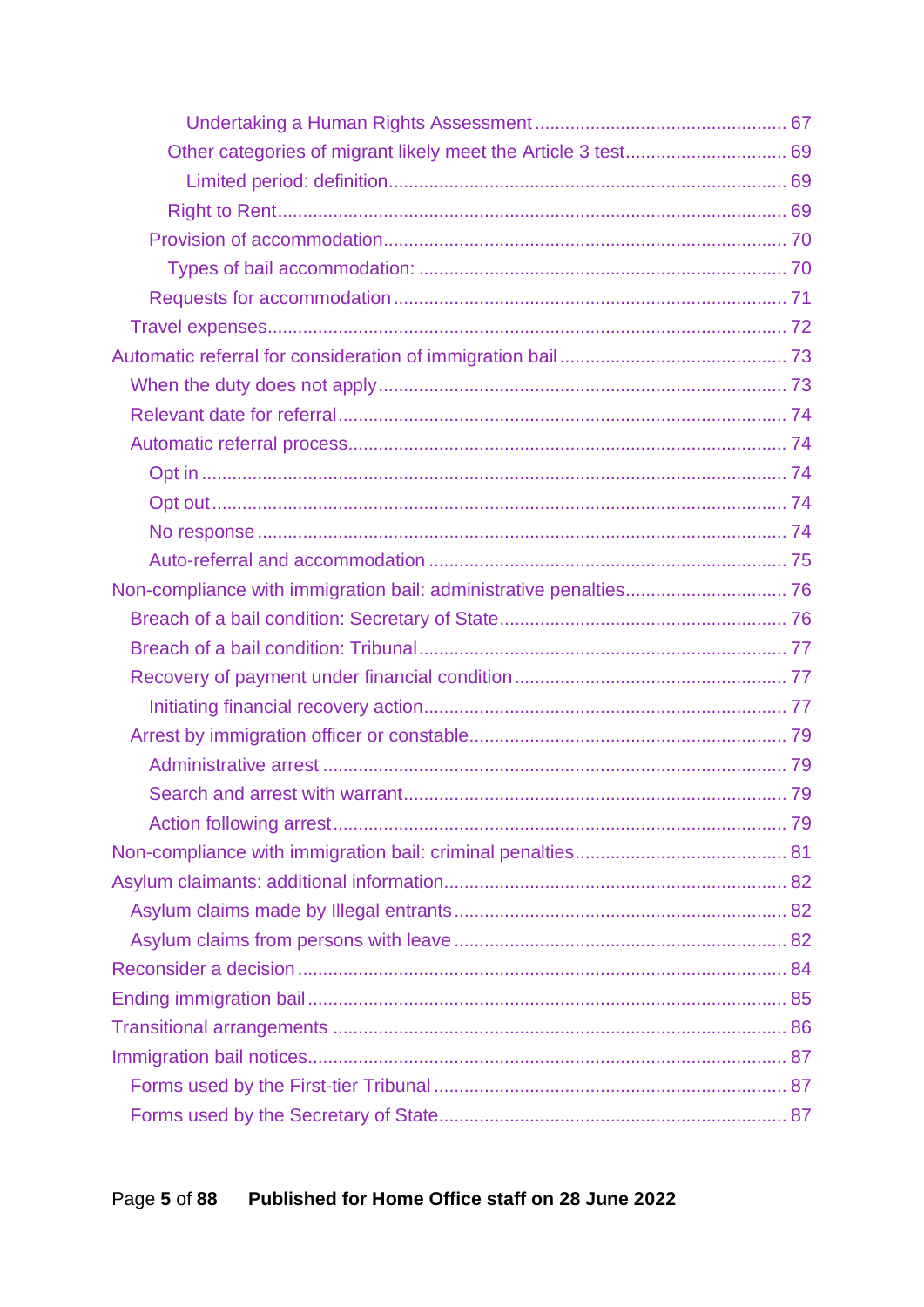# <span id="page-5-0"></span>About this guidance

This guidance tells decision makers about immigration bail as provided for under [Schedule 10 to the Immigration Act 2016.](http://www.legislation.gov.uk/ukpga/2016/19/schedule/10) Reference to decision makers in this guidance means all persons acting on behalf of the Secretary of State on immigration bail matters; this includes immigration officers.

With immediate effect and until further notice, the use of:

- Informing detained persons of their immigration bail rights
- Meeting Bail conditions: Secretary of State support Accommodation

as set out in this instruction is **suspended** and the separate Immigration Bail Interim Guidance must be used instead.

# <span id="page-5-1"></span>**Contacts**

If you have any questions about the guidance and your line manager or senior caseworker cannot help you or you think that the guidance has factual errors, then email Immigration Bail Policy.

If you notice any formatting errors in this guidance (broken links, spelling mistakes and so on) or have any comments about the layout or navigability of the guidance then you can email the Guidance Rules and Forms team.

# <span id="page-5-2"></span>**Publication**

Below is information on when this version of the guidance was published:

- version **12.0**
- published for Home Office staff on **28 June 2022**

# <span id="page-5-3"></span>**Changes from last version of this guidance**

Adjustments to:

- [Immigration bail conditions: electronic monitoring \(EM\)](#page-22-0) duty- Representations
- Exercising the power to grant immigration bail due to the commencement of Clause 48 of the Nationality and Borders Act 2022

#### **Related content**

**[Contents](#page-1-0)** Border Force Immigration Bail risk assessment form

**Related external links** [Schedule 10 to the Immigration Act 2016](http://www.legislation.gov.uk/ukpga/2016/19/schedule/10)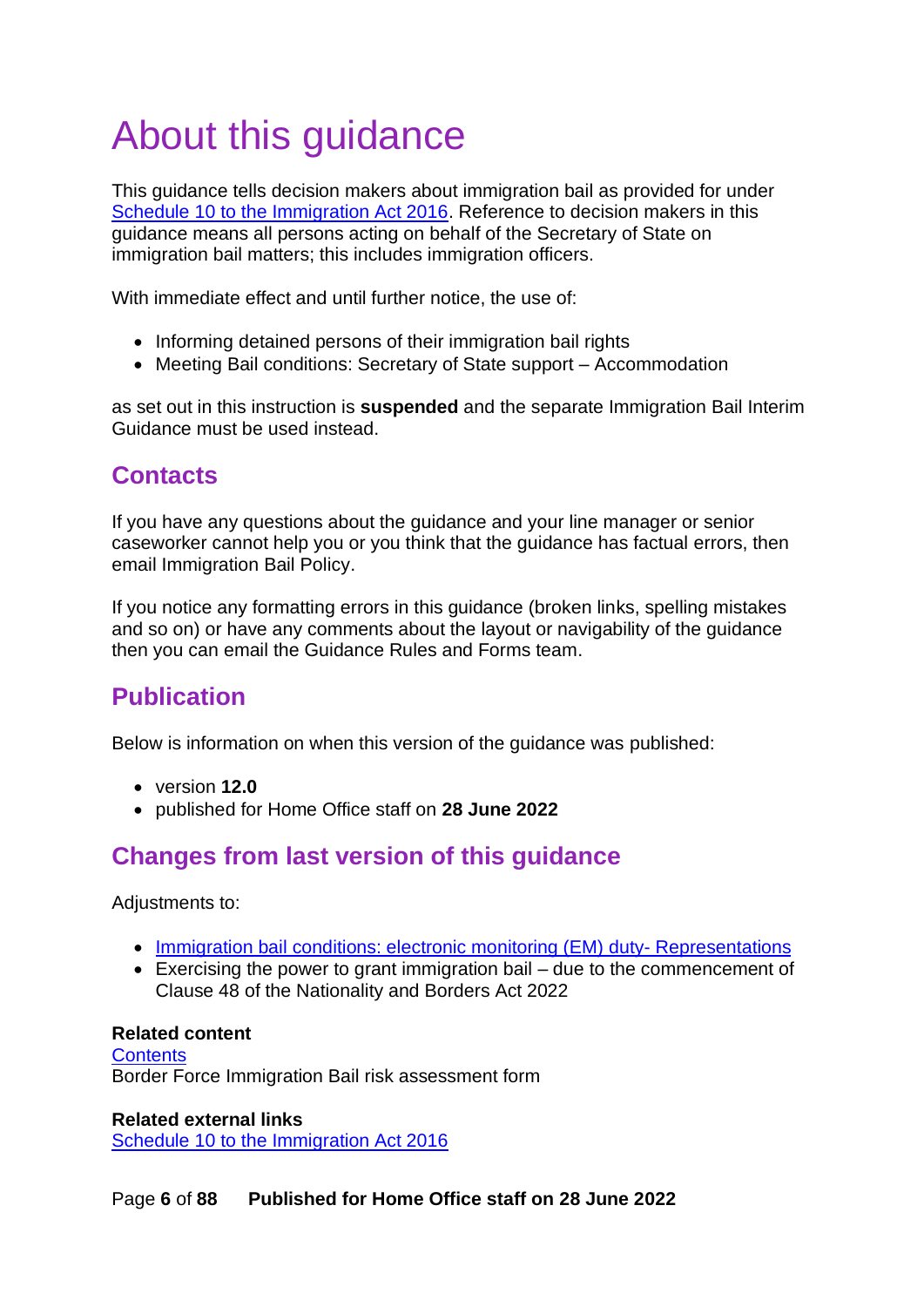# <span id="page-6-0"></span>Introduction

This page introduces you to the single power of immigration bail.

It is published policy that detention will only be used sparingly and as a last resort. There is a presumption in favour of not detaining and, wherever possible, alternatives to detention must be used.

[Schedule 10](http://www.legislation.gov.uk/ukpga/2016/19/schedule/10) has replaced the various pre-existing alternatives to detention (temporary admission, temporary release on bail and release on restrictions) by a single power to grant immigration bail.

This guidance applies to the use of immigration bail in cases managed by Border Force, UK Visas and Immigration, and Immigration Enforcement. It replaces all previous guidance on:

- temporary admission
- temporary release on bail
- release on restrictions

Further information on detention can be found in the Detention guidance. As an alternative to detention, the purpose of immigration bail is aligned to the purpose of detention, which is to facilitate return of individuals who have no legal basis to remain in the UK.

## <span id="page-6-1"></span>**Transitional provisions**

Following commencement of the provisions in Schedule 10, any person in the community on the basis of one of the previous alternatives to detention provisions is now to be treated as having been granted immigration bail, subject to the same conditions, under the single bail power.

Further information can be found under [Transitional arrangements.](#page-84-1)

**Related content [Contents](#page-1-0)**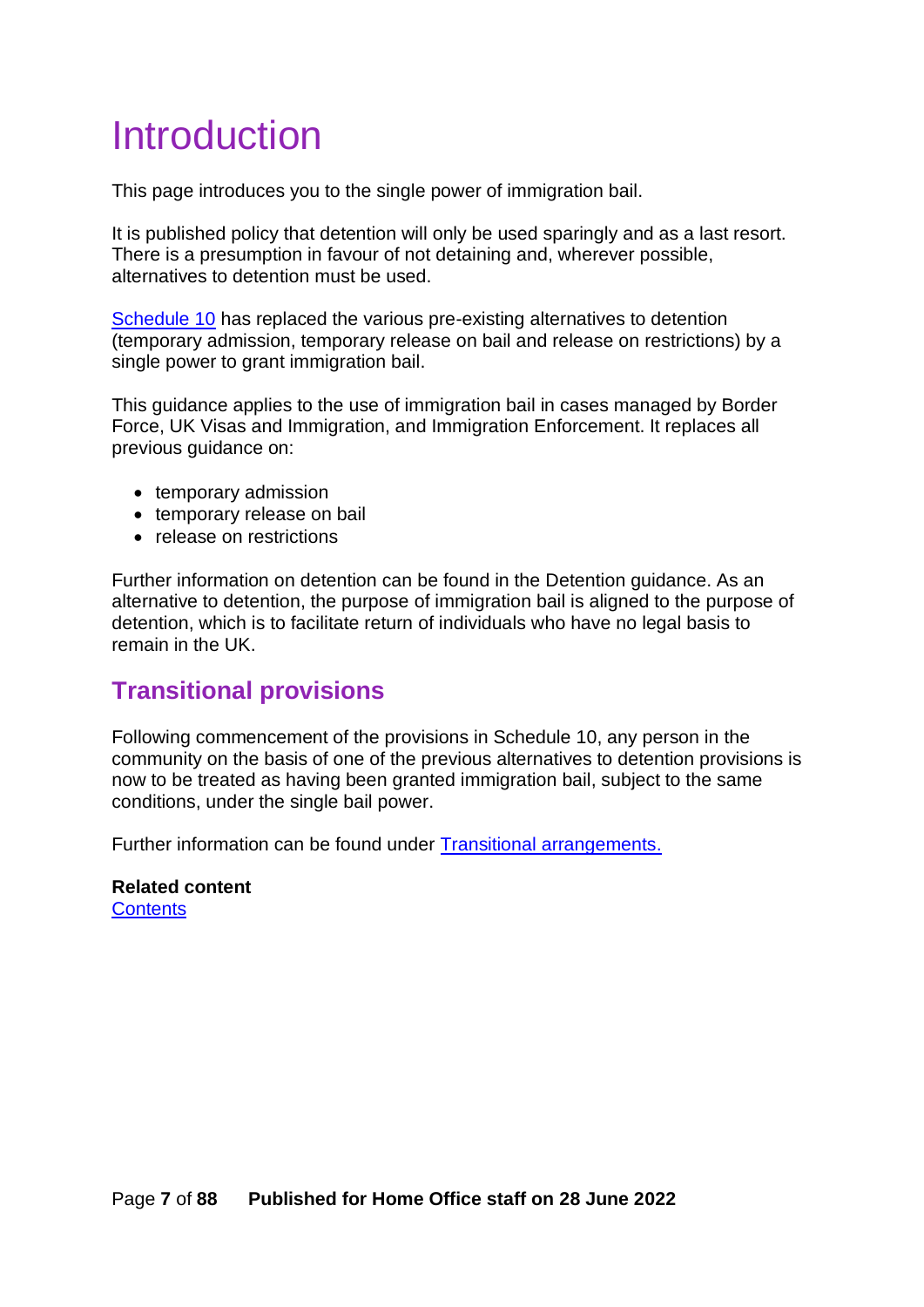# <span id="page-7-0"></span>Eligibility for immigration bail

This page tells you about people who are eligible for immigration bail.

Any person detained, or liable to be detained, under any of the following provisions is eligible to be granted immigration bail by the Secretary of State:

- paragraph 16(1), (1A) or (2) of Schedule 2 to the Immigration Act 1971 (detention by immigration officers of persons liable to examination or removal)
- paragraph 2(1), (2) or (3) of Schedule 3 to that Act (detention pending deportation)
- section 62 of the Nationality, Immigration and Asylum Act 2002 (detention by Secretary of State of persons liable to examination or removal)
- section 36(1) of the UK Borders Act 2007 (detention pending automatic deportation)

A person who is liable to be detained under any of the above provisions can be granted, and remain on, immigration bail even if that person can no longer be lawfully detained (for example, because there is no realistic prospect of the person's removal taking place within a reasonable time).

A person against whom the Secretary of State is considering making a deportation order under section 5(1) of the Immigration Act 1971 can remain on immigration bail even if that person is no longer liable to be detained.

**Related content**

**[Contents](#page-1-0)**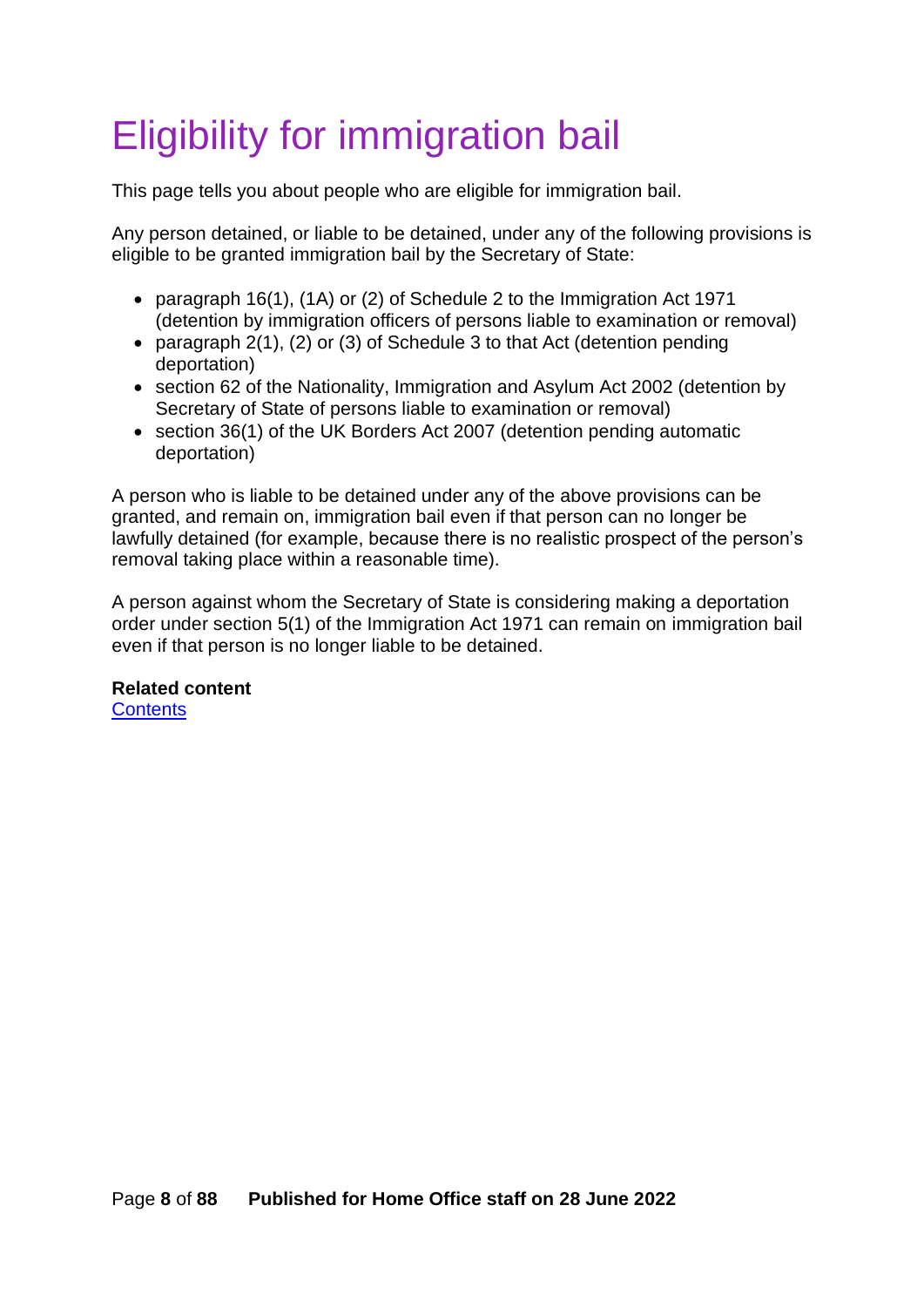# <span id="page-8-0"></span>Power to grant immigration bail

This page tells you about the legal powers to grant immigration bail. It also tells you when a grant of immigration bail begins and when it ends.

See also: [Level of authority to grant or refuse immigration bail.](#page-45-2)

The statutory power to grant immigration bail is in paragraph 1 of [Schedule 10.](http://www.legislation.gov.uk/ukpga/2016/19/schedule/10)

The power to grant immigration bail is available to the Secretary of State (in practice, a person acting on behalf of the Secretary of State, including an immigration officer) if a person is:

- detained under any of the detention powers listed in the bullet points in [Eligibility for immigration bail](#page-7-0)
- liable to be detained under any of the detention powers listed in the bullet points in [Eligibility for immigration bail](#page-7-0)

The Secretary of State may consider granting immigration bail to a person if the Secretary of State thinks this is appropriate, whether or not the person has submitted an application for immigration bail. If a detained person wishes to apply to the Secretary of State for a grant of immigration bail, the person must do so using the official immigration bail application form - BAIL 401 (which can be found on DocGen on CID). In most cases, bail will be granted using the notification of grant/variation of immigration bail form - BAIL 201 (which can be found on DocGen on CID). However, some casework refusal notices also contain the option for granting immigration bail.

The power to grant immigration bail is available to the First-tier Tribunal if a person is already detained under any of the powers in paragraph 1(1) of Schedule 10 (for further information see: [Eligibility for immigration bail\)](#page-7-0). The Tribunal has no power to grant immigration bail to a person who is liable to detention but not detained. For further information, see [Statutory limitations on First-tier Tribunal power to grant](#page-40-1)  [immigration bail.](#page-40-1)

A detained person who wishes to be granted bail by the Tribunal must submit an application in writing to the Tribunal using Form B1.

The fact that a person has been granted immigration bail does not prevent the person's possible arrest and subsequent detention under one of the provisions mentioned in [Eligibility for immigration bail.](#page-7-0) This allows a person on immigration bail to be detained pending an enforced removal, for example, where the person has been granted bail whilst waiting for a travel document which then becomes available.

# <span id="page-8-1"></span>**Duration of immigration bail**

A person is on immigration bail from when a grant of immigration bail starts to when it ends. These events are defined in paragraphs 1 and 3 of **Schedule 10**.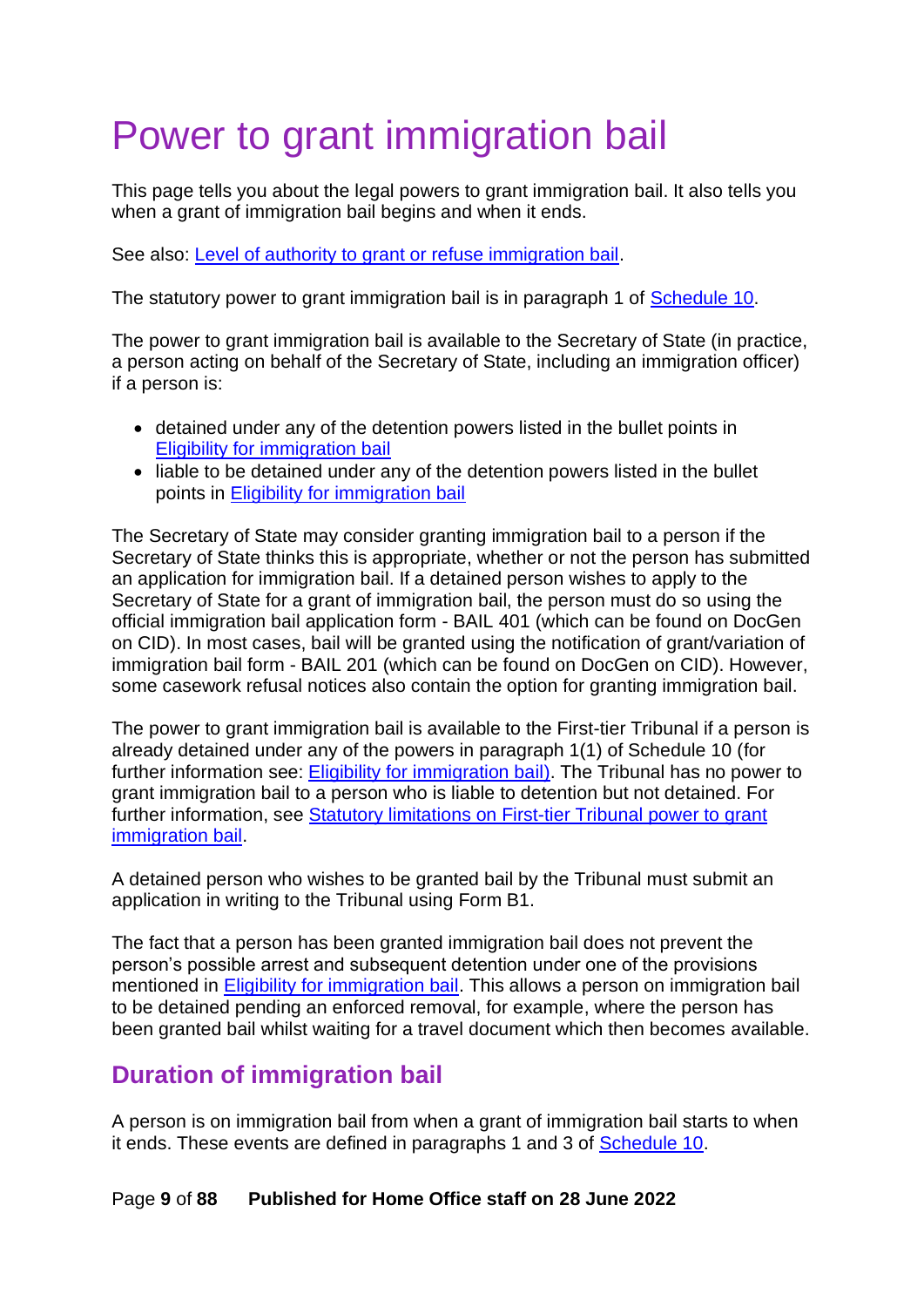A grant of immigration bail starts from the time that is stated on the notice granting it. The notice may state that bail is conditional on certain arrangements being in place, and that it starts once those arrangements have been made.

A grant of immigration bail ends when the person to whom it is granted is:

- no longer liable to be detained and the Secretary of State is not considering whether to make a deportation order against the person
- granted leave to enter or remain in the UK
- detained under one of the provisions mentioned in [Eligibility for immigration bail](#page-7-0)
- removed from, or otherwise leaves, the UK

## **Related content**

**[Contents](#page-1-0)**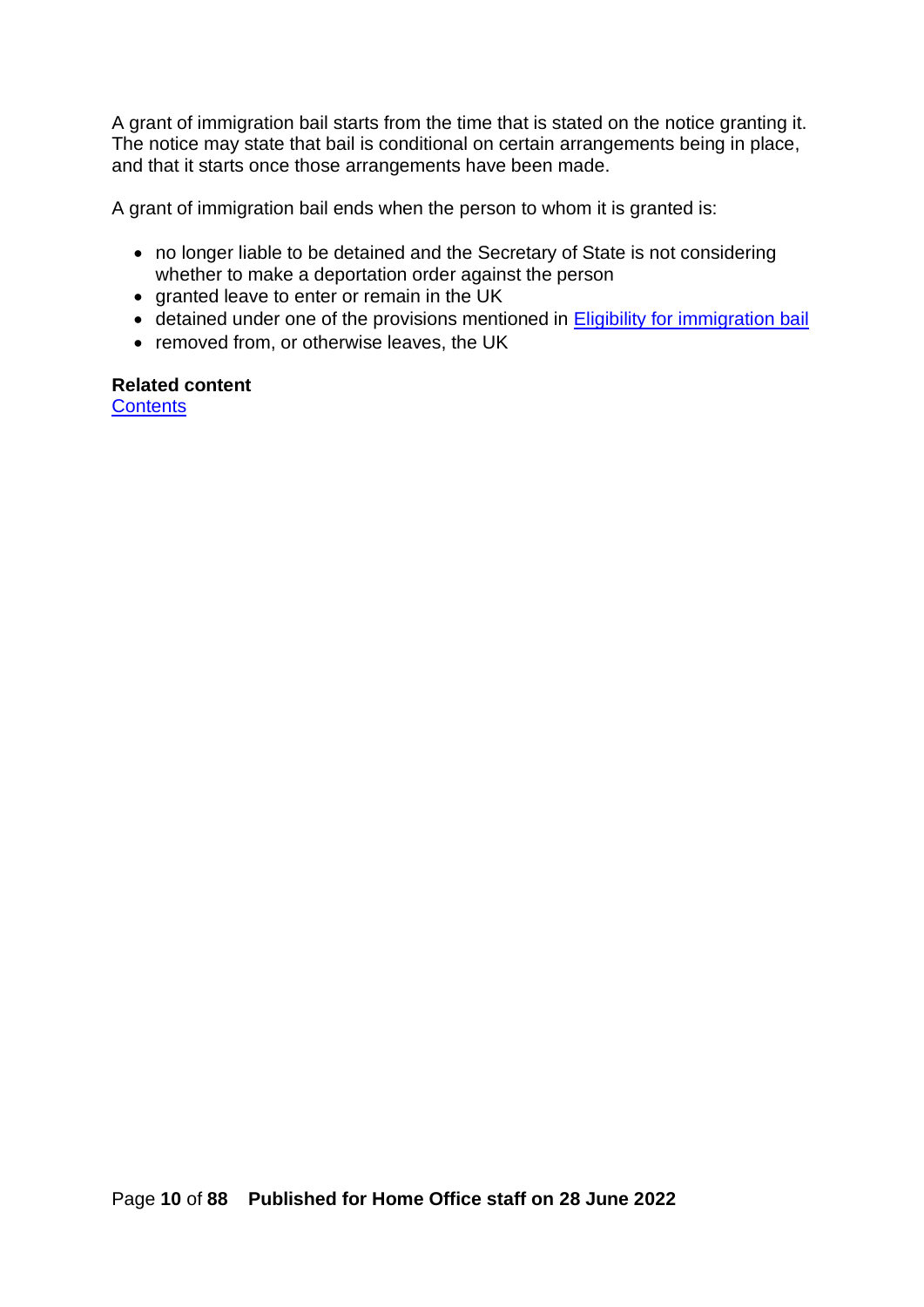# <span id="page-10-0"></span>Conditions of immigration bail

This page tells you about the conditions that must be attached to a grant of immigration bail.

# <span id="page-10-1"></span>**Immigration bail conditions: general**

See also:

- [Persons detained pending deportation action](#page-30-0)
- [Varying immigration bail conditions](#page-61-0)

The grant of immigration bail to a person must be subject to at least one of the following:

- a condition requiring the person to appear before the Secretary of State or the [First-tier Tribunal](#page-11-0) at a specified time and place
- a condition [restricting the person's work, occupation or studies](#page-12-4) in the UK
- a condition about the person's [residence](#page-16-0)
- a condition requiring the person to [report to the Secretary of State or other](#page-18-1)  [person specified](#page-18-1)
- an [electronic monitoring](#page-19-0) condition
- such [other condition](#page-30-0) as the person granting the immigration bail sees fit (for example: curfew; requirement to notify the Home Office of change in circumstances)

Decision makers may also impose a financial condition, but this must be in addition to – and attached to – one or more of the above conditions.

When setting a condition of immigration bail, the Secretary of State must be satisfied that the individual will be able to comply with that condition from the start of a grant of immigration bail.

The number and type of immigration bail conditions to impose will vary depending on the circumstances of the individual case. For example, a person being granted immigration bail from detention while barriers to removal are resolved may require more stringent bail conditions than a person being granted immigration bail from a position of liberty (for example, on arrival at a port of entry or on submission of an incountry application) while an outstanding application is considered. This is because, at their respective stages of the process, the latter would generally have more of an incentive to cooperate with the authorities than the former. In reaching a decision on appropriate bail conditions, decision makers must have regard to the matters listed under [Exercising the power to grant immigration bail.](#page-39-1)

The conditions imposed must:

• take into account the facts of the individual case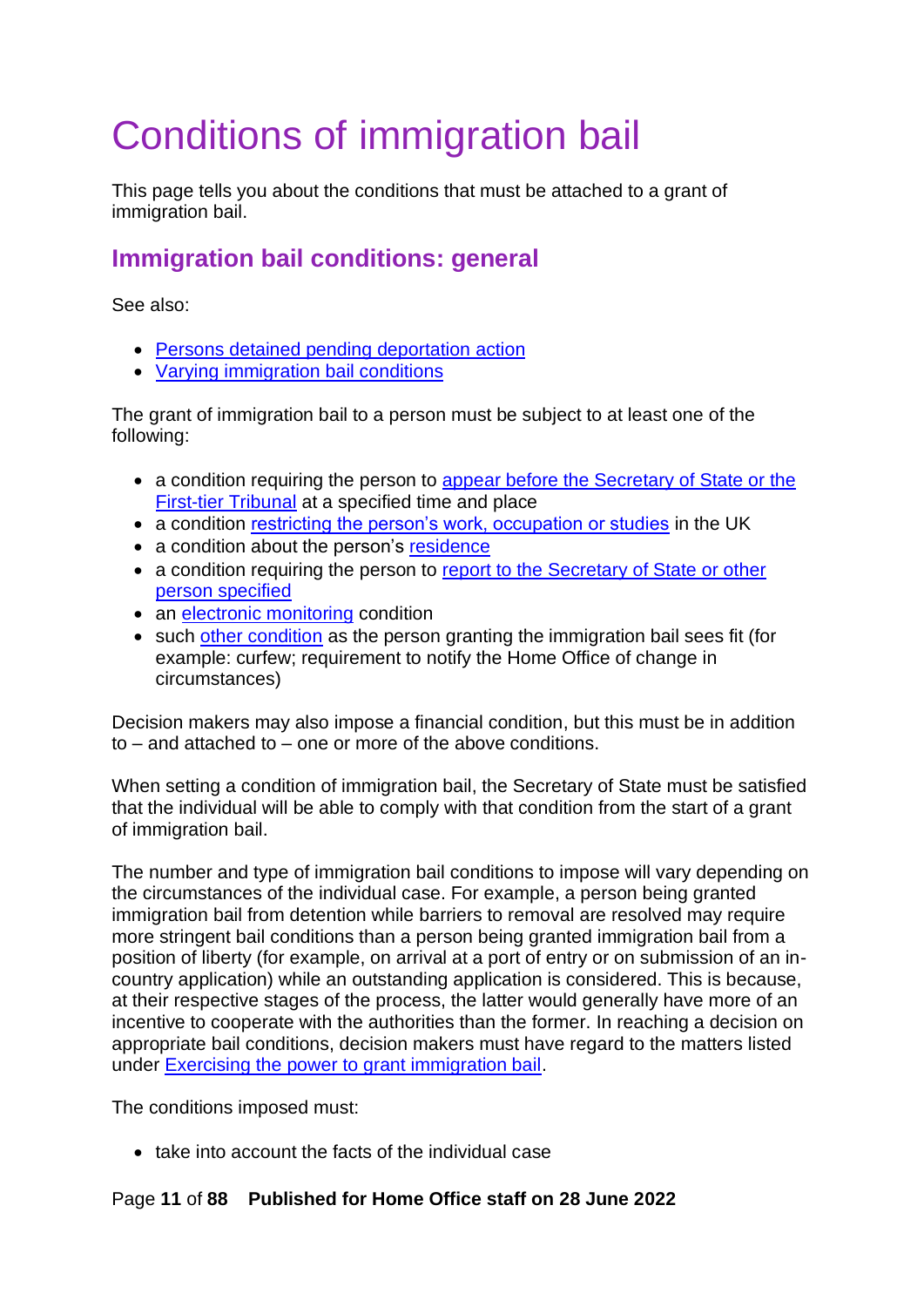- enable the Home Office to maintain appropriate levels of contact with the individual
- reduce the risk of non-compliance, including absconding
- minimise potential delay in the Home Office becoming aware of any noncompliance
- be in furtherance of facilitating the individual's return

Decision makers should be aware that breach of bail conditions gives rise to the possibility of criminal proceedings and a fine or imprisonment (for further information, see [Non-compliance with immigration bail: criminal penalties\)](#page-80-0). Decision makers must therefore keep this in mind when setting conditions, particularly 'other' conditions (the gravity of the breach should be such that prosecution could be a proportionate outcome).

Section 55 of the Borders, Citizenship and Immigration Act 2009 requires certain Home Office functions to be carried out having regard to the need to safeguard and promote the welfare of children in the UK. Decision makers must therefore ensure they have regard to this need when making decisions on immigration bail which may involve or impact on children under the age of 18. All available information and evidence must be carefully considered to determine if the grant of bail or the imposition of the proposed bail conditions would be contrary to a child's best interests. Where this is the case, decision makers must consider and record on file whether those interests are outweighed by the reasons in favour of granting bail and of imposing the bail conditions proposed in the individual circumstances.

# <span id="page-11-0"></span>**Immigration bail conditions: appearance before Secretary of State or Tribunal**

This is for a one-off event and not for a regular reporting condition, which is separate (for further information, see [Immigration bail conditions: reporting\)](#page-18-1).

Examples of when a grant of immigration bail subject to a condition requiring appearance before the Secretary of State at a required time and place may be used include for:

- self check-in returns, to allow collection of passports, tickets or other documents from the airport and for departure
- attending travel documentation or other application-related interviews at the Home Office or a place of immigration detention
- attending for return flights following refusal of leave to enter at a port of entry

Decision makers must not use this condition to require a person to attend an Embassy, High Commission or Consulate for re-documentation for removal purposes, or any other voluntary action.

A condition requiring appearance before the Tribunal at a required time and place would usually be necessary where a person has on-going proceedings before the Tribunal. A condition of this kind will generally be appropriate where the Tribunal grants bail rather than the Secretary of State.

Page **12** of **88 Published for Home Office staff on 28 June 2022**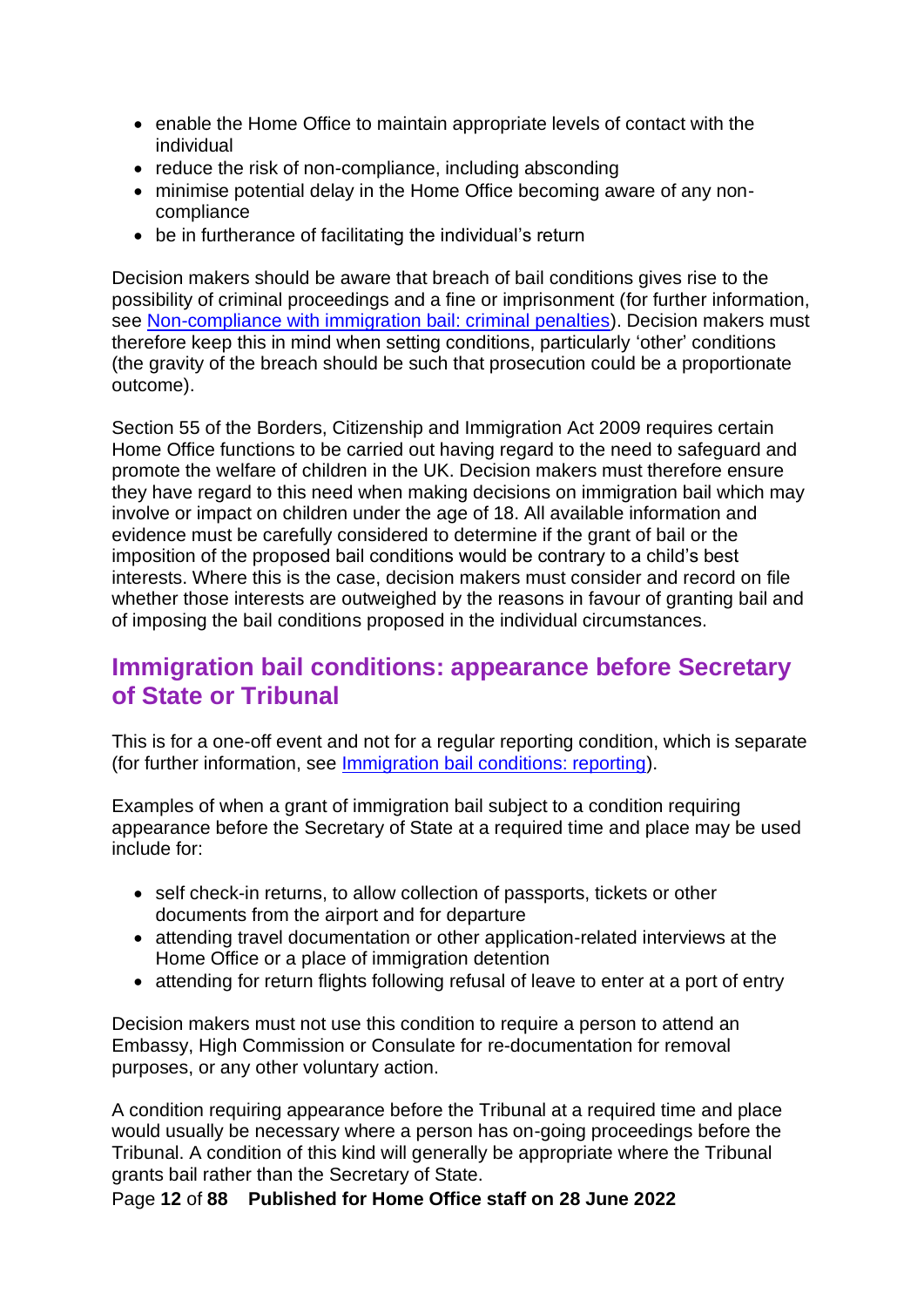# <span id="page-12-0"></span>Self check-in

Where this condition is used for a self check-in return:

- the Notification of grant/variation of immigration bail notice (BAIL 201) must be given to the individual
- the self check-in notice (BAIL 202(SCI)) must be given to the appropriate carrier when requested

## <span id="page-12-4"></span><span id="page-12-1"></span>**Immigration bail conditions: restrictions on work, occupation or studies**

### <span id="page-12-2"></span>Work or occupation

If the person being granted immigration bail does not have any leave to enter or remain in the UK, it will be appropriate to impose a bail condition restricting work in the majority of cases.

It may be appropriate to impose an immigration bail condition that restricts a person's work or occupation if that person had leave permitting these activities, but that leave has been curtailed. It may also, depending on the facts of the individual case, be appropriate for European Economic Area citizens who are granted immigration bail pending deportation action.

An asylum seeker, or a failed asylum seeker with outstanding protection-based further submissions, whose claim has been outstanding for more than 12 months through no fault of their own, may be granted [permission to work.](https://www.gov.uk/government/publications/handling-applications-for-permission-to-take-employment-instruction) Those who are allowed to work are restricted to jobs on the [Shortage Occupation List.](https://www.gov.uk/guidance/immigration-rules/immigration-rules-appendix-k-shortage-occupation-list)

### <span id="page-12-3"></span>**Study**

In this context, 'study' is taken to mean primary and secondary school for children and young adults up to and including the age of 18, and courses which may lead to a qualification for adults, including English for Speakers of Other Languages (ESOL) courses. However, children up until the age of 18 are entitled to education, and so should be set a condition permitting study.

**A person does not have to be given a study condition permitting or prohibiting study. They must have at least one other condition of bail. If there is any doubt over whether study should be restricted, no study condition should be applied.**  Either leave the box on the BAIL 201 notice (or relevant refusal notice) blank or delete the study condition.

**Bail conditions prohibiting study must be authorised at a minimum grade of HEO/CIO equivalent grades. Consideration must be given to whether the individual is already studying or wishes to commence a course, the length of course or whether the individual is undertaking significant exams, for example** 

Page **13** of **88 Published for Home Office staff on 28 June 2022**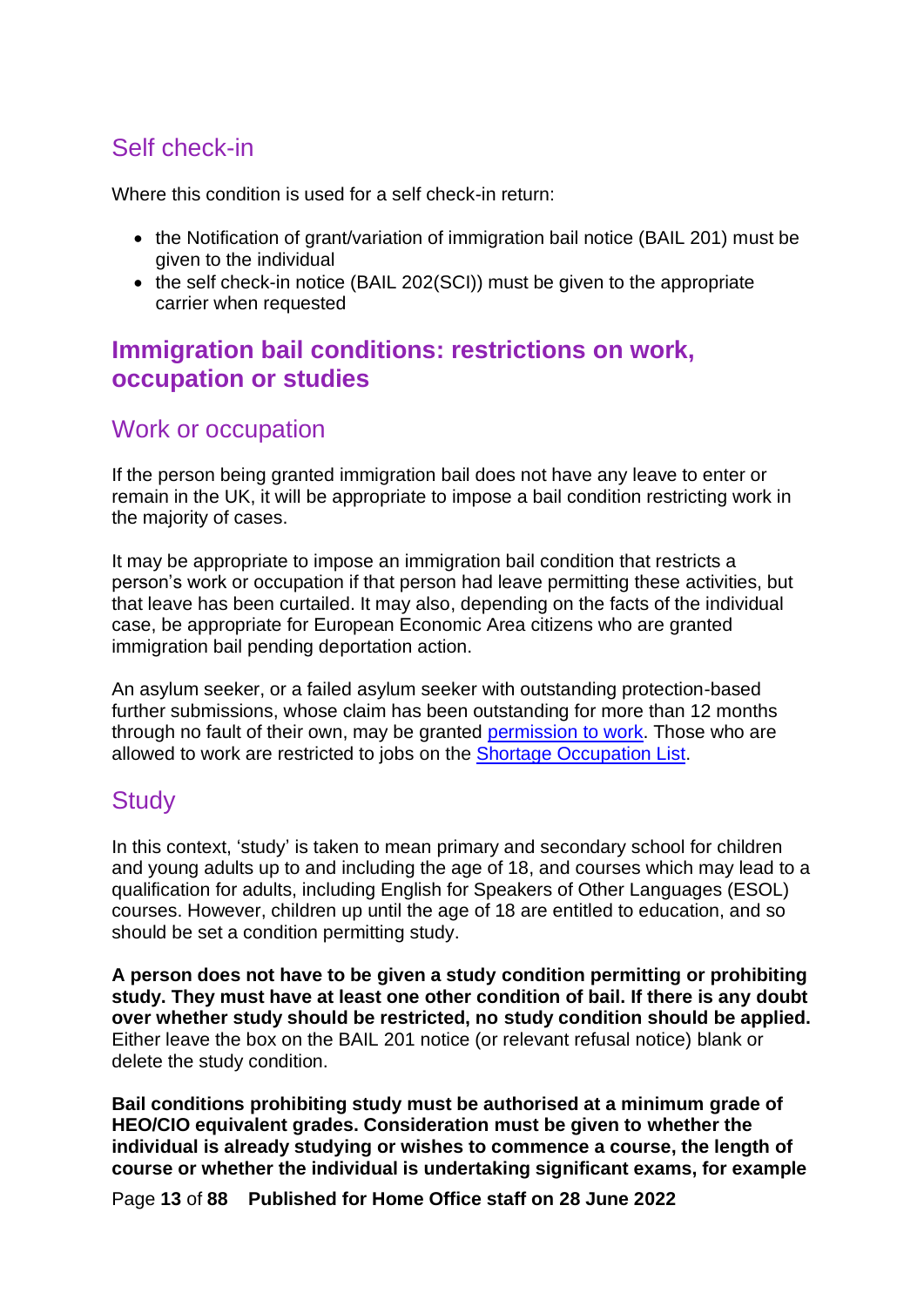**A levels or their equivalents or university finals, and what the timescale is when taking removal action into account, and therefore the impact of a study restriction.** 

#### <span id="page-13-0"></span>**Children**

Children can access education services until the age of 18, and they must be permitted to study up to and including the final year of school in which they turn 18. You should not set a study condition that they must attend school. However, you can, where dealing with a family group, specify that a child may only attend a named school (the one they already attend or will be attending) to ensure a family stays within a particular location.

Where Border Force officers refuse entry to children at the border who are coming to the UK to study at state schools but who do not have the correct Entry Clearance (EC), then if they are being granted immigration bail, no study condition should be applied to them. This is because all children under the age of 18 are entitled to free education, even where they are liable for removal from the UK.

#### <span id="page-13-1"></span>**Asylum seekers**

There is nothing in the Immigration Rules to prevent asylum seekers studying. Therefore, anyone who claims asylum should **not** have a study condition applied to them.

A condition prohibiting study may be applied at the point an asylum seeker becomes appeal rights exhausted, if considered necessary on the facts of the individual case. The decision maker must have due regard to the matters under Exercising the power [to grant immigration bail.](#page-39-1) This includes those asylum seekers who are also immigration offenders (for example, illegal entrants via clandestine entry), but see below for steps to take to check if they are former unaccompanied asylum seeking children (UASC) or unaccompanied children.

If an asylum seeker who has exhausted their appeal rights submits further representations and these are accepted as a fresh claim, the decision maker must lift any study restriction applied to the person. If an asylum seeker who has exhausted their appeal rights submits further representations and a decision on whether these constitute a fresh claim remains pending beyond the usual period of time for making such a decision, the decision maker must consider lifting any study restriction applied to the person.

Former UASC care leavers who have turned 18 and who have an application or appeal pending or with ongoing litigation in respect of a decision in relation to their asylum claim, must be permitted to study. They should continue to be permitted to study until they become appeal rights exhausted (ARE). This includes those who did not receive an adverse decision on their application until after turning 17 and a half and so were not granted temporary UASC leave, but still have a right of appeal.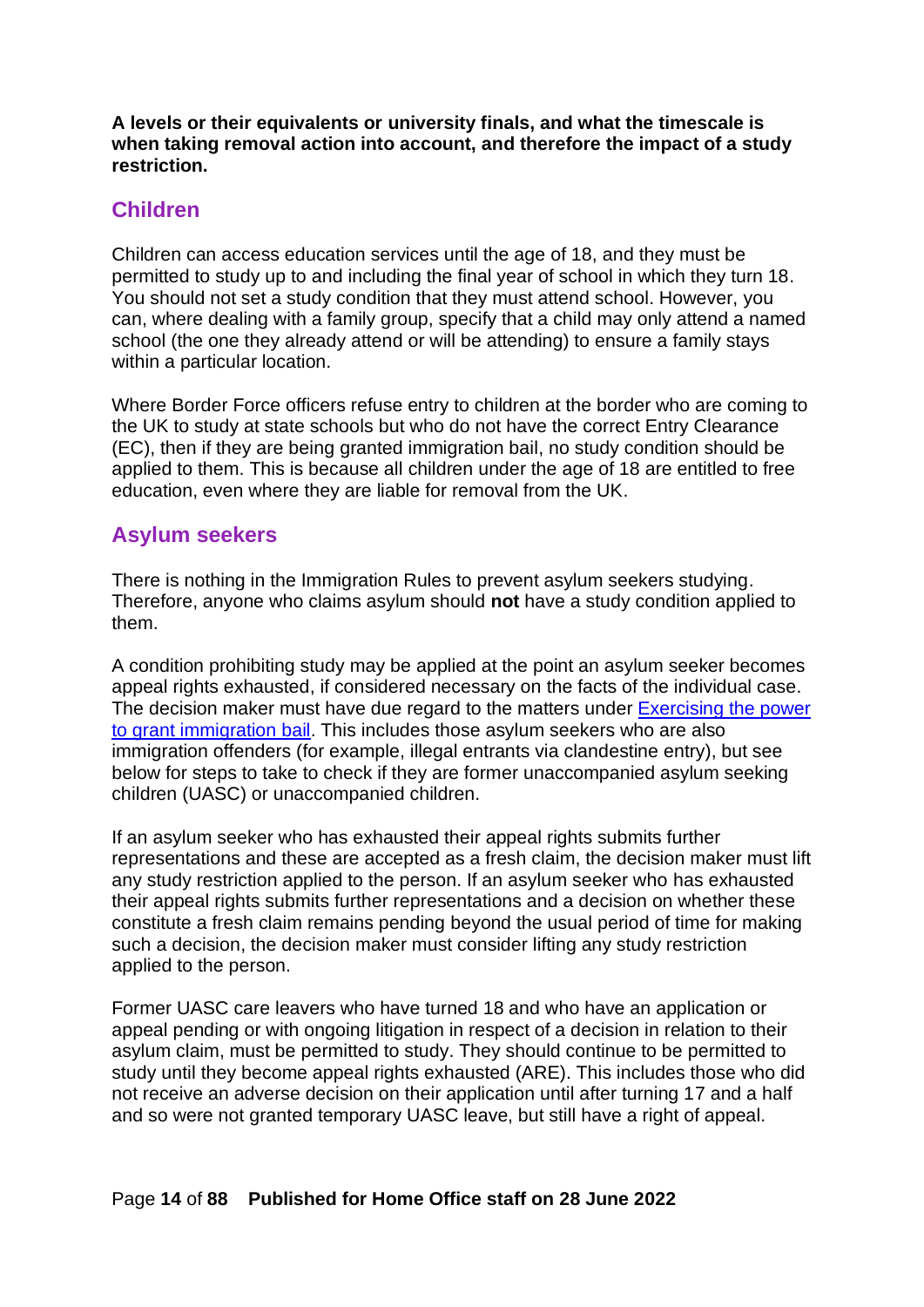In all cases where someone becomes ARE and consideration is being given to prohibiting study, decision makers must take the following steps:

- 1. Check whether the individual arrived in the UK as a UASC/unaccompanied child (and therefore may still be in receipt of 'leaving care' support, including education, from the local authority (LA)). You can do this by checking if there is an 'unaccompanied minor' special condition flag on CID.
- 2. If they have arrived in the UK as a UASC, then confirm with the individual whether they are still in receipt of 'leaving care' support, including support in education. If so, then do not apply any study condition. If there is doubt about whether the LA is still providing 'leaving care' support, then you should exercise caution and should not apply a study condition to them at that time pending further enquires with the LA.
- 3. If they have not arrived as a UASC/unaccompanied child then they will not be in receipt of 'leaving care' support and a 'no study' condition may be applied when they become ARE.
- 4. Consider the impact of a study restriction on the facts of the individual case.

Admissions to higher education (HE) institutions are a matter for the institutions concerned with policies varying between institutions.

Under [section 71 of the Nationality, Immigration and Asylum Act 2002,](http://www.legislation.gov.uk/ukpga/2002/41/section/71) decision makers can apply a study condition to individuals who claim asylum when they have valid leave to enter or remain in another category. This should be in line with the person's leave, so a Tier 4 student must be permitted to study. These individuals may be restricted to studying at a particular institution. For further information see [Asylum claims from persons with leave.](#page-81-2)

#### <span id="page-14-0"></span>**Immigration offenders**

Non-asylum seeking adult immigration offenders who are liable to removal should normally be prohibited from studying.

#### <span id="page-14-1"></span>**Deportation cases**

Where a person is granted bail pending deportation (this includes pending the making of a deportation order (DO) as well as in pursuit of a DO), if they are under 18 or turning 18 in their final school year, they must not be prohibited from studying.

If they are over 18, they should normally be prohibited from studying, unless they are an asylum seeker with an application or appeal pending and the DO is not signed and in force. However, if a licence condition requires attendance on a course, they must be given permission to study, but limited to 'as specified in your licence conditions'. Any decision to prohibit a person from studying who is subject to a deportation order must be made on the basis of the particular facts of the case.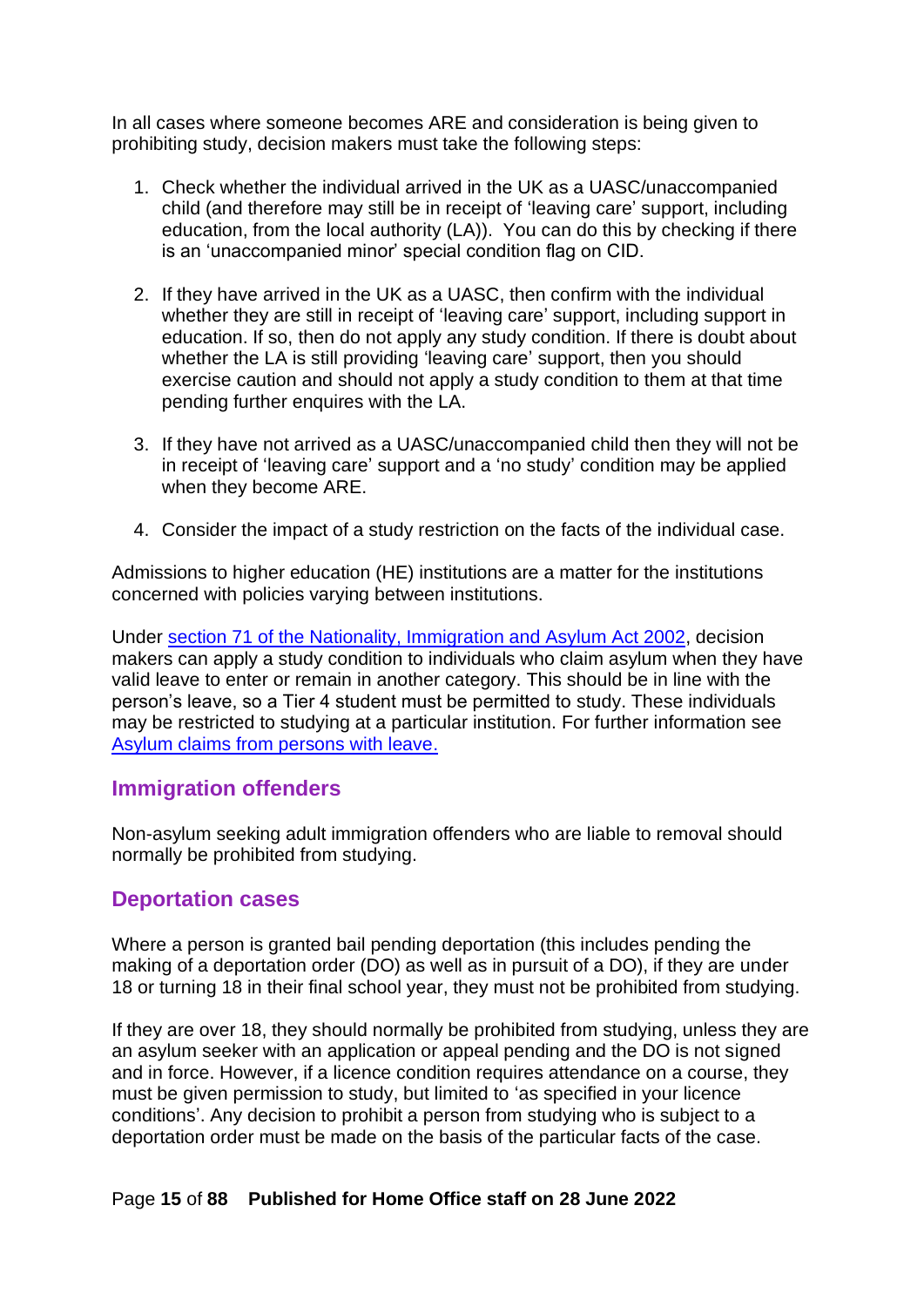The study condition can also be used in national security cases where a restriction on studying may be imposed as part of a package to manage those with whom an individual is able to associate.

#### <span id="page-15-0"></span>**Study condition: quick guide on usage**

This must not be used at a stand-alone guide, as the suggested condition may not be appropriate in every case of a particular status. Use must be in conjunction with the detailed guidance on use of the study condition above.

| <b>Status</b>                                                                                                                                                                                | <b>Suggested bail</b><br>condition                     | <b>Further information</b>                                                                                                                                                                                                    |  |
|----------------------------------------------------------------------------------------------------------------------------------------------------------------------------------------------|--------------------------------------------------------|-------------------------------------------------------------------------------------------------------------------------------------------------------------------------------------------------------------------------------|--|
| Under 18s (general)                                                                                                                                                                          | <b>Permit Study</b>                                    | Including those who turn 18 in<br>final school year                                                                                                                                                                           |  |
| Under 18s refused LTE for<br>study purpose                                                                                                                                                   | Do not set a study<br>condition                        | Border Force - where intending<br>to study at state schools without<br>valid EC                                                                                                                                               |  |
| Over 18s refused LTE                                                                                                                                                                         | <b>Prohibit Study</b>                                  | Border Force - where a non-<br>visa national visitor is refused<br>LTE and removal directions are<br>in place and their removal from<br>the UK is imminent.                                                                   |  |
| Over 18s cancellation of<br>an Entry Clearance (EC)<br>or biometric residence<br>permit (BRP): change of<br>circumstances, false<br>representations or failure<br>to disclose material facts | Do not set a study<br>condition                        | Border Force – where an EC or<br>BRP has been cancelled and an<br>administrative review application<br>and an administrative review<br>decision are pending.                                                                  |  |
| Over 18s cancellation of<br>an EC or BRP: change of<br>purpose                                                                                                                               | <b>Prohibit Study</b>                                  | Border Force – where an EC or<br>BRP has been cancelled for a<br>change of purpose there will be<br>no right to an administrative<br>review. Removal directions are<br>in place and their removal from<br>the UK is imminent. |  |
| Former UASC care<br>leavers                                                                                                                                                                  | <b>Permit Study</b>                                    | Until post-ARE                                                                                                                                                                                                                |  |
| Care leaver                                                                                                                                                                                  | <b>Permit Study</b>                                    | Until post ARE                                                                                                                                                                                                                |  |
| Adult asylum seeker<br>(including clandestine<br>entrants)                                                                                                                                   | Do not set a study<br>condition                        | Admissions to HE institutions<br>are a matter for the institutions<br>concerned with policies varying<br>between institutions                                                                                                 |  |
| Section 71 asylum seeker                                                                                                                                                                     | Any condition should<br>reflect conditions of<br>leave | Do not use bail to remove a pre-<br>existing condition unless<br>circumstances change.                                                                                                                                        |  |
| Adult immigration offender<br>(not asylum seeker)                                                                                                                                            | <b>Prohibit Study</b>                                  | Min CIO/HEO authorisation<br>Consider any exams etc.                                                                                                                                                                          |  |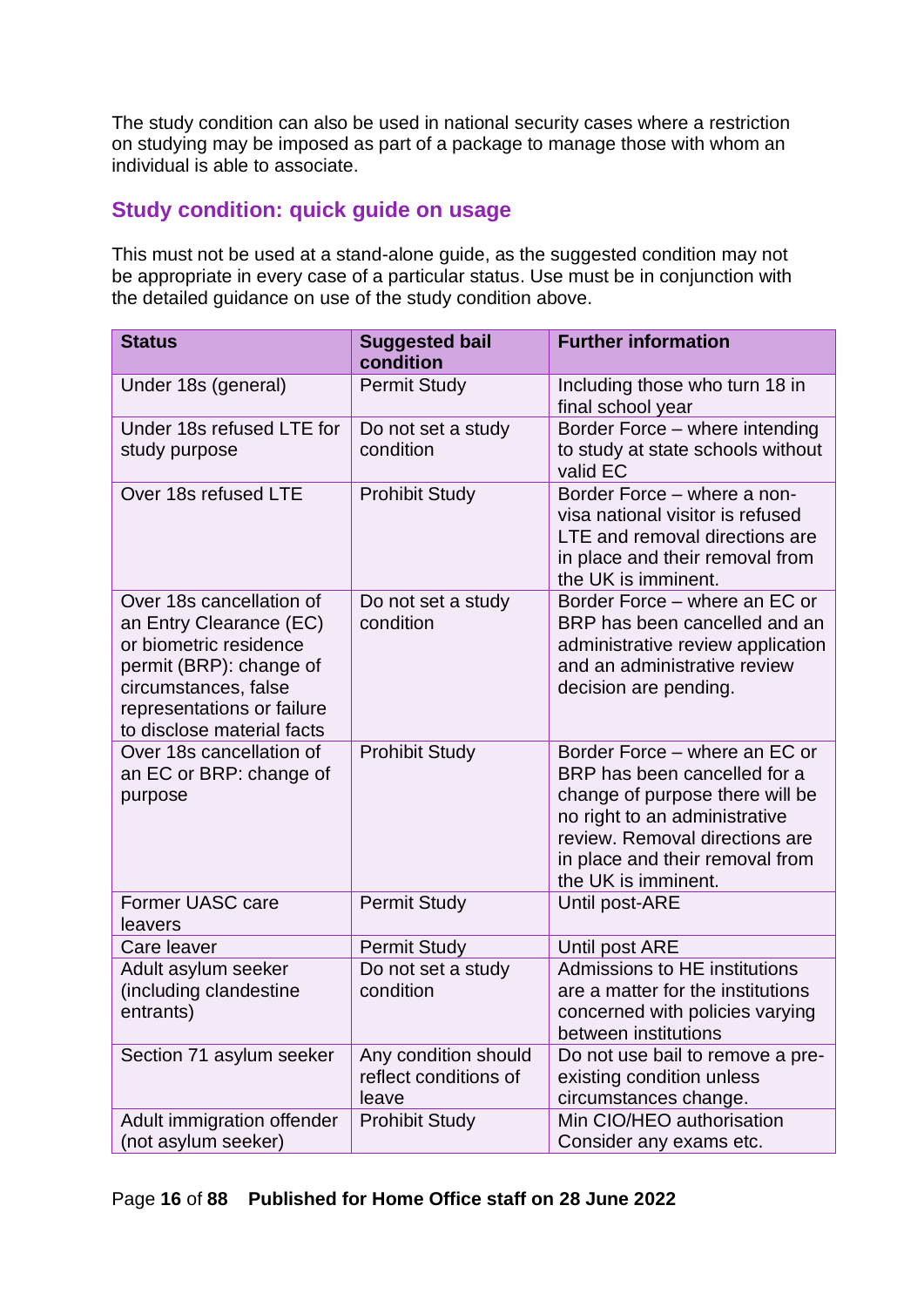| <b>Status</b>                                                                             | <b>Suggested bail</b><br>condition | <b>Further information</b>                                                                                                                    |  |
|-------------------------------------------------------------------------------------------|------------------------------------|-----------------------------------------------------------------------------------------------------------------------------------------------|--|
| Post-ARE (other than care<br>leavers)                                                     | <b>Prohibit Study</b>              | Min CIO/HEO authorisation.<br>Consider any exams, etc.<br>Follow steps to check if they<br>arrived in the UK as a<br>UASC/unaccompanied child |  |
| Post-ARE<br>UASC/unaccompanied<br>child in receipt of 'leaving<br>care' support           | Do not set a study<br>condition    | Follow steps to check if they<br>arrived in the UK as a<br>UASC/unaccompanied child                                                           |  |
| Deportation - under 18                                                                    | Do not set a study<br>condition    | Including those who turn 18 in<br>final school year                                                                                           |  |
| Deportation - adult (no<br>asylum claim)                                                  | <b>Prohibit Study</b>              | Min CIO/HEO authorisation<br>But consider any exams                                                                                           |  |
| Deportation - adult (DO<br>not signed or in force,<br>outstanding asylum<br>claim/appeal) | Do not set a study<br>condition    | Until ARE or DO signed and in<br>force                                                                                                        |  |
| Deportation - DO signed<br>and in force                                                   | <b>Prohibit Study</b>              | Min CIO/HEO authorisation                                                                                                                     |  |
| Deportation – prison<br>licence                                                           | <b>Permit Study</b>                | Limited to 'as specified in the<br>licence conditions'                                                                                        |  |

## <span id="page-16-0"></span>**Immigration bail conditions: residence**

It will not usually be necessary to impose a residence condition. A residence condition should only usually be imposed where residence at a particular address is necessary to enable a high level of contact or mitigate against a serious risk of noncompliance. This is more likely where the person poses a high risk of harm to the public on the basis of criminality or in cases concerning national security.

This does not mean that people granted immigration bail do not need to provide a contact address and they can, for example, be subject to a condition which requires them to keep the Home Office informed of their contact details, including their current place of residence. If a person who is detained is not able to provide a bail address, decision makers may only use this as grounds for opposing bail if they consider a condition requiring the person to live at a particular address to be necessary and the individual does not qualify for Home Office support.

Asylum seekers and failed asylum seekers accommodated by the Home Office under section 95, 98 and 4(2) of the [Immigration and Asylum Act 1999](http://www.legislation.gov.uk/ukpga/1999/33/contents) do not need to be subject to a residence condition unless there are specific reasons why they must live at a particular address. Where this is the case, decision makers may impose a residence condition specifying that they live at 'an address which will be separately notified to you by your accommodation provider'.

Decision makers must **not** apply a residence condition to a grant of immigration bail if both the following apply:

Page **17** of **88 Published for Home Office staff on 28 June 2022**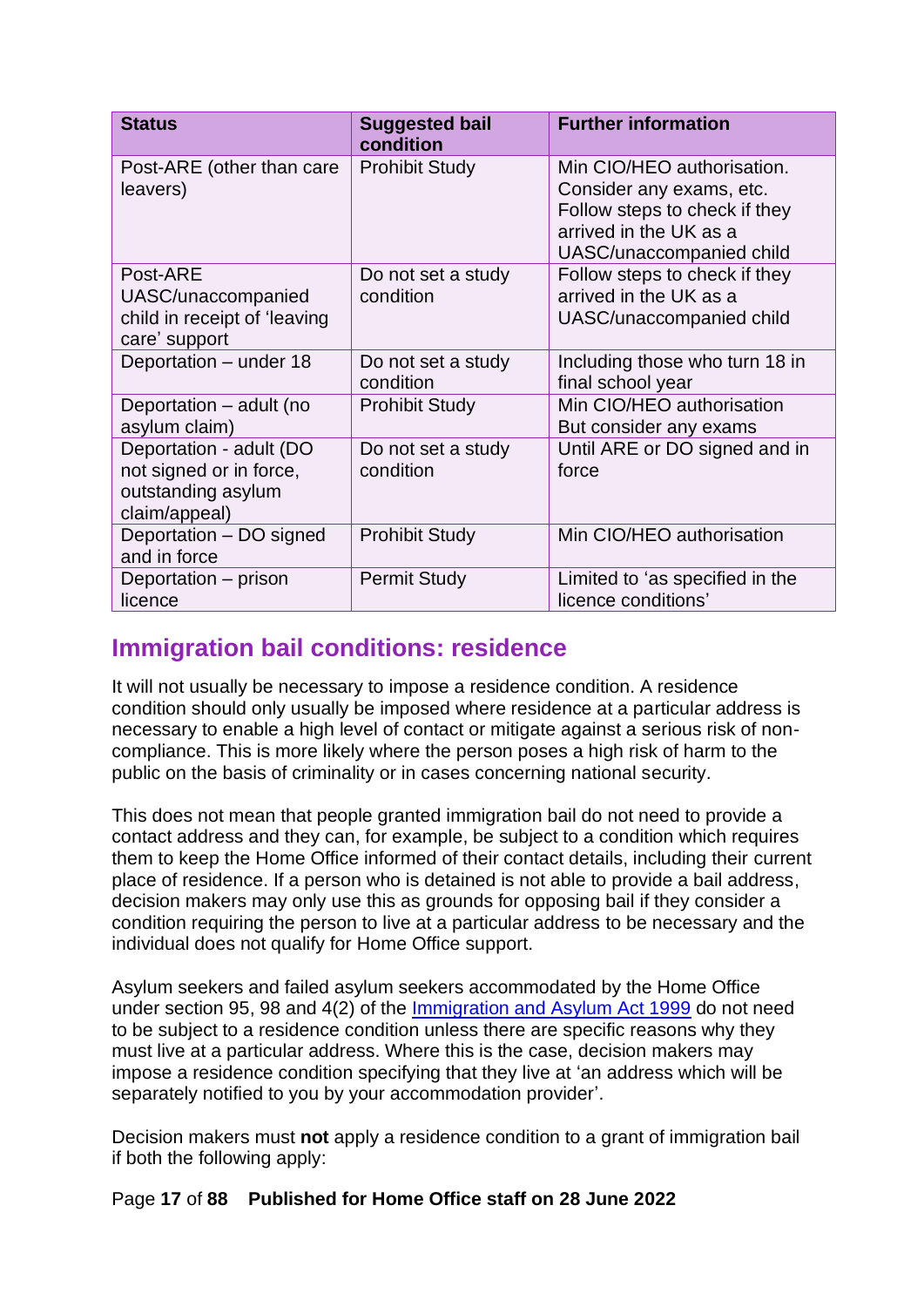- the individual is disqualified from renting individuals who require leave to enter or remain but do not have it are disqualified from renting **unless** they have permission to rent (permission to rent currently only applies if the address is in England)
- the address in question is 'private rented property', that is, accommodation covered by a residential tenancy agreement as defined by [section 20](http://www.legislation.gov.uk/ukpga/2014/22/section/20) of the Immigration Act 2014 (this means that rent must be being paid for the accommodation, although this rent does not have to be the market rate nor paid by the disqualified person)

Decision makers must also **not** apply a residence condition to a grant of immigration bail if the Home Office is serving a civil penalty Referral Notice or Notice of Letting to a Disqualified Person (NLDP) on a landlord at the address in question.

When considering if it is appropriate to set a residence condition, decision makers may also wish to consider any landlord civil penalties or NLDPs served on the landlord of the property in question as relevant factors in reaching a decision.

When considering whether to set a residence condition requiring an individual to live in private rented property, decision makers must consider any case against the Permission to rent criteria which set out where the Home Office will grant permission to rent to migrants who do not have a right to rent. If the person meets one or more of the criteria, they may be granted permission to rent in accordance with the guidance.

Full guidance on permission to rent can be found in the Permission to rent criteria.

Decision makers must consider cases on what is reasonably apparent on the evidence clearly available, including any information which was received with any enquiry about permission to rent.

## <span id="page-17-0"></span>Residence condition set by the First-tier Tribunal

Permission to rent will normally be granted to individuals who have been granted bail by an immigration tribunal or the courts, which contains a residence condition and/or electronic monitoring condition.

Presenting Officers will manage immigration bail applications in the normal way (see: [Immigration bail: First-tier Tribunal\)](#page-52-0) and consider whether the Home Office should oppose any application. Where the Tribunal or court is minded to grant immigration bail despite Home Office concerns, Presenting Officers may provide the courts with assurance that permission to rent will be granted and CID updated immediately so that any check by a landlord can be managed quickly (the landlord will contact the Home Office landlord's checking service in order to establish that they may rent to the bailed person).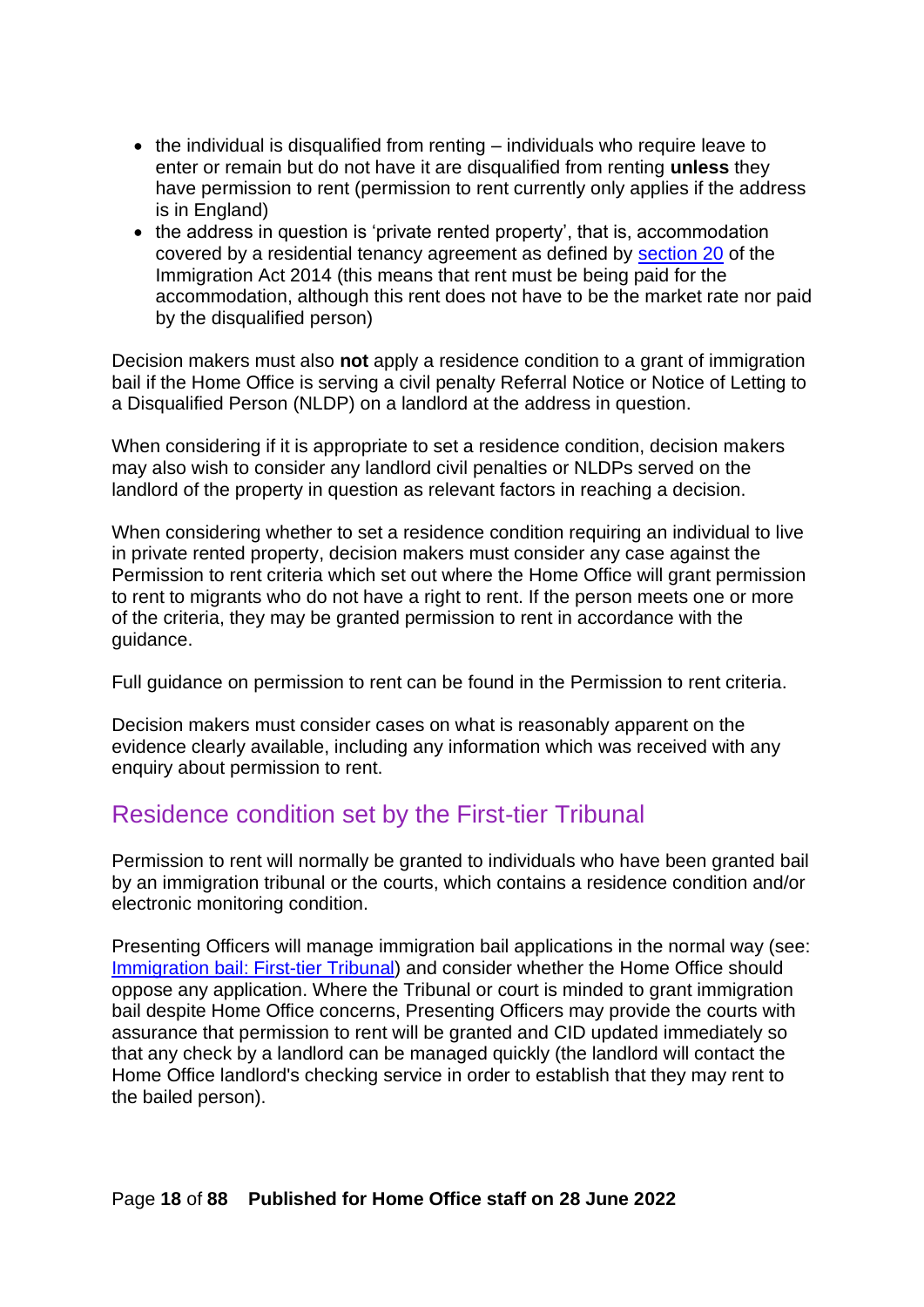## <span id="page-18-0"></span>Residence condition: referring cases to the Immigration Enforcement (IE) Evictions Team

Where a bail application has been received which meets the criteria set out below, the decision maker must refer it to the IE Evictions Team for consideration of whether a Notice of Letting to a Disqualified Person should be served.

Referrals should be made when a bail application is received and all of the following conditions apply:

- a residential address has been provided and the accommodation is covered by a residential agreement defined by [section 20](http://www.legislation.gov.uk/ukpga/2014/22/section/20) of the Immigration Act 2014
- rent is being paid (this does not have to be market rate nor being paid by the disqualified person)
- the individual requires leave to enter or leave to remain and does not have it
- the individual does not qualify for Permission to Rent

For family cases, (a family is defined as having at least one or more children under 18 years of age) cases should be referred if the family was previously complying with the family returns process but has since dropped out due to non-compliance. Family cases where the family is complying with the Family Returns Process, or where the family has never been within that process, need not be referred.

When considering bail in the field, Immigration Compliance and Enforcement (ICE) teams should routinely consider the service of an NLDP and Right to Rent Referral Notice in line with guidance on these measures.

## <span id="page-18-1"></span>**Immigration bail conditions: reporting**

## <span id="page-18-2"></span>Reporting centres

A reporting condition, if imposed, should normally require a person to report to an immigration reporting centre. The Home Office has 14 immigration reporting centres in the London and South, North, Midlands and Wales, and Scotland and Northern Ireland regions. Decision makers must not set a reporting condition requiring a person to report to a police station if an immigration reporting centre is available.

For further information: Reporting and Offender Management.

## <span id="page-18-3"></span>Reporting to police stations

If reporting to a police station is considered essential the frequency will need to be agreed between the ROM and the police station (see Reporting and Offender Management for more information).

If a person fails to attend a reporting event, the police will report this to the (ICE) team for appropriate action. The decision maker must inform the appropriate police station when a case is completed.

Page **19** of **88 Published for Home Office staff on 28 June 2022**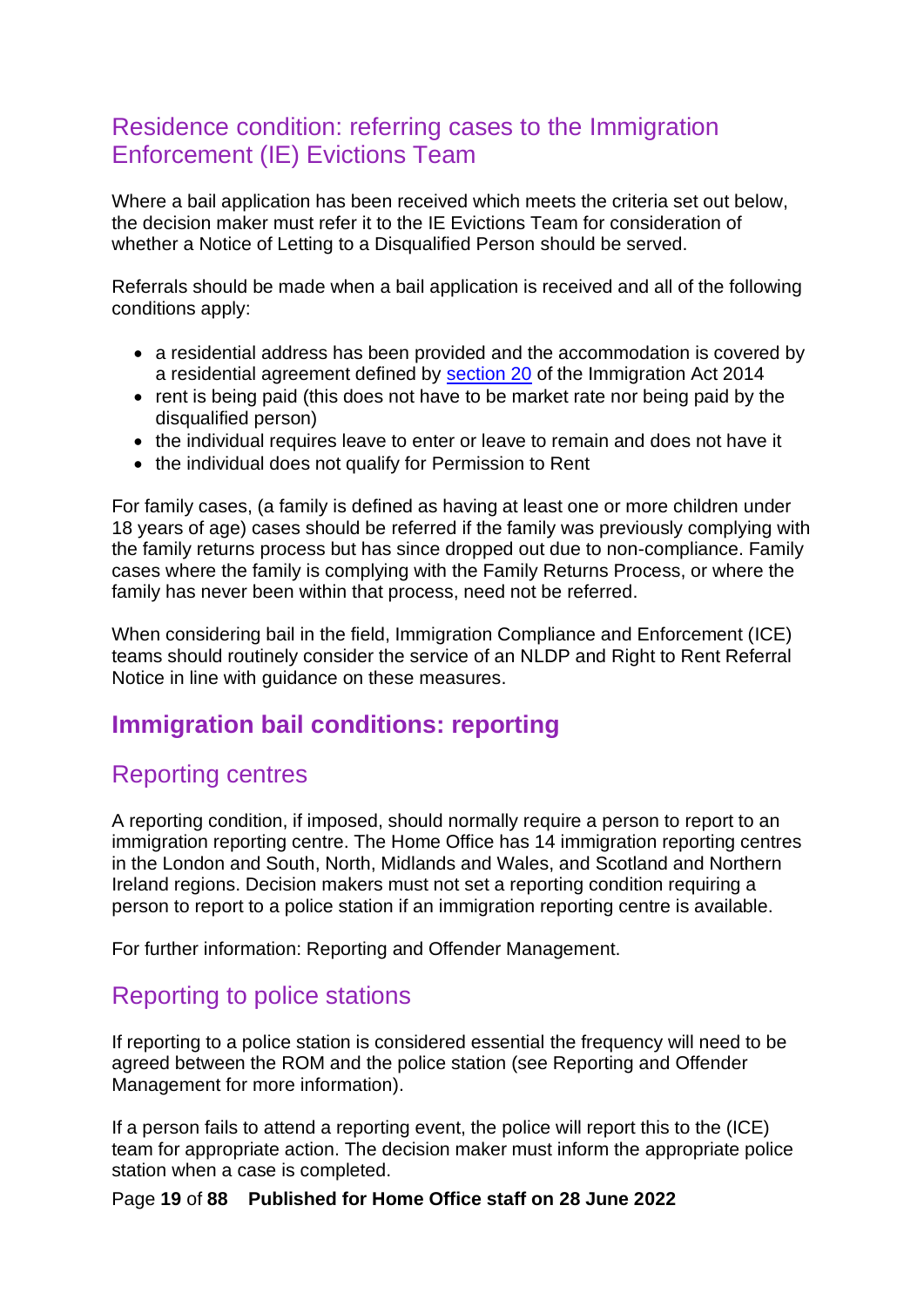# <span id="page-19-0"></span>**Immigration bail conditions: electronic monitoring (EM) duty**

The Immigration Act 2016 Schedule 10 Part 1 paragraphs 2(2) and 2(3) place a duty on the Secretary of State to electronically monitor those on immigration bail who could be detained because both of the following apply, they:

- are subject to either deportation proceedings or a Deportation Order
- reside in England or Wales

The duty should be applied unless its application would breach Convention Rights or it would not be practical to do so. (Referred to within this document as 'the duty').

Convention rights should be considered to mean Human Rights under the Human Rights Act 1998 and European Convention on Human Rights (ECHR).

**From 31 August 2021,** all those subject to the duty, who become subject to immigration bail in England and Wales will be considered for EM, as part of the consideration of placing them on immigration bail. As a default their EM device will be fitted/issued at the point of release from a prison or Immigration Removal Centre. However, in some limited cases this will happen at the person's place of residence.

**From 31 January 2022,** all those subject to the duty, residing in England or Wales who are already on immigration bail will be subject of a review of individual circumstances and devices will start to be issued to those individuals unless an exemption applies as set out in [Use of EM](#page-24-3) and [Representations.](#page-22-0) In such cases EM devices may be fitted/issued at the reporting centre where they currently report or at the person's place of residence. The person will not have the right to designate the place of fitting but the decision will be made on practicality grounds including location and reported vulnerabilities. The person will be notified of the appointment in a new Bail 201 or, where an existing scheduled reporting event is being utilised, in an appointment letter. Failure to comply with the appointment and/or the fitting of the device will be considered to be a breach of immigration bail and will therefore be subject to a breach management response. For further information see [Non](#page-74-1)[compliance with immigration bail: administrative penalties.](#page-74-1)

In addition, any person residing in England and Wales not subject to the duty may be granted immigration bail subject to an EM condition if justified by the circumstances of the case where it is considered that this may be an appropriate condition of immigration bail. Due regard should be given to the need to seek representations, decision levels and the need to conduct regular reviews.

Arrangements are underway to introduce an EM service for immigration purposes to Scotland and Northern Ireland.

EM must not be used where the person is accepted as being under 18 or where the person is being released onto immigration bail following detention under Sections 37

Page **20** of **88 Published for Home Office staff on 28 June 2022**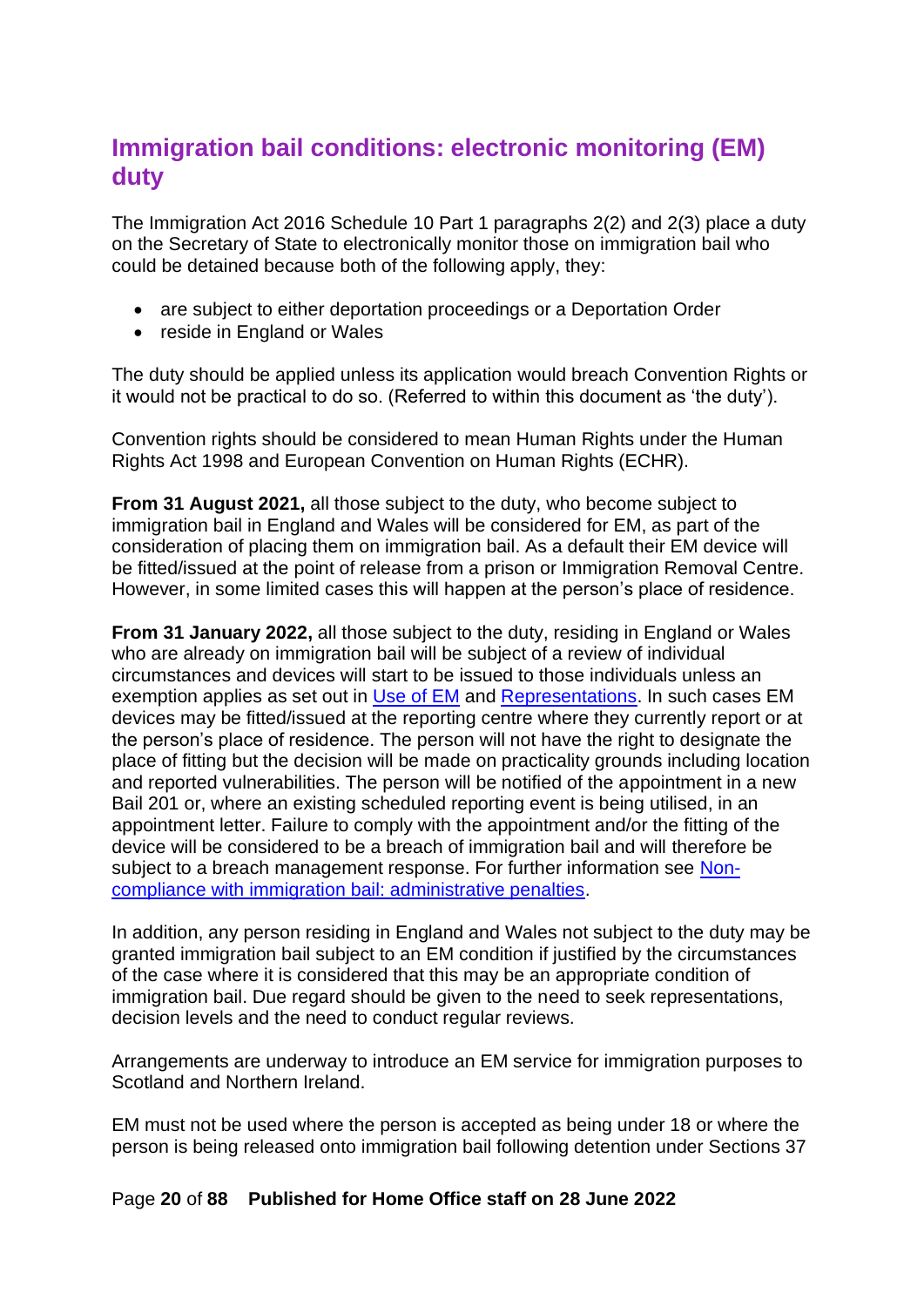or 41 of the Mental Health Act 1983 whilst they remain subject to a supervision order.

Where a person is granted immigration bail whilst in England or Wales with an EM condition managed by the Secretary of State and they move to Scotland or Northern Ireland any EM imposed in accordance with the duty should be ceased on practicality grounds. Where the First-tier Tribunal retains control of the immigration bail they should be notified that the Secretary of State no longer deems EM appropriate and considers the use of electronic monitoring to now be either impractical or a breach of a person's Convention Rights, depending on the facts of the case.

Where a person is granted bail whilst in Scotland or Northern Ireland and moves to England and Wales consideration may be given to whether there are any exemptions to the imposition of EM as set out in [Use of EM](#page-24-3) and [Representations.](#page-22-0) If the First-tier Tribunal has retained control of immigration bail and EM is considered appropriate a variation of bail conditions should be sought but only after representations have been sought and considered.

#### **Official – sensitive: start of section**

The information on this page has been removed as it is restricted for internal Home Office use.

#### **Official – sensitive: end of section**

#### <span id="page-20-0"></span>Practical reasons

In accordance with paragraph 2 of Schedule 10, the Secretary of State may decide not to impose an EM condition if the Secretary of State considers that to do so would be impractical.

There will be fewer devices available than the number of individuals subject to the duty. As a result, there will be a need to regulate the use of devices. Cases identified as being in most need of monitoring will be prioritised for EM conditions as follows:

- Foreign National Offenders in the following order:
	- 1. those who are considered to pose **very high** harm to the public
	- 2. those who are considered to pose **high** harm to the public
	- 3. those who are considered to pose **medium** harm to the public
	- 4. those who are considered to pose **low** harm to the public
- Foreign nationals subject to deportation with assurances
- Foreign Nationals who have entered in breach of a deportation order
- EU nationals and/or their family members subject to deportation

Where the duty applies to Foreign National Offenders already subject to immigration bail on 31 January 2022 due regard shall be given to the length of time which has elapsed since release and the person's compliance with immigration bail during that

#### Page **21** of **88 Published for Home Office staff on 28 June 2022**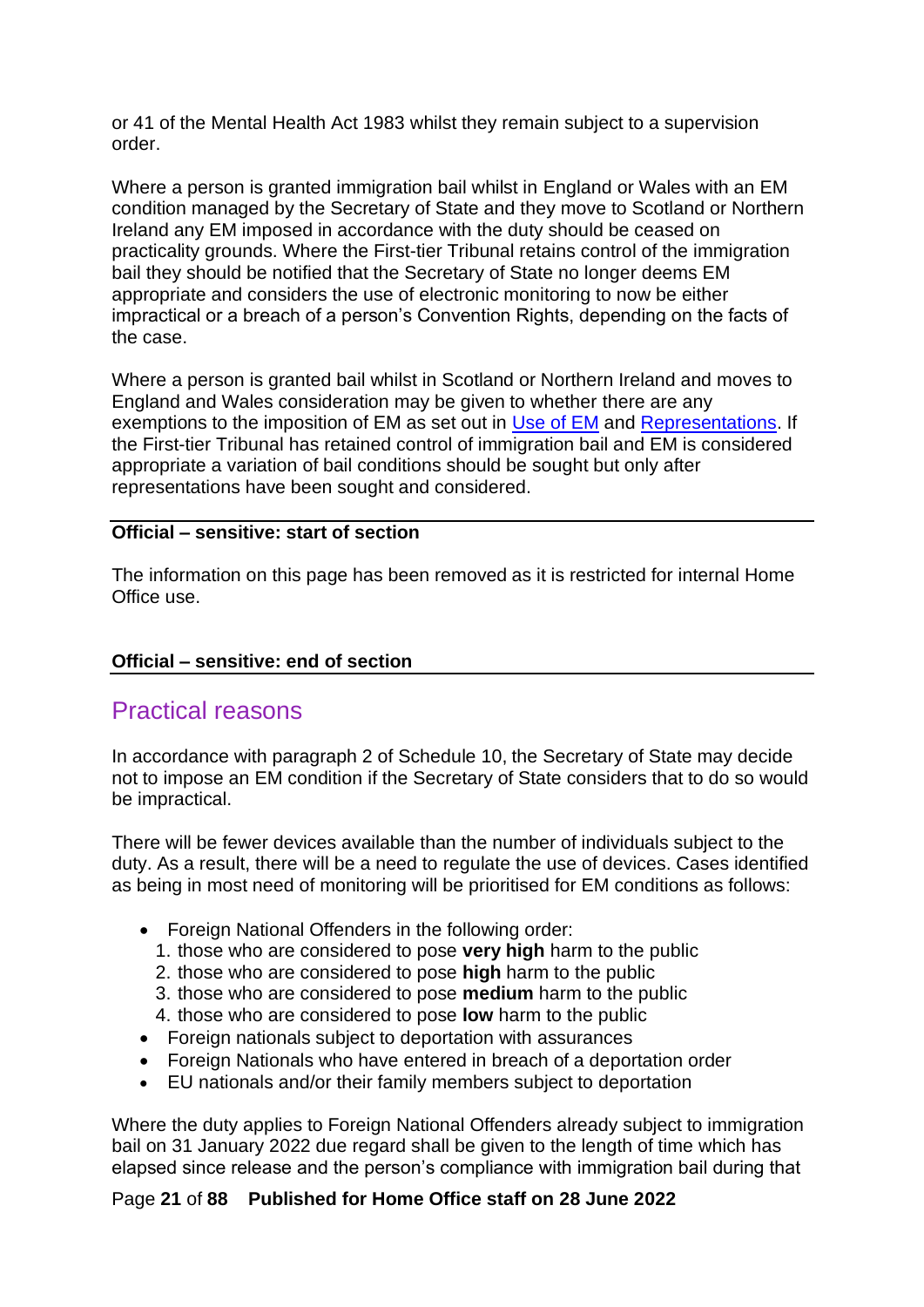period. Those persons who are considered to pose less risk of harm, have been consistently compliant with bail conditions and have been subject to immigration bail for over 12 months are less likely to be prioritised whilst those persons who are considered to pose a high risk of harm, have failed to comply/consistently comply with their bail conditions may be considered a priority irrespective of the length of time they have already spent on immigration bail.

## <span id="page-21-0"></span>Immigration bail conditions: EM conditions

An EM condition is a condition that requires the bailed person to cooperate with any arrangements the Secretary of State specifies for detecting and recording by electronic means one or more of the following. The bailed person's:

- location at specified times, during specified periods of time or while the arrangements are in place
- presence in a location at specified times, during specified periods of time or while the arrangements are in place
- absence from a location at specified times, during specified periods of time or while arrangements are in place

The arrangements with which the person must cooperate may include the bailed person:

- wearing an electronic monitoring device and facilitating arrangements for its detection, which may include installation of electronic monitoring equipment at a specified address, and presenting a device upon request by an authorised officer
- making specified use of an electronic monitoring device
- communicating in a specified manner and at specified times or during specified periods
- allowing people other than the Secretary of State or the First-tier Tribunal to exercise electronic monitoring functions

As the Home Office uses a Global Positioning System (GPS) device to electronically monitor a person, a curfew is not mandatory. However, curfew and other supplementary conditions should be considered according to the guidance set out below. If a curfew condition is required, or to extend the life of the GPS device battery, or where limited GPS signal is available, the GPS device (tag) may also use radio frequency technology whilst in a property where a home monitoring unit is installed. This remains a GPS device with dual capability and shall be referred as a GPS device from this point.

A GPS device may be used in conjunction with a Home Monitoring Unit where there is a fixed address in order to support extending the life of the battery in the GPS device even where a curfew is not in place. A Home Monitoring Unit (HMU) may also be installed in residences where limited GPS signal is available.

Where the person is not issued with a Home Monitoring Unit a mobile phone will be issued to the person to allow contact to and from the EM supplier. The EM supplier

#### Page **22** of **88 Published for Home Office staff on 28 June 2022**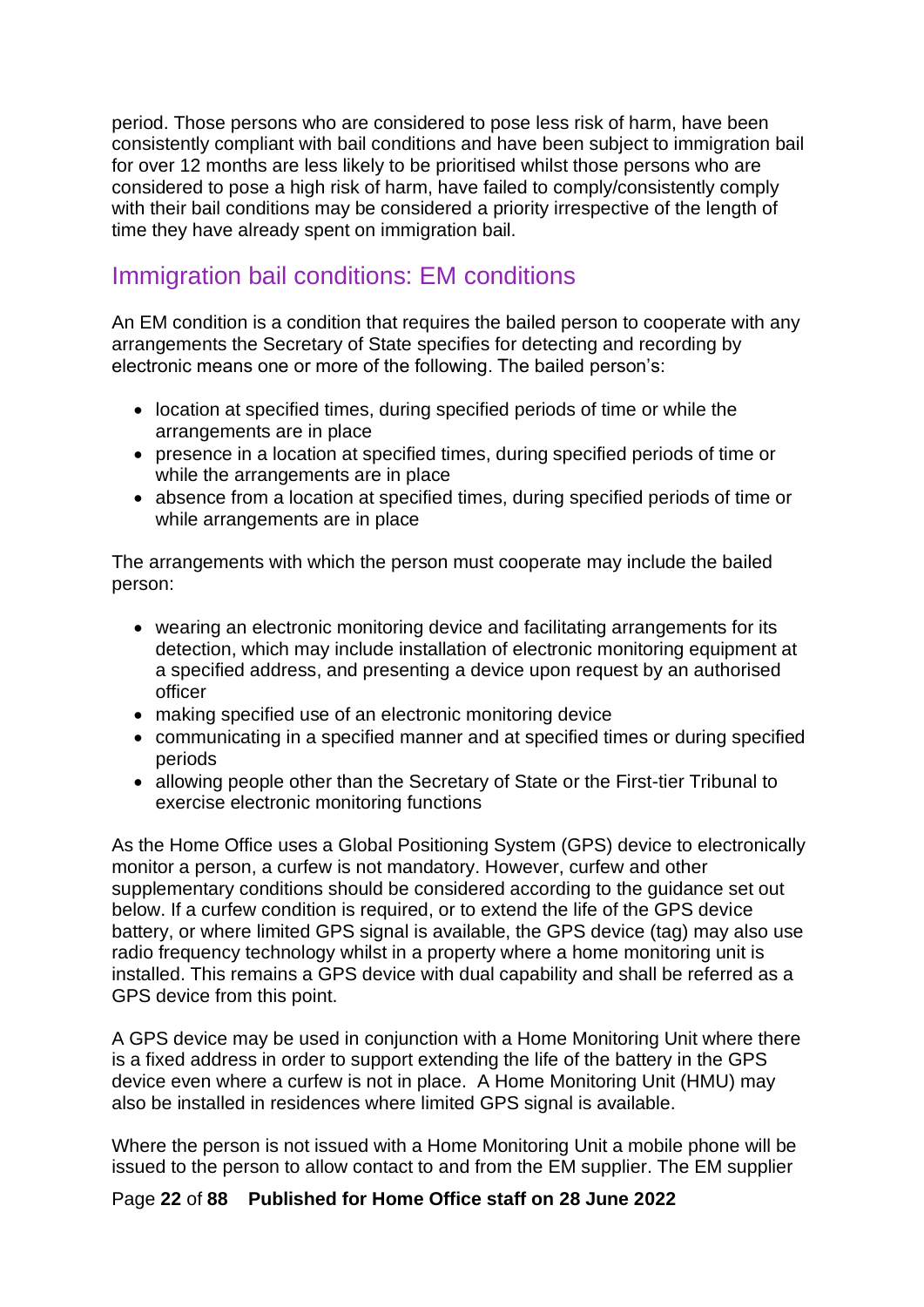will provide the person with information relating to the use and maintenance of the mobile phone.

In some very limited cases the Home Office may make an operational decision to use a Radio Frequency device rather than a GPS device but only where the Home Office deem it necessary to ensure public safety. In such cases it will be necessary to install a Home Monitoring Unit and set a curfew in order to ensure that the device functions as intended. In such cases the individual must have an address to which they will be bailed and the owner must agree to the installation of the Home Monitoring Unit. The length of curfew will be determined based on the individual's personal circumstances.

## <span id="page-22-0"></span>Representations

Where authority has been given on behalf of the Secretary of State to release on immigration bail (under paragraph 1 of Schedule 10 to the Immigration Act 2016) and it is considered that such bail should be subject to EM, the case worker must invite representations from the person concerning EM and any supplementary conditions in advance of a final decision about release. Where a person has not yet been granted bail, they must be given 3 working days to provide representations. The case worker must consider those representations in order to make a final decision regarding the imposition of EM or a supplementary condition.

Where a person is already subject to immigration bail on 31 January 2022 and the individual's known personal circumstances indicate that there are no known exemptions under the duty, or where the duty does not apply, representations should be invited irrespective of whether or not additional conditions are considered appropriate. In these cases, the person must be given 10 working days to provide representations.

Where a person was previously subject to an EM condition of bail, but was then detained for a brief period, and is then to be released again on bail, it will not be necessary to seek representations in the following circumstances:

• where the person has been detained for less than 2 weeks

and, either:

- release is as a result of legal proceedings lodged
- release follows completion of a travel documentation exercise
- removal by chartered or scheduled flight has been cancelled for a reason other than the individual's non-compliance

and

• the decision maker is not aware of any new information which may impact on the use of EM (see below)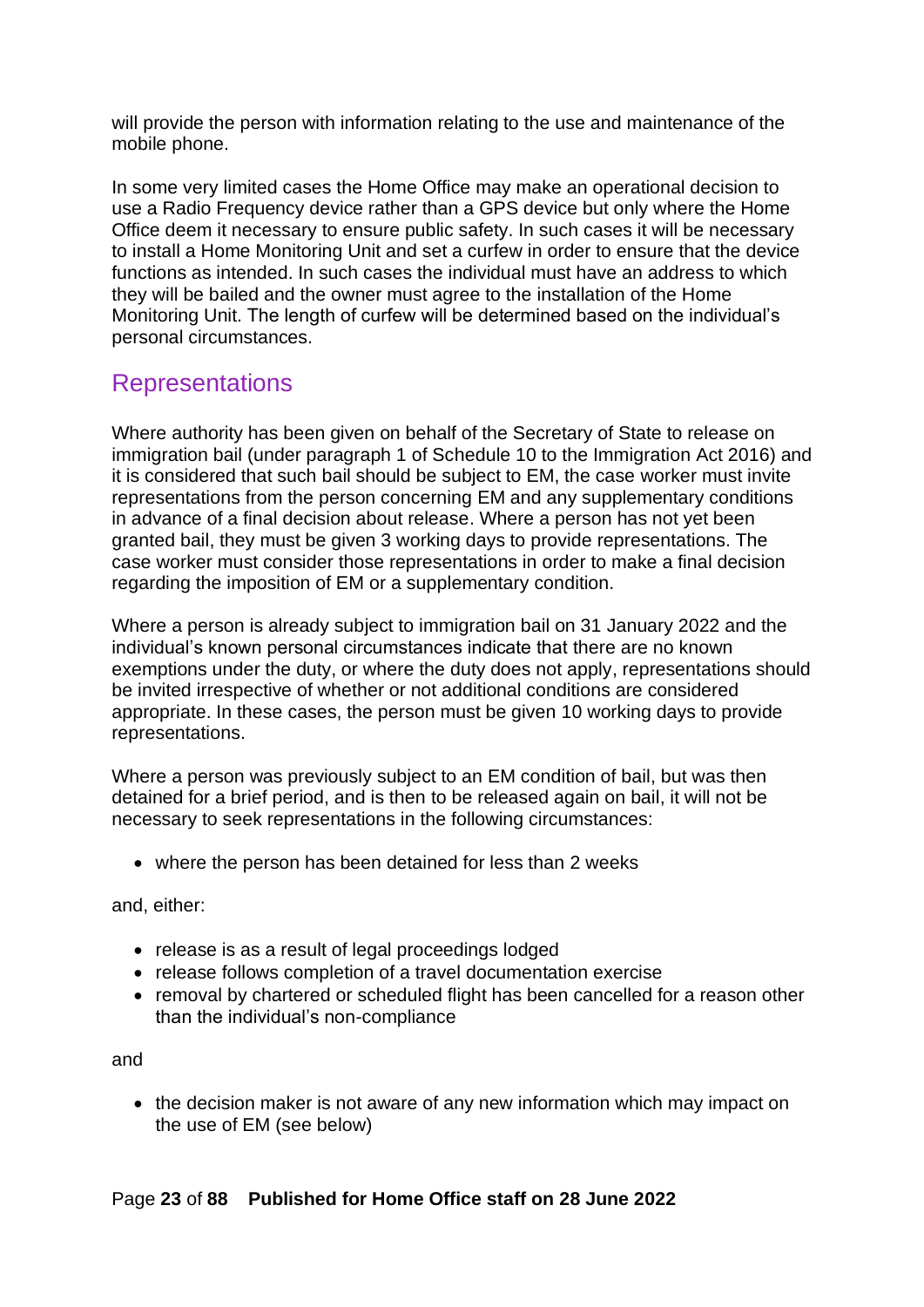Before release subject to an EM condition is authorised in the above circumstances, consideration must be given to any information revealed during the brief period of detention which may have an impact on the use of EM. This includes any information provided within representations which have led to release, or any information in regard to vulnerabilities, including information received from healthcare.

In all cases regard must be had to the matters set out in [Exercising the power to](#page-39-1)  [grant immigration bail,](#page-39-1) and the guidance set out in [Use of EM.](#page-24-3)

Representations should be invited using the following forms:

- BAIL 211 where a provisional decision has been made to grant bail to a detained person and apply a particular GPS EM condition/supplementary condition or to vary a person's bail to include a particular EM condition/supplementary condition
- BAIL 212 where in the rare event that for public safety reasons a Radio Frequency device is considered appropriate
- BAIL 213 where the person is subject to the duty but is in immigration detention and a decision has not yet been made to grant them bail - this form sets out the legislation and provides an opportunity to submit representations
- BAIL 214 where the person is subject to the duty but is currently on immigration bail - this form sets out the legislation and provides an opportunity to submit representations

For those persons already on immigration bail and where no representations have been received following service of the BAIL 214, prior to placing the person on EM they should be provided with a BAIL 211 to address the particular EM device and EM conditions proposed.

In cases where representations have been made against a curfew condition, inclusion or exclusion zone the final decision whether to proceed with the proposed condition must be made at no lower than SEO level. However, decision makers will need to consider whether it is appropriate to seek agreement at a higher grade dependent on the level of harm posed by the individual and the reason for requesting the supplementary condition.

Any representations received after the relevant response date has passed must still be considered as a matter of urgency. The case owner must notify the individual of the outcome within 5 working days. Where it is considered that the EM condition against which the representations were raised is disproportionate the immigration bail conditions must be updated and served upon the person additionally the EM supplier must be advised that the condition should be ceased with immediate effect.

# <span id="page-23-0"></span>Levels of authority

In order to ensure that appropriate decisions are made in relation to the use of EM certain key decisions will need the authority of a senior officer as set out below: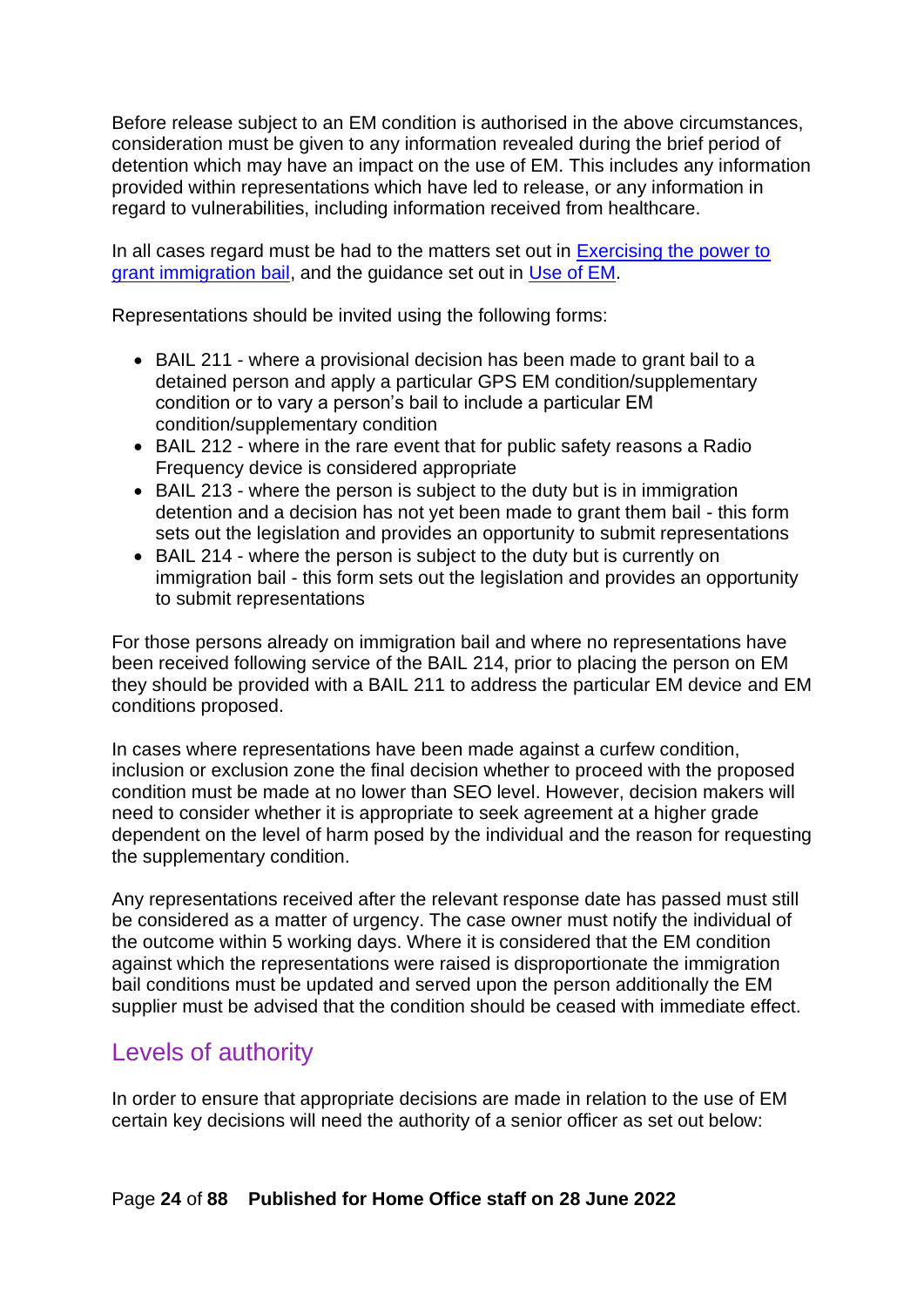<span id="page-24-2"></span><span id="page-24-1"></span><span id="page-24-0"></span>

| <b>Decision being made</b>                                                                                                   | Does duty apply | <b>Minimum</b><br>authorising grade |
|------------------------------------------------------------------------------------------------------------------------------|-----------------|-------------------------------------|
| To apply/maintain the duty                                                                                                   | <b>YES</b>      | <b>HEO</b>                          |
| To apply the duty where<br>deportation is solely following<br>refusal of application based on<br>marriage to an EEA national | <b>YES</b>      | <b>Deputy Director</b>              |
| Not to apply the EM duty upon<br>release for a reason listed in Use<br>of EM                                                 | <b>YES</b>      | <b>Assistant Director</b>           |
| Not to apply the EM duty upon<br>release for a reason not listed in<br>Use of EM                                             | <b>YES</b>      | <b>Deputy Director</b>              |
| Not to apply EM for a reason<br>listed in Use of EM                                                                          | <b>NO</b>       | <b>SEO</b>                          |
| Not to apply the duty where the<br>person is already at liberty on<br>31.01.22                                               | <b>YES</b>      | <b>SEO</b>                          |
| To apply EM where duty does<br>not apply                                                                                     | <b>NO</b>       | <b>Deputy Director</b>              |
| To apply/disapply a<br>supplementary condition where<br>the duty applies                                                     | <b>YES</b>      | <b>SEO</b>                          |
| To apply/disapply a<br>supplementary condition where<br>the duty does not apply                                              | <b>NO</b>       | <b>Deputy Director</b>              |
| Decision to cease monitoring<br>where the duty applies                                                                       | <b>YES</b>      | <b>SEO</b>                          |
| Decision to cease monitoring<br>where the duty does not apply                                                                | <b>NO</b>       | <b>SEO</b>                          |

The grades listed above are the minimum level of authority required. Dependent on the circumstances of the case, in particular the risk of harm posed by an individual, it may be appropriate to seek authority at a higher grade.

# <span id="page-24-3"></span>Use of EM

Where the duty does not apply, EM is more likely to be appropriate as a condition of bail where a person poses a high risk of harm to the public on the basis of criminality and/or in cases concerning national security. Where the duty does not apply EM is less likely to be appropriate in any case where a person is granted immigration bail from a position of liberty (for example, where the person has had a valid in-time, incountry application refused)

EM must not be imposed on a person under the age of 18.

EM must not be imposed following detention under Sections 37 or 41 of the Mental Health Act 1983 where the person remains subject to a supervision order.

Page **25** of **88 Published for Home Office staff on 28 June 2022**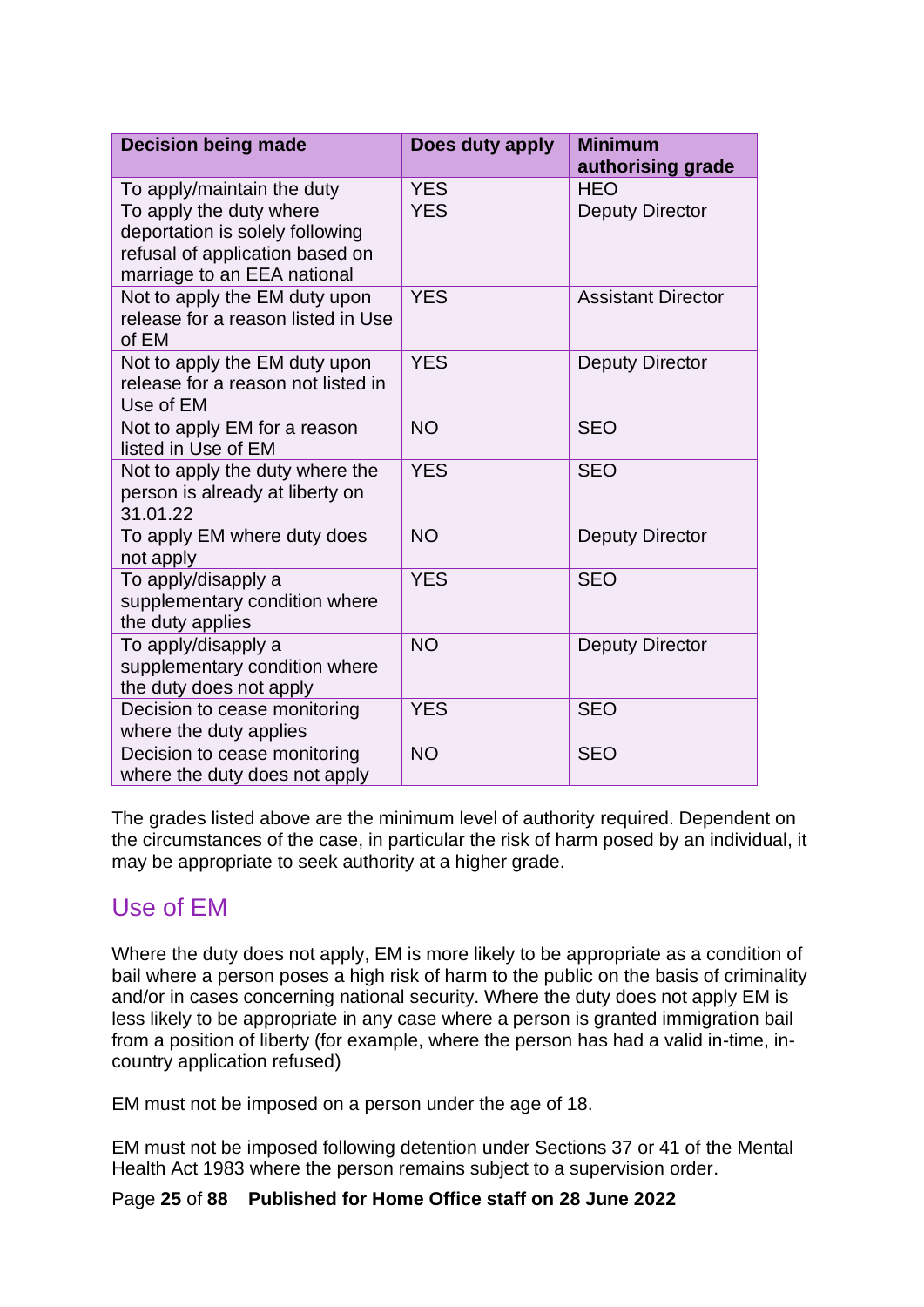EM may be accompanied by one or more of the following supplementary conditions:

- a curfew (requirement to remain at a specified address during specified periods of time)
- an inclusion or exclusion zone (requirement to remain within, or not to enter, a specified area)

When considering the conditions of release on immigration bail the First-tier Tribunal may impose an EM condition on a person where they think it is an appropriate condition irrespective of whether the Secretary of State has requested this.

When granting immigration bail subject to EM the First-tier Tribunal is not required to impose any additional conditions requested by the Secretary of State i.e. a curfew or an inclusion or exclusion zone unless it sees fit to impose such conditions.

EM is not currently available in Scotland and Northern Ireland.

Individual business areas have **additional** criteria assist in identifying suitable cases and these are outlined in further detail below.

There will be some cases that, although subject to the duty, may not be suitable for an EM condition for practicality reasons or because there is a risk that their rights under ECHR could be breached. When reviewing the individual circumstances of the particular case and deciding whether it is appropriate to monitor a person, the following should be taken in to consideration:

- whether there is strong independent medical evidence to suggest that an EM condition would cause serious harm to the person's mental or physical health
- whether a claim of torture been accepted by the Home Office or a Court
- whether there has been a positive conclusive grounds decision in respect of a claim to be a victim of modern slavery
- whether the person's mental capacity is deemed to be a bar to understanding the EM conditions and therefore their ability to comply for example, a person suffering with dementia
- whether the individual is pregnant (18 weeks +) or has recently given birth (within the last 3 months)
- whether the individual is suffering with phlebitis or similar conditions which cause swelling of the lower legs
- whether the individual is showing any signs of frailty or age-related conditions which may impact on the person's ability to wear and/or maintain the device

Meeting one or more criteria on the above list should prompt the decision maker to consider whether EM is an appropriate course of action but does not in itself prohibit imposing such a condition. In many cases, even where there is some evidence in favour of removing EM, on balance it may still be appropriate to maintain EM due to the other factors present in the case.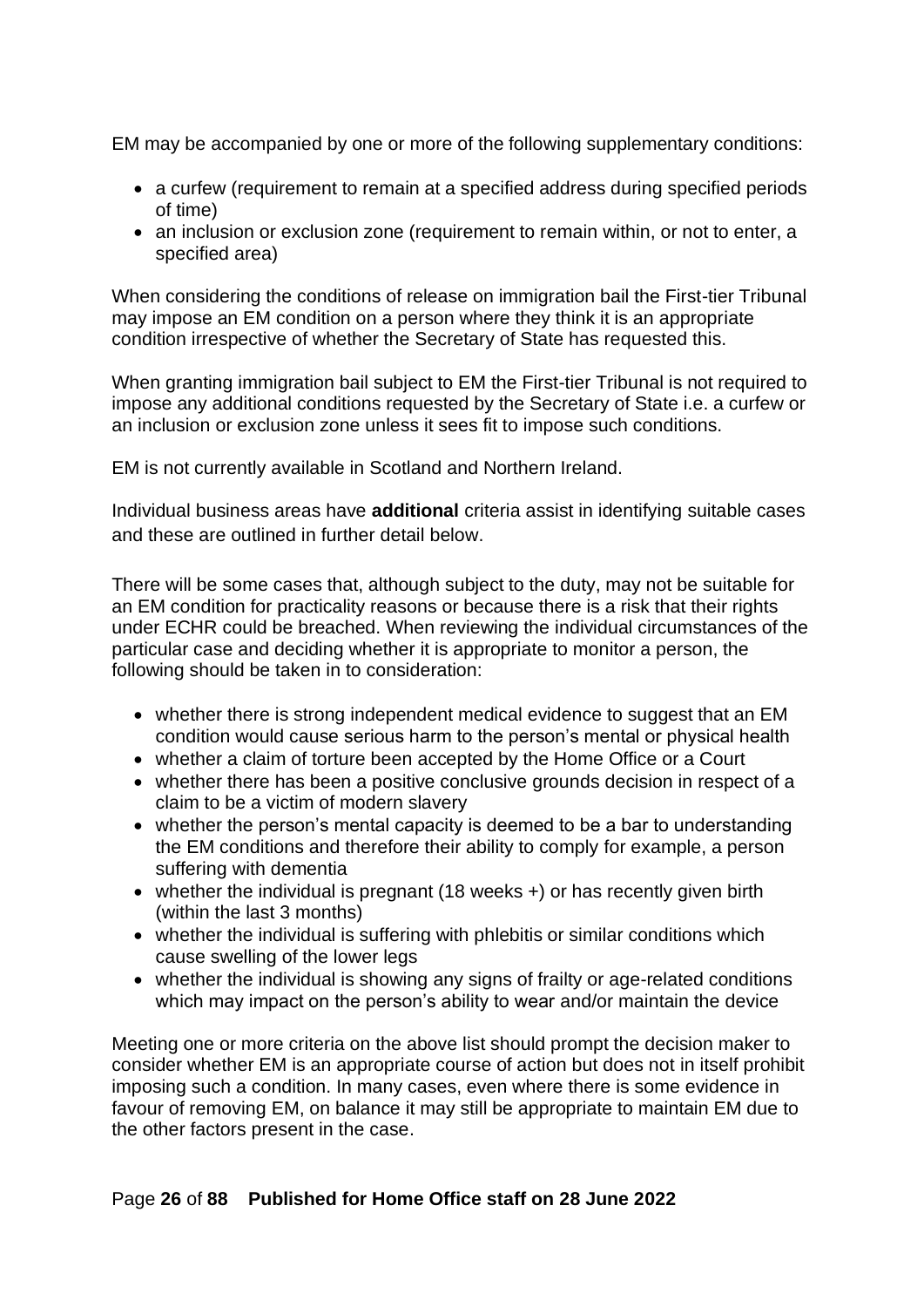Where one or more of the above conditions apply there must be a clear statement why EM is still considered suitable, and this must be agreed by at least an Assistant Director. The above list is not exhaustive: decision makers must consider the individual circumstances of each case. If you identify a case which would otherwise appear to be suitable for EM but there are factors in the case which cause you to question suitability, please seek advice from your team leader. Where the duty applies, decisions not to apply an EM condition for reasons not listed above must receive Deputy Director authority. Where the duty does not apply, the decision must be made at SEO level or above. It is expected that in any claims linked to either mental or physical health issues that medical evidence will be made available to substantiate that claim. It may be necessary to delay a decision to await medical evidence however, that delay should be of no more than 28 days. If no evidence is forthcoming the end of at that period a decision should be made, and EM applied if appropriate in the known circumstances. Any decision should be reviewed upon receipt of any further evidence within 10 working days of receipt.

### <span id="page-26-0"></span>Electronic monitoring: Individuals subject to the duty

Decision makers must always impose an EM condition if the FNO is subject to the duty and to do so would not breach their Convention Rights or be impractical. The decision maker may also request additional supplementary conditions if the facts of the case warrant it – for further information see [Immigration bail supplementary](#page-30-1)  [conditions: curfews, inclusion or exclusion zones: foreign national offenders.](#page-30-1)

Any decision to not apply the duty must be authorised by at least an **Assistant Director** where it is for a reason listed in [Use of EM.](#page-24-3) A decision not to apply the duty for any other reason must receive at least Deputy Director authority. Such a decision must be supported by consideration of why either the use of EM would be a disproportionate breach of either the person's Convention Rights or is not practical in that particular case.

Where the duty applies to a person being deported solely based on a failed application to remain on the basis of marriage to an EEA national the decision maker should consider whether such condition would be compatible with the individual's Convention Rights. Should it be considered that EM should be used this must be agreed at Deputy Director level.

Irrespective of the decision the case record must clearly indicate that EM has been considered as a condition of bail.

When considering the conditions of release on immigration bail the First-tier Tribunal must impose an EM condition on a person subject to the duty unless the Secretary of State has stated that it should not be imposed. Therefore, where immigration bail is granted by an IJ but the grant of bail is silent on the issue of EM (and the Secretary of State has not stated that it should not be imposed), the following is appropriate:

• if management of bail has been transferred to the Secretary of State EM will be imposed on the basis outlined in the bail summary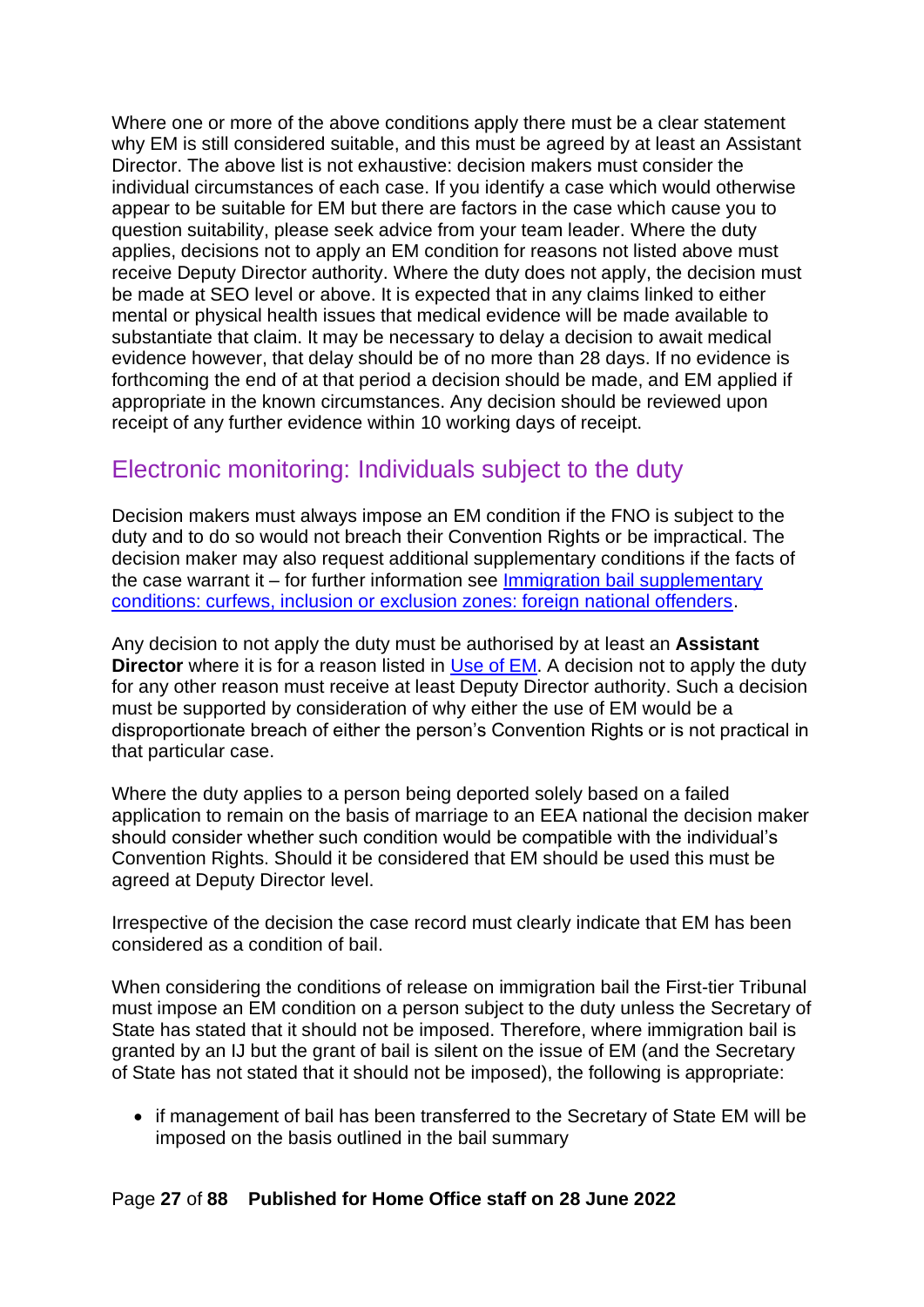• if management of bail has not been transferred the case owner must refer back to the First-tier Tribunal and request a variation of bail with EM as a condition in line with the legislation as set out in [Variation of bail by the Tribunal](#page-62-1)

When granting immigration bail subject to EM, the First-tier Tribunal is not required to impose any additional conditions requested by the Secretary of State such as a curfew or an inclusion or exclusion zone unless it sees fit to impose such conditions.

Where bail is sought through the First-tier Tribunal the Home Office will request that there be a maximum 72-hour delay to release in order for EM arrangements to be put in place and to facilitate fitting the device at the point of release

## <span id="page-27-0"></span>Electronic monitoring: implementation

See also: [Immigration bail supplementary conditions: curfews, inclusion or exclusion](#page-30-1)  [zones.](#page-30-1)

The decision maker must inform the individual of their responsibilities regarding EM (and, if applicable, their supplementary conditions) both before and after the EM induction has taken place in order to answer any questions or concerns that an individual may have about the process.

It is important that decision makers inform the bailed person of their responsibilities regarding electronic monitoring and how their data can be used. These are as follows:

- being present at the specified address during a fixed period in order for EM equipment to be installed
- reading and fully understanding the fact sheet that is given to them this explains their EM condition in detail and how their personal data will be used
- reading and fully understanding the conditions which relate to their immigration bail including how to maintain the device
- maintaining their EM device and any mobile phone issued to them as outlined in the induction leaflets issued by the supplier to include charging the device daily until fully charged
- not damaging/allowing another to damage the EM device or preventing/allowing another to prevent the EM device to function as intended
- contacting the monitoring centre and the decision maker immediately if problems occur with their telephone line, tag or monitoring equipment
- ensuring that they report at the times and days specified in their BAIL 201
- in the event of an emergency which means that they have to enter an exclusion zone or leave an inclusion zone, they must notify the decision maker and the monitoring centre either during the emergency or as soon as possible thereafter
- in the event of an emergency which means that they have to leave home and are unable to be monitored electronically during any curfew period, they must notify the decision maker and the monitoring centre either during the emergency or as soon as possible thereafter: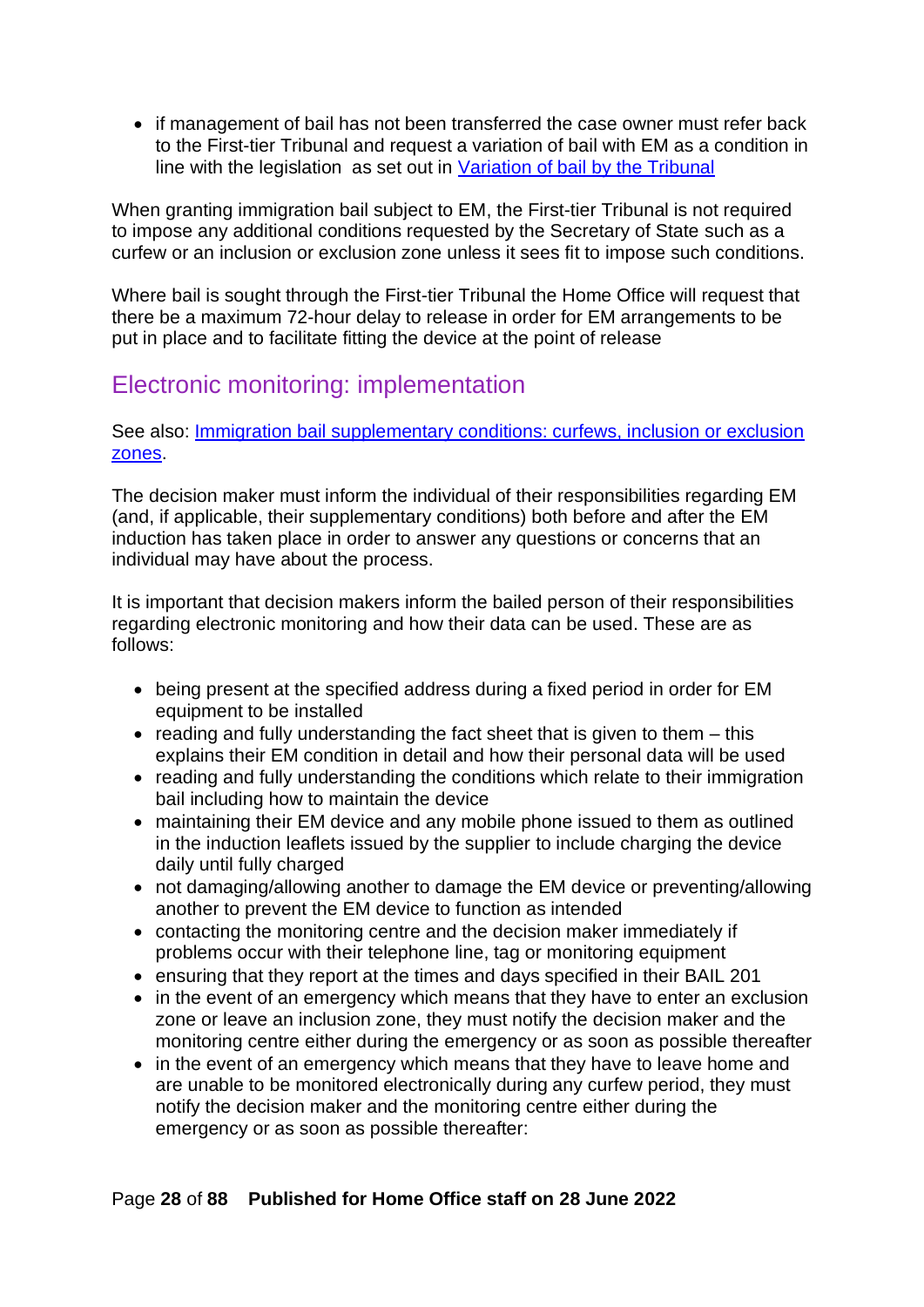- $\circ$  decision makers must make individuals aware that they would need to prove the emergency in the form of documentary evidence, for example, medical certificate
- trail data will be held by the EM supplier but may be accessed by the Home Office where one or more of the following applies and where proportionate and justified in the circumstances in accordance with data protection law:
	- $\circ$  a breach of immigration bail conditions has occurred, or intelligence suggests a breach has occurred to consider what action should be taken in response to a breach up to and including prosecution
	- $\circ$  where a breach of immigration bail conditions has occurred, which has resulted in the severing of contact via EM, trail data will be used to try to locate the person
	- o where it may be relevant to a claim by the individual under Article 8 ECHR
	- $\circ$  to be shared with law enforcement agencies where they make a legitimate and specific request for access to that data
- anonymised data may be used to understand the impact of EM and the behaviours of those on EM to continuously improve the service and to inform immigration policy, in accordance with data protection law

The EM Supplier will notify the EM Hub in FNO RC of the outcome of address suitability assessments and inductions. The EM Hub will then notify the decision maker and update Atlas/CID (notes and events tab within restrictions screen).

If induction is successful, there is no further action required by the decision maker in relation to the commencement of EM services.

#### <span id="page-28-0"></span>**EM address considered unsuitable**

If the EM contractor reports that a proposed immigration bail address is deemed unsuitable for EM services, the EM Hub will notify the decision maker that an alternative address is needed in order to install EM equipment. The relevant sections of the BAIL 206 (see [Electronic monitoring: additional requirements](#page-32-2) for further information) must be issued to end the live EM order with the EM supplier.

The decision maker must then consider how to proceed with the case, seeking assistance as necessary from their managers. Further consideration may be given to whether an EM condition remains necessary for a grant of bail and, if so, what alternative address could be sourced for the person. If a new address is sourced, a new tagging order must be made and a fresh BAIL 206 completed. This scenario is more likely to occur where a HMU is required to be installed owing to the presence of a curfew, although in some cases a poor GPS signal may also make the property unsuitable.

#### <span id="page-28-1"></span>**No fixed abode**

The lack of a permanent address is not an exemption under the duty. Consideration must be given to both the person's personal circumstances and the practical implications of requiring regular charging. Particular consideration should be given to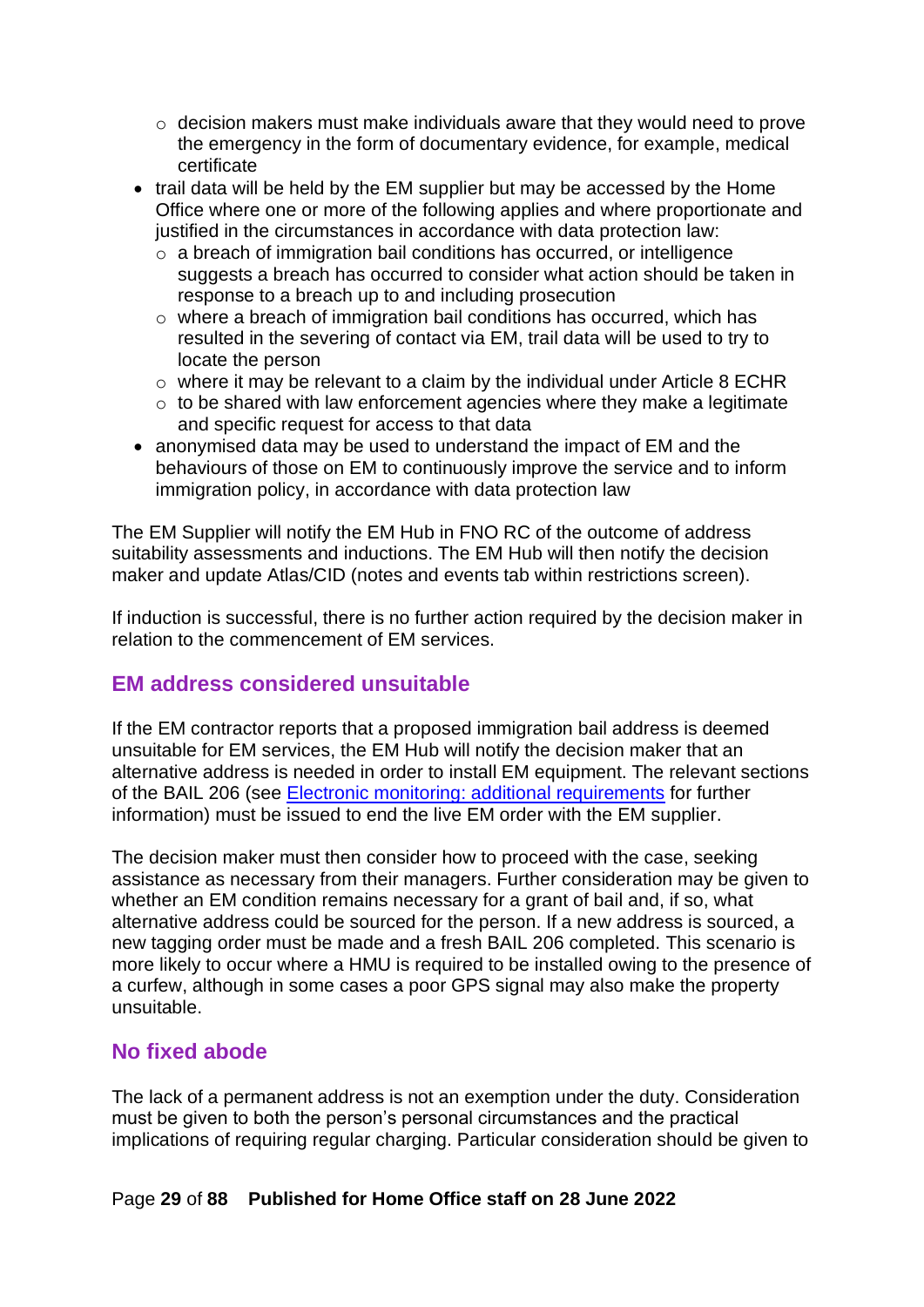whether the person has access to an electrical supply on a daily basis (or at least every other day).

Where it is considered appropriate to apply the duty the default address to be used is the ROM to which the person will be reporting. Checks will be made at the first reporting event and at the point of any EM reviews to establish whether the person now has a stable address and if so ensure that personal records are updated.

#### <span id="page-29-0"></span>**Failed EM inductions**

The Home Office will seek to have an EM device fitted at the point of release wherever this is practical. Where this is not practical the device will be fitted at the person's home address.

The EM supplier will attend the specified address to apply the EM device to the bailed person. If the supplier is unable to complete this induction, the supplier will notify the EM Hub of the failure. Where the person is being released from detention the implementation of EM will be a condition of release onto bail and as a result consideration must be given to whether release can continue. The decision maker will need to consider the reason for failure e.g. was it as a result of non-compliance on the part of the individual, failure of the equipment etc, consideration must also be given to how long it may take to resolve an issue such as equipment failure. The decision maker will then choose one of the following options:

- serve detention paperwork for those due for release from custodial sentence
- maintain detention for those being released from immigration detention (it may be necessary to provide new detention papers to the place of detention
- allow release to continue on the understanding that the device will be fitted at the home address at a specified date and time

The EM supplier will automatically arrange a second attempt to fit the device. The decision maker must request that the EM Hub notifies the EM supplier if the location for fitting has been amended. If the second attempt to induct the bailed person is successful, no further action is required by the decision maker in this regard.

However, if the second attempt fails, the EM supplier will make no further attempt to install the EM equipment or apply the EM device to the bailed person. The supplier will notify the EM Hub of the failure. The EM Hub will notify the decision maker and request BAIL 206 is completed to end the tagging order with the EM supplier.

The decision maker must investigate the reasons for failure to induct before requesting further induction visits. If these enquiries indicate the bailed person has absconded, attempts to implement EM must cease and the absconder process must be followed.

If these enquiries indicate the bailed person is unable to access the property for some reason, the decision maker must consider asking the bailed person to provide an alternative address before re-instigating the EM service.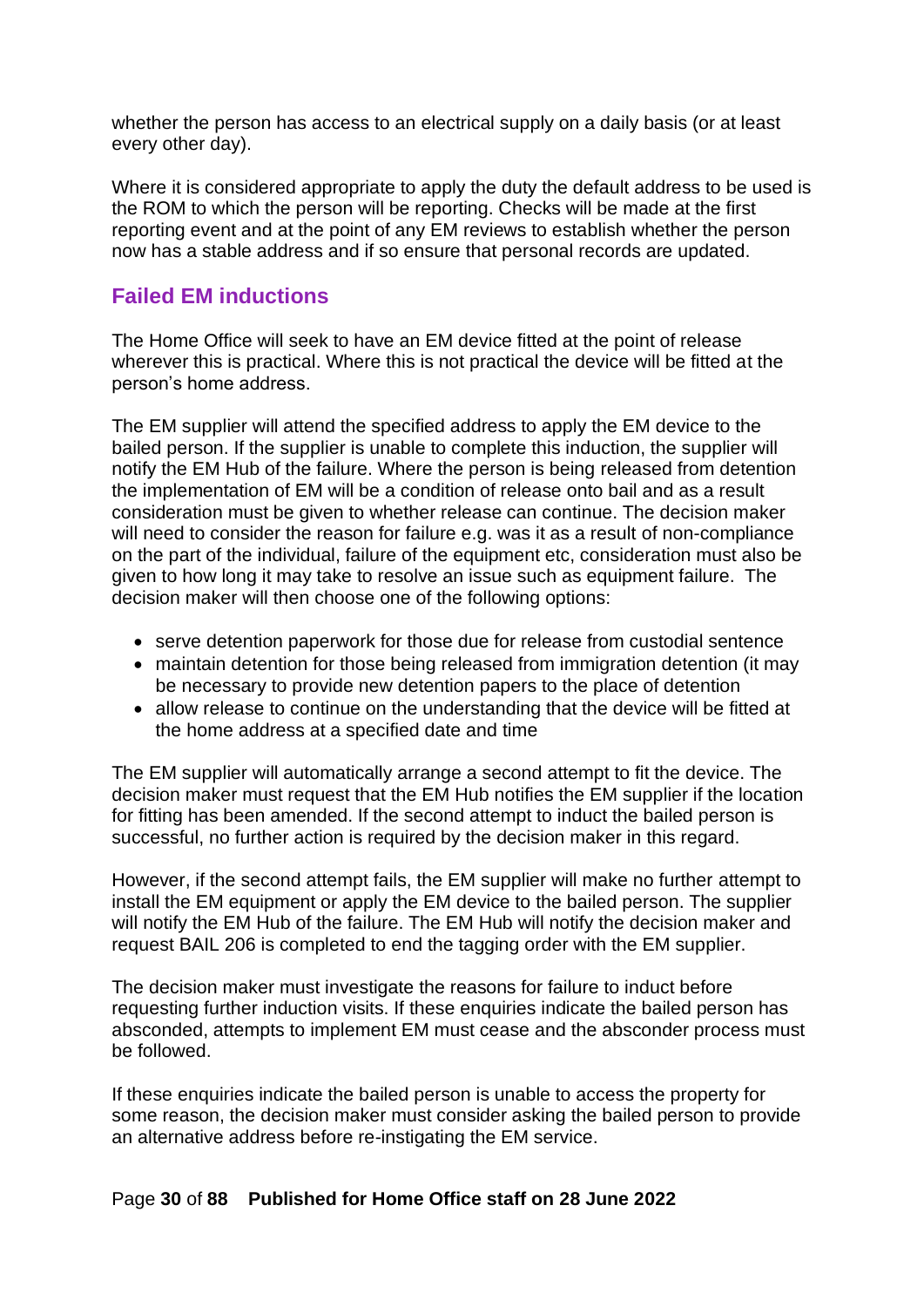If the enquiries confirm the bailed person is residing at the address, a new BAIL 206 must be completed and resubmitted to the EM Hub for their action.

If a second round of attempts to induct the bailed person fail, more detailed enquiries must be made. It may be necessary, following any enquiries being made, to consider alternatives to EM at this stage including but not limited to the application of sanctions for non-compliance with Immigration Bail. For further information see [Non](#page-74-1)[compliance with immigration bail: administrative penalties.](#page-74-1)

Where a HMU is also required and the bailed person fails to comply with a request to allow entry to the EM Supplier, the EM Supplier will notify the EM Hub of the failure to install the HMU and will re-schedule one further visit. Failure to comply with the installation of an HMU will be considered as a breach of bail conditions and consideration will be given whether to take further action against the person.

### <span id="page-30-0"></span>**Immigration bail conditions: other**

Under paragraph 2(1)(f) of Schedule 10, a person may be subject to 'such other conditions as the person granting the immigration bail thinks fit'.

Any such condition must be reasonable and it must be necessary to meet the purpose of the grant of the immigration bail. For example, decision makers may require a person granted immigration bail to notify the Home Office of a change of circumstances, a change of address or require them to surrender their passport if there is reason to believe that the person might deface or destroy the document to obstruct return to the country of origin or country from which the person arrived.

Where the person is also subject to a release licence it will not be appropriate to repeat conditions within their immigration bail conditions where to do so presents conflict in managing any breach of those conditions. It may be appropriate to require compliance with a release licence (whilst valid) in more general terms just as an offender manager may require general compliance with immigration bail.

Curfews may be used to mitigate risk to the public if the person being granted bail poses such a risk (and such risk is not being managed by an offender manager). The length of the curfew and time of day to which it applies must be determined on the facts of the individual case and must be proportionate.

Inclusion or Exclusion zones may be used to mitigate risk to the public if the person being granted bail poses such a risk (and such risk is not being managed by an offender manager). The extent of the inclusion/exclusion zone must be determined on the facts of the individual case and must be proportionate.

### <span id="page-30-1"></span>Immigration bail supplementary conditions: curfews, inclusion or exclusion zones

Decision makers must always consider the use of EM when granting immigration bail to a person who is subject to the duty. Additionally, decision makers **may** request EM where the person presents a high risk of absconding from immigration bail or

Page **31** of **88 Published for Home Office staff on 28 June 2022**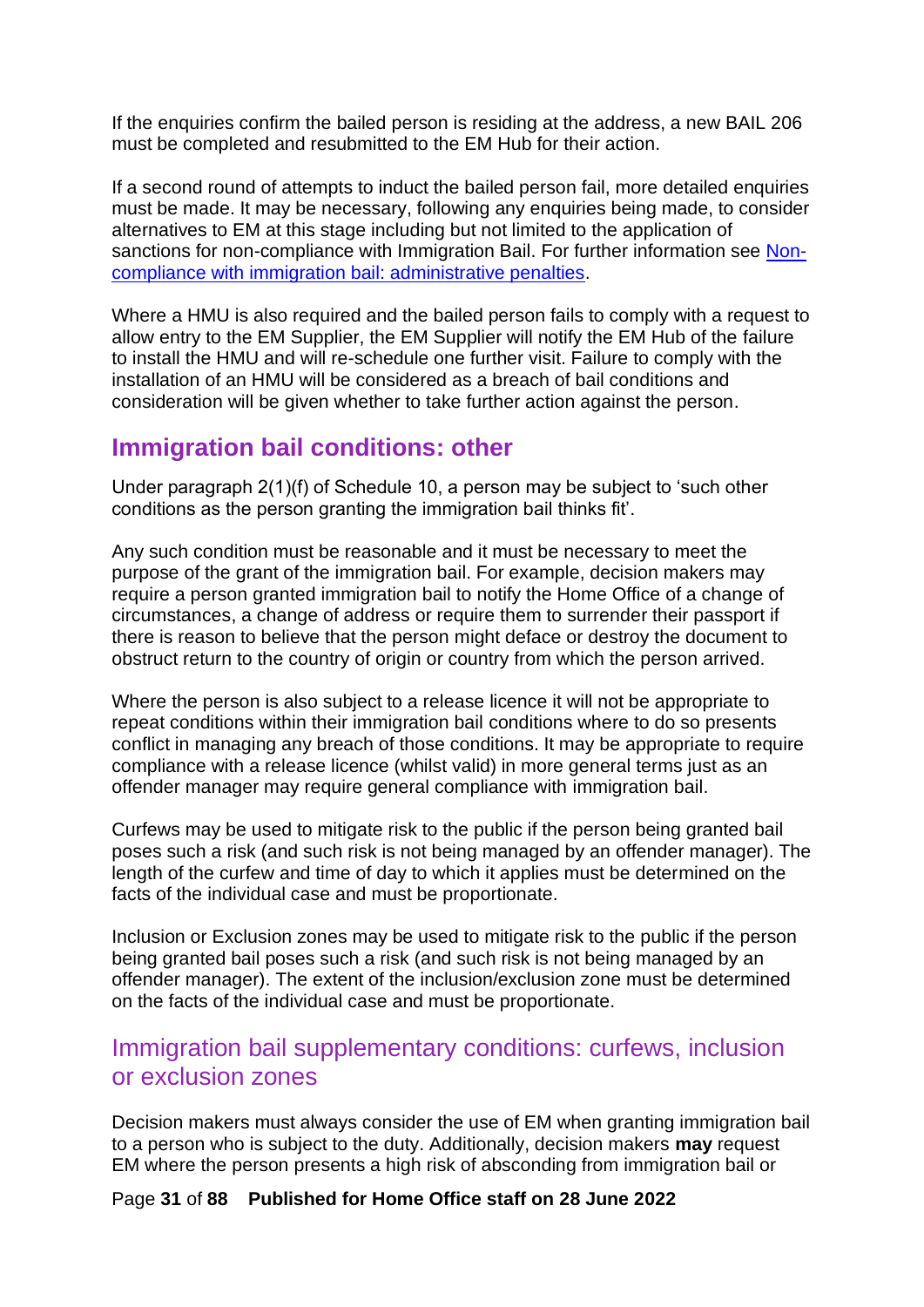they pose a significant risk of harm to the public or to public health. Decision makers may also request additional supplementary conditions if the facts of the case warrant it.

Supplementary conditions should only be applied in extreme cases and any reliance on the scoring of risk of harm or re-offending must be taken from the assessment made by an Offender Manager - it should not be one made by a Home Office case owner.

Where a person is subject to the duty the Authority of an **HEO** must be obtained to request EM and any supplementary condition must be authorised by an **Assistant Director**.

The authority of a Deputy **Director** must be obtained before requesting EM and/or a supplementary condition where the person is not subject to the duty.

GPS EM can operate effectively without the use of a curfew or an inclusion/exclusion zone. The use of these conditions is rightly subject to scrutiny by the Courts and are considered to be akin to detention. As a result, they should only be considered where there is a clear demonstrable link to the effective management of immigration bail. They should not be used where a similar condition is set by an offender manager or to extend expired licence conditions. Prevention of further offending is unlikely to be a significant reason on its own.

In every request, decision makers must clearly identify and fully describe the risk of harm and/or risk of re-offending or absconding posed by the FNO. The decision maker's consideration process must demonstrate why a supplementary condition is necessary in the particular circumstances of the case. If the decision maker is requesting one or more supplementary conditions, the justification for each must be set out separately and include:

- the intended aim of the named supplementary condition(s)
- the risks of not applying the named supplementary conditions(s)
- what the named supplementary condition(s) can achieve that cannot be realised by other immigration bail conditions

In cases identified as suitable for a curfew, inclusion or exclusion zone conditions, the decision maker must, in the bail summary (BAIL 505) or referral for Secretary of State bail (BAIL 407) do the following:

- request an EM immigration bail condition and additionally for curfews state clearly the curfew period or periods sought setting out the reasons for requesting the curfew, and the requested length and timing (its aim and the risks if curfew is not imposed)
- for inclusion or exclusion zones, state clearly the reason for requesting it, the inclusion or exclusion zone required using available mapping tools supported by a description of the affected zones (its aim and risks if not imposed) - it must also clearly state the periods that the zone will be in operation for, including where that is 24 hours every day

#### Page **32** of **88 Published for Home Office staff on 28 June 2022**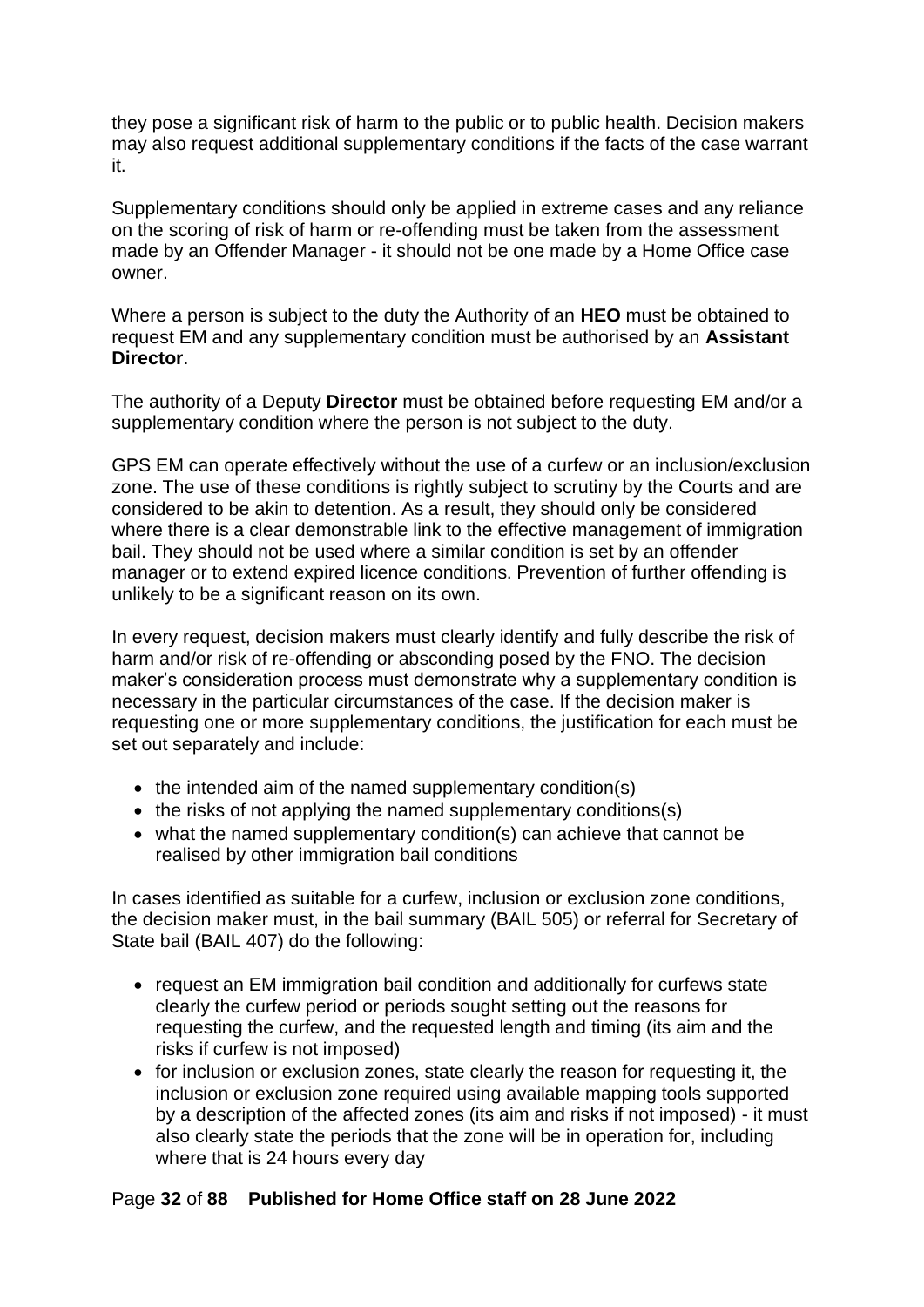For example, if a decision maker requests a curfew and the aim of the curfew is to reduce the risk of re-offending, there must be a logical connection between the length and timing of the requested curfew period or periods and the previous offending pattern. Another example could be demonstrating how the particular location and size of an inclusion or exclusion zones would reduce the risk of harm.

In all cases the decision maker must be able to justify the use of the supplementary condition in relation to the risk of harm, reoffending and/or absconding and/or the previous offending pattern.

It will then be the decision of the First-tier Tribunal or Strategic Director, as appropriate, to determine if the requested supplementary condition or conditions are proportionate and justifiable. If it is concluded that the requested supplementary conditions are not proportionate or justifiable in the circumstances of the case, the request will be refused.

Where the decision is made by the Strategic Director the decision maker must give the person to be granted bail an opportunity to make representations about a supplementary condition before the supplementary condition is put in place as set out in Representations above. Where the decision maker is the first-tier Tribunal the person or their representative may make their representations during the bail hearing.

## <span id="page-32-0"></span>Immigration bail conditions: EM individuals not subject to the duty

It is not usual practice to seek an EM condition where a person is not subject to the duty. However, there may be occasions where the individual is considered to be of such risk of absconding and to pose such risk of harm that an EM condition would be necessary and proportionate. In these cases, you must obtain authority from your Deputy Director to seek an EM condition. It is also possible for the First-tier Tribunal to impose an EM condition on its own initiative (that is, where this has not been requested by the Home Office). Where it is considered following a review of EM that it is no longer suitable to monitor the person you must obtain SEO authority.

## <span id="page-32-1"></span>Electronic Monitoring: additional requirements

<span id="page-32-2"></span>If the First-tier Tribunal or Secretary of State grants bail with EM conditions, the caseworker must task the EM Hub on Atlas with producing the release paperwork and arranging EM induction at source. The caseworker must also ensure a recent Police National Computer (PNC) check has been conducted on the person to be tagged – a PNC check is required because of the Home Office duty of care to the contractor – the contractor will use this information when risk assessing the proposed induction, instructions for PNC checks are dependent on existing local arrangements

Page **33** of **88 Published for Home Office staff on 28 June 2022** The EM Hub produces the Notification to Contractor of New (or Variation to Existing) Electronic Monitoring Condition form (BAIL 206) and forwards it to by email to EMS.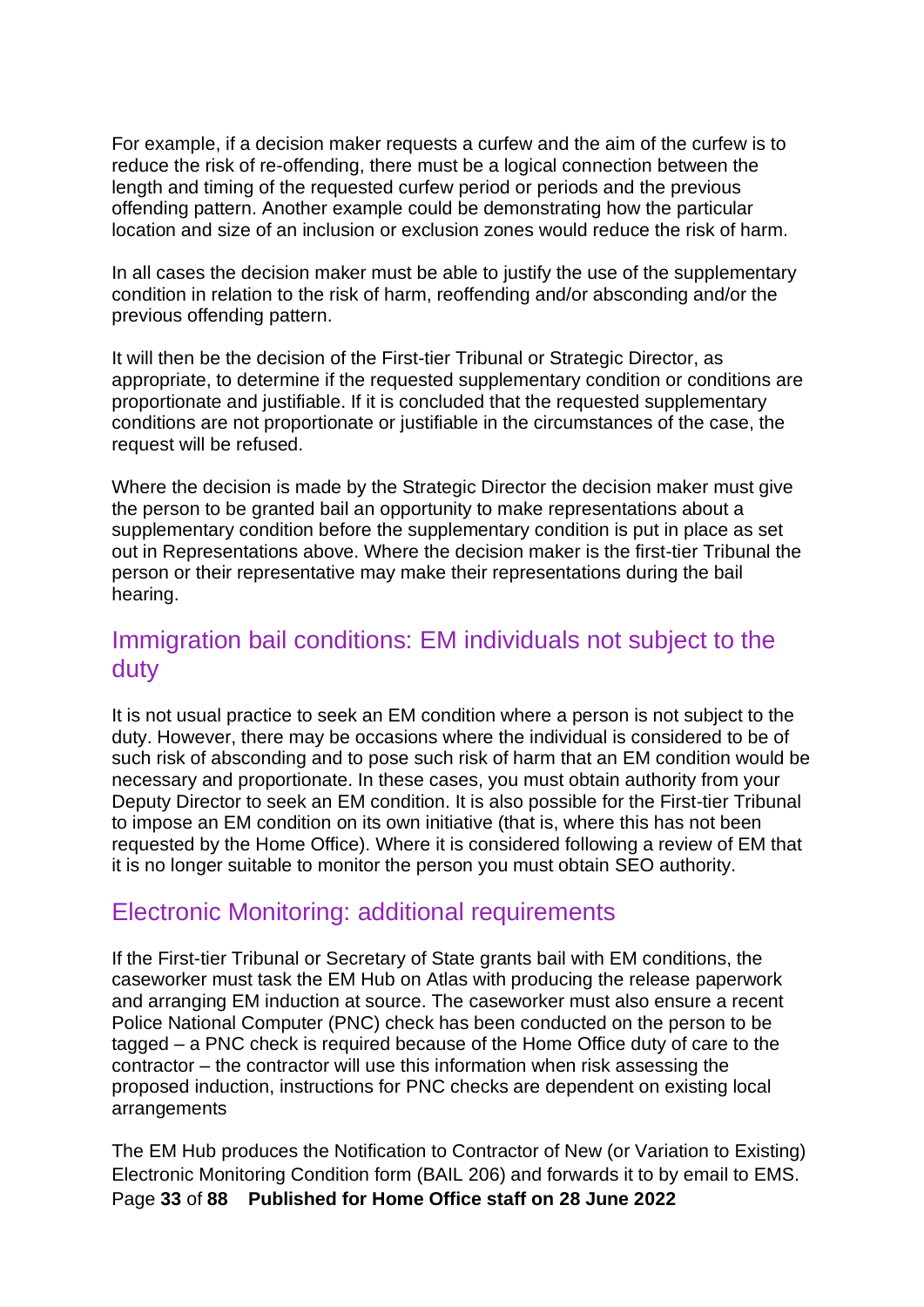As part of this process the EM Hub must:

- ensure that a photograph of the person is attached to the BAIL 206 in order that the EM Contractor can identify the correct person to induct and tag
- provide the EM Hub's contact details on the BAIL 206, these are:

#### **Official – sensitive: start of section**

The information on this page has been removed as it is restricted for internal Home Office use.

#### **Official – sensitive: end of section**

The decision maker is responsible for ensuring decisions have the appropriate authorisation and Atlas is updated correctly.

The EM Hub will check the appropriate authority has been given for the use of EM and any supplementary conditions and will complete the BAIL 206. Any paperwork without an appropriate authorisation, or which is incomplete, will be returned to the case owner for remedial action. The EM Hub mailbox is constantly monitored in working hours and any paperwork which requires amendment will be returned to the caseworker within 24 hours.

Once the EM Hub is satisfied that the paperwork is correct, it will refer the case to the EM Contractor to arrange induction of the bailed person.

### <span id="page-33-0"></span>EM and linked Supplementary Conditions: review

#### See also: [Varying immigration bail conditions.](#page-61-0)

The use of EM and any linked supplementary conditions of curfews, inclusion zones or exclusion zones require regular monitoring to ensure that they remain proportionate.

Whilst the review of EM will typically be undertaken by the EM Hub where the responsible decision making unit is FNO RC it is essential that all decision makers ensure that there is regular review of EM. Directorates other than FNO RC must review their own EM cases unless an agreement has been made with the EM Hub to review cases on their behalf.

The use of EM and all supplementary conditions to EM must be reviewed by a decision maker in any case allocated to them:

- on a quarterly basis
- when they receive any representations on the matter, including requests to vary the condition, from the individual or a person acting on their behalf
- whenever information on a breach of the condition is received
- when a request is made by another decision maker

#### Page **34** of **88 Published for Home Office staff on 28 June 2022**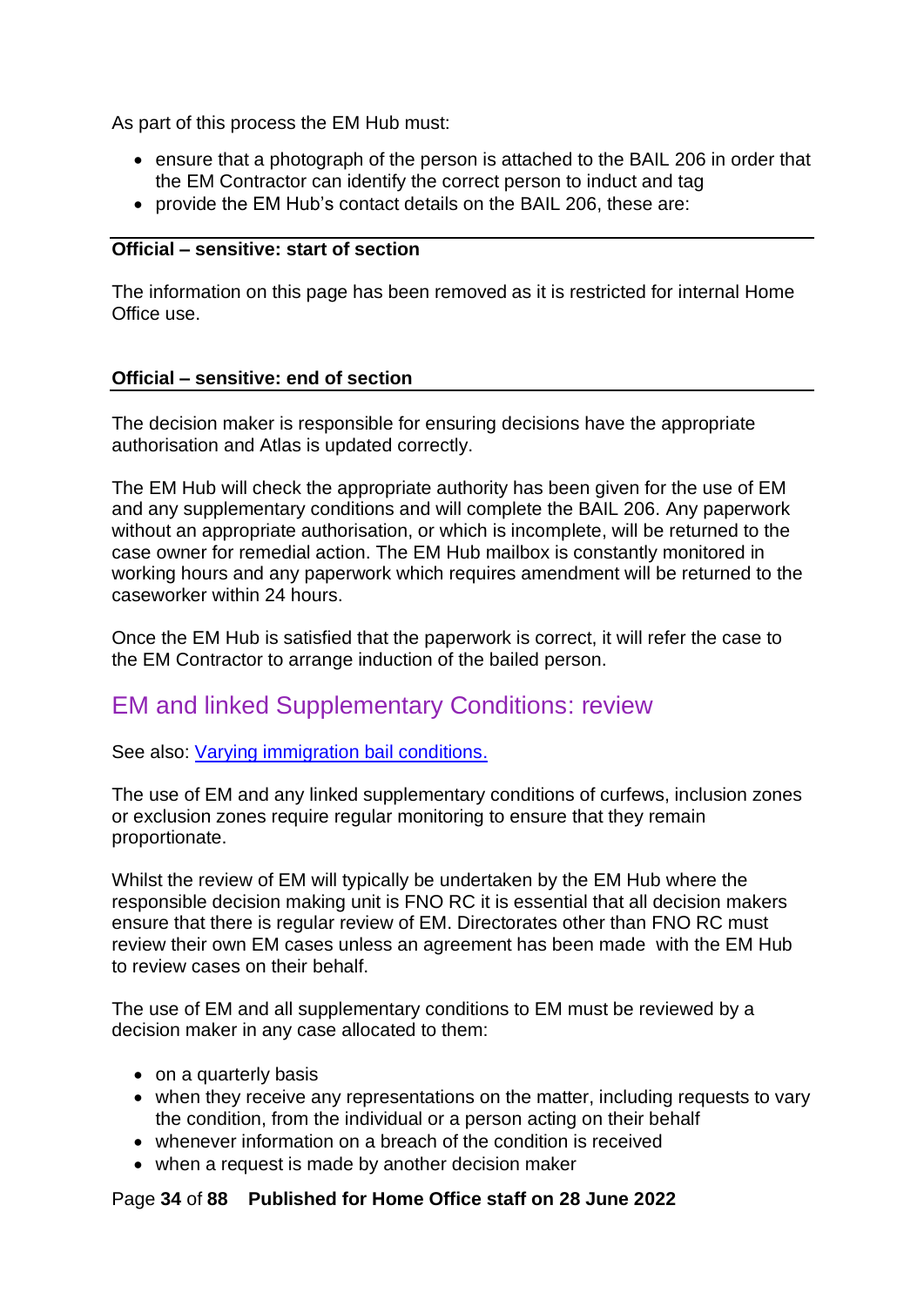Decision makers must use the relevant review pro forma to carry out reviews and must consider:

- the need for continued monitoring
- the continued necessity of the supplementary condition or conditions whether each supplementary condition is still necessary or if the circumstances changed sufficiently that each supplementary condition no longer serves its intended purpose
- the proportionality of the supplementary condition whether the current restrictions imposed by that condition are still appropriate as follows:
	- o curfews both in terms of timing and length, whether there is a basis on which to alter the curfew, for example if family circumstances have changed significantly or they have been transferred from a radio frequency device to a GPS device
	- $\circ$  inclusion or exclusion zones in terms of the location, size and number of zones, for example does the reason for setting the zone still apply
- any challenge to the supplementary conditions or conditions whether there has been a challenge to the supplementary condition or conditions from the individual or legal representatives, whether an argument has been made and how strong this is

The purpose of the review is to ensure that the individual remains suitable for both EM and any supplementary condition or conditions and any EM or conditions continue to be necessary and proportionate in light of the facts at the date the review is undertaken. Factors to be taken into consideration will include, but are not limited to:

- the overall time spent on EM
- the time on the particular device type
- the risk of absconding
- the risk of harm posed to the public
- the risk of re-offending
- the expected time until removal
- any vulnerabilities
- compliance with immigration bail

Decisions to remove a person from EM will be based either on the basis that there is a breach of a person's Convention Rights or on practicality grounds.

The general expectation is that a person who poses a greater risk of harm and has been less compliant with immigration bail will remain on EM longer than a compliant person who poses a lower risk of harm. This expectation is subject to practicality considerations as the available resources are applied to those who pose a greater risk to the public and/or of absconding over an extended period of time. Should there be no issue in regarding the availability of resource (i.e. available devices and the necessary resource to monitor them) decisions will be made on Convention Rights grounds or on the basis that it is impractical to do so given the person's individual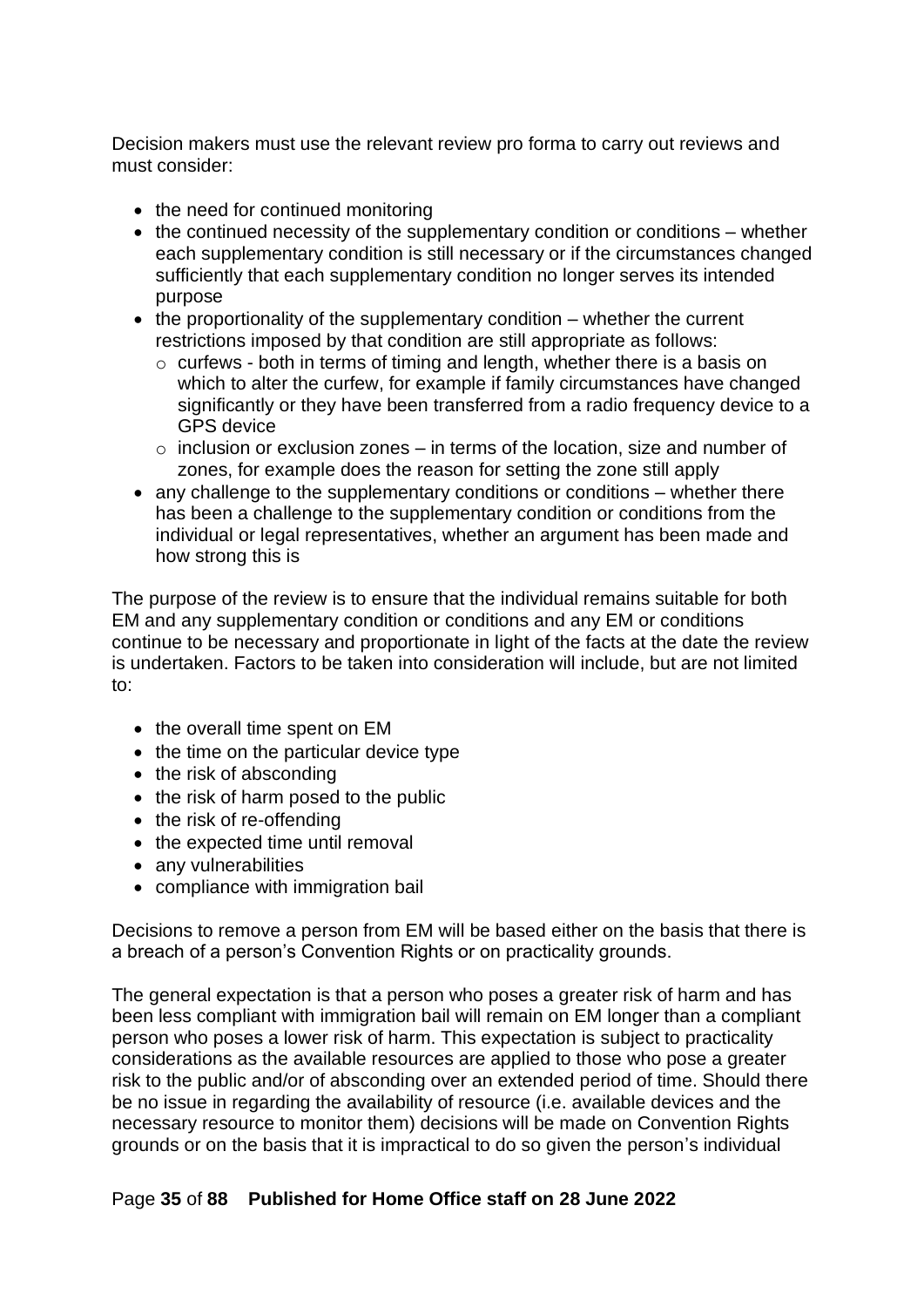circumstances (as detailed further in paragraph 2 (9) of Part 1 of Schedule 10 to the Immigration Act 2016)..

Any decision maker who wishes to propose an amendment to either EM or a supplementary condition must seek at least higher executive officer (HEO) agreement within their command for this variation.

The outcome of the review of EM and of any supplementary condition or conditions, including the consideration undertaken by the decision maker and any escalation to HEO or higher, should be recorded in a comprehensive file minute and on Atlas.

Where there is a proposal to add/extend any existing conditions the decision maker must give the person to be granted bail an opportunity to make representations about a supplementary condition before the supplementary condition is put in place as set out in [Representations.](#page-22-0)

#### **Where the duty applies, and the decision maker wishes to propose that EM is ceased they must seek at least SEO authorisation.**

Where a review is prompted by a breach of EM conditions the individual must be invited to submit mitigation for that breach and should be allowed 10 working days to submit their response. Consideration of the response to breach should not take place until after those 10 working days have expired unless the breach has effectively severed contact between the individual and the Home Office such as they have removed the device or otherwise stopped it from communicating with the monitoring system. In those circumstances, consideration of the response to the breach may continue without delay.

If a review is conducted as a result of representations by, or on behalf of, an individual, the decision maker must provide a comprehensive response to the representations within 20 working days of the date on which the representations were received. There is no requirement to share the outcome of the other EM reviews (that is, any carried out without representations by or on behalf of the individual). However, the outcome of supplementary condition reviews may, as required, be shared with the individual at a future date as part of any response to further challenge or litigation.

The BAIL 215 EM Representations Response Letter should be used to respond to representations.

#### <span id="page-35-0"></span>Breach of EM immigration bail conditions

Any breach of EM related immigration bail conditions will be notified to the Home Office by the EM Supplier.

Following a breach of EM conditions, it will be necessary to seek explanation for the breach from the person/the person's representative using form BAIL 204. The timings outlined in [EM and linked Supplementary Conditions:](#page-33-0) review will apply.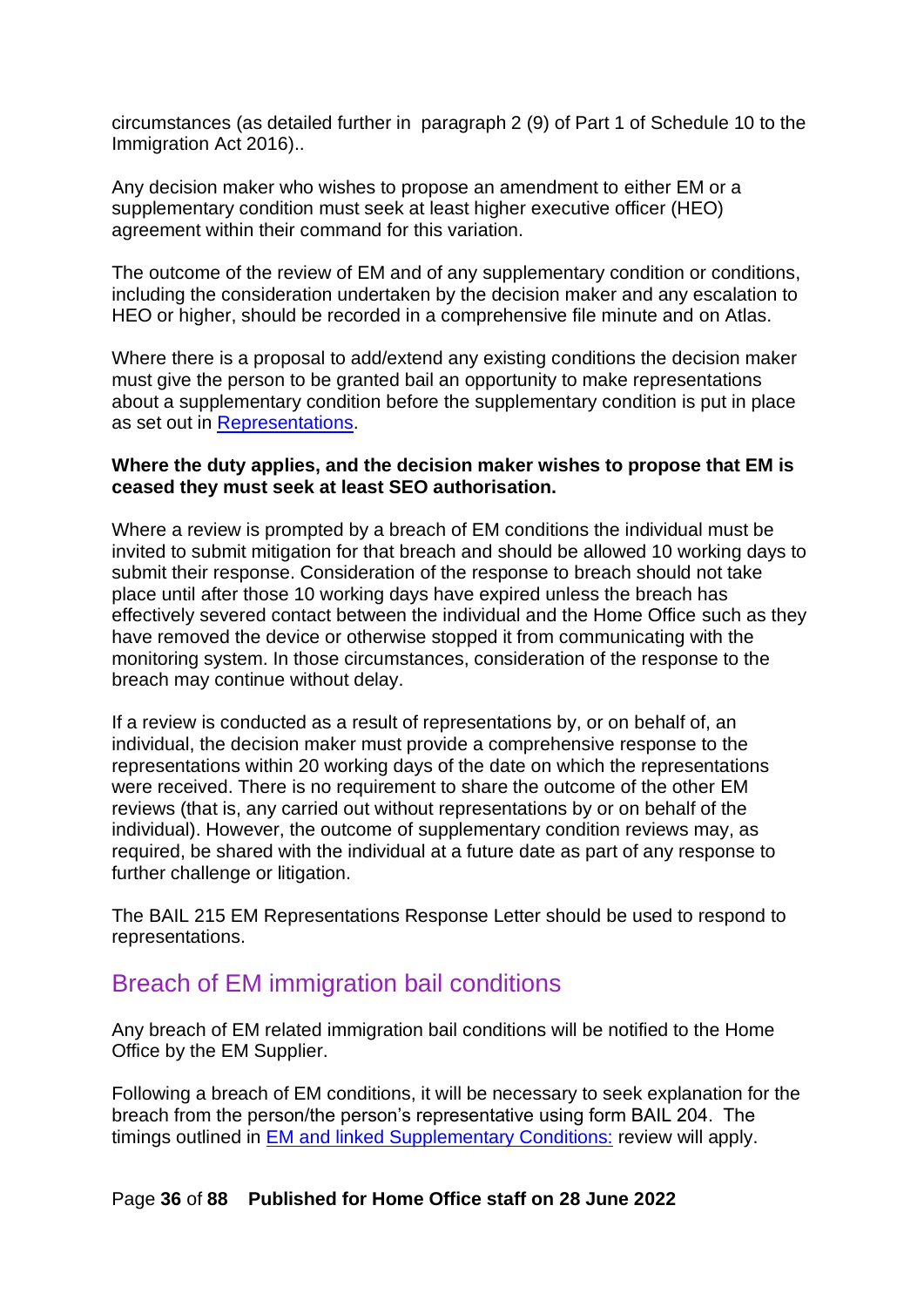Where the person is an FNO consideration of any response will be made by the EM Hub, for all other individuals the consideration will be made by the responsible case work unit.

Where the explanation submitted is not considered sufficient to discount the breach (or where no explanation is submitted) the following action may be taken:

- Offender Manager Intervention and potential Licence Recall
- Variation of bail
- Casework prioritisation
- Financial Condition Supporter
- First-tier Tribunal
- Consider Detention for removal
- Administrative Arrest
- Prosecution

The appropriate action will depend on the nature and frequency of breach, the level of harm posed by the person and any previous history of non-compliance. Prosecution is more likely to occur where the breach relates to refusal to comply with induction onto EM, deliberate attempts to remove or damage a device, to tamper with the device so that it fails to operate correctly. Any prosecution will be undertaken by the Home Office under Section 24(1) of the Immigration Act 1971.

#### **Official – sensitive: start of section**

The information on this page has been removed as it is restricted for internal Home Office use.

#### **Official – sensitive: end of section**

If the explanation provided is considered an acceptable justification of the breach committed, then the person should be notified using the mitigation response template.

BAIL 216 EM Breach Mitigation Response Letter (Warning Letter) BAIL 217 EM Breach Mitigation Response Letter (Action Required)

## **Immigration bail conditions: financial condition**

As mentioned under *Immigration bail conditions: general*, a financial condition may be attached to a grant of immigration bail. A financial condition is a condition that requires the person granted bail, or another named person (Financial Condition Supporter), to pay a sum of money (payment liability) if the person granted bail fails to comply with one or more of the other condition or conditions attached to the grant of immigration bail. **A financial condition cannot be imposed in isolation**. It may be imposed only if it is thought to be an appropriate means of ensuring that the bailed person complies with at least one of the other conditions of immigration bail.

Page **37** of **88 Published for Home Office staff on 28 June 2022**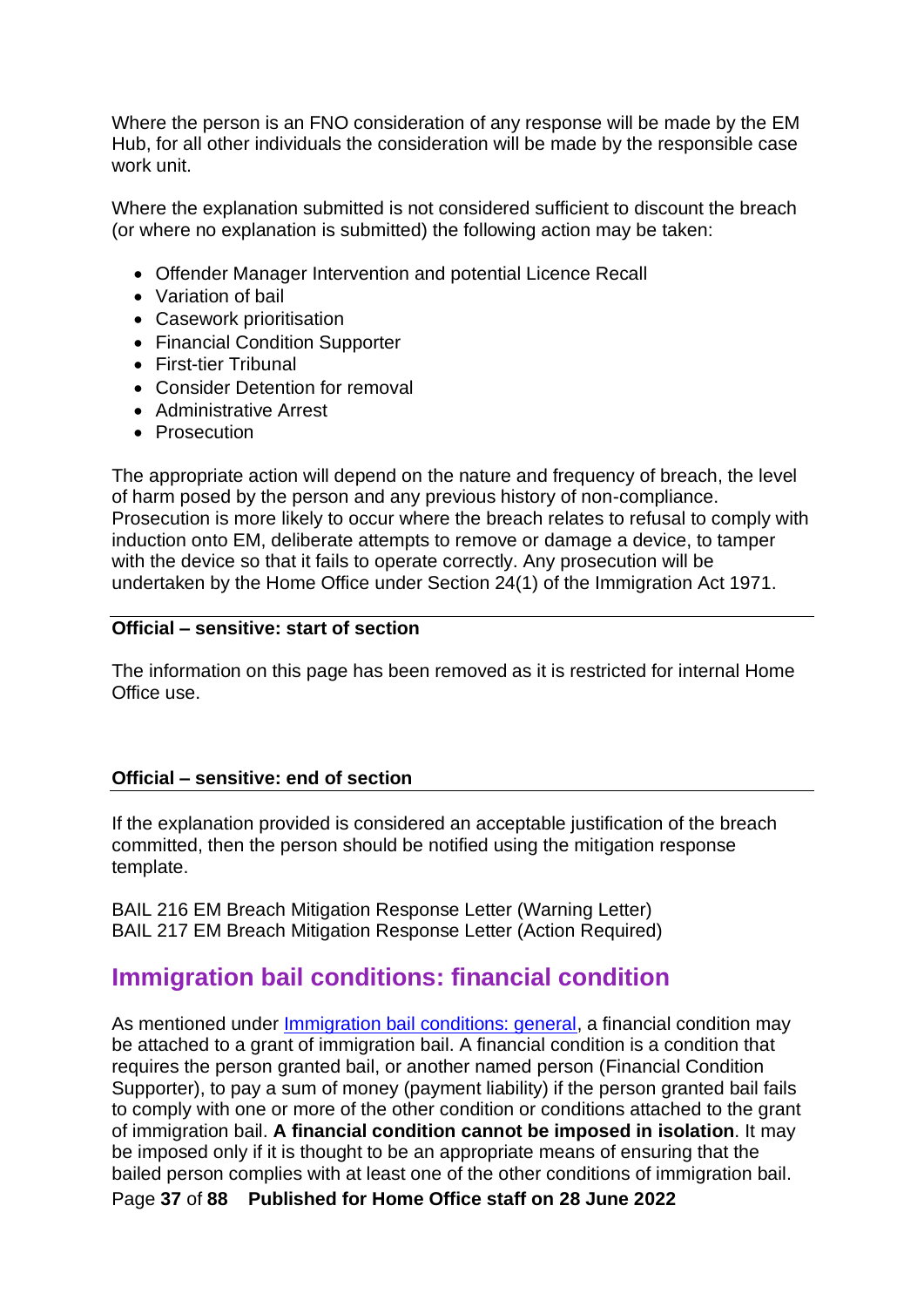For example, a financial condition of £500 for failing to comply with a reporting condition plus a sum of £500 for failing to comply with a condition relating to work.

You must obtain **higher executive officer (HEO)** authorisation if setting or varying a financial condition. Currently only the Foreign National Offender Returns Command (FNO RC) and the relevant unit will be imposing financial conditions. However, if the First-tier Tribunal has set this condition and transferred management of the bail to the Secretary of State, any team can continue to manage this condition.

#### **Official – sensitive: start of section**

The information on this page has been removed as it is restricted for internal Home Office use.

#### **Official – sensitive: end of section**

You must specify the following when imposing a financial condition:

- the sum of money required to be paid (payment liability)
- when the sum of money is to be paid
- the form and manner in which it is to be paid

The use of a financial condition to secure compliance with other conditions of immigration bail is flexible. It may be a single sum imposed against one or more individual condition so that the specified sum of money becomes payable if that particular condition is breached, or it may be different sums imposed against different conditions.

## Financial condition: fixing the sum to be paid

You must view the sum of money to be paid as part of a financial condition in relation to the means of the person to be bailed or the Financial Condition Supporter. You must set payment liability at a level that will act as a substantial incentive to the person to comply with the relevant other condition or conditions of immigration bail.

You must assess each case on its own merits.

You should not normally apply a financial condition in a sum less than £500 to a bail condition. This is because, if this went to debt recovery, the recovery itself would cost more money than the actual debt.

## <span id="page-37-0"></span>Financial condition: supporter

During a foreign national offender's induction into immigration detention, a person acting on behalf of the Secretary of State must give them form BAIL 403 and ask for information about possible Financial Condition Supporters in the event of bail being granted. For further information see [Informing detainees of their immigration bail](#page-43-0)  [rights.](#page-43-0)

Page **38** of **88 Published for Home Office staff on 28 June 2022**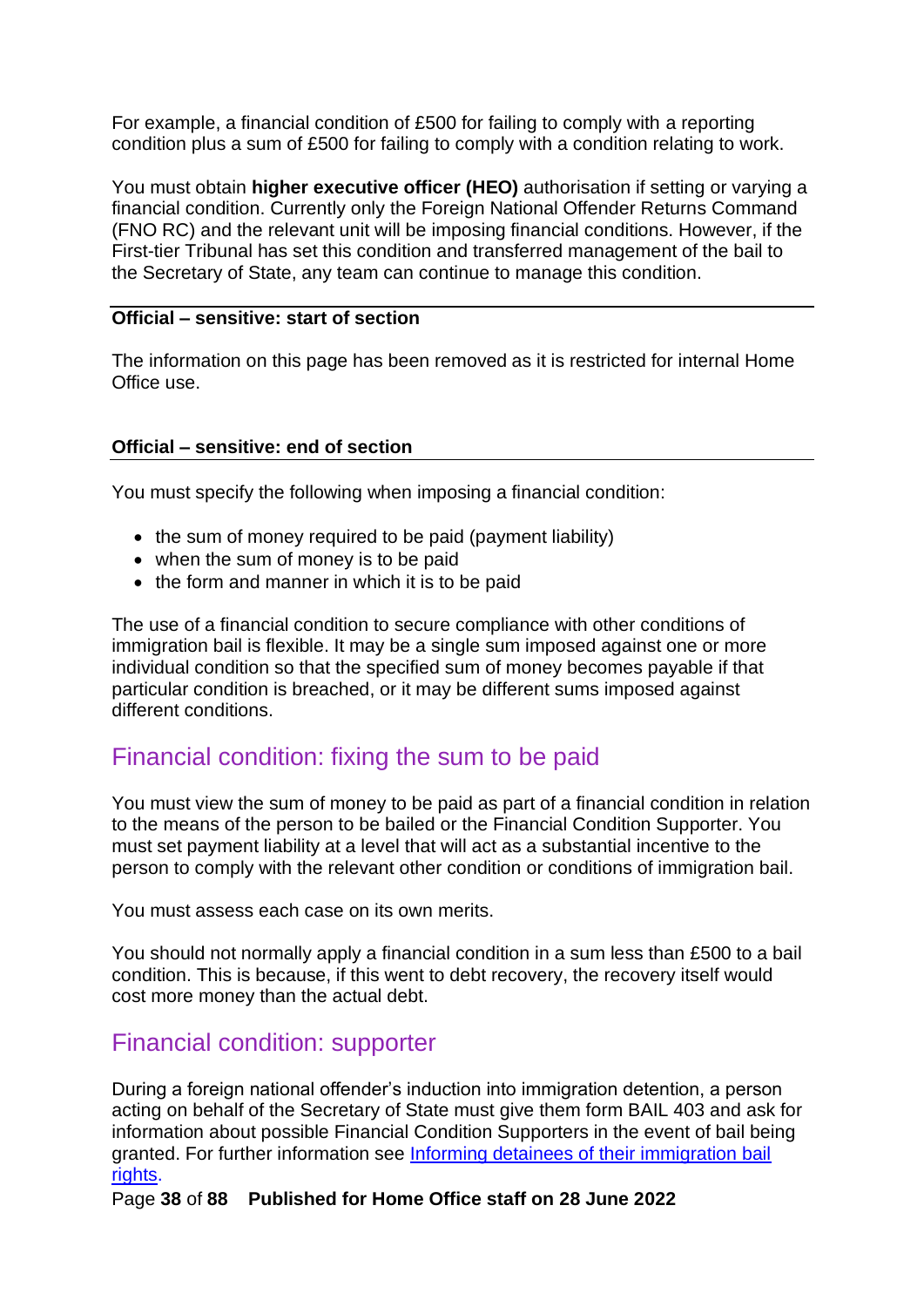A Financial Condition Supporter must satisfy all of the following:

- be aged over 18 and settled in the UK (a person on immigration bail or with limited leave will rarely be acceptable as that person's own stay may be limited/curtailed)
- have a personal connection with the person, or be acting on behalf of a reputable organisation which has an interest in the person's welfare
- have enough money or disposable assets (clear of existing liabilities) to be able to pay the sum due if the person breaches a relevant immigration bail condition
- be a homeowner or at least well-established in the place of residence
- be free of any unspent criminal convictions (see Rehabilitation of Offenders Act guidance) – but see the note following these bullet points on [unspent](#page-38-0)  [convictions](#page-38-0)
- not to have come to adverse notice in connection with other immigration matters, including, in particular, previous immigration bail cases

<span id="page-38-0"></span>**Unspent convictions**: A Financial Condition Supporter with an unspent conviction may still be suitable – the gravity with which a particular offence is viewed, and the consequences for the suitability of the Financial Condition Supporter, will be a matter for the discretion of the Secretary of State.

## <span id="page-38-1"></span>**Investigating Financial Condition Supporters**

The financial and general standing of all prospective Financial Condition Supporters should be investigated as fully as possible. The decision maker must give them a BAIL 306 notice setting out what is required when standing as a Financial Condition Supporter. As such, they will be asked to produce evidence of their identity and financial position. Care should be taken over accepting bank books, statements of account and other similar evidence at face value, as it may be that sums of money have been deposited temporarily to create a false picture of the holder's means. A record of deposits over a period (minimum of 3 months) is a useful indication of financial status.

All the usual immigration checks must be undertaken.

Immigration Intelligence may be consulted in appropriate cases (for example, where it is suspected that a Financial Condition Supporter may previously have been involved in facilitation or racketeering activities).

Where the Secretary of State is granting immigration bail, a Financial Condition Supporter will need to sign a BAIL 301 notice setting out the other condition or conditions of immigration bail to which the financial condition is attached. See: [Immigration bail Consideration of bail process: detained: FNOs, with financial](#page-47-0)  [condition.](#page-47-0)

Where the Tribunal is granting immigration bail, the Home Office decision maker must record information on the Financial Condition Supporter checks done and their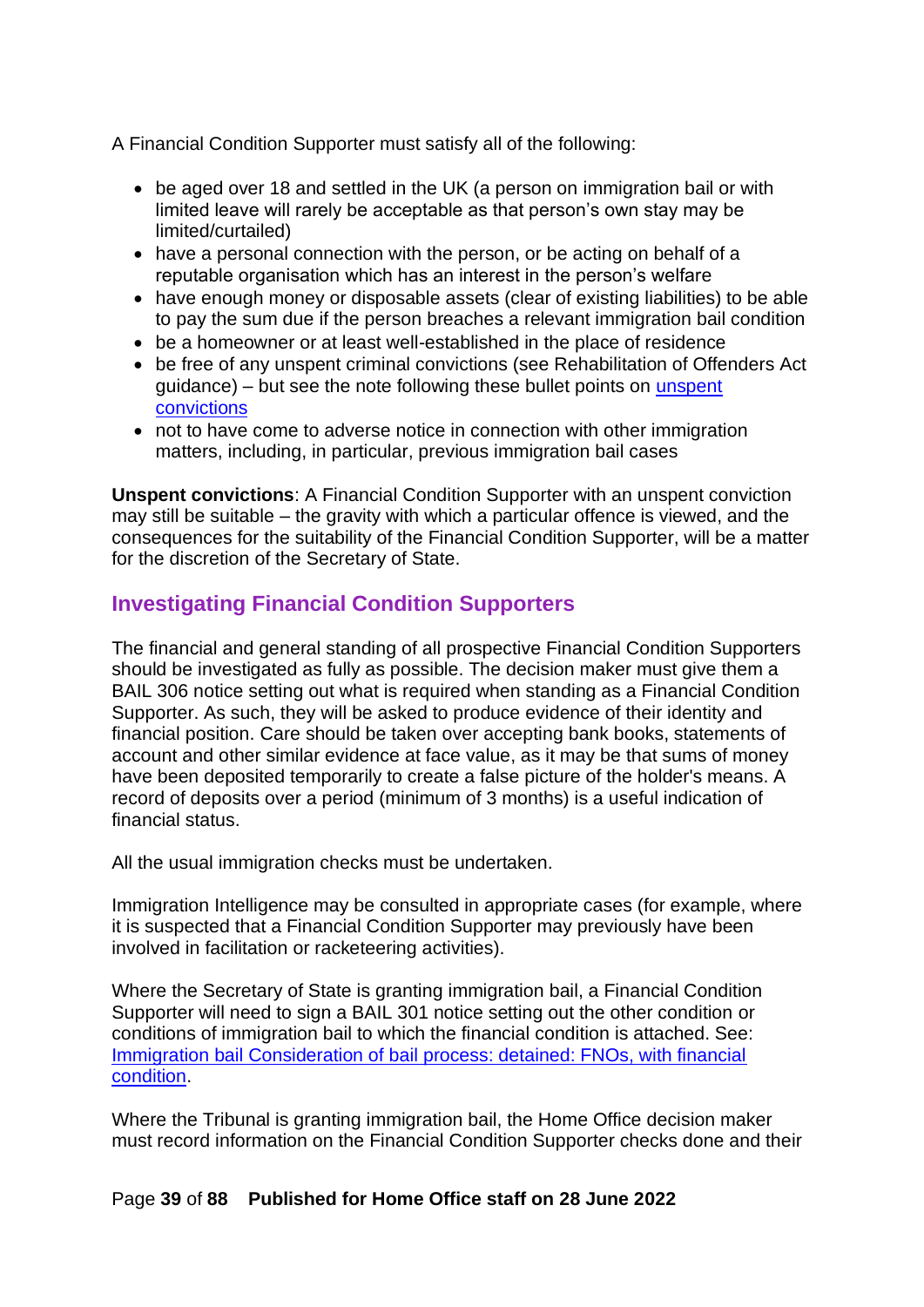outcome on the bail summary BAIL 505, including where no opportunity to conduct checks has been given.

## Financial condition: recovery

A payment liability under a financial condition is to be paid to the Secretary of State if either of the following applies, the:

- Secretary of State granted the immigration bail
- First-tier Tribunal granted the immigration bail but has directed that the power to vary the person's bail conditions is to be exercisable by the Secretary of **State**

In all other cases, the payment liability is to be paid to the Tribunal.

The person liable for payment must be given the opportunity to make representations regarding the alleged breach.

For further information on financial recovery, see Recovery of payment under [financial condition.](#page-75-0)

<span id="page-39-0"></span>**Related content [Contents](#page-1-0)**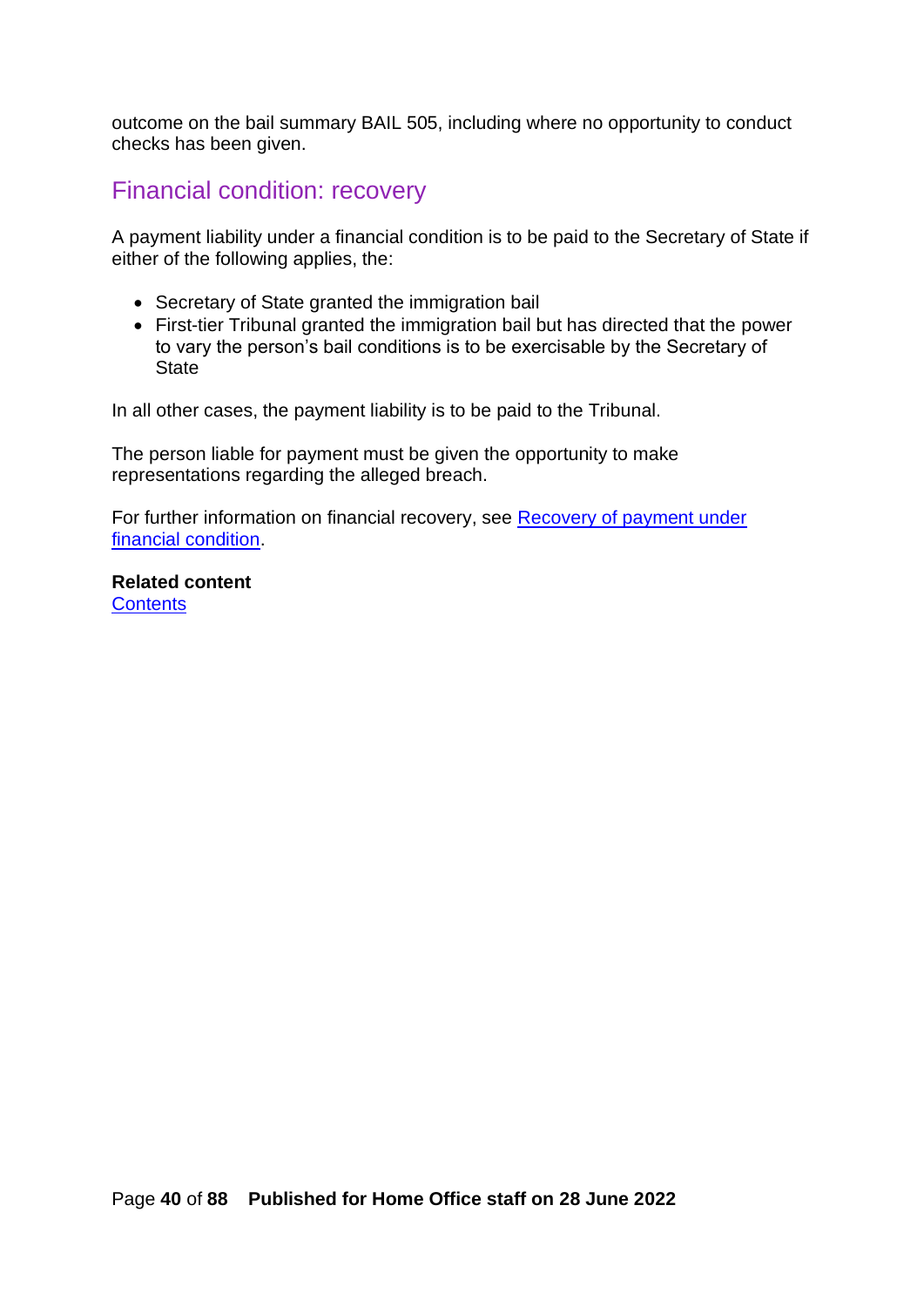# <span id="page-40-0"></span>Exercising the power to grant immigration bail

This page tells you about using the power to grant immigration bail. It also tells you about limitations on using the power.

In considering whether to grant immigration bail to a person, and which conditions to attach to the immigration bail if granted, the Secretary of State or the First-tier Tribunal must have regard to the following:

- the likelihood of the person failing to comply with a bail condition
- whether the person has been convicted of an offence (whether inside or outside the UK)
- the likelihood of the person committing an offence while on immigration bail
- the likelihood of the person's presence in the UK while on immigration bail causing a danger to public health or being a threat to the maintenance of public order
- whether the person's detention is necessary in that person's interest or for the protection of any other person (for example, if a person is awaiting transfer to a mental health hospital)
- whether the person has failed without reasonable excuse to cooperate with any process:
	- o for determining whether the person requires or should be granted leave to enter or remain in the United Kingdom
	- $\circ$  for determining the period for which the person should be granted such leave and any conditions to which it should be subject
	- $\circ$  for determining whether the person's leave to enter or remain the United Kingdom should be varied, curtailed, suspended or cancelled
	- $\circ$  for determining whether the person should be removed from the United Kingdom
	- $\circ$  for removing the person from the United Kingdom
- such other matters as the Secretary of State or the First-tier Tribunal consider relevant (for example, the Adults at Risk in immigration detention policy)

## **Statutory limitations on First-tier Tribunal power to grant immigration bail**

The power of the First-tier Tribunal to grant immigration bail is subject to the following statutory limitations:

# Detention under paragraph 16(1) of Schedule 2

Under paragraph 3(3) of Schedule 10 to the Immigration Act 2016, the First-tier Tribunal must not grant bail to a person detained under paragraph 16(1) of Schedule 2 to the Immigration Act 1971 until the end of a period of 8 days since the person arrived in the UK. This means that the earliest point at which the First-tier Tribunal

#### Page **41** of **88 Published for Home Office staff on 28 June 2022**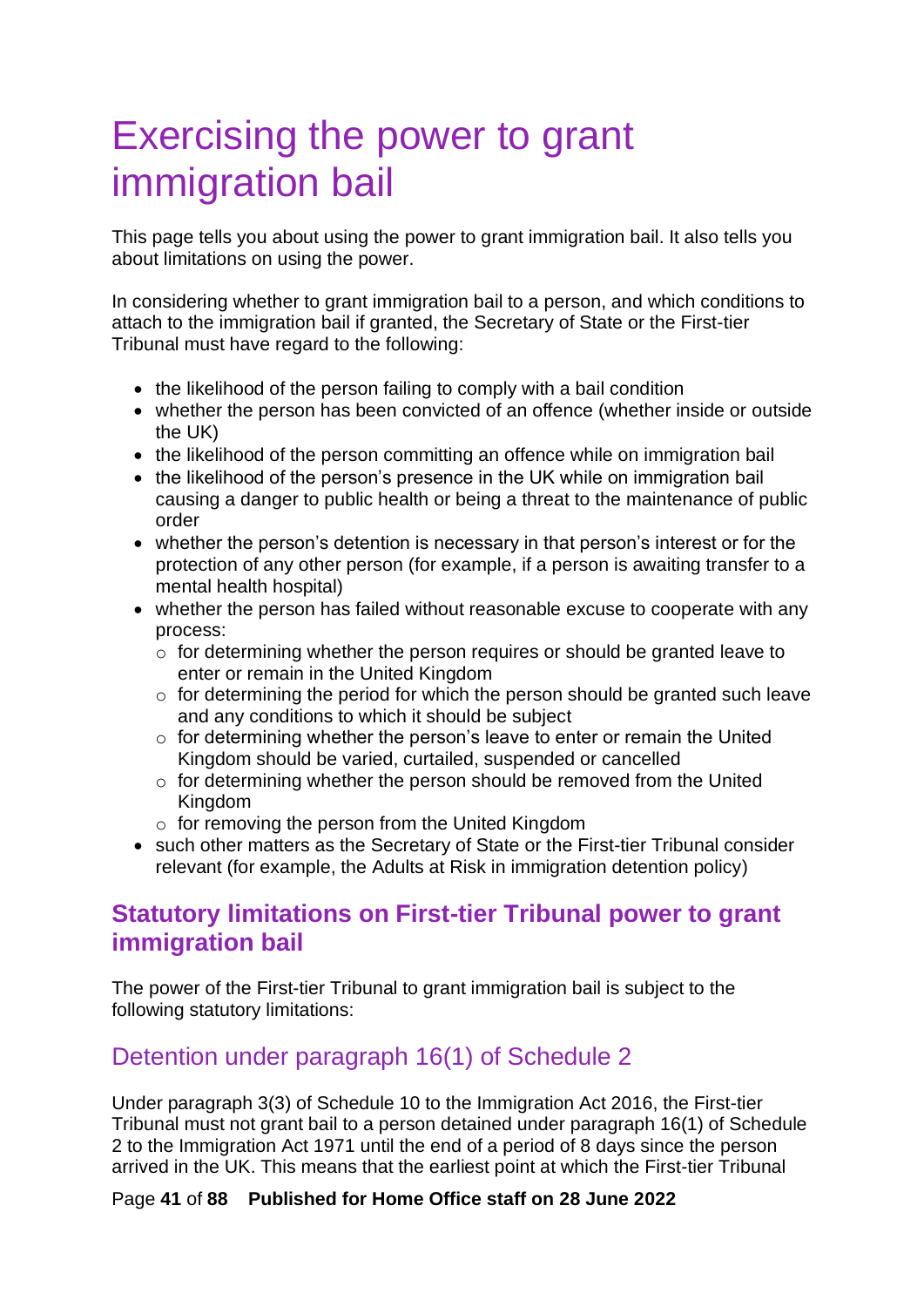can grant immigration bail to a person detained under paragraph 16(1) of Schedule 2 to the Immigration Act 2016 is on day 9 of the person's presence in the UK.

This limitation only applies to people detained under paragraph 16(1) of Schedule 2. It does not extend to those detained under paragraph 16(1A) of the Schedule.

## <span id="page-41-0"></span>Consent to bail: directions in force for removal within 14 days of bail decision

See also: [Consent to bail: Secretary of State.](#page-56-0)

Under paragraph 3(4) of Schedule 10, the First-tier Tribunal must not grant bail to a person who is detained **without the consent of the Secretary of State** if both of the following apply:

- directions for the persons removal from the UK are in force (and are not withdrawn)
- the directions require the person to be removed from the UK within 14 days, starting with the date of the decision on whether the person should be granted immigration bail

This means that, if the Presenting Officer provides evidence that removal directions are set for 14 days or fewer away at a bail hearing, the First-tier Tribunal cannot grant immigration bail if the Secretary of State does not consent.

Directions for removal do not have to have been given to or served on the person to be in force. Under paragraphs 8-10A or 12-14 of Schedule 2 to the Immigration Act 1971 directions for removal are given to the carrier by which the person is to be removed. This includes removal by way of charter flights. Removal can only take place if directions are properly given in accordance with these paragraphs.

For these purposes, evidence of directions for removal being in force can be demonstrated when any of the following has been served on the person and/or the carrier that is required to conduct the removal:

- IS151D (notice that removal directions have been issued, given to the individual)
- IS151G (limited notice that removal directions have been issued, given to the individual)
- IS 83 (directions to remove individual issued to the carrier in port cases)
- IS 152B (directions to remove individual issued to the carrier in non-port cases)
- ISE 312 (notice of deportation arrangements)
- flight manifest (directions given to the carrier for a charter flight)

## Repeat applications for immigration bail

Paragraph 12(2) of Schedule 10 requires Tribunal Procedure Rules to secure that if the First-tier Tribunal has decided not to grant a person immigration bail, the Tribunal

Page **42** of **88 Published for Home Office staff on 28 June 2022**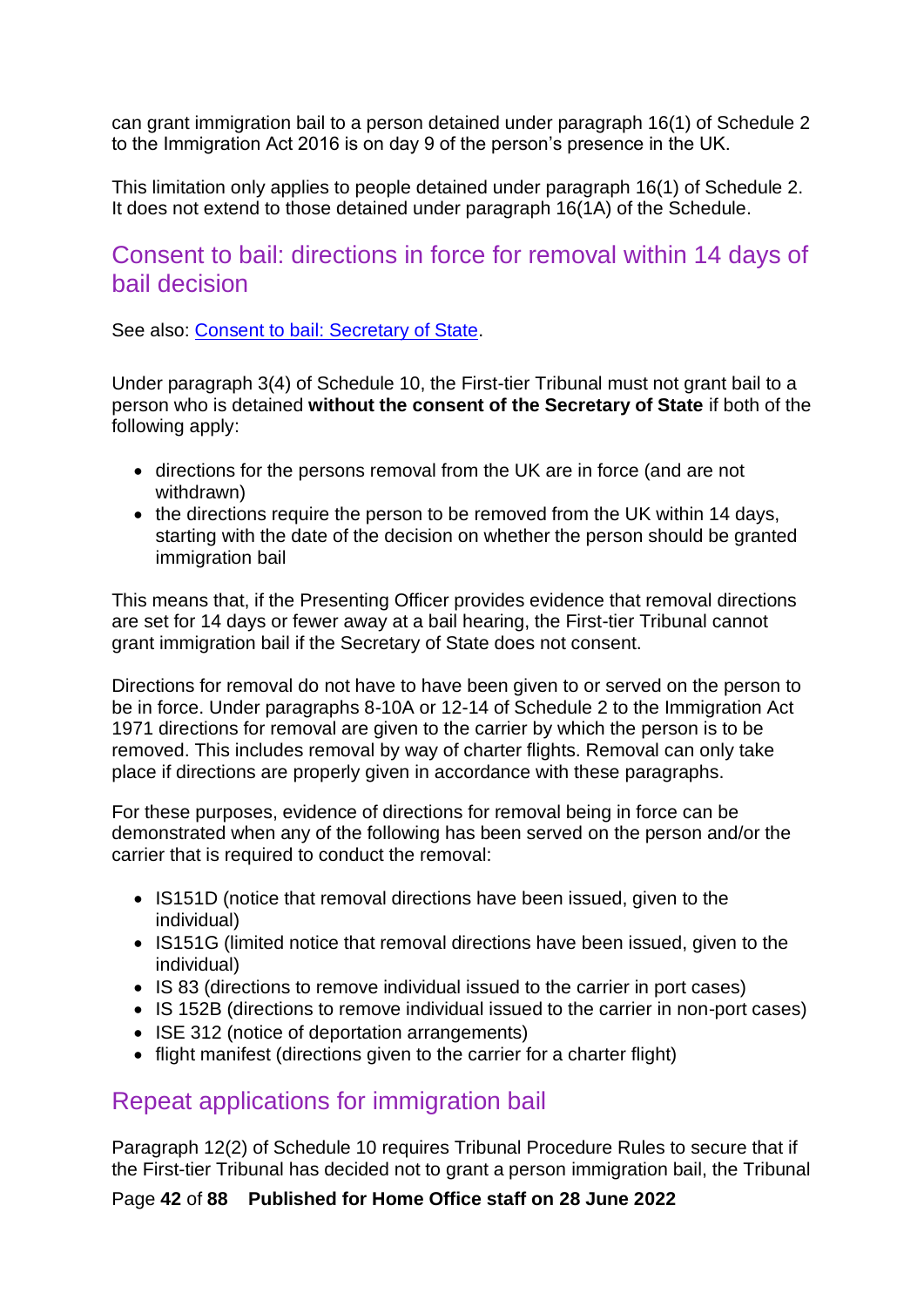must dismiss any further application for the person to be granted immigration bail without a hearing if both of the following apply:

- the application is made within 28 days of the earlier decision
- the person does not, on the papers, demonstrate to the Tribunal that there has been a material change in the person's circumstances

**Related content**

**[Contents](#page-1-0)**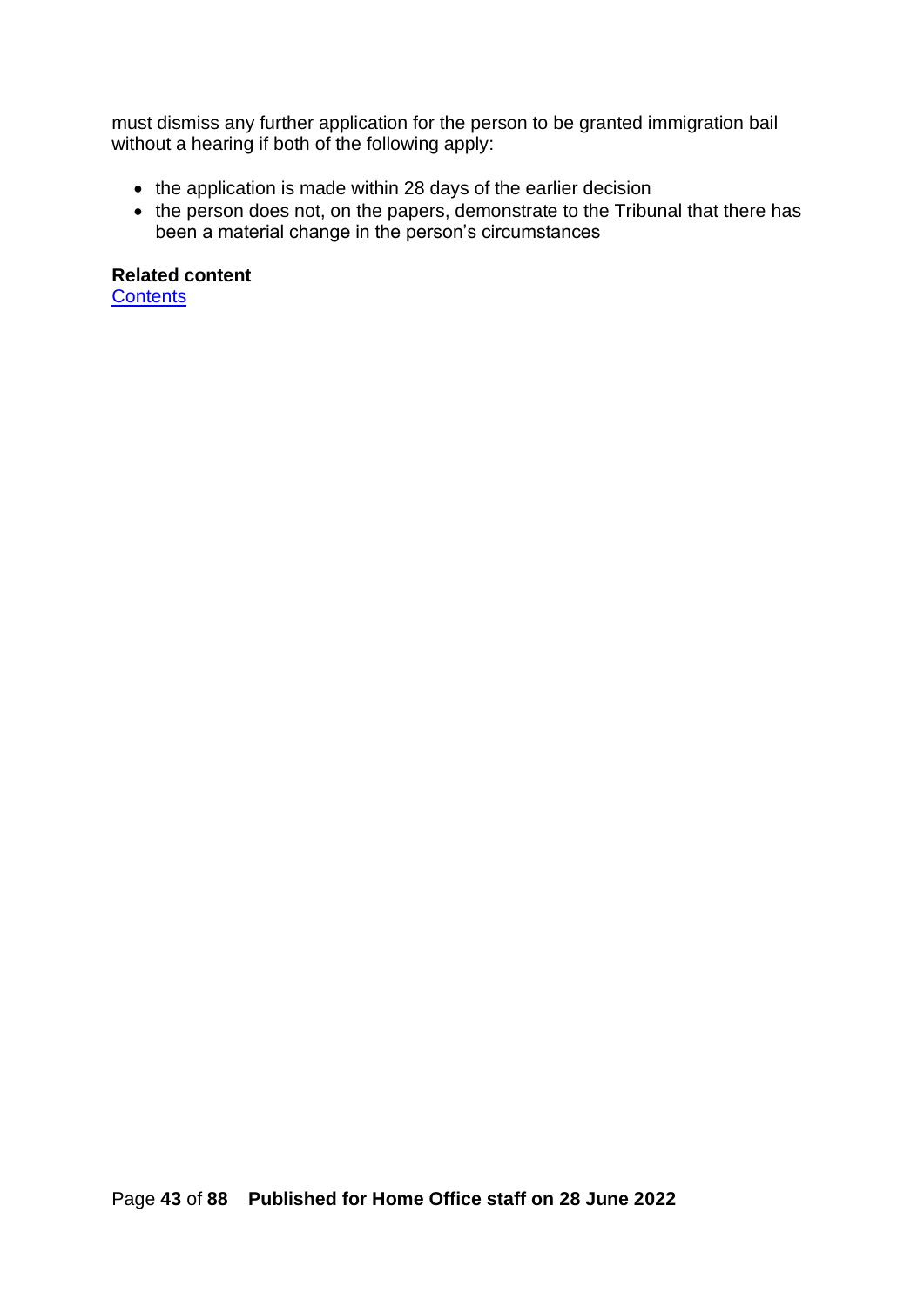# <span id="page-43-0"></span>Informing detained persons of their immigration bail rights

With immediate effect and until further notice, the use of Informing detained persons of their immigration bail rights as set out in this instruction is **suspended** and the separate Immigration bail interim guidance must be used instead.

This page tells you about making detained persons aware of their bail rights, including the documents that must be given to them and when they must be given.

Information on immigration bail rights is contained in the reasons for detention form (IS91R or equivalent) issued to every person on detention.

The information in the form must be explained to the person, using an interpreter if necessary. Information on immigration bail rights is also included in the monthly progress update to detained persons (IS151F or equivalent).

Detained persons must also be given BAIL 403 during their induction to detention. This contains information on:

- when they can apply for immigration bail
- how to make immigration bail applications to the Secretary of State (using form BAIL 401)
- how to make immigration bail applications to the First-tier Tribunal (using form B1)
- how to apply for immigration bail accommodation (using form BAIL 409)
- when they will be automatically referred for consideration for immigration bail (see [Automatic referral for consideration of immigration bail\)](#page-72-0)
- where they can obtain further information

For prisoners, the decision maker will send a bail prison pack and covering letter (BAIL 404) to the relevant prison team. This pack contains the following notices:

- BAIL 403
- form R1
- BAIL 401
- BAIL 306 (if a financial condition is likely to be considered appropriate)

There must be evidence to demonstrate that information about bail has been provided in the following situations:

- detaining team, including ICE teams, Border Force and Reporting and Offender Management – during encounter or detention on reporting – record service on CID notes and/or port file
- Foreign National Offender Returns Command / Nexus High Harm send Bail Prison Pack with covering letter (BAIL 404) to the relevant Her Majesty's Prisons' team and record signed confirmation of conveyance on CID

Page **44** of **88 Published for Home Office staff on 28 June 2022**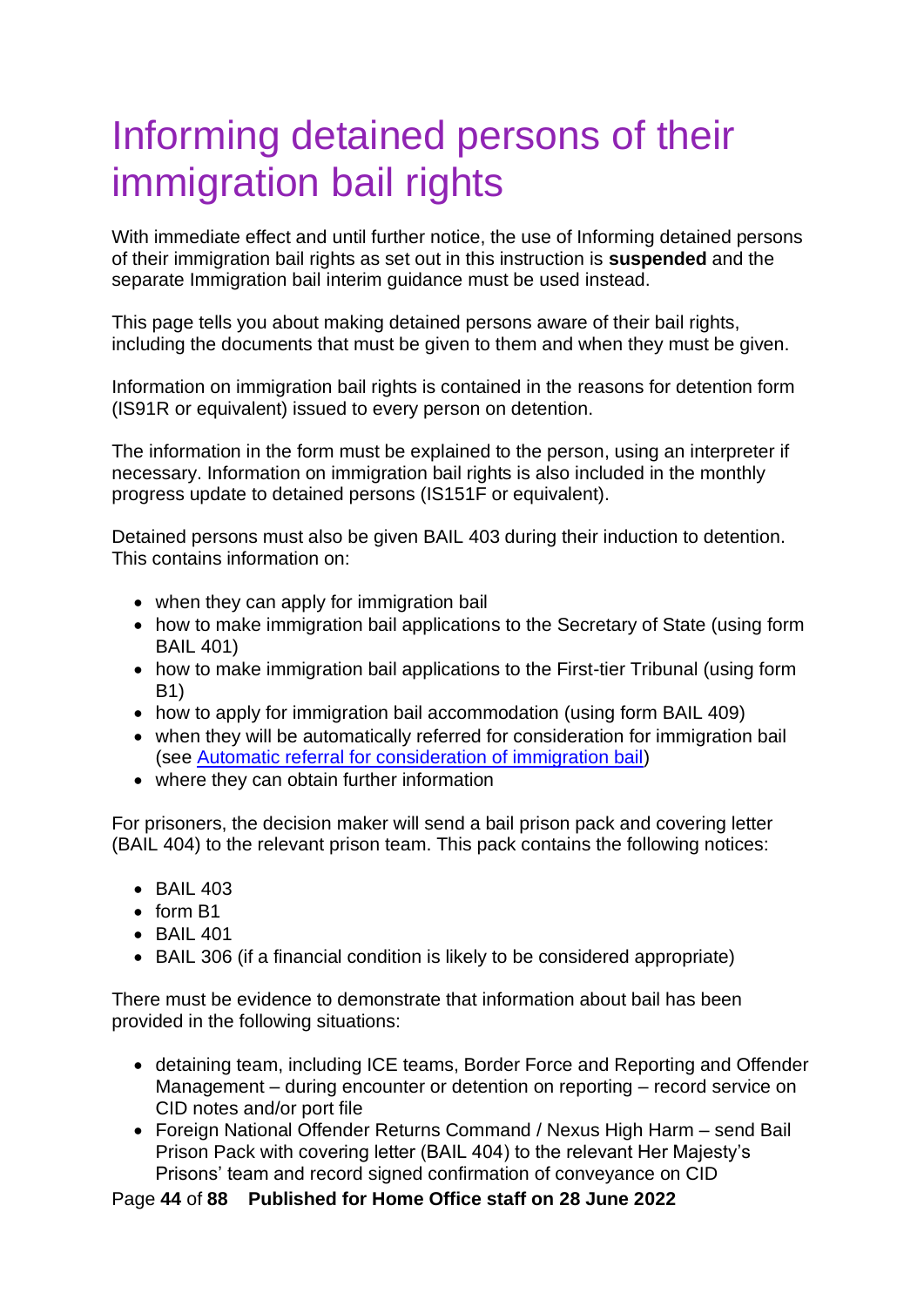**Related content [Contents](#page-1-0)**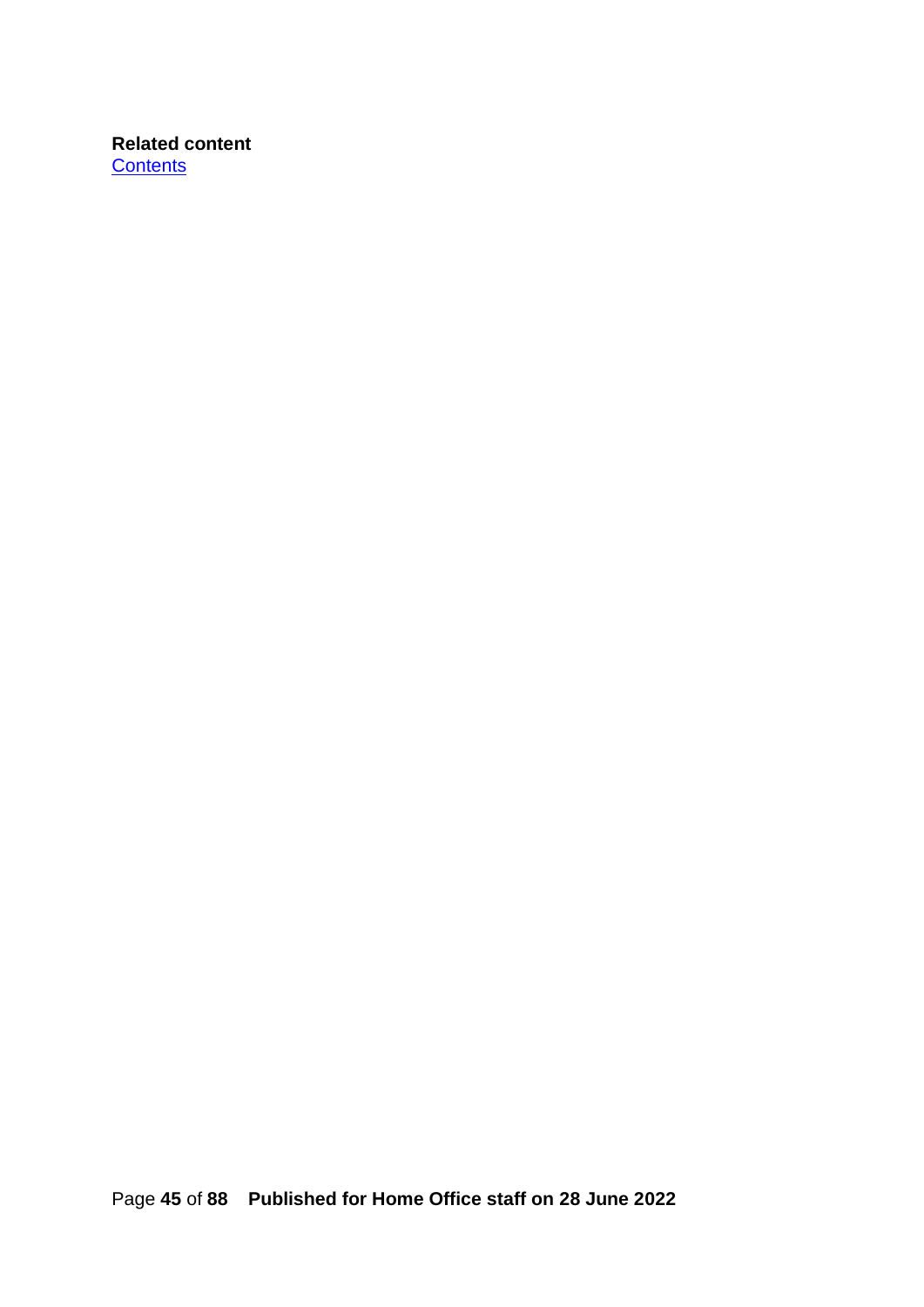# Immigration bail: Secretary of State

The page tells you about the Secretary of State immigration bail process.

The Secretary of State may consider for a grant of immigration bail a person who is detained – or who is liable to be detained – under one of the provisions mentioned under [Eligibility for bail.](#page-7-0) The consideration may take place whether or not the person has submitted an application for immigration bail.

In the following circumstances, the relevant team can decide to grant bail without an application form, when:

- a person is first encountered at a port or elsewhere in the UK, Border Force officers must complete an Immigration Bail Risk Assessment form as part of this process, see Immigration Bail Process Map
- a person is detained and a casework team proactively decides that detention is no longer appropriate
- Foreign National Offender Returns Command decides not to detain a Foreign National Offender (FNO) for deportation action at the end of criminal sentence

# **Application for bail**

Detained persons must submit their applications for Secretary of State immigration bail using form BAIL 401. This form is available on the GOV.UK website. If the decision maker receives an application in another format, it may be rejected and a BAIL 405 notice sent directing the person to the correct form.

The decision-making unit must log all applications for Secretary of State bail on the CID restriction screen under bail section by selecting 'SoS Bail' (new event type)*.* When doing this:

- for NRC cases 'date applied' is when the Customer Liaison Team (CLT) receives the application
- in all other cases the 'date applied' must be the date the decision-making unit received the application

Decision makers must make their decisions and send a response to the applicant within 10 working days of the date recorded under 'date applied'.

## <span id="page-45-0"></span>**Level of authority to grant or refuse immigration bail**

The minimum level of authority to grant, or refuse following application, immigration bail to detained individuals on behalf of the Secretary of State is HEO/CIO/HO level.

Time served foreign national offenders may generally only be granted bail if agreed at Assistant Director level, and Strategic Director authorisation has been obtained. However, bail may be granted with authorisation at SEO/Inspector/SO level if all of the following apply:

Page **46** of **88 Published for Home Office staff on 28 June 2022**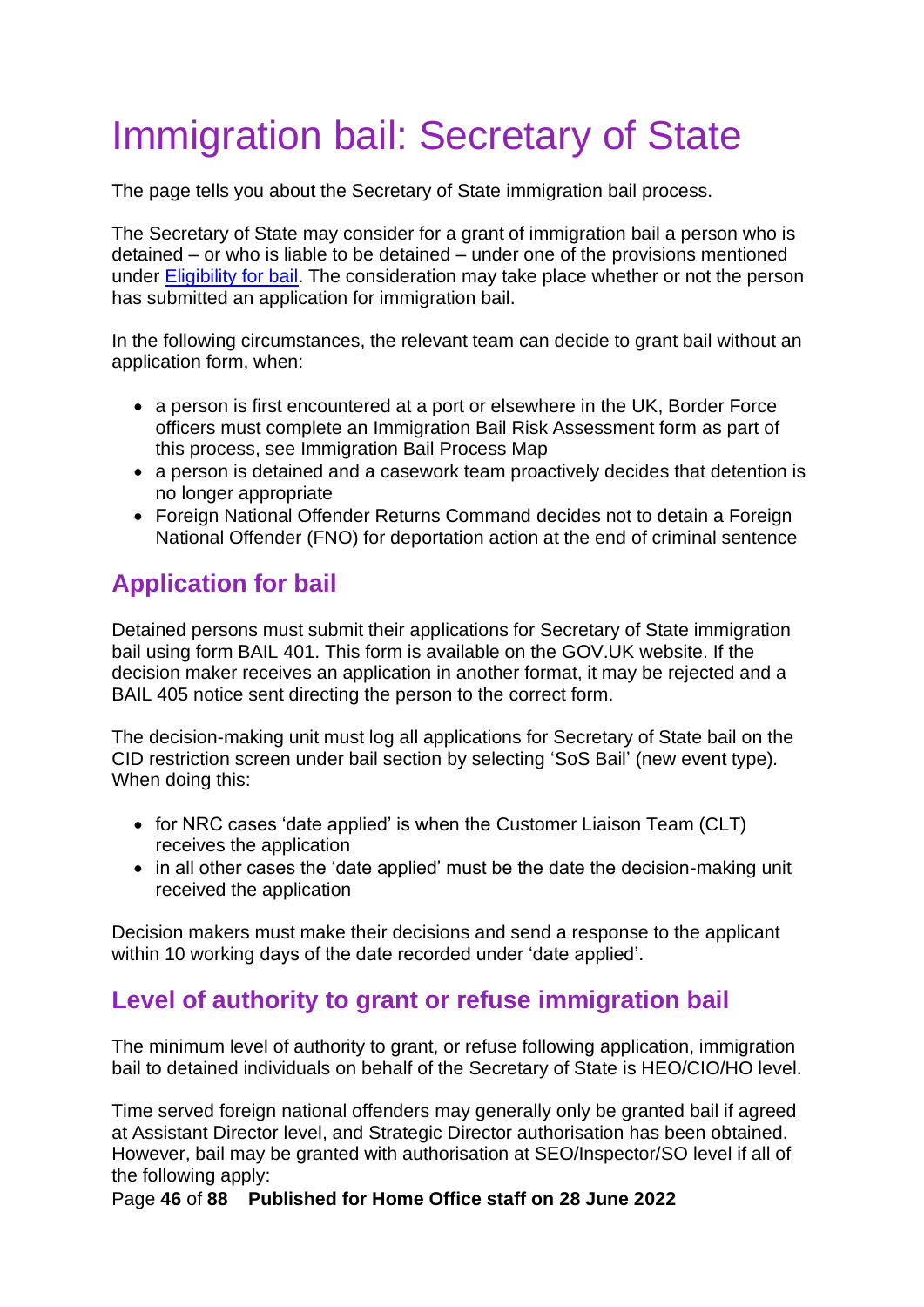- the individual was detained to take part in an interview scheme with their embassy or high commission
- the individual complies with that interview or the interview is cancelled and not re-scheduled in the short term
- the individual has previously been compliant with reporting and/or other conditions of immigration bail
- there is no short-term prospect of returning the individual following the interview
- grant of bail is within 7 days of the individual being detained for the interview scheme

Individuals managed by the relevant unit (see below) may only be granted bail if grade 5 authorisation is obtained.

#### **Official – sensitive: start of section**

The information on this page has been removed as it is restricted for internal Home Office use.

#### **Official – sensitive: end of section**

## **Immigration bail consideration process: non-detained**

See also: [Conditions of Immigration Bail](#page-10-1)

If the person you are considering for a grant of immigration bail is not detained, you must take into account the requirements set out under [exercising the power to grant](#page-40-0)  [immigration bail.](#page-40-0)

# <span id="page-46-0"></span>**Immigration bail consideration process: detained**

See also:

- [Level of authority to grant or refuse immigration bail](#page-45-0)
- [Conditions of Immigration Bail](#page-10-1)

If the person you are considering for a grant of immigration bail is detained, you must take into account both the requirements set out under [exercising the power to grant](#page-40-0)  [immigration bail](#page-40-0) and, in addition, the following:

- the length of any likely additional period necessary to eliminate barriers to removal
- any specific features of the case such as those set out below which indicate that detention is necessary
- the reliability and standing of any [Financial Condition Supporters](#page-37-0)
- where appropriate, whether the person has a suitable settled address
- any other factors relevant to the decision to detain

#### Page **47** of **88 Published for Home Office staff on 28 June 2022**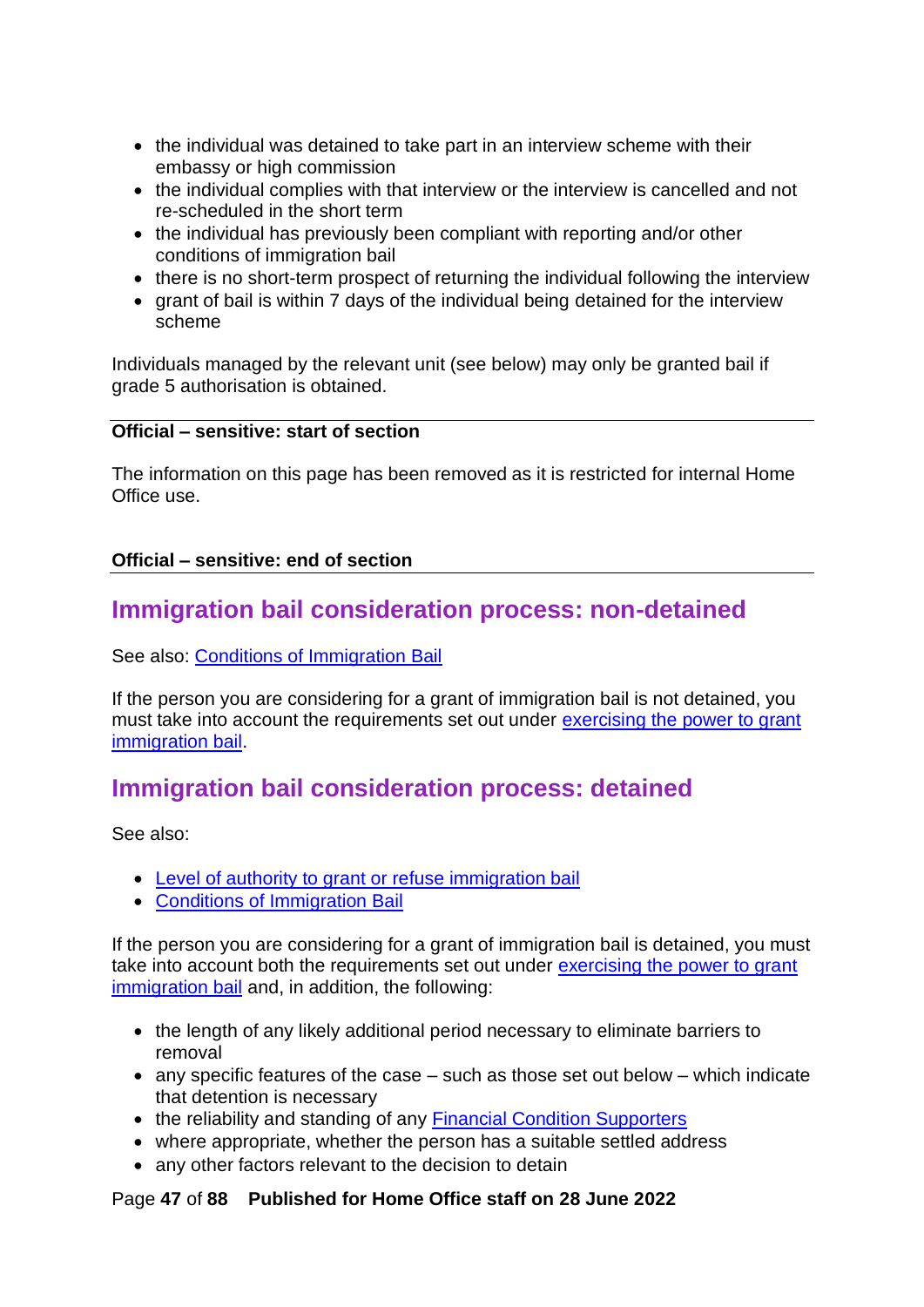• in Foreign National Offender Returns Command cases, any licence conditions

Indicators that a person is unlikely to comply with the conditions of immigration bail might include:

- any history of escaping, or attempting to escape, from legal custody
- previous breach or breaches of conditions of immigration bail or its predecessors
- statement from the person or the person's Financial Condition Supporter indicating an intention to breach bail
- the person's immigration application sponsor, if any, refusing to act as Financial Condition Supporter because the sponsor does not believe the person will comply, even if other Financial Condition Supporters are produced subsequently
- risk of offending or potential harm to the public, including on the basis of national security, terrorism, criminality
- previous failed removal attempt owing to the individual's disruptive behaviour or failure to comply with the documentation process

The above lists are not exhaustive. You must assess each case on its individual merits, taking account of the person's family, social and economic background, health (physical and mental) and immigration history. You may still be able to grant immigration bail to a person with an adverse background or history if they produce sufficient and satisfactory Financial Condition Supporters or there are reasons to believe that the person will comply with bail conditions.

If an individual is detained, decision makers must complete either a Grant Consideration Form (BAIL 408) or for FNOs, Referral of Case Suitable for Secretary of State Bail (BAIL 407) when assessing a person for a grant of immigration bail.

## <span id="page-47-0"></span>Immigration bail consideration process: detained: FNOs with financial condition

If you are considering attaching a financial condition to one or more other conditions of granting bail to an FNO, the following should happen, if relevant:

- if an application for Secretary of State bail (BAIL 401) is received, the FNO must provide details of possible Financial Conditions Supporters
- if bail is being considered without an application from the detained person, the decision maker must ask the person for possible Financial Condition Supporters in the event of bail being granted
- if bail is considered appropriate the decision maker must complete the BAIL 407 proposing the grant of bail and set the appropriate financial condition(s) and refer for authorisation
- if bail is authorised, fully or conditionally, the decision maker must conduct any necessary checks on the Financial Condition Supporters – this must include any additional checks the authoriser may request with the intention to grant bail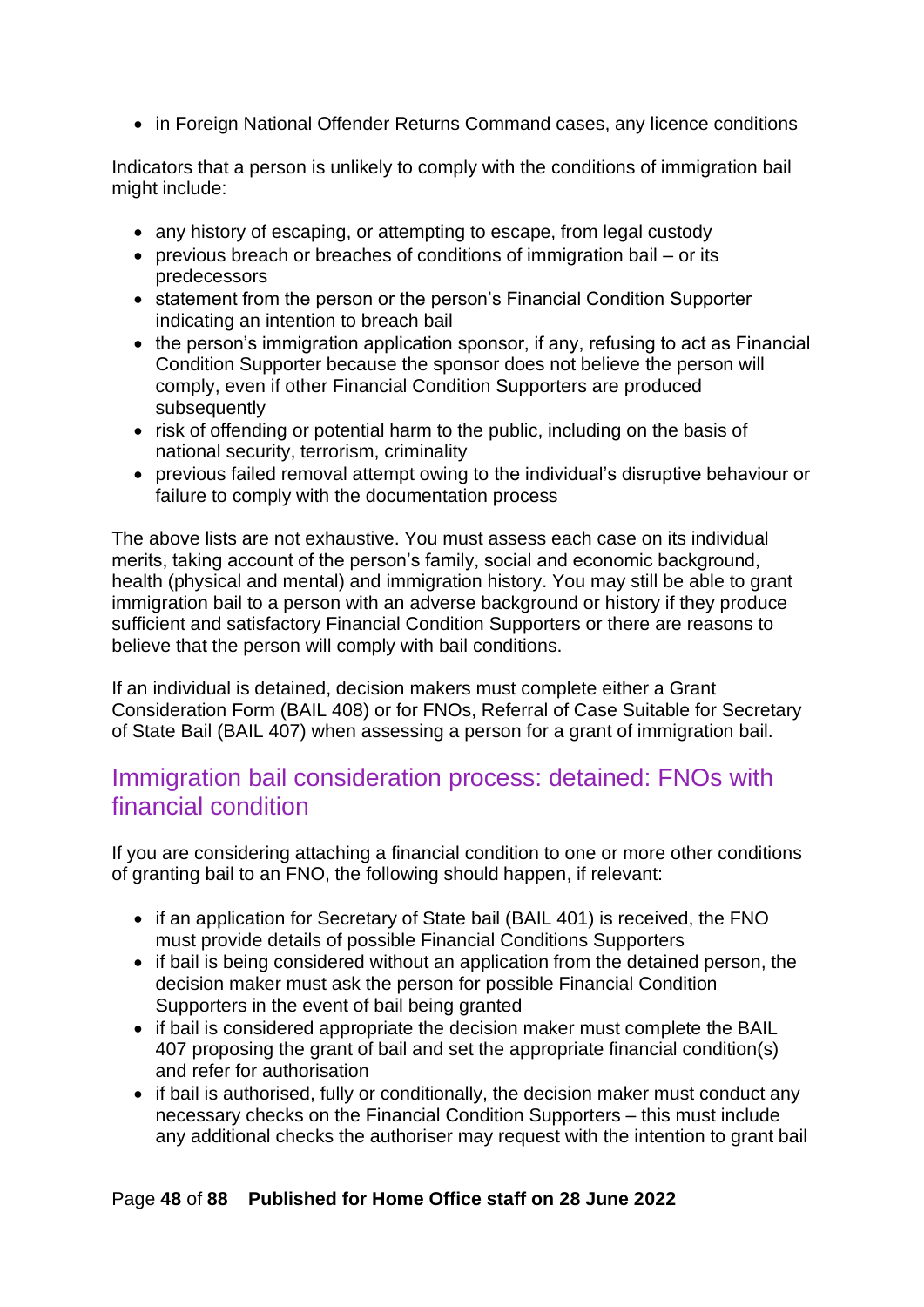- the decision maker must send the BAIL 301 (Financial Condition Supporter Agreement) to the supporter by email giving 2 working days to sign and return:
	- o if this timescale is unrealistic, for example if no email address is provided, it will be necessary to adjust it to allow for the BAIL 301 to be sent out and returned by post
	- o decision makers may also allow Financial Condition Supporters more than 2 working days to return BAIL 301s sent by email if considered necessary

## **Outcome of consideration**

Following receipt of a person's application for immigration bail, decision makers must decide whether immigration bail should be granted or refused. Decision makers must document the reasons for their decisions on CID and/or the person's case or port file.

# Grant of immigration bail

If the Secretary of State decides to grant immigration bail, the decision maker must notify the person in writing. The notice (BAIL 201) must include:

- when the grant of immigration bail begins
- the bail conditions

Under paragraph 3(8) of Schedule 10, the start of a grant of immigration bail may be specified to be conditional on arrangements stipulated in the notice being in place to ensure that the person is able to comply with the bail conditions. This provision is likely to be most relevant in cases where a grant of immigration bail is subject to:

- a residence condition while arrangements are made to secure accommodation if it is not already available
- an electronic monitoring condition while arrangements are made to install the necessary equipment

The bail conditions imposed must be in line with the requirements of conditions of [immigration bail.](#page-10-1) Decisions on the appropriate conditions must be made on the facts of the individual case. Conditions must:

- enable the Home Office to maintain appropriate levels of contact with the individual
- reduce the risk of absconding or other non-compliance
- minimise potential delay in the Home Office becoming aware of any noncompliance
- be in furtherance of facilitating the individual's return

In Foreign National Offender Returns Command cases, decision makers should consider any criminal licence conditions fully to ensure any immigration bail conditions do not conflict.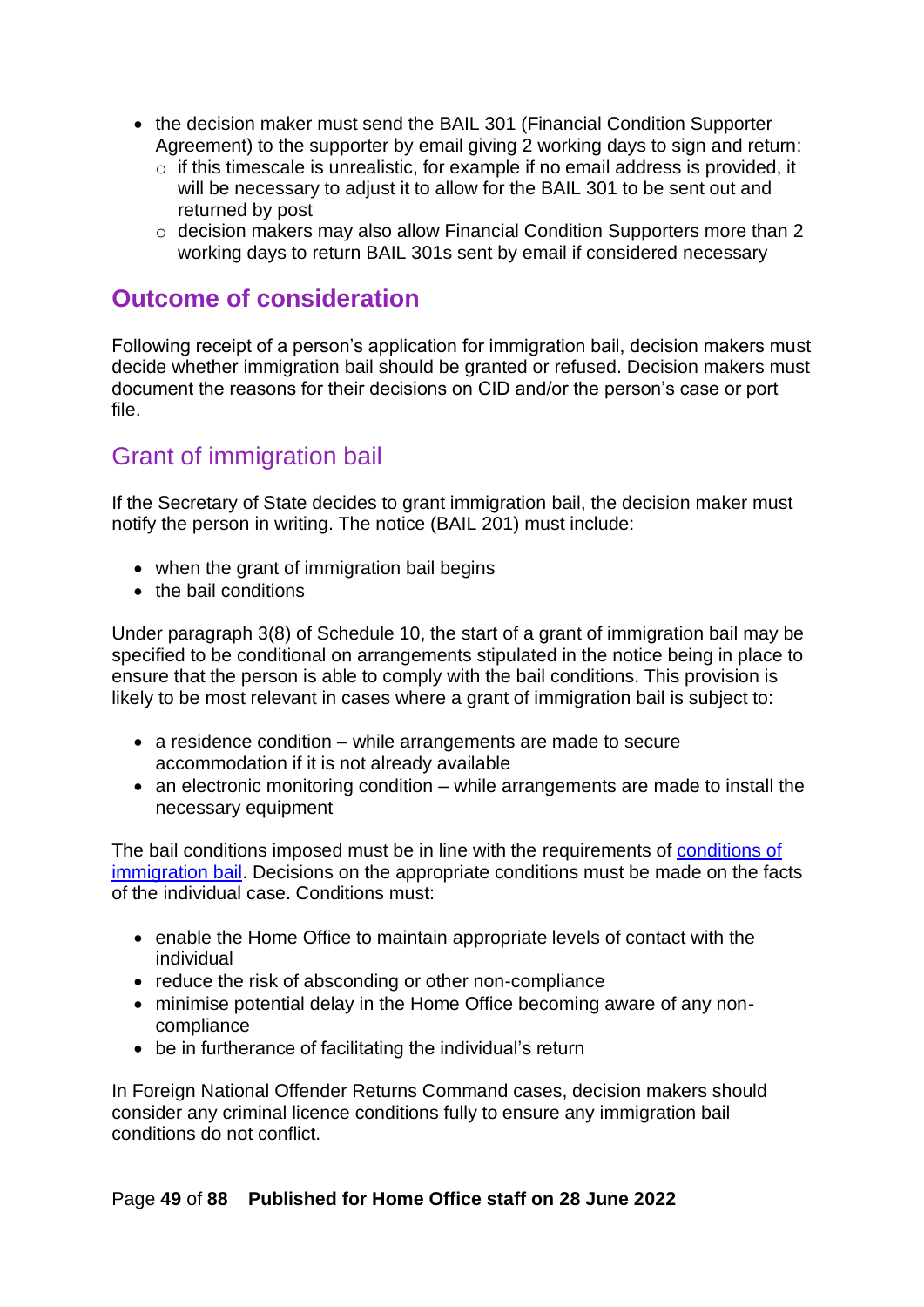If decision makers in detained and non-detained cases wish to set up reporting to facilitate detention on reporting (DOR) or a contact management regime when BAIL 201 is served, then they must use the ICE Finder to identify the appropriate reporting location and follow the instructions to set up the first reporting event.

For some reporting centres, the details of the first reporting event will be stipulated and decision makers can simply follow the instructions.

For other reporting centres, decision makers will need to contact the reporting centre directly. The reporting centre will then review and set up any further reporting events.

The exception to this is Foreign National Offender Returns Command or relevant unit (see below) cases and those required to report to a police station. Decision makers must communicate with the appropriate reporting centre in such cases.

See Reporting and Offender Management for further details on communication between decision makers and reporting centres.

#### **Official – sensitive: start of section**

The information on this page has been removed as it is restricted for internal Home Office use.

#### **Official – sensitive: end of section**

#### **Issuing bail paperwork**

If a decision was taken to detain the individual but the Detention Gatekeeper rejects it, the referring officer is responsible for issuing the bail paperwork. If the Gatekeeper has accepted the individual in detention but at the 24-hour review stage decides to release them, then the Gatekeeper is responsible for issuing the bail paperwork.

The decision maker responsible for issuing the bail paperwork must prepare and issue the following documents to implement the decision:

- if not already done, issue relevant notice containing liability to removal/detention wording (for example, RED.0001, IS.81, ILL En 101)
- Grant/Variation of Immigration Bail (BAIL 201), although business areas using any of the following documents do **not** need to serve a separate BAIL 201 notice unless they are varying existing conditions:
	- o RED.0001 (casework)
	- o ICD.3971B IA (email or post)
	- o ICD.3971D IA (email or post)
	- o ICD.2704
	- $\circ$  ICD.1183 IA
	- $\circ$  ICD.3052 IA
	- $\circ$  ICD.3912
	- o ARN.0001

Page **50** of **88 Published for Home Office staff on 28 June 2022**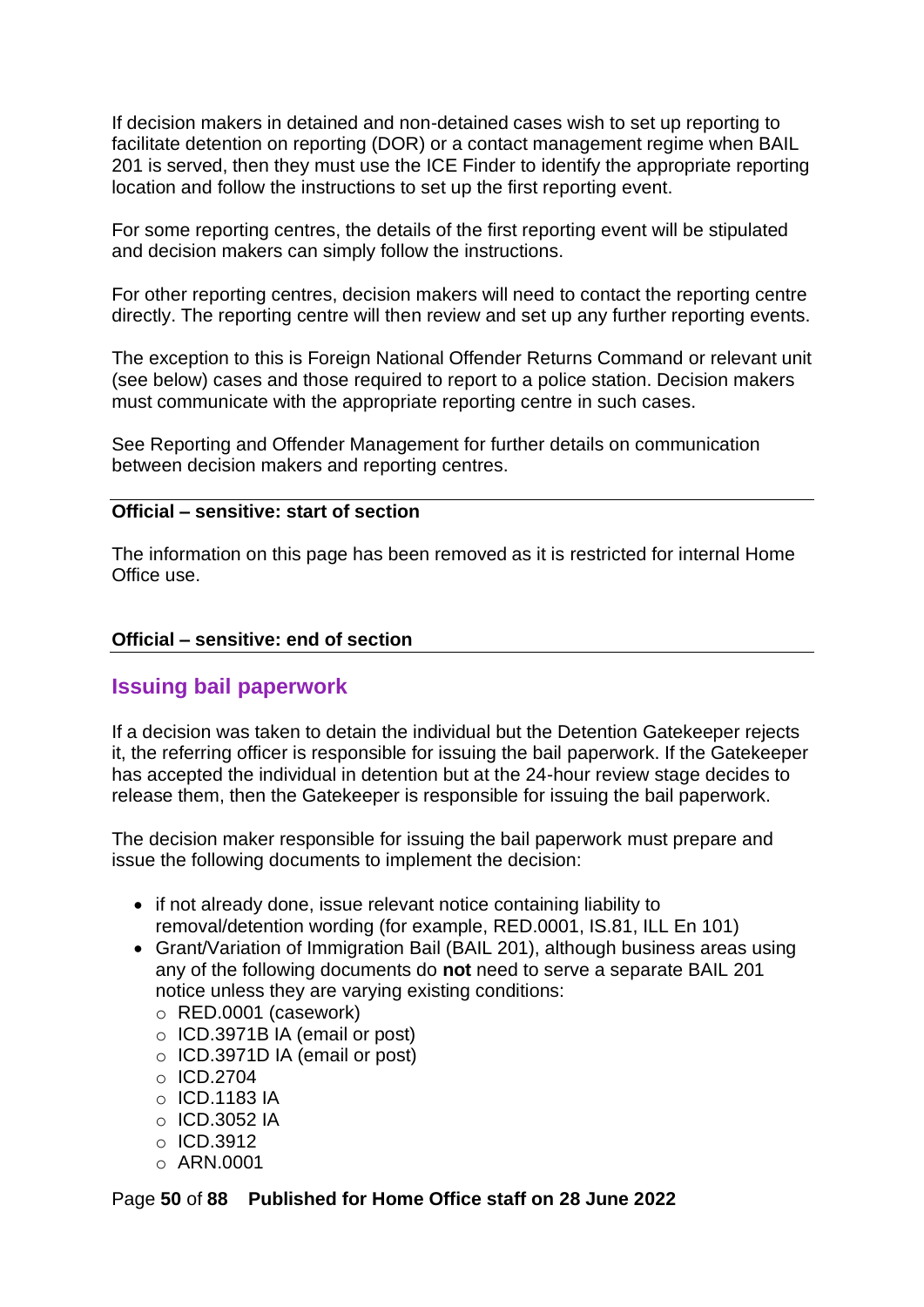- o ARN.0002
- $\circ$  ARN.0003
- $\circ$  ARN.0004
- $\circ$  ARN.0005

The following further notices may need to be issued depending on the arrangements being made:

- Notice to Carrier of Self Check-In Arrangements (BAIL 202(SCI)), if applicable
- Financial Condition Supporter Agreement to Immigration Bail Financial Condition (BAIL 301), if applicable
- Notice to Police of Immigration Bail Reporting Condition (BAIL 205), if applicable
- Notice to Electronic Monitoring Contractor (BAIL 206), if applicable
- Release Order (IS.106) to IRC or prison, if the person is detained

If a grant of immigration bail is subject to a financial condition, the person being granted the bail and the Financial Condition Supporter, if applicable, must sign the Grant/Variation of Bail document (BAIL 201) and Financial Condition Supporter Agreement to Financial condition (BAIL 301), respectively. The decision maker must make copies of the signed documents and place these on the bailed person's port or case file.

## **Updating CID**

For detained cases, the decision-making unit must update the CID Restriction Screen by selecting **Granted** in the 'outcome' field. The 'outcome date' must be the date the decision to grant bail is made.

Units must log a grant of Secretary of State bail on the Restrictions Screen on CID by selecting '**SoS Bail**'*.* For '**Centre name**', the drop-down menu must be used to select the relevant reporting centre but if a reporting condition is not being set, then '**no centre**' must be selected.

Do not enter anything in the 'End Date/Time' column until bail actually ends.

Units must record bail conditions on the Special Conditions screen and select from the drop-down list. Decision makers must set **at least one** bail condition.

*'*Lodged date' is the date the bail condition was set.

### **Notifying interested parties**

If a detained person is granted immigration bail, the decision maker must notify the following interested parties:

- Detention Gatekeeper
- detainee escorting and population management unit (DEPMU)
- place of detention, to arrange release

Page **51** of **88 Published for Home Office staff on 28 June 2022**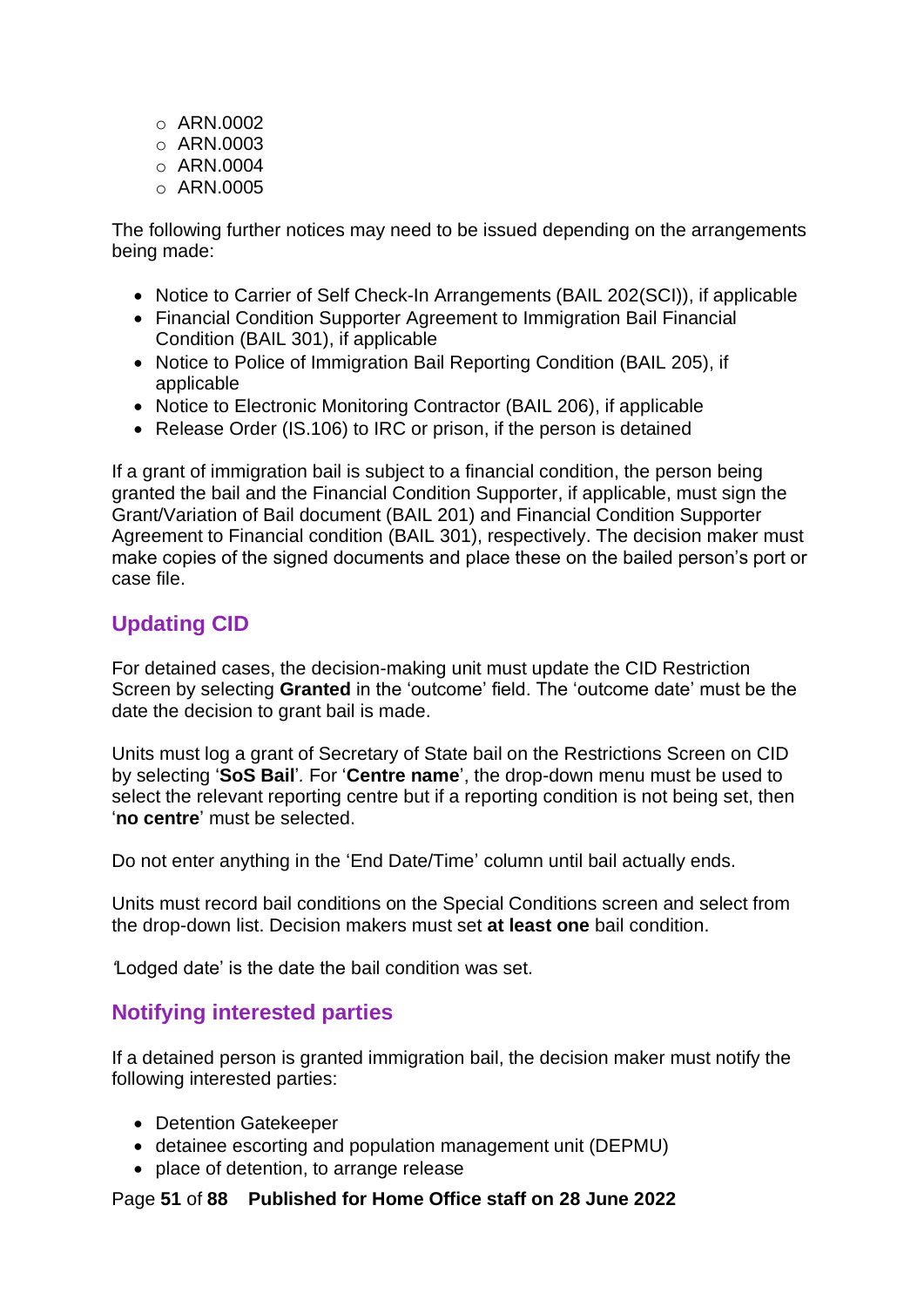- relevant casework unit managing non-detained cases
- electronic monitoring contractor (if electronic monitoring is imposed)
- offender manager (if a FNO RC case)
- relevant reporting centre/police station (if the person is required to report to the police)
- local police (if they have an interest, for example, if releasing a high-risk person into their area)

## Refusal of immigration bail

If the Secretary of State refuses to grant immigration bail, the decision maker must notify the person using form BAIL 402 (refusal of Secretary of State Bail Application) and record it on the person's detention and case progression review form. Any decision to refuse must be authorised at minimum HEO level.

Decision makers must use paragraph 3(2) of Schedule 10 as a non-exhaustive checklist for structuring the decision-making process. This structured approach must be reflected in the CID notes, which must be updated to set out the reasons for refusing bail in line with the [Consideration Process.](#page-46-0) In the interests of consistency, decision makers should adopt the following wording when recording reasons on CID:

'The presumption is in favour of immigration bail and I have considered all of the matters stipulated in paragraph 3(2) and consider the following applicable in this case….'

This wording must not be used without including the reasons why bail has been refused.

The decision maker must update the CID restriction screen by selecting 'Refused' in the 'outcome' field. The 'outcome date' must be the date the decision to refuse bail is made.

## Repeat immigration bail applications

There is no limit on the number applications for immigration bail a person can make to the Secretary of State, or when an application can be made. Where a repeat application has been made but there has been no change in the person's circumstances, a bail application may be refused by cross-referring to the same reasons as the previous application.

#### **Related content**

**[Contents](#page-1-0)**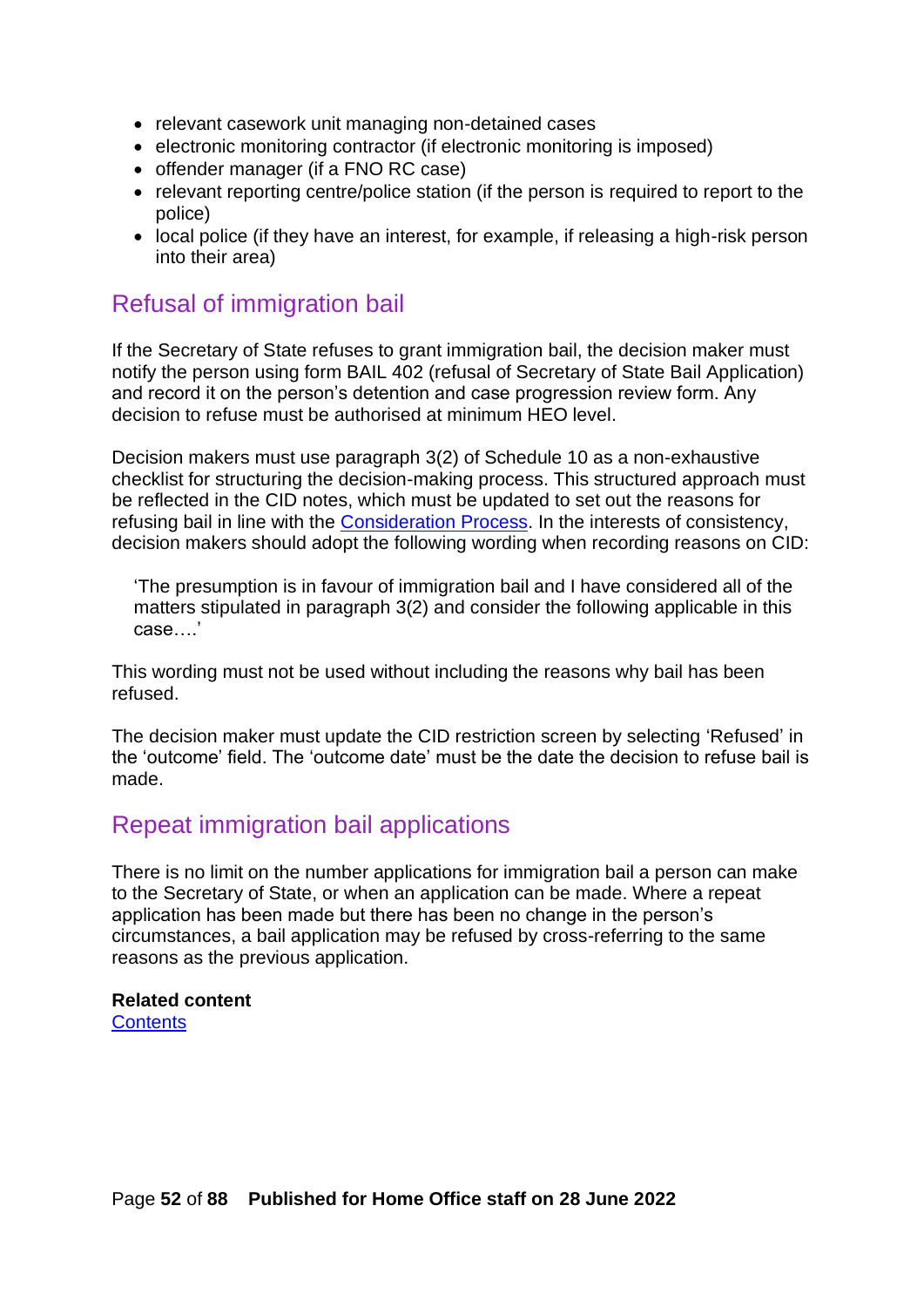# Immigration bail: First-tier Tribunal

This page tells you about the First-tier Tribunal immigration bail process.

A person who is detained under one of the provisions listed under [Eligibility for](#page-7-0)  [immigration bail](#page-7-0) can apply to the First-tier Tribunal for a grant of immigration bail. The First-tier Tribunal is independent of the Home Office. This means that while the Home Office can oppose bail and/or propose conditions to be attached to a grant of immigration bail, the First-tier Tribunal is not obliged to follow the Home Office's wishes.

[The Tribunal Procedure \(First-tier Tribunal\) \(Immigration and Asylum Chamber\)](https://www.gov.uk/government/uploads/system/uploads/attachment_data/file/367129/immigration-asylum-chamber-tribunal-procedure-rules.pdf)  [Rules 2014](https://www.gov.uk/government/uploads/system/uploads/attachment_data/file/367129/immigration-asylum-chamber-tribunal-procedure-rules.pdf) (SI 2604/2014) govern the procedures to be followed in relation to bail applications to a judge of the First-tier Tribunal.

The application form for First-tier Tribunal bail (B1) is given to detained persons at the point of initial detention. To make an application, the person, or their representative, sends the completed form to the First-tier Tribunal directly. The role of the Home Office in First-tier Tribunal bail is to respond to the bail application by:

- producing a bail summary (BAIL 505) to justify the Home Office's case for detaining the individual and the reason(s) why bail should be refused, or what conditions would be considered appropriate should bail be granted
- being represented by a Presenting Officer (PO) at the bail hearing, if applicable

The Home Office also has a duty to refer certain cases to the Tribunal automatically [for consideration.](#page-72-0)

The Tribunal Procedure Rules require applications for immigration bail to be subject to a hearing. The exception is if a person's bail application had been refused following a hearing in the preceding 28 days and there has been no material change in the person's circumstances.

# **Consideration of cases**

## Listing an immigration bail hearing

Her Majesty's Courts and Tribunals Service (HMCTS) is responsible for listing bail hearings and this is, where possible, done within 3 working days of receiving a bail application. HMCTS must provide the Presenting Officers Unit with copies of bail applications as soon as reasonably practicable following receipt.

The format of bail hearings may vary according to the preference of the presiding judge but a typical hearing will be as follows:

• the detained person or their representative first presents the case for bail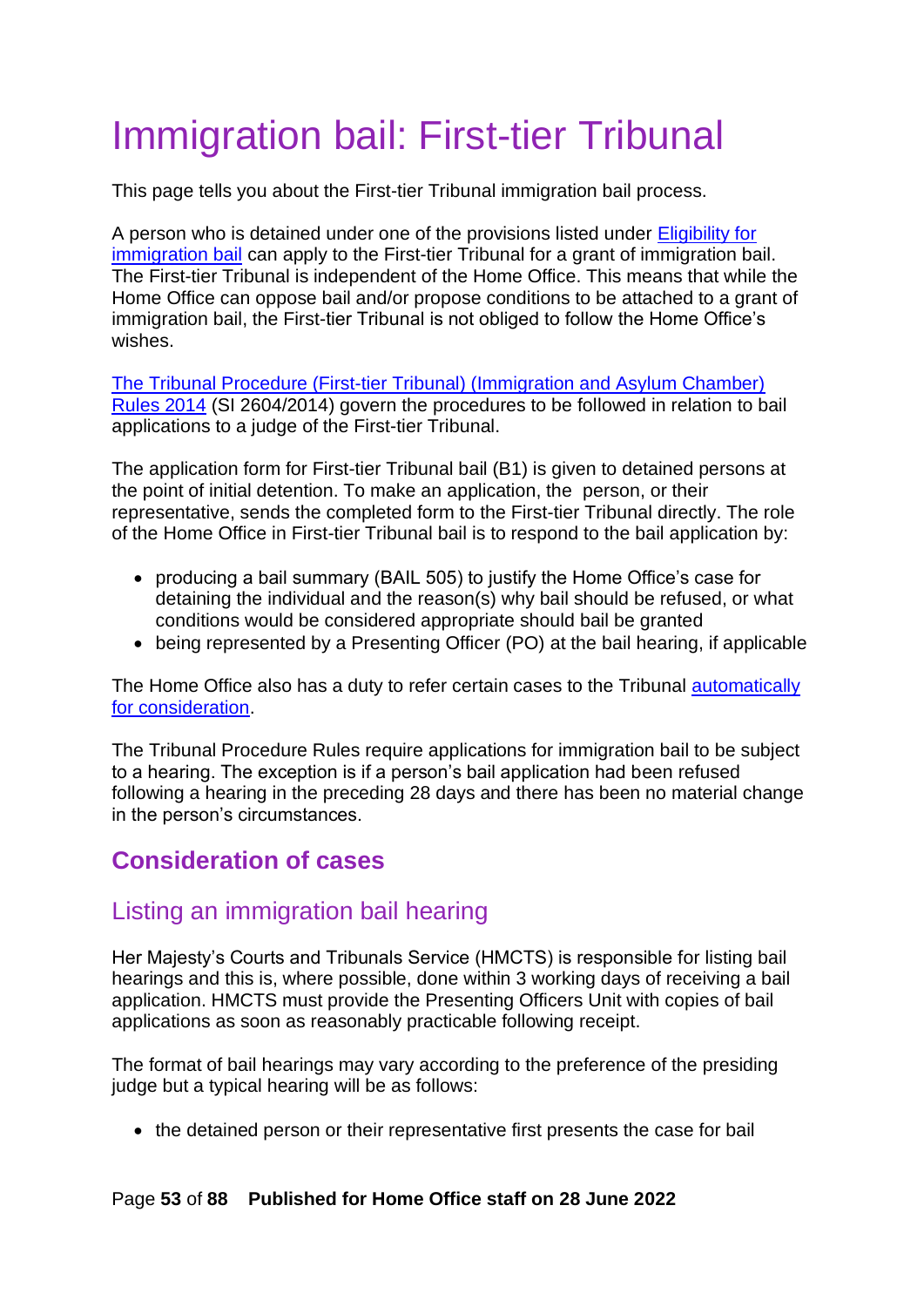- the Home Office Presenting Officer (PO) responds, putting forward reasons for opposing bail as outlined in the BAIL 505 [bail summary](#page-53-0)  $-$  PO also puts forward any new or updated information, such as a removal date
- the person or their representative then has the opportunity to argue against the points made in the bail summary
- the judge is able to ask any questions deemed necessary at any stage
- the judge may at this point in the proceedings decide whether or not he or she is minded to grant bail in principle, based on the information available on the person and the person's circumstances
- if the judge refuses bail in principle, that will be the end of the hearing bail is refused
- $\bullet$  if the judge is minded to grant bail in principle or if the judge wishes to consider the persons Financial Condition Supporters before reaching any kind of decision – the:
	- o hearing will progress to bail in practice
	- $\circ$  Financial Condition Supporters if the person has any will be called
- the representative (or detained person) will ask the Financial Condition Supporters questions
- the PO will then be given the opportunity to cross-examine the Financial Condition Supporters
- both parties then have a final opportunity to deliver submissions on the suitability of the Financial Condition Supporters
- once submissions are completed, the judge will decide whether or not to grant bail in practice

Detained persons should normally attend their bail hearings, in person where practicable but usually by video link.

While it is not mandatory for Financial Condition Supporters to attend the bail hearing, the expectation is that they will attend and absence may well undermine the chances of a successful outcome for the person.

All parties are expected to bring any additional evidence that they intend to rely on. For example, Financial Condition Supporters must bring proof of identity and immigration status and would normally be expected to bring bank statements and proof that they can accommodate the person(for example, a tenancy agreement).

## <span id="page-53-0"></span>Bail summary

The bail summary should set out the reasons for opposing bail (if bail is to be opposed), and any conditions that would be considered necessary were the First-tier Tribunal to grant bail. A First-tier Tribunal judge will grant immigration bail where there is no sufficiently good reason to detain a person and where lesser measures can provide adequate alternative means of control. In deciding whether to grant immigration bail, a First-tier Tribunal judge must have regard to the requirements set out under [exercising the power to grant immigration bail.](#page-40-0) A judge may also focus on:

- reason or reasons why the person has been detained
- length of detention to date and likely future duration

Page **54** of **88 Published for Home Office staff on 28 June 2022**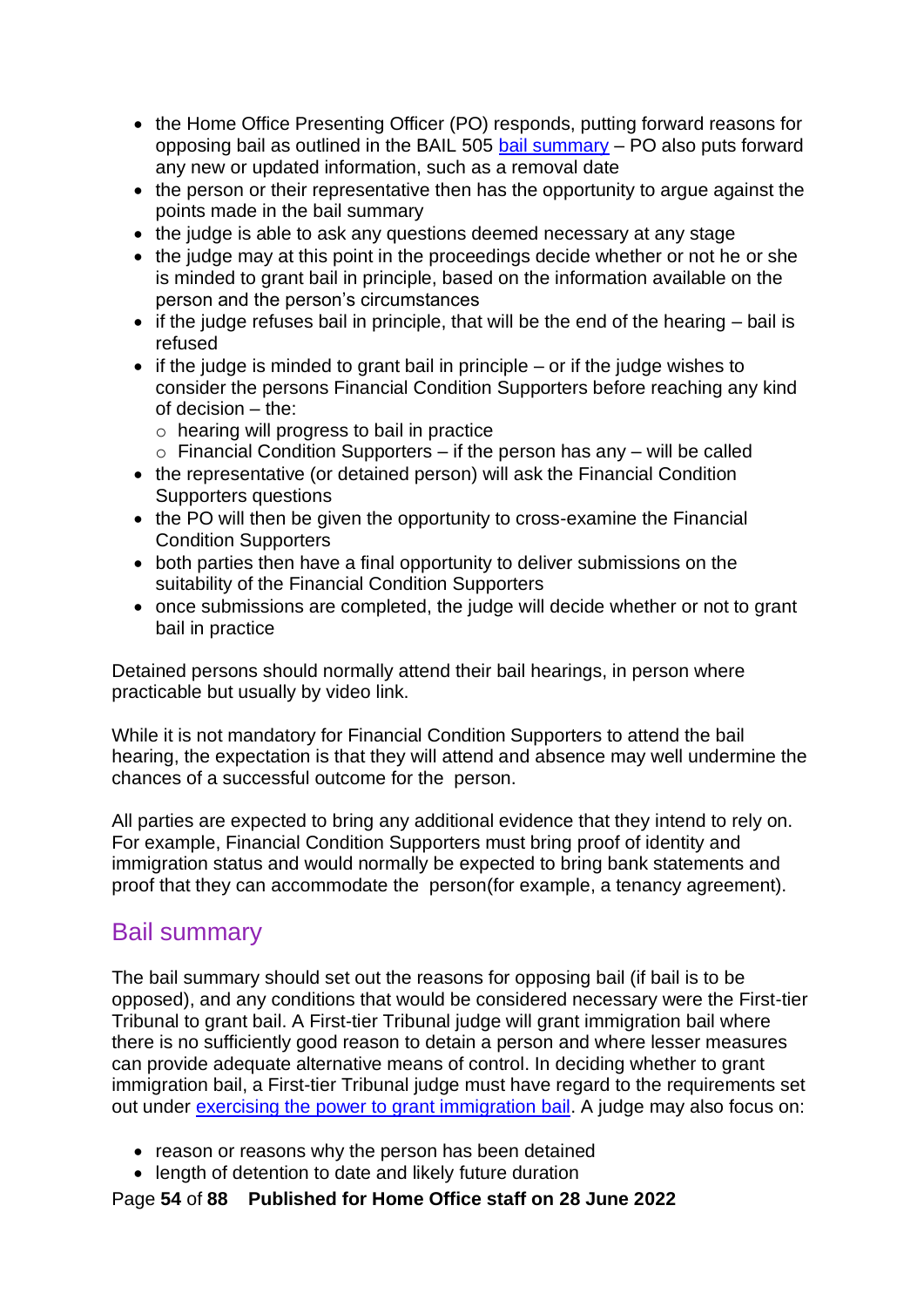Additional information on what factors First-tier Tribunal judges normally consider in reaching a decision on bail applications is available in the related link: [Guidance on](https://www.judiciary.gov.uk/publications/guidance-on-immigration-bail-for-judges-of-the-first-tier-tribunal/)  [Immigration Bail for Judges of the First-tier Tribunal](https://www.judiciary.gov.uk/publications/guidance-on-immigration-bail-for-judges-of-the-first-tier-tribunal/) (Immigration and Asylum Chamber).

When staff in the Presenting Officers Unit (POU) are notified of an application for immigration bail to the First-tier Tribunal they will request a bail summary from the decision maker. They do this by sending the decision maker:

- a form requesting a bail summary
- the bail application
- any supporting documents

On receiving the request, the decision maker will need to conduct checks on any [Financial Condition Supporters](#page-38-1) included in the bail application and complete the bail summary template (BAIL 505) accurately and in full setting out the reasons why the bail application is being opposed by the Home Office.

Bail summaries must be full, fair and accurate. The decision maker completing the bail summary must ensure that all relevant issues are covered in the bail summary and must also include:

- the detained person's personal details
- details of the Financial Condition Supporters the person has put forward, if any
- a full immigration history and chronology
- the reasons for opposing bail, if applicable
- whether removal directions are set for the person to be removed from the UK within 14 days of the bail hearing
- date of last hearing at which bail was refused, if any
- the conditions the Home Office wishes to be set in the event that bail is granted
- an assessment of whether the person would meet the [exceptional criteria](#page-64-0) for provision of accommodation if bail is granted
- a request for the Tribunal to direct management of bail to be transferred to the Secretary of State

When completing the bail summary, the decision maker must update any Financial Condition Supporter details on the CID Restriction Screen. No action needs to be taken in 'accepted' and 'paid by date'.

The fully completed bail summary must be returned to the POU in time for it to be filed with the First-tier Tribunal by 2pm on the day before the hearing at the latest. In practice, this means sending it to the POU no later than 12 noon on the day before the hearing.

If the POU is unable to file the bail summary with the First-tier Tribunal by the deadline because it was notified of the bail application fewer than 24 hours before the hearing, the bail summary must be filed as soon as is reasonably practicable. In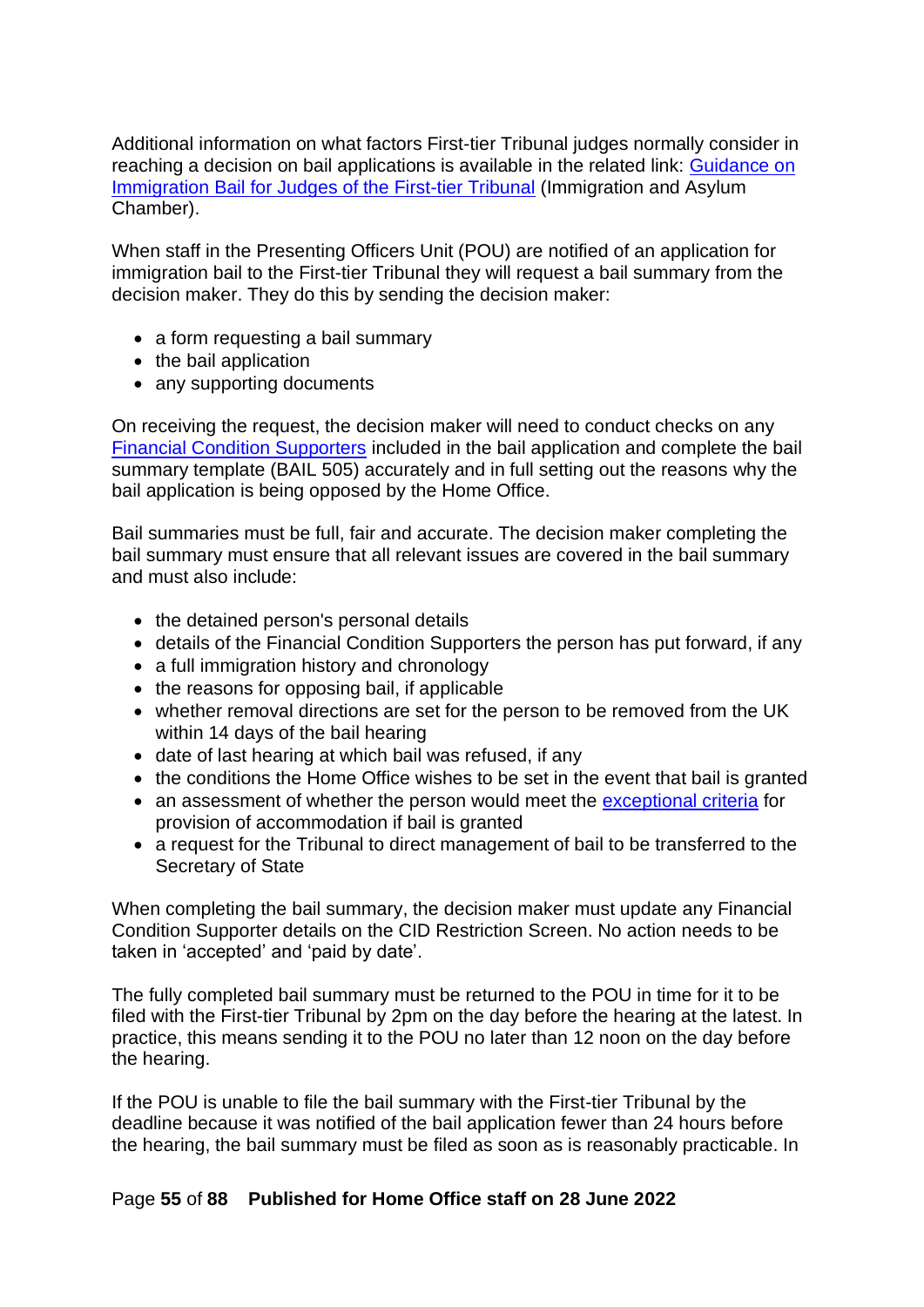addition to filing the bail summary with the First-tier Tribunal, the POU must also, by 2pm on the day before the hearing, send the bail summary to

- the detained person at their place of the detention
- the detained person's representative, if any

## **Bail summary: additional requirements if removal scheduled within 14 days of hearing**

If directions are in force for the removal of the detained person from the UK within 14 days of the bail hearing, then the decision maker must include the following additional information in the bail summary:

- details of notice of removal includes notice of a removal window, notice of removal directions or limited notice of removal, as appropriate – see Returns preparation for guidance on the different notices of removal
- the contact details of the primary and secondary contact SCS, acting on behalf of the Secretary of State on the matter of consent (see Consent to bail: Secretary of State below), who will be available to provide instructions to the Presenting Officer if the judge of the First-tier Tribunal intends to grant immigration bail
- [Evidence](#page-55-0) of directions for removal being in force

## <span id="page-55-0"></span>Directions for removal within 14 days: evidence

See also: [Consent to bail: directions in force for removal within 14 days of bail](#page-41-0)  [decision.](#page-41-0)

One of the following must be submitted with the bail summary in these cases as evidence of removal directions having been set for the person's removal within 14 days:

- if the individual has been notified of the **full details of their removal**, a copy of the IS152B, IS83, IS151D, or ISE.312, as appropriate
- if the individual is being removed on a **chartered flight**, a copy of the charter manifest – redacting information on other individuals – may be used;
- if **limited notice of removal** has been issued to the individual which can also include a charter flight – a copy of the IS.151G:
	- $\circ$  if the detained person is the subject of a deportation order, such as a foreign criminal, the wording of the ISE.312 (Notice of Deportation Arrangements) must be amended to reflect the IS.151G to reflect limited notice of the removal

### Removal directions set after bail summary completed

If removal directions are set for within 14 days of the bail hearing after the bail summary has already been completed and sent to the POU, the decision maker must notify the POU without delay.

#### Page **56** of **88 Published for Home Office staff on 28 June 2022**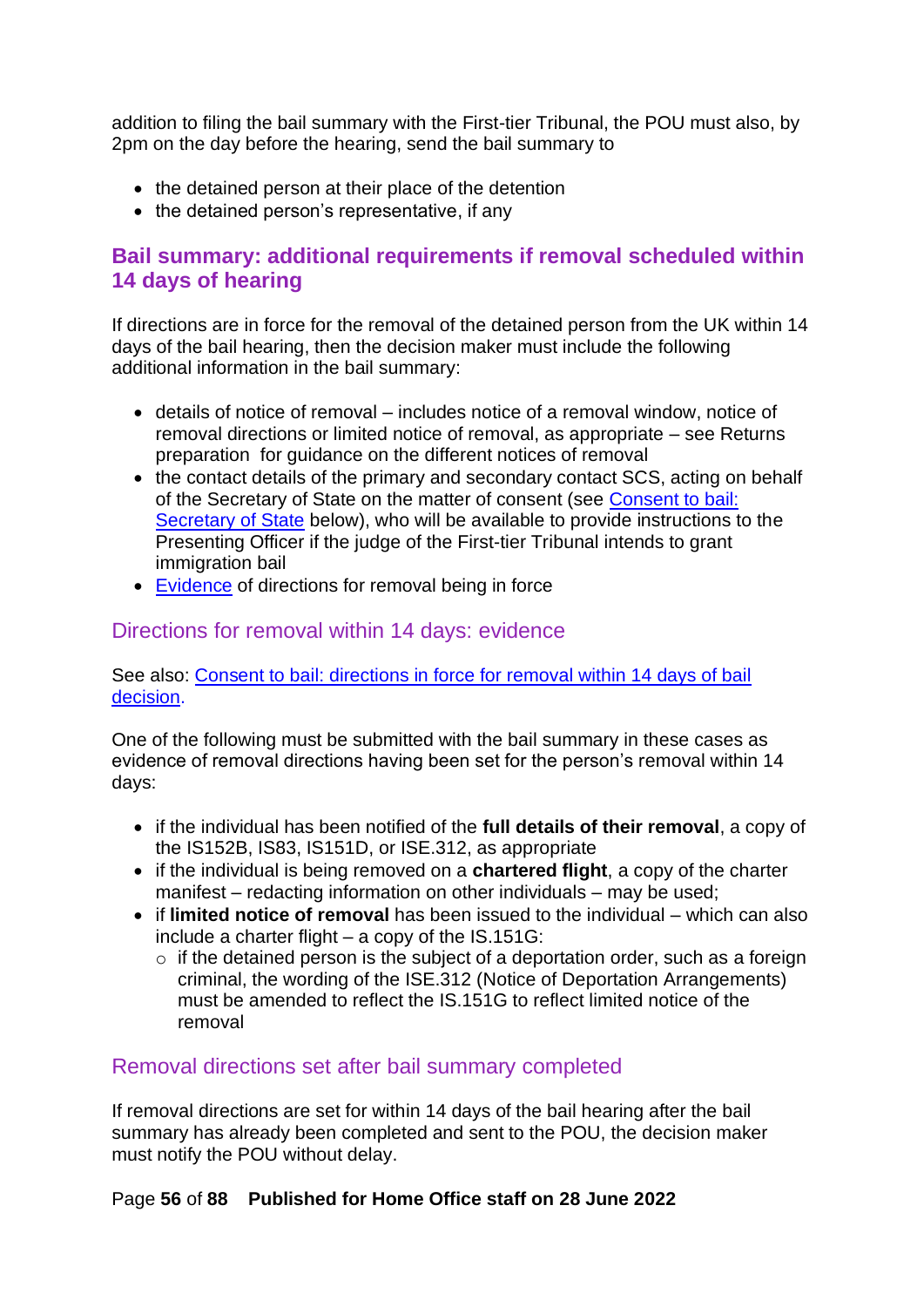## **Bail summary: requirements for auto-referrals**

The decision maker must complete a bail summary (BAIL 505) for all eligible detained persons who have not opted out of the [automatic referral](#page-72-0) process.

See also – [Automatic referral for consideration of immigration bail.](#page-72-0)

# <span id="page-56-0"></span>Consent to bail: Secretary of State

If directions are in place for a detained person to be removed from the UK within 14 days of the bail hearing, the First-tier Tribunal cannot grant immigration bail to the person without the Secretary of State's consent.

### **Obtaining consent: process**

In cases where the provision applies, the judge of the First-tier Tribunal will explain to the detained person at the beginning of the hearing the requirement for the Home Office to consent to any grant of bail.

If the judge intends to grant bail, he or she will announce this in open court and will issue a note setting out reasons why bail should be granted. The judge will then ask the Presenting Officer (PO) if the Secretary of State consents. The PO will ask the judge for a brief adjournment in order to seek a decision on consent. It is important that consent is sought at that specific point in the hearing, as opposed to prior to the hearing, so that any new evidence which emerges at the hearing can be taken into account by the Senior Civil Servant (SCS, usually a grade 5) named on the bail summary as having responsibility for considering consent.

The SCS will not be familiar with the case. The PO will therefore need to provide them with a verbal summary of the case, explain if there is new evidence or new barriers to removal which have arisen since the decision to oppose bail was made and the judge's reasoning for deciding to grant bail.

In giving the SCS a verbal summary of the case, the PO should:

- summarise, briefly, the person's immigration history, including any history of:
	- $\circ$  complying with a reporting condition
	- o non-compliance
	- o prior attempts to remove
- summarise any criminal record the person may have
- explain if there were any barriers to removal known to the Home Office at the time the bail summary was written and when it is expected that those barriers will be cleared
- mention the date for which removal directions are fixed

If there is new evidence or a new barrier to removal, the PO should:

• explain the nature of the new evidence and when it came to light

#### Page **57** of **88 Published for Home Office staff on 28 June 2022**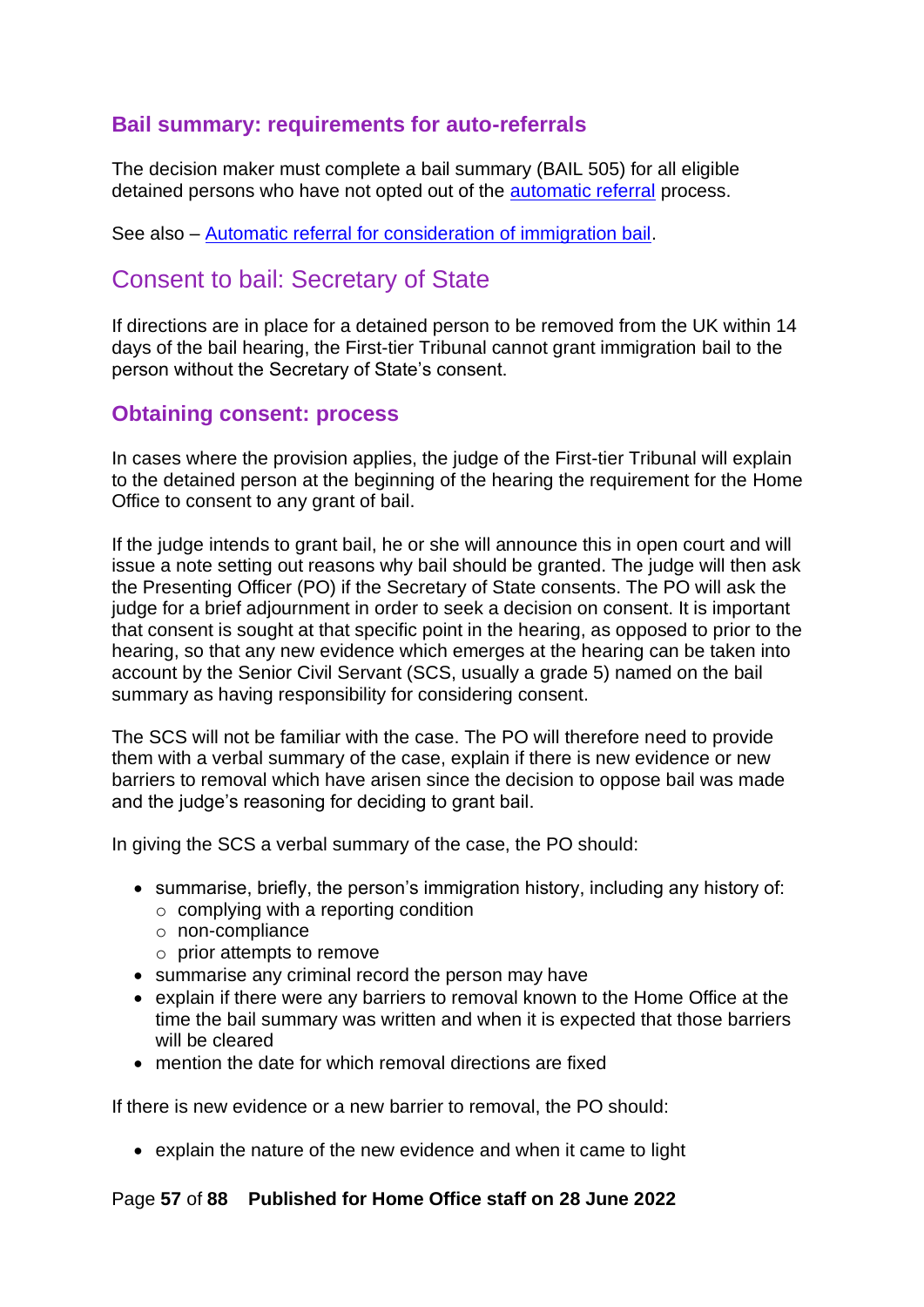- explain the significance or potential significance of that new evidence in terms of removing the person
- explain any new barriers to removal and the potential significance of that new barrier on removing the person
- so far as possible, explain the likelihood of removing that barrier and/or when clearing that barrier might be achieved

When explaining the reasons the judge has given for why, in their opinion, the person should be granted bail, the PO must explain the:

- factors the judge expressly said they took into account
- factor or factors that led the judge to reach their decision

It is the SCS's responsibility to give or refuse to give consent immediately after hearing what the PO has explained to them.

The detained person will not be granted bail if the SCS (on behalf of the Secretary of State) does not consent.

### **Consent: considering the request**

The consideration of consent must be highly fact specific and based on the circumstances of the individual case, including if detention **remains** lawful. In considering consent, significant weight must be given to the intention of the presiding judge to grant bail. The SCS must give proper regard to the judge's decision and any disagreement with this must be on a rational basis.

The power not to give consent may be exercised where for example, it is considered that the judge has not correctly weighed the high risk of absconding in coming to the decision to grant bail or given enough weight to public protection (if appropriate), the detained person's immigration history, the risk of future failure to surrender to custody, lack of reliable sureties and lack of an appropriate address. This is not an exhaustive list of reasons why consent may be refused.

The power to not give consent cannot be exercised if, during the hearing, the PO does not submit evidence showing that directions for the detained person's removal within 14 days are in force.

#### **Consent: refusal**

If the SCS refuses consent, the PO will need to contact the decision maker named on the bail summary to convey the outcome. Ideally, the PO should do this during the adjournment once instructions have been received.

The PO must complete the 'consideration of consent to bail' pro forma, setting out the reasons the SCS has given. The PO must ensure that a copy of the pro forma is faxed to the decision maker.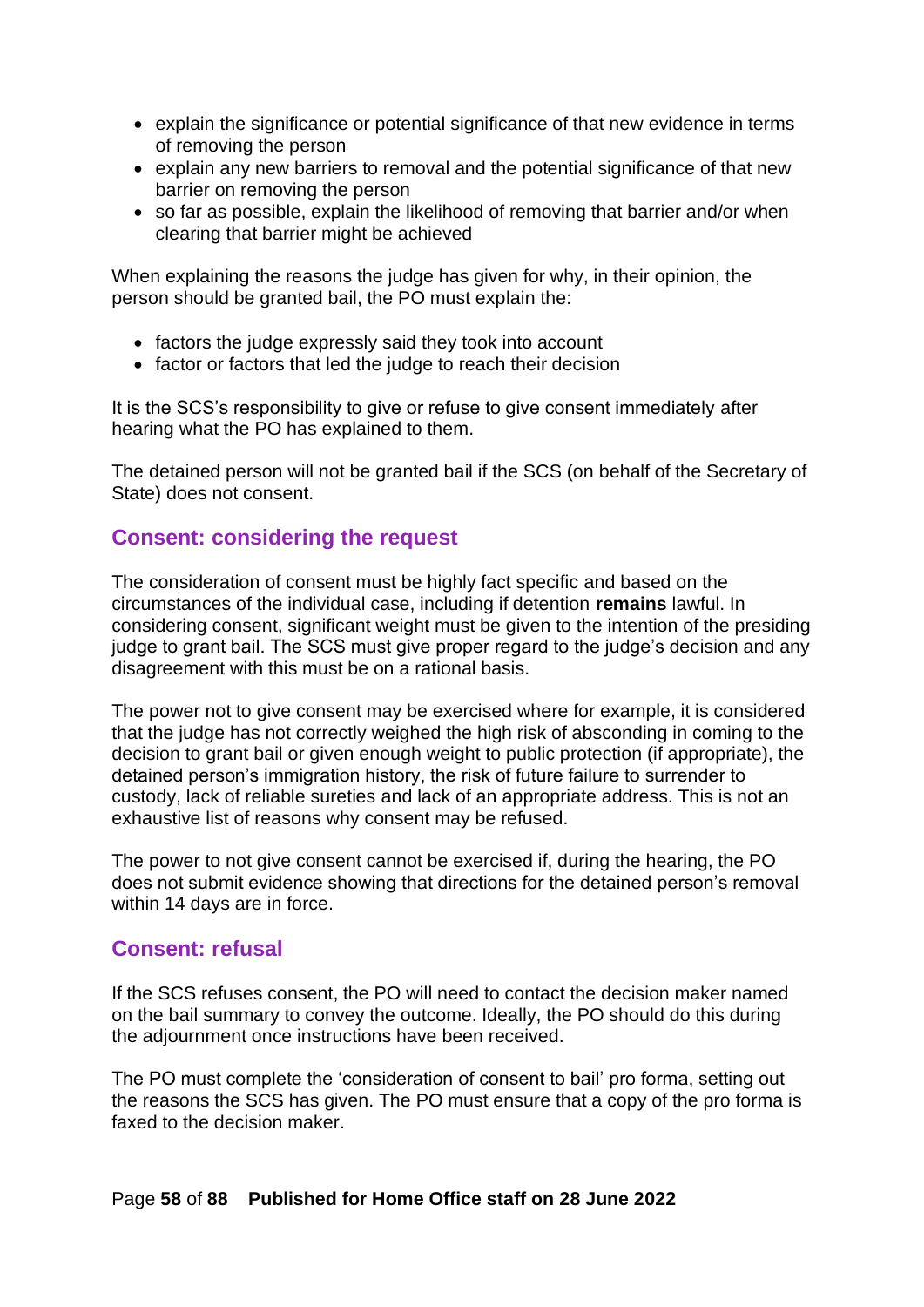On returning to the hearing, the PO must give the completed 'consideration of consent to bail' pro forma to the judge and inform the judge that a letter outlining the Secretary of State's reasons for refusing consent will be served on both the detained person and the First-tier Tribunal within 48 hours.

The judge will inform the detained person that the Home Office has not consented to bail which means the person will not be granted bail.

A decision to refuse consent will be challengeable by way of judicial review. All decisions on consent must therefore be recorded on file and CID.

#### Refusal of consent: decision maker action

Once the PO informs the decision maker that the SCS (on behalf of the Secretary of State) has refused consent to bail, the decision maker must update CID notes, detailing the name of the SCS who refused consent and the reasons for the decision.

The decision maker must, within 48 hours of the bail hearing, prepare written notification of the reasons for refusing consent using the IS151F / IS151F CCD template on CID DocGen. The decision maker must arrange for the completed IS151F / IS151F CCD to be served on the detained person and the First-tier Tribunal within 48 hours of the bail hearing.

See [the court tribunal finder service](https://courttribunalfinder.service.gov.uk/courts/) for telephone and fax numbers for the relevant IAC hearing centre.

## **First-tier Tribunal grants immigration bail**

If immigration bail is granted by a judge of the First-tier Tribunal it is a matter for the judge to decide on the appropriate bail conditions, having regard to requirements mentioned in [Conditions of immigration bail](#page-10-1) and the guidance set out in [Guidance on](https://www.judiciary.gov.uk/publications/guidance-on-immigration-bail-for-judges-of-the-first-tier-tribunal/)  [Immigration Bail for Judges of the First-tier Tribunal](https://www.judiciary.gov.uk/publications/guidance-on-immigration-bail-for-judges-of-the-first-tier-tribunal/) (Immigration and Asylum Chamber).

The PO must specify any conditions which the Secretary of State thinks should apply and why, taken from the bail summary (BAIL 505).

Consideration should be given as to whether the case should be transferred to the Secretary of State to manage the bail. If transfer is considered appropriate, the PO must make oral submissions to the judge requesting this.

If a bail application to the First-tier Tribunal is successful, the Tribunal must notify the detained person in writing and give a copy of the notice to the Secretary of State.

The notice must specify:

- when the grant of bail starts
- the **bail conditions**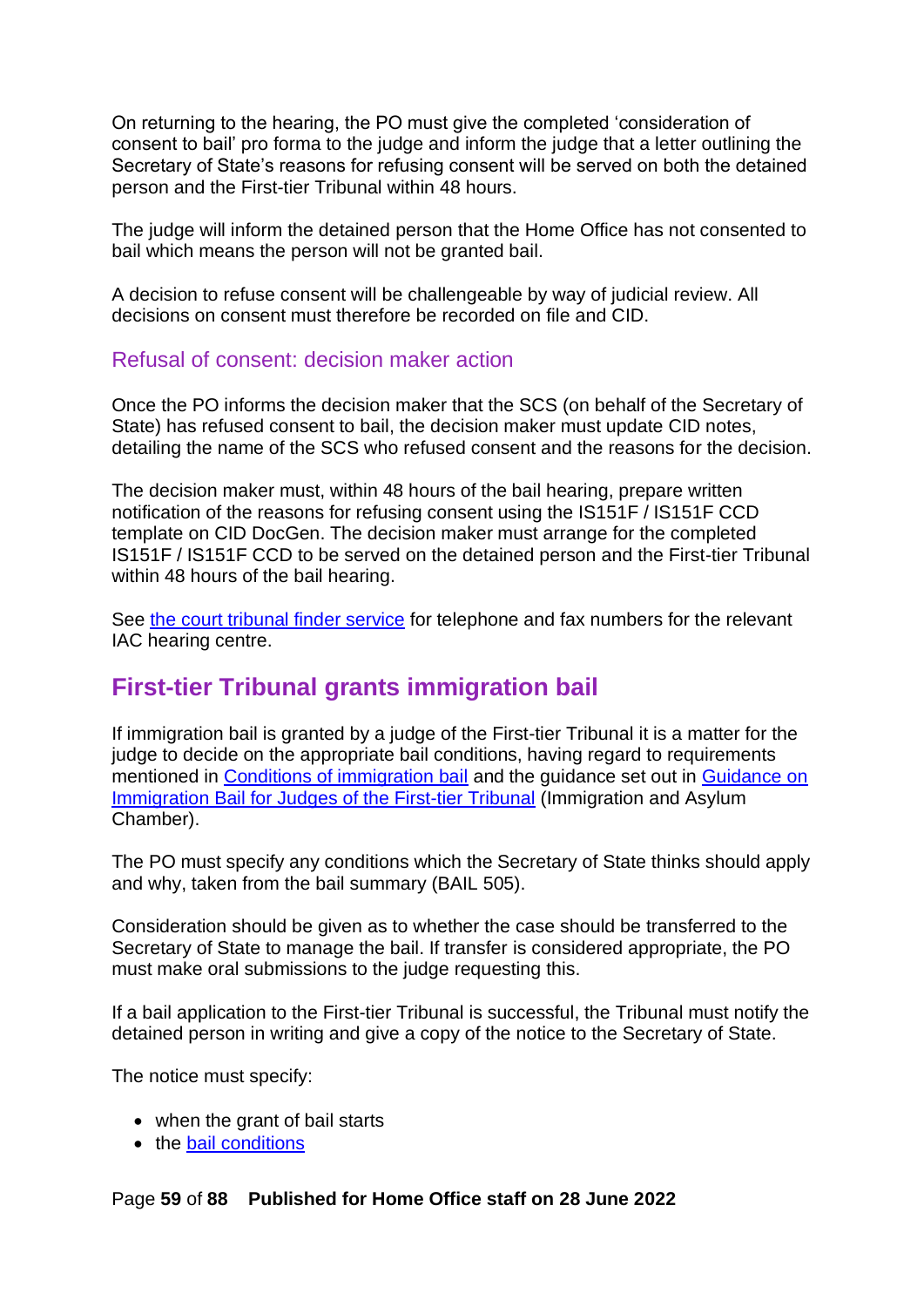The start of a grant of immigration bail may be specified to be conditional on arrangements stipulated in the notice being in place to ensure that the person is able to comply with the bail conditions. The judge's clerk will complete and provide the necessary documents to the parties. The clerk is also responsible for notifying the immigration removal centre if the detained person is not present in court.

If the First-tier Tribunal grants conditional bail but specifies a deadline by which the condition must be fulfilled to allow the bail grant to start, the Tribunal's decision will continue to have effect after the date specified even if the required pre-condition is not fulfilled. That is unless the bail grant notice explicitly states that bail lapses if the required pre-condition is not fulfilled by the date specified. For example, the Tribunal may grant bail subject to an address being provided within 14 days to enable the person to meet a residence condition. The grant of bail by the Tribunal will not lapse automatically if a suitable address is not found by the end of the 14-day period unless that outcome is mentioned explicitly in the bail grant notice.

There may be circumstances in which the bail grant notice does not provide for bail to lapse if a pre-condition is not fulfilled by the start date specified and there is no prospect of it ever being met. An example is where the Tribunal grants bail subject to the Secretary of State providing accommodation, but the person does not meet the criteria to be provided with such accommodation. In this situation, the decision maker will need to do one of the following:

- apply to the Tribunal to vary (by removing) the relevant condition or conditions of bail, if the Tribunal has retained bail management
- vary the relevant condition or conditions of bail as appropriate, if the Tribunal has transferred bail management to the Secretary of State

If there is a prospect of a pre-condition being met after a specified bail start date, for example because the individual qualifies for accommodation, but a suitable address has not yet been found, it will be necessary to seek an extension of time from the Tribunal in order to meet that condition. However, the conditional bail itself will not lapse.

When bail has been granted on the condition that accommodation is provided by the Secretary of State, the First-tier Tribunal may set a review hearing to take place within 28 days of conditional bail being granted to establish the reasons for any delays in the event that suitable accommodation hasn't been sourced. The Home Office will be required to provide evidence of all efforts taken to secure accommodation and if a written submission is requested, the conditional bail update form (BAIL 506) must be completed by casework teams to detail any barriers impacting the obtaining of accommodation.

Once a grant of bail starts, the casework team must close the detention restriction on CID and open an IJ Bail restriction. There is no need to issue an IS.106 (Release Order) to the IRC, the grant of bail court order is sufficient to release the person.

# **First-tier Tribunal refuses bail**

Page **60** of **88 Published for Home Office staff on 28 June 2022**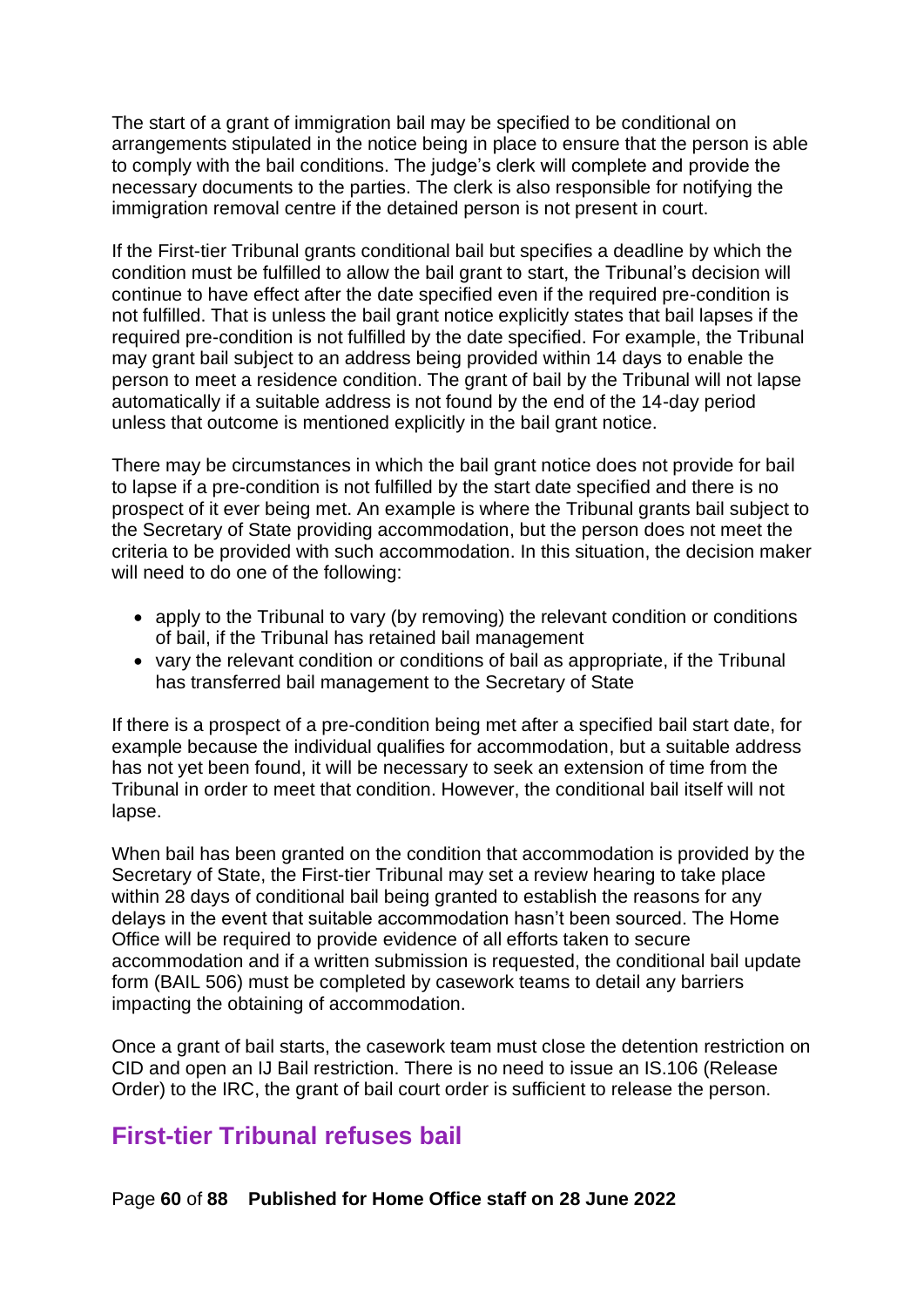If a bail application to the First-tier Tribunal is unsuccessful, the Tribunal must notify the person in writing and give a copy of the notice to the Secretary of State. The judge's clerk will complete and provide the necessary documents to the parties.

The POU must update CID with the bail refusal.

# **Withdrawal of First-tier Tribunal bail application**

Should a bail application be withdrawn, the POU must update CID with one of the hearing outcomes:

- withdrawn pre-hearing
- withdrawn at hearing

**Related content [Contents](#page-1-0)**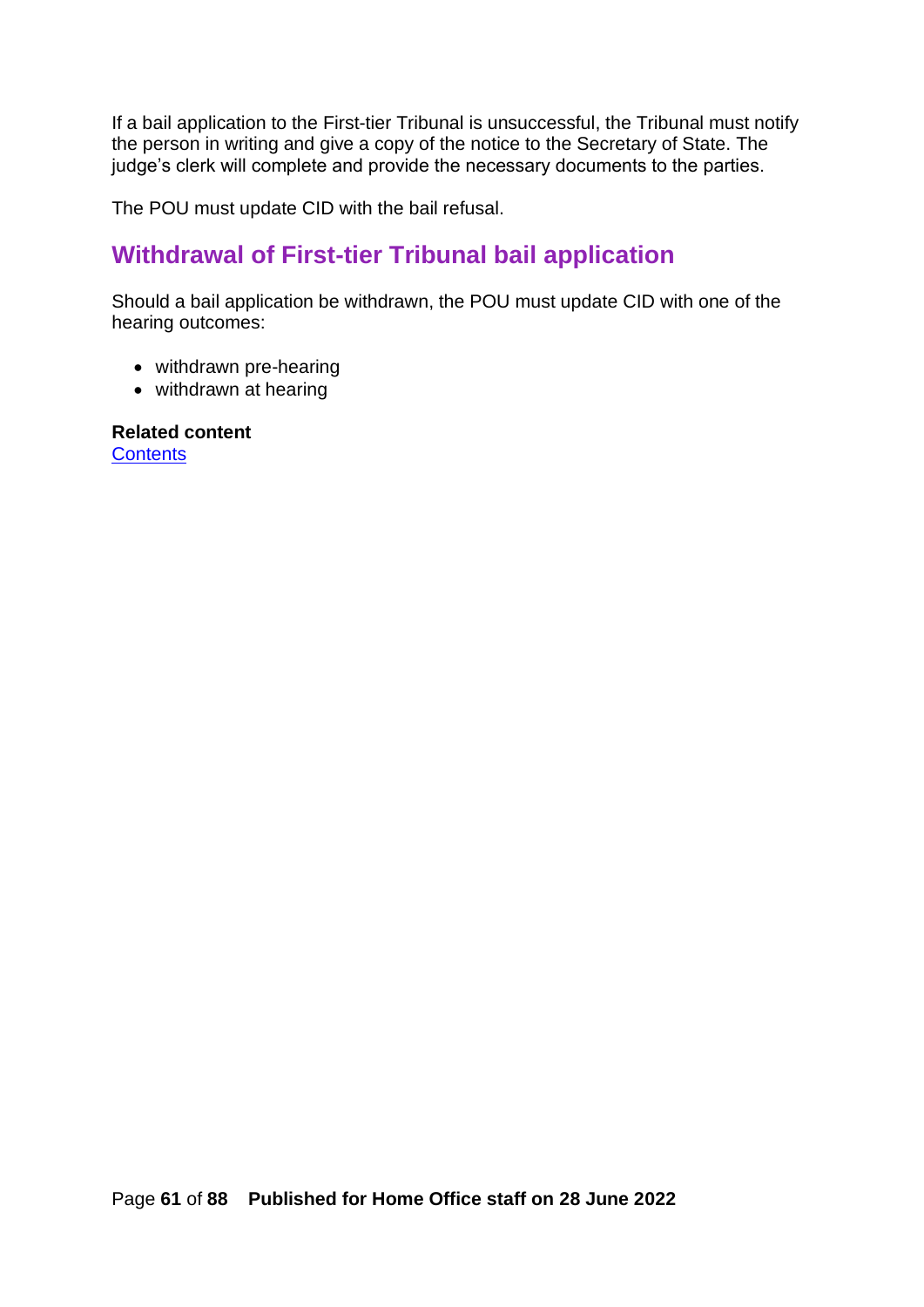# Varying immigration bail conditions

This page tells you about varying the conditions of immigration bail.

See also: [Electronic monitoring condition: limitation on variation.](#page-63-0)

The power to vary the condition or conditions of immigration bail is in paragraph 6 of Schedule 10. This provides for any of the conditions of immigration bail granted to a person to be amended or removed, or for one or more new conditions from [immigration bail conditions: general](#page-10-0) to be imposed on the person.

The power to vary immigration bail conditions can be exercised by the Secretary of State in either of the following circumstances:

- the grant of immigration bail was by the Secretary of State
- the grant of immigration bail was by the First-tier Tribunal but the Tribunal has explicitly directed the power can be exercised by the Secretary of State

The power to vary immigration bail conditions can be exercised by the First-tier Tribunal if the immigration bail was granted by the Tribunal and it has not directed that the power to vary bail conditions can be exercised by the Secretary of State.

# **Transfer of bail from the Tribunal to the Secretary of State**

In any case where the Tribunal has directed that the Secretary of State can exercise the power to vary bail, the power can no longer be exercised by the Tribunal and the Tribunal cannot consider an application to vary conditions thereafter. The decision whether to direct that the power to vary conditions of bail should be given to the Secretary of State rests with the First-tier Tribunal where the Tribunal grants immigration bail.

The Secretary of State cannot vary any condition of bail if the Tribunal has not so directed and so should consider asking the Tribunal to direct that bail be managed by the Secretary of State:

- in the bail summary (BAIL 505)
- at the bail hearing
- where the Secretary of State contacts the Tribunal, using form B3, seeking to vary the condition or conditions of bail – for example a change to a reporting requirement
- where the Secretary of State informs the Tribunal, using BAIL 303 (Breach of Bail Conditions Summary), that the individual has failed, is failing, or is likely to fail to comply with a condition of bail

## Transfer of bail with financial condition

Page **62** of **88 Published for Home Office staff on 28 June 2022** If the Tribunal grants bail with a financial condition but agrees to transfer management of bail to the Secretary of State, the Home Office decision maker will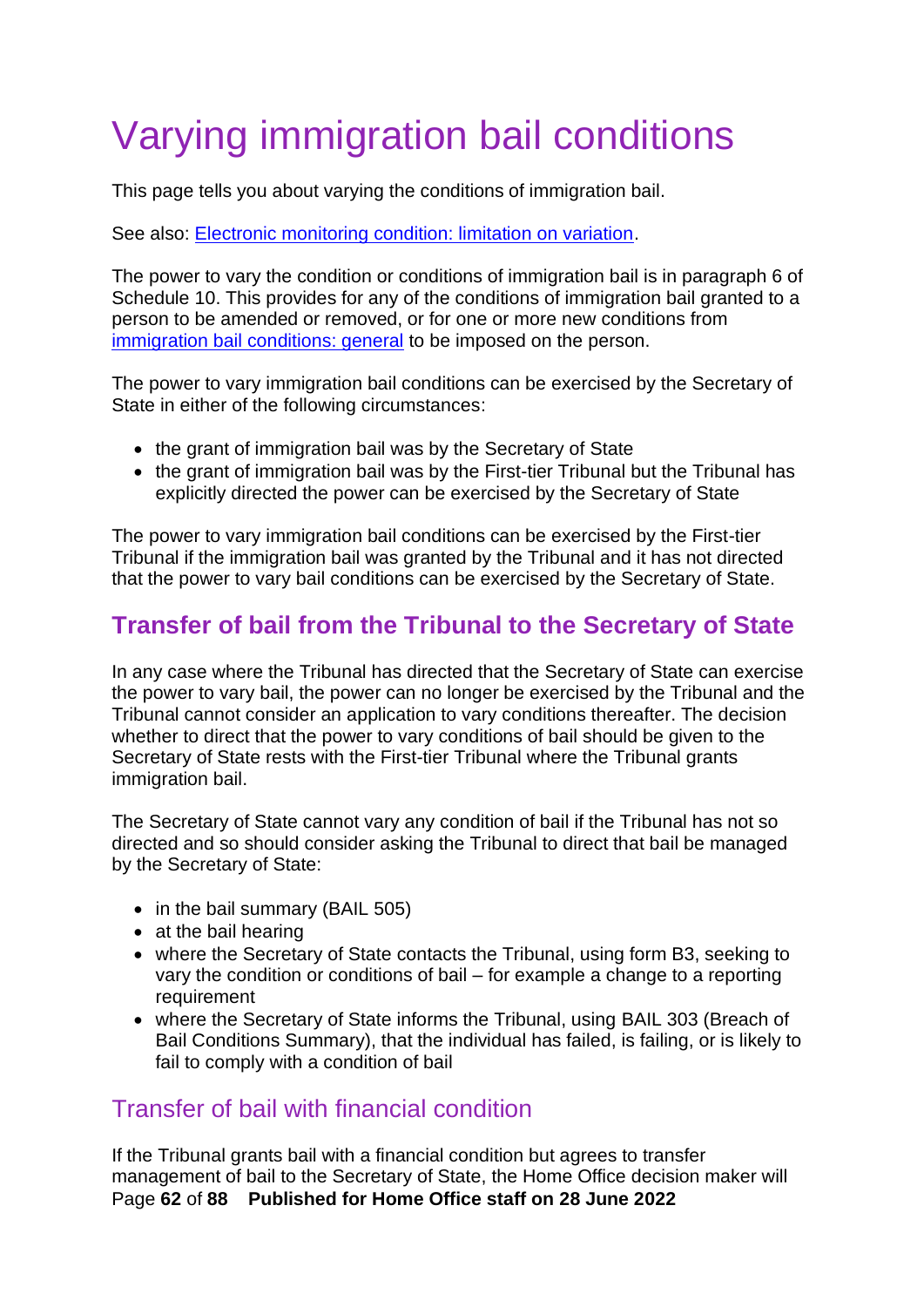need to inform any Financial Condition Supporter of the appropriate method of payment using form BAIL 305 (Payment information).

If the Tribunal has set a financial condition and has directed that bail can be varied by the Secretary of State, then it is for the Secretary of State to recover any payment liability if the bailed person breaches conditions to which the financial condition is attached.

If the Tribunal does not direct that the Secretary of State manage the case, then the Tribunal keeps complete control, including any decision to vary the conditions, dealing with any breach of conditions and recovering any payment liability under a financial condition.

# **Variation of bail by the Secretary of State**

Decision makers must use each meaningful interaction with the person or the case as an opportunity to proactively review the person's bail conditions. This is to ensure bail conditions remain appropriate in all the circumstances. Decision makers must consider all requests for variation and grant reasonable requests where it is appropriate to do so, having regard to the matters listed under [Exercising the power](#page-39-0)  [to grant immigration bail.](#page-39-0) However, updating a change of circumstance (for example, a change of contact telephone number) would not constitute a variation of a bail condition unless a condition was for the person to be contactable on a specified telephone number.

If the Secretary of State exercises the power to vary immigration bail conditions, the decision maker must issue a grant/variation of bail form (BAIL 201) setting out the terms of the variation. The re-issued BAIL 201 must contain all the immigration bail conditions that continue to apply to the individual, not just the condition that was varied.

If there is a financial condition attached to one of more of the varied conditions, the decision maker must notify any Financial Condition Supporter and ask them to sign a new Financial Condition Supporter agreement (BAIL 301).

If the Secretary of State refuses a request to vary immigration bail conditions, the decision maker must issue a notification of refusal of request to vary bail conditions form (BAIL 406).

Where bail conditions are varied, the decision maker must update the Special Conditions screen on CID, using the drop-down list.

# **Variation of bail by the Tribunal**

Where the Home Office applies to the First-tier Tribunal for a variation of bail conditions the:

• decision maker completes the B3 (Variation of Bail Conditions and Transfer) and sends it to the POU

Page **63** of **88 Published for Home Office staff on 28 June 2022**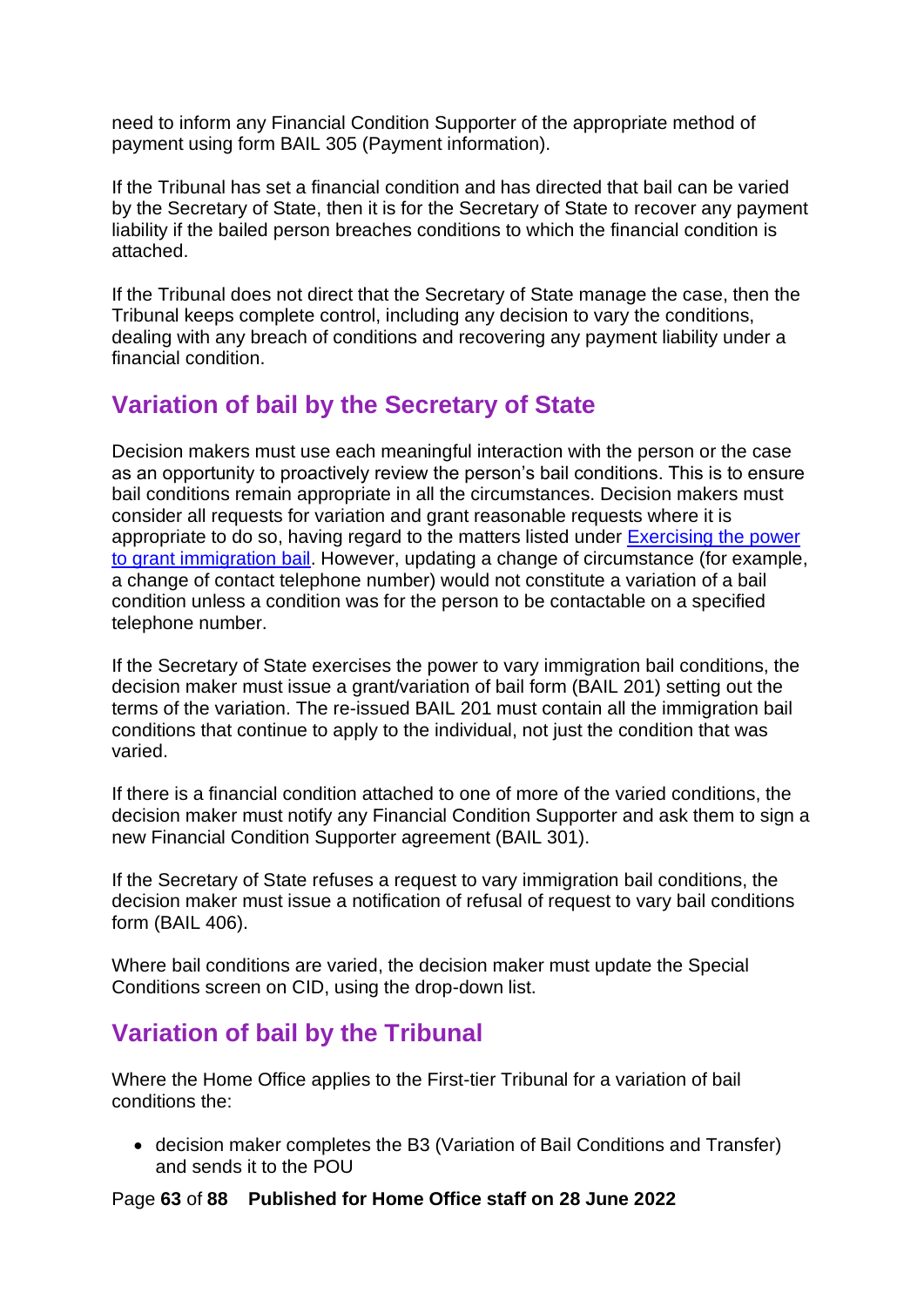- POU sends the completed B3 to the Tribunal for consideration
- Tribunal sends the completed B3 to the bail party requesting a written response

Where the bailed person applies for a variation of bail conditions the:

- applicant must complete form B2 (Tribunal's Application for Variation form) and send it to the Tribunal
- Tribunal notifies POU and requests a response from the Home Office
- POU contacts decision maker to confirm whether the Home Office agrees or not – the decision maker has 7 days to respond
- decision maker will then complete the Home Office response to the variation request (BAIL 304) and forward to the POU
- PO will send the above notice to the Tribunal for consideration, together with any request to transfer management of bail to the Secretary of State

## Variation: consent

Where both sides consent to the variation requested, the Tribunal will normally consider the request on the papers. The Tribunal will send the bail decision to the bail party and the decision to vary/to transfer bail to the POU. POU then inform the decision maker of the outcome.

## Variation: refusal of consent

If one side disagrees, the Tribunal will write to the bailed person and the POU, issuing an oral hearing notification. The POU will be notified of the listing and will inform the decision maker. The hearing follows the normal bail process. POU will notify the decision maker of the outcome.

## Variation: notification of outcome

If the First-tier Tribunal exercises, or refuses to exercise, the power to vary immigration bail conditions, the Tribunal must notify the person who is on immigration bail, in writing, and provide a copy of the notice to Secretary of State.

## <span id="page-63-0"></span>Electronic monitoring condition: limitation on variation

The First-tier Tribunal may not exercise the power to amend an electronic monitoring condition imposed on a person granted immigration bail from detention, or liable to be detained, under:

- paragraph 2(1), (2) or (3) of Schedule 3 to that Act (detention pending deportation)
- section 36(1) of the UK Borders Act 2007 (detention pending automatic deportation)

# **Related content**

**[Contents](#page-1-0)** 

Page **64** of **88 Published for Home Office staff on 28 June 2022**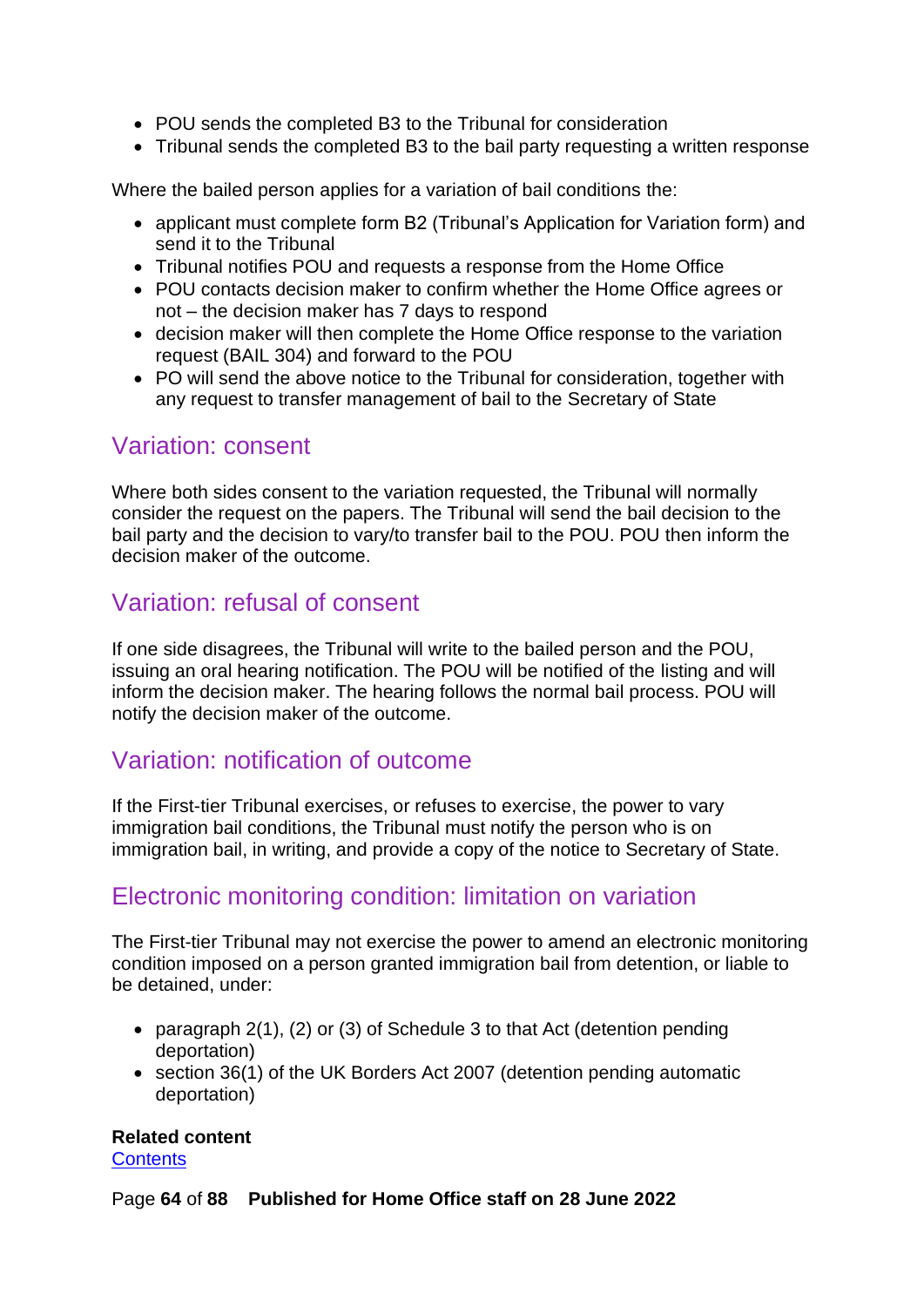# Meeting bail conditions: Secretary of State support

With immediate effect and until further notice, the use of Meeting bail conditions: Secretary of State support as set out in this instruction is **suspended** and the separate Immigration bail interim guidance must be used instead.

This page tells you about measures in place that you may use to help a person meet immigration bail conditions in specified circumstances.

# **Accommodation**

There may be circumstances where a person is granted immigration bail **subject to a residence condition requiring them to live at a specified address, and the person would not be able to support himself or herself at that address** without the assistance of the Secretary of State. Under paragraph 9 of Schedule 10, the Secretary of State may provide, or arrange for the provision of, facilities for the person's accommodation at that address to enable the bail condition to be met, but only in exceptional circumstances.

## <span id="page-64-0"></span>Exceptional circumstances

The power may be exercised only if the Secretary of State thinks that there are exceptional circumstances to justify doing so. The types of cases where exceptional circumstances will normally justify providing accommodation under paragraph 9 of Schedule 10 are SIAC cases, Harm cases and European Convention on Human Rights: Article 3 cases.

### <span id="page-64-2"></span>**SIAC cases**

These are cases involving people granted bail by the Special Immigration Appeals commission (SIAC), where exceptionally strict bail conditions, including a residence condition, are imposed to control the risk posed by the individual

## <span id="page-64-1"></span>**Harm cases**

Cases involving:

- people including Foreign National Offenders (FNOs) who are granted bail and who are currently assessed by Her Majesty's Prison and Probation Service (HMPPS) as being at a high or very high risk of causing serious harm to the public
- FNOs at high risk of harmful reoffending against an individual for example, offences of domestic burglary, robbery, sexual assaults and violence – who are assessed using the Offender Group Reconviction Scale (OGRS) with a minimum score of 70%

#### Page **65** of **88 Published for Home Office staff on 28 June 2022**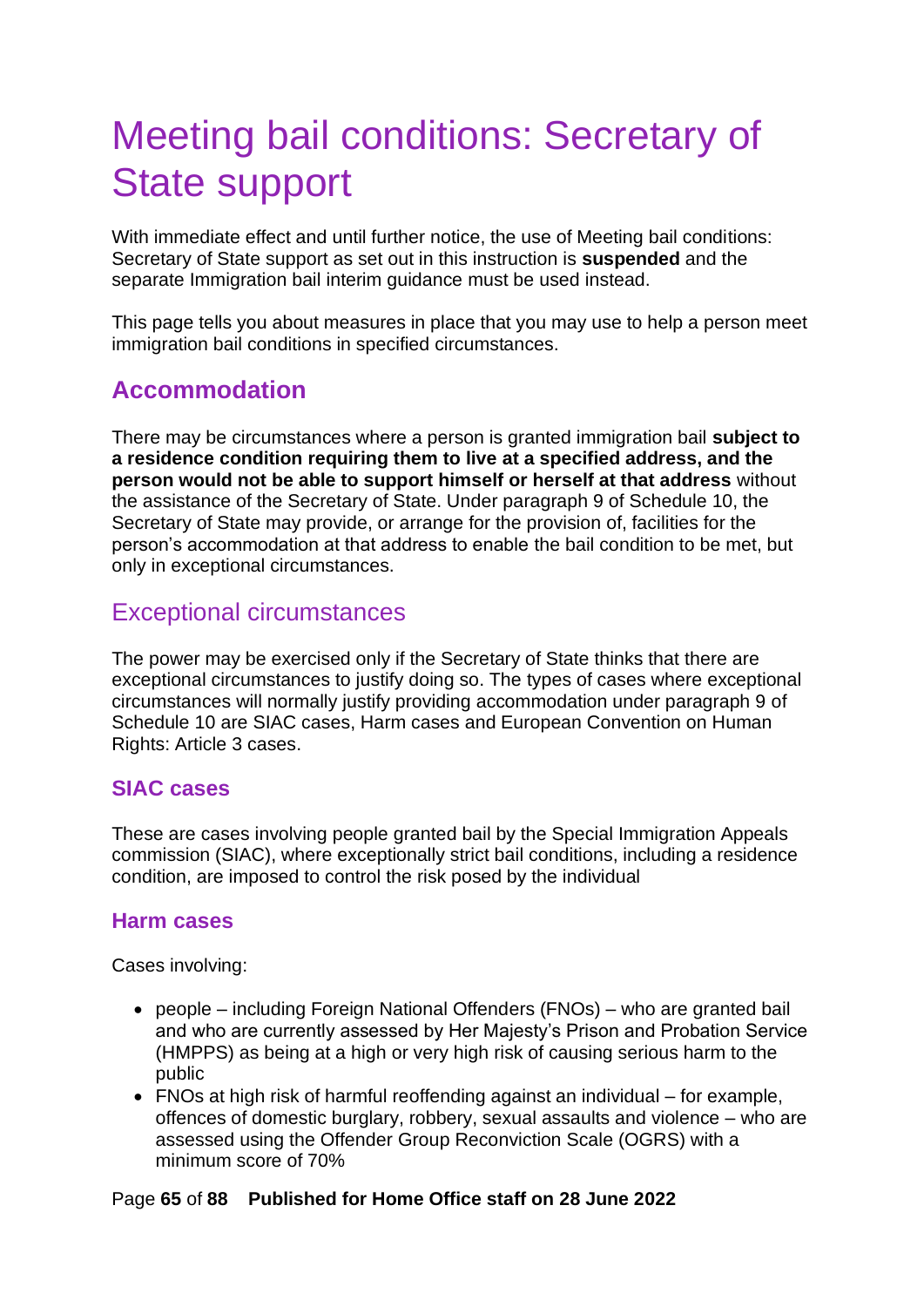where that person has nowhere suitable to live in accordance with their probation licence and/or multi-agency public protection arrangements (MAPPA), for a [limited](#page-65-0)  [period,](#page-65-0) or otherwise at the discretion of the Home Secretary in the interest of public protection.

### Serious Harm: definition

For the purpose of [Harm Cases](#page-64-1) in this section, the expression 'serious harm' is defined as:

'An event, which is life-threatening and/or traumatic, from which recovery, whether physical or psychological, can be expected to be difficult or impossible.'

The level of risk of serious harm is the likelihood of this event happening. The levels are:

- **low**: current evidence does not indicate a likelihood of causing serious harm
- **medium**: there are identifiable indicators of serious harm the offender has the potential to cause such harm but is unlikely to do so unless there is a change in circumstances, for example failure to take medication, loss of accommodation, relationship breakdown, drug or alcohol misuse
- **high**: there are identifiable indicators of risk of serious harm the potential event could happen at any time and the impact would be serious
- **very high**: there is an imminent risk of serious harm the potential event is more likely than not to happen imminently and the impact would be serious

The categorisation of risk is refined by reference to those who may be the subject of that harm; they include:

- **the public**, either generally or a specific group such as the elderly, vulnerable adults – for example, those with a learning disability – women or a minority ethnic group
- **known adult** such as a previous victim or partner
- **children,** who may be vulnerable to harm of various kinds, including violent or sexual behaviour, emotional harm or neglect
- **staff,** anyone working with the offender whether from Probation, the Prison Service, the police or any other agency – this relates to all forms of abuse, threats and assaults that arise out of their employment

## <span id="page-65-0"></span>**European Convention on Human Rights: Article 3 cases**

It may be appropriate to consider using the power to provide accommodation under paragraph 9 to accommodate individuals who are not [SIAC](#page-64-2) or [harm](#page-64-1) cases, but only usually where both of the following circumstances apply:

- they do not have adequate accommodation or the means of obtaining it
- the provision of accommodation is necessary in order to avoid a breach of their human rights (usually rights under Article 3 ECHR)

Page **66** of **88 Published for Home Office staff on 28 June 2022**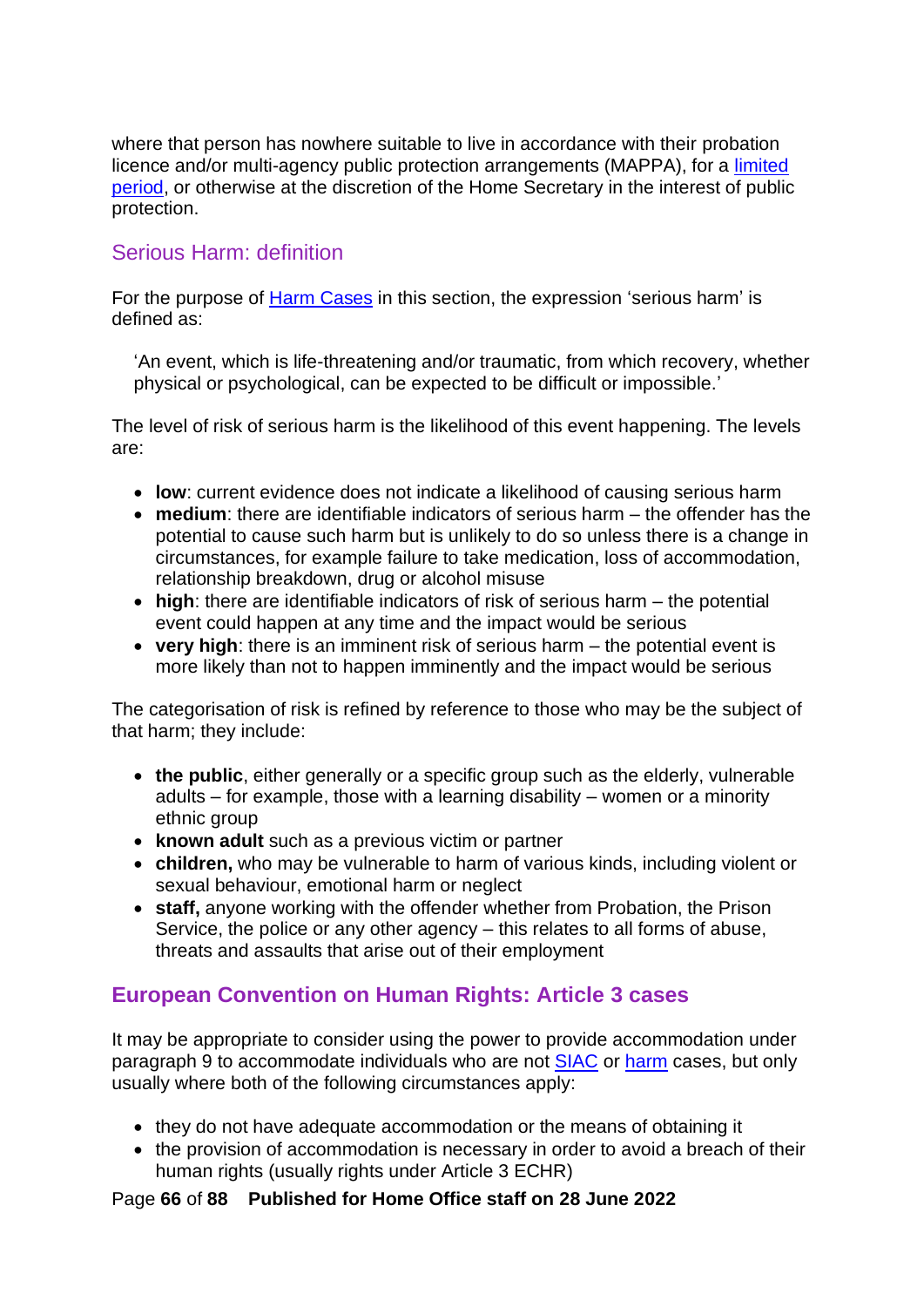The following categories of migrant will in practice be able to obtain adequate accommodation from another source. It will therefore not usually be necessary to provide accommodation under the paragraph 9 power for the purposes of preventing a breach of their Article 3 ECHR rights:

- **asylum seekers**: they may be provided with accommodation under the powers set out in sections 95 or 98 of the Immigration and Asylum Act 1999 if they do not have adequate accommodation or the means of obtaining it - if an asylum seeker being released from immigration detention on bail does not appear to have adequate accommodation or the means of obtaining it and is not a [SIAC](#page-64-2) or [Harm](#page-64-1) case it will usually be appropriate to arrange accommodation under section 98 of the 1999 Act
- **failed asylum seekers**: they may be provided with accommodation under the powers set out in section 4(2) of the 1999 Act if they do not have adequate accommodation or the means of obtaining it
- **other migrants who have dependent children**: if the family cannot obtain adequate accommodation it will usually be available through the duties local authorities have to safeguard and promote the welfare of children under Section 17 of the Children Act 1989, or the equivalent in the devolved administrations
- **migrants accommodated under the provisions of the Care Act 2014**, or the equivalent in the devolved administrations – generally, they will have been accommodated because they have a serious disability, exceptionally, however, accommodation may be arranged temporarily under the power in paragraph 9 whilst the case is referred to a local authority and pending a decision by that local authority as to whether the duty to provide accommodation under the Care Act 2014 (or equivalent) applies

## Undertaking a Human Rights Assessment

The consideration of whether the provision of accommodation is necessary to avoid a breach of the person's human rights will usually require an assessment of whether they are likely to suffer inhuman or degrading treatment contrary to Article 3 of the European Convention on Human Rights (ECHR) if they are not provided with accommodation and other assistance to meet their daily living needs while they are in the UK. However, decision makers should only provide accommodation for these reasons if it is clear that the person cannot reasonably be expected to leave the United Kingdom. Otherwise, individuals can avoid a breach of their human rights by leaving the UK.

Article 3 of the European Convention on Human Rights (ECHR) is the prohibition on torture or inhuman or degrading treatment or punishment.

When it appears on a fair and objective assessment of all relevant facts and circumstances that an individual applicant faces an imminent prospect of serious suffering caused or materially aggravated by denial of shelter, food or the most basic necessities of life, this is likely to be considered inhuman or degrading treatment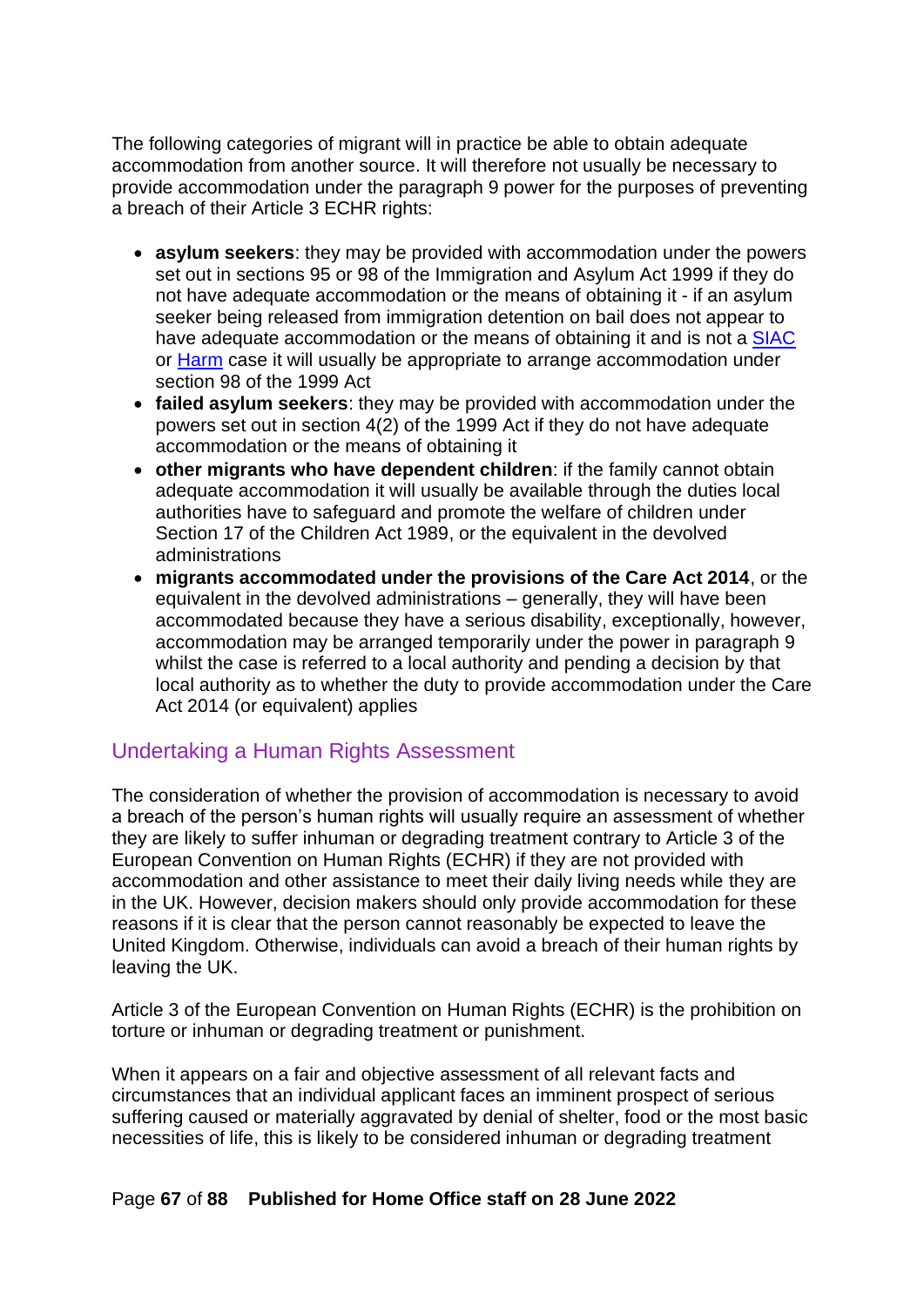contrary to Article 3 of the ECHR (see: R (Limbuela) v Secretary of State [2005] UKHL 66).

The decision maker will therefore need to assess whether the consequences of a decision to deny a person accommodation would result in a person suffering such treatment. To make that assessment it may be necessary to consider if the person can obtain accommodation and support from charitable or community sources or through the lawful endeavours of their families or friends.

Where the decision maker concludes that there is no support from any of these sources then there will be a positive obligation on the Secretary of State to accommodate the individual in order to avoid a breach of Article 3 of the ECHR.

However, if the person is able to return to their country of origin, including using support available under the [Voluntary Returns Service,](https://www.gov.uk/return-home-voluntarily) and thus avoid the consequences of being left without shelter or funds, the situation outlined above is changed. This is because of the following:

- there is no duty under the European Convention on Human Rights to support foreign nationals who are freely able to return home (see: R(Kimani) v Lambeth LBC [2003] EWCA Civ 1150)
- if there are no legal or practical obstacles to return home, the denial of support by a local authority does not constitute a breach of Human Rights (see: R (W) v Croydon LBC [2007] EWCA Civ 266)

A genuine obstacle would only usually exist if either:

- the person is unable to leave the UK because of a physical impediment, or other medical reason**:** 
	- $\circ$  the test here is usually whether the person is physically able to travel by air to their country of origin or another country where they may be admitted
	- o a person who claims to be unfit to travel will usually need to provide supporting evidence from a medical practitioner
- the person is unable to leave the UK because they do not have the necessary travel documentation but are taking reasonable steps to obtain one: reasonable steps should usually be taken to mean that they have applied for the necessary travel document from their national embassy, but may include where they are complying with Home Offices processes to obtain an emergency travel document to facilitate their return

Unwillingness to return is not the same as inability to return, so where there is a genuine obstacle to return the person can be expected to take steps to resolve the obstacle where it is reasonable to do so (for example by applying for a travel document through the national embassy or high commission).

If there are no legal or practical obstacles preventing the person leaving the United Kingdom, it will usually be difficult for a person to establish that the Secretary of State is required to provide support in order to avoid breaching their human rights.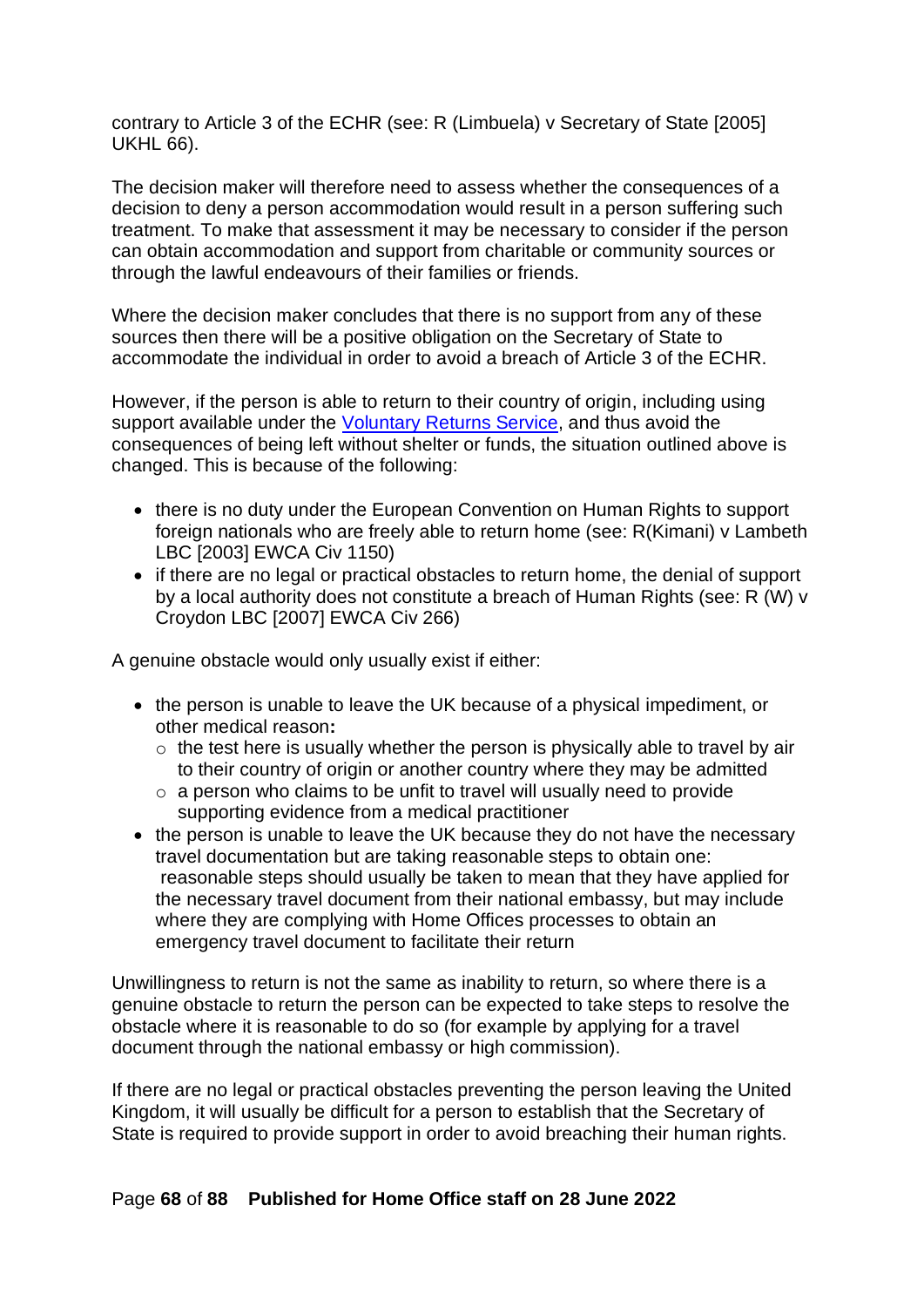Clearly, however, if there are obstacles in place that mean the person cannot leave the United Kingdom, or they are taking reasonable steps to put themselves in a position whereby they can leave the United Kingdom but there is likely to be an unavoidable delay in those steps reaching fruition, then it may be necessary to continue to provide accommodation support to avoid the inhuman treatment and breach of Article 3 rights described above.

If a decision maker is unsure as to whether it would be appropriate to provide, or continue to provide, support in any given case, a senior caseworker should be consulted as part of your decision-making process.

## **Other categories of migrant likely meet the Article 3 test**

There are a small number of migrants who are likely to require accommodation under paragraph 9 to avoid a breach of their Article 3 rights, if they do not have accommodation or the means of obtaining it. They will have at one time claimed asylum but are not eligible to receive accommodation under sections 95, 98 or 4(2) of the 1999 Act. These are:

- people who have withdrawn their asylum claim, including where the claim has been treated as impliedly withdrawn under paragraph 333C of the Immigration Rules, but have since made further submissions and the submissions are still outstanding – if it is decided to treat the further submissions as a fresh claim for asylum the person will be eligible to receive support under section 95 or 98 of the 1999 Act
- people who have withdrawn their asylum claim but are taking reasonable steps to leave the UK or are temporarily unable to take those steps because of a physical impediment or some other medical reason
- people who were refused asylum and exhausted their appeal rights before they reached 18 years of age and who are not eligible to receive support under the Children Act 1989 or equivalent legislation in Scotland, Wales and Northern Ireland

## Limited period: definition

Accommodation support is provided for a limited period only, whilst the supported person makes arrangements either to leave the UK or to move to alternative accommodation. This period is expected to be no longer than three months, unless there are exceptional circumstances to justify continuing it, for example:

- [European Convention on Human Rights –](#page-65-0) Article 3 cases
- public protection issues
- the person is compliant with the returns process and is likely to be returned within a reasonable timescale

## **Right to Rent**

People who have been granted immigration bail by the Tribunal subject to a residence condition and/or electronic monitoring condition are exempt from Right to

Page **69** of **88 Published for Home Office staff on 28 June 2022**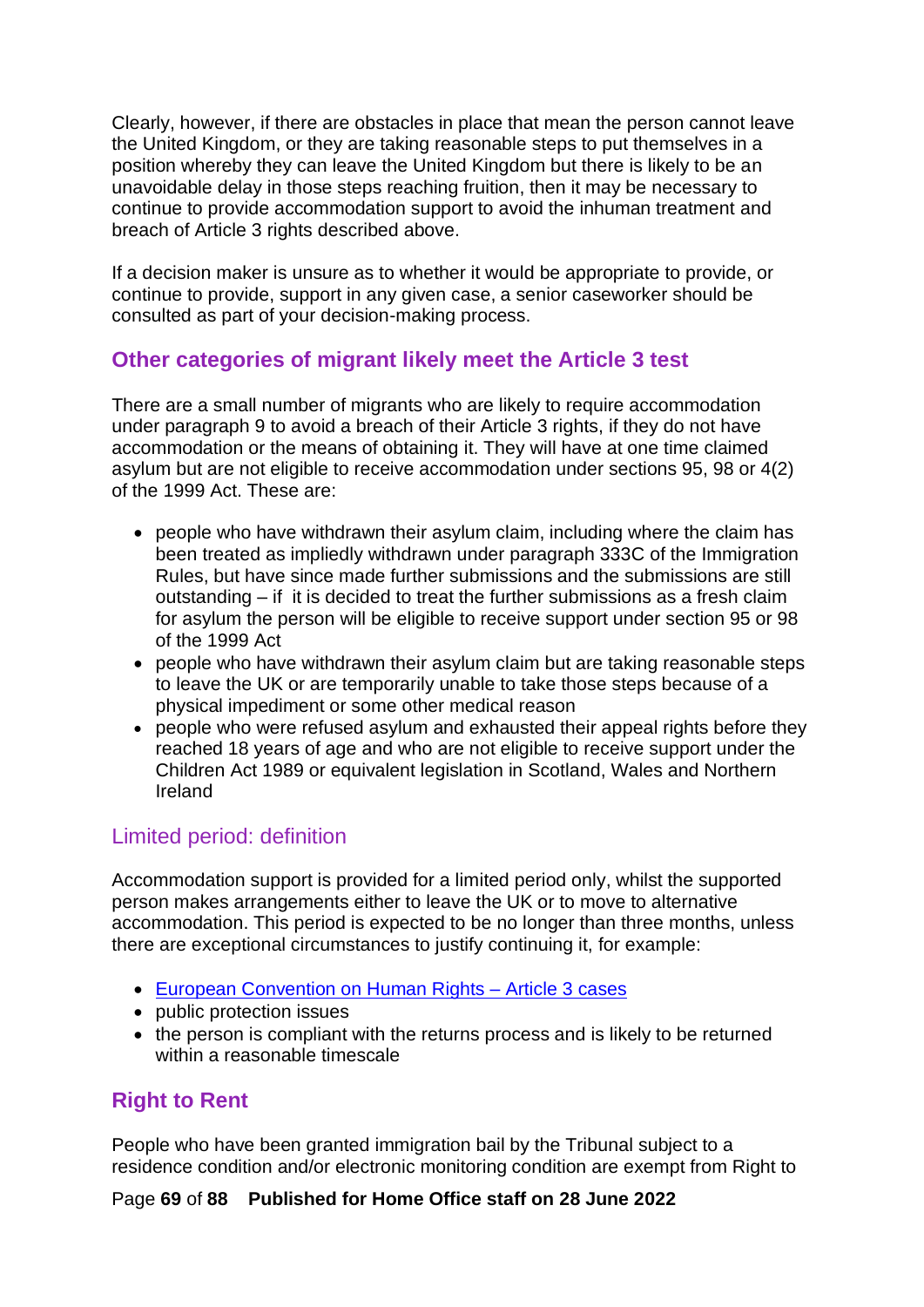Rent requirements and CID must be updated with permission to rent. These people therefore have the option to secure accommodation at their own expense.

# Provision of accommodation

Where a person applies for bail to the Tribunal and the Home Office considers that a residence condition is necessary were bail to be granted, the decision maker must note this in the bail summary (BAIL 505), along with information as to the type of accommodation required and the reasons why this is necessary.

FNOs granted bail whilst still under prison licence will need to have their proposed bail address approved by HMPPS (or devolved equivalents in Scotland and Northern Ireland). The agreed timeframe for HMPPS to consider an address is approximately 9 weeks. The police and other related partners may also have an interest in approving addresses for those who are not under licence.

## **Types of bail accommodation:**

There are 3 different levels of bail accommodation as follows:

- level 1 initial accommodation high, multiple-occupancy accommodation, this:
	- o accommodates females as well as single persons of either gender and lone parents
	- o contains shared accommodation spaces used by families and individuals
	- $\circ$  is located in high-density urban residential areas
	- o is unlikely to be suitable for FNOs who meet the exceptional criteria for accommodation provision
- level 2 standard dispersal accommodation, mostly high multiple-occupancy accommodation, individual accommodation but often with shared common spaces, lone adult males do not share accommodation with families or lone females
- level 3 complex bail dispersal accommodation, increased liaison with local authorities in sourcing appropriate accommodation, accommodation provider's staff have specialist training and increased risk awareness, the authority can request specific location or specify how far the service user should be from local amenities, schools and so on, lone adult males do not share accommodation with families or lone females

FNOs receiving support because they meet the [harm criteria](#page-64-1) will require Level 3 accommodation (Complex Bail Dispersal Accommodation). For vulnerable persons who are not FNOs, the suitable accommodation level will vary according to the individual's needs.

Paragraph 3(8) of Schedule 10 provides that the commencement of a grant of bail may be specified to be conditional on arrangements specified in the grant of bail notice being in place to ensure that the person is able to comply with the bail conditions. The authority granting bail (First-tier Tribunal or Secretary of State) may

#### Page **70** of **88 Published for Home Office staff on 28 June 2022**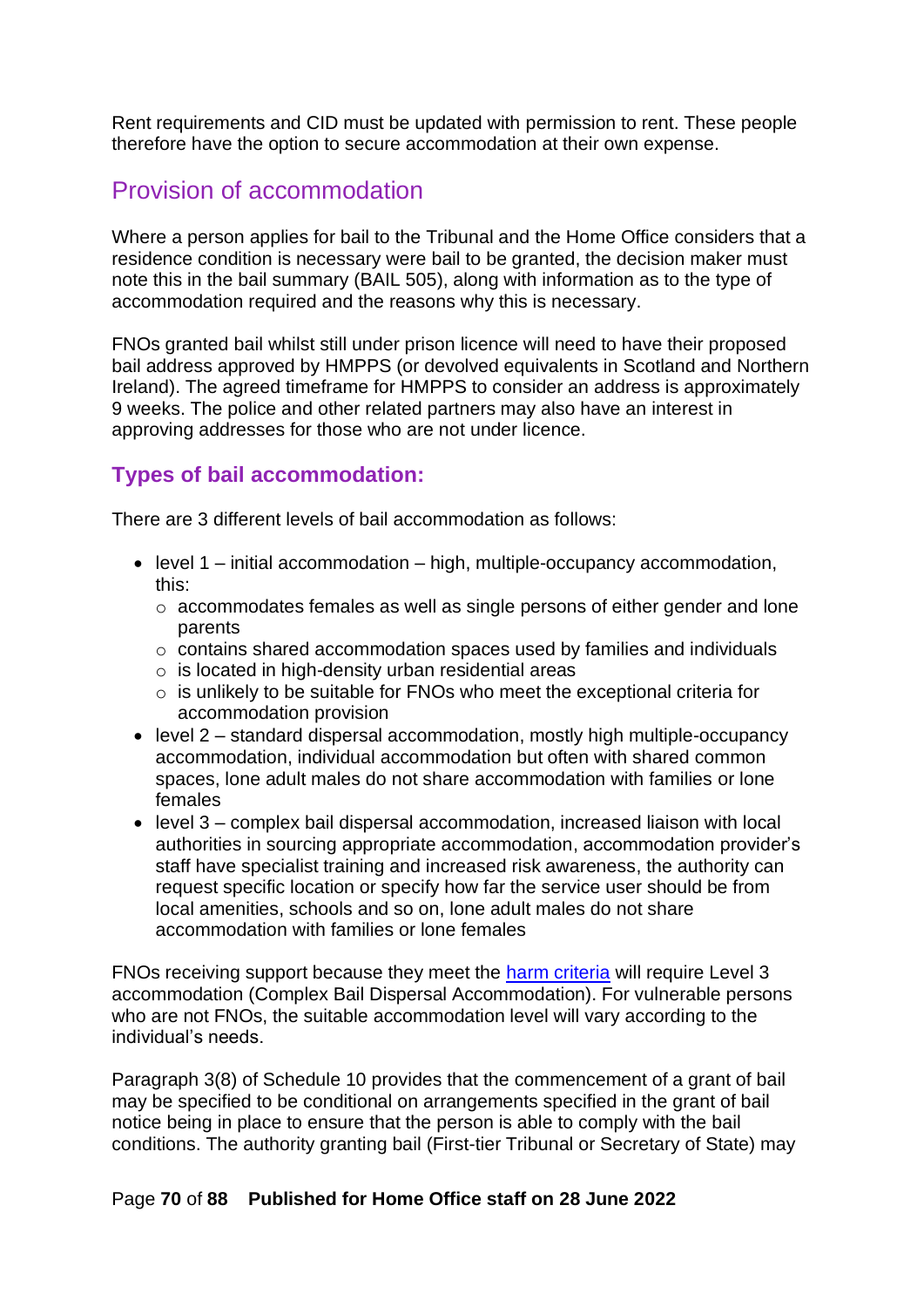use the provision to postpone the start of a grant of immigration bail until appropriate accommodation is available, if it is anticipated that there will be a delay.

# Requests for accommodation

Individuals who are [SIAC](#page-64-2) cases or foreign national offenders are not required to make a separate request for accommodation under paragraph 9 of Schedule 10. They should set out their needs in the bail application form, B1 or BAIL 401 as appropriate, and these will be assessed as part of the bail consideration process. All other individuals who are not asylum seekers or failed asylum seekers will need to set out the reasons why they consider that accommodation should be provided under paragraph 9 of Schedule 10 on form BAIL 409, in addition to their application for bail. This applies to those in immigration detention and those on immigration bail in the community. The form is included in the immigration bail pack given to detained persons on induction to detention and is also available on GOV.UK for all who need to use it. The completed BAIL 409 must be sent to the address shown on the form.

Generally, decisions on BAIL 409 applications from **non-detained** people should be made within 5 working days, but decision makers must give careful consideration to any additional factors that call for the case to be given higher priority and make the decision more quickly.

If any of the following circumstances apply, the decision maker must make reasonable efforts to decide the application within 2 working days (the list is not exhaustive):

- people who are street homeless
- families with children under the age of 18
- people with disabilities (physical and/or mental)
- elderly people
- pregnant women
- people who have been subjected to torture, rape or other serious forms of psychological, physical or sexual violence
- potential victims of trafficking

Where a person requests bail accommodation but the decision maker considers that they do not meet the criteria for accommodation under paragraph 9 of Schedule 10, the request must be rejected using the appropriate response in the Refusal to Provide Accommodation form (BAIL 203). This should be done regardless of whether the person has been granted bail in principle.

Asylum seekers and failed asylum seekers who are detained under immigration powers and who are not SIAC cases or foreign national offenders may be considered for accommodation provided under section 98, 95 or section 4(2) of the Immigration and Asylum Act 1999 and should contact Migration Help on 0808 8000 631 for advice and assistance on how to make an application. Any agreement to provide accommodation under the powers will be subject to the person subsequently being granted bail. Accommodation will normally be provided to asylum seekers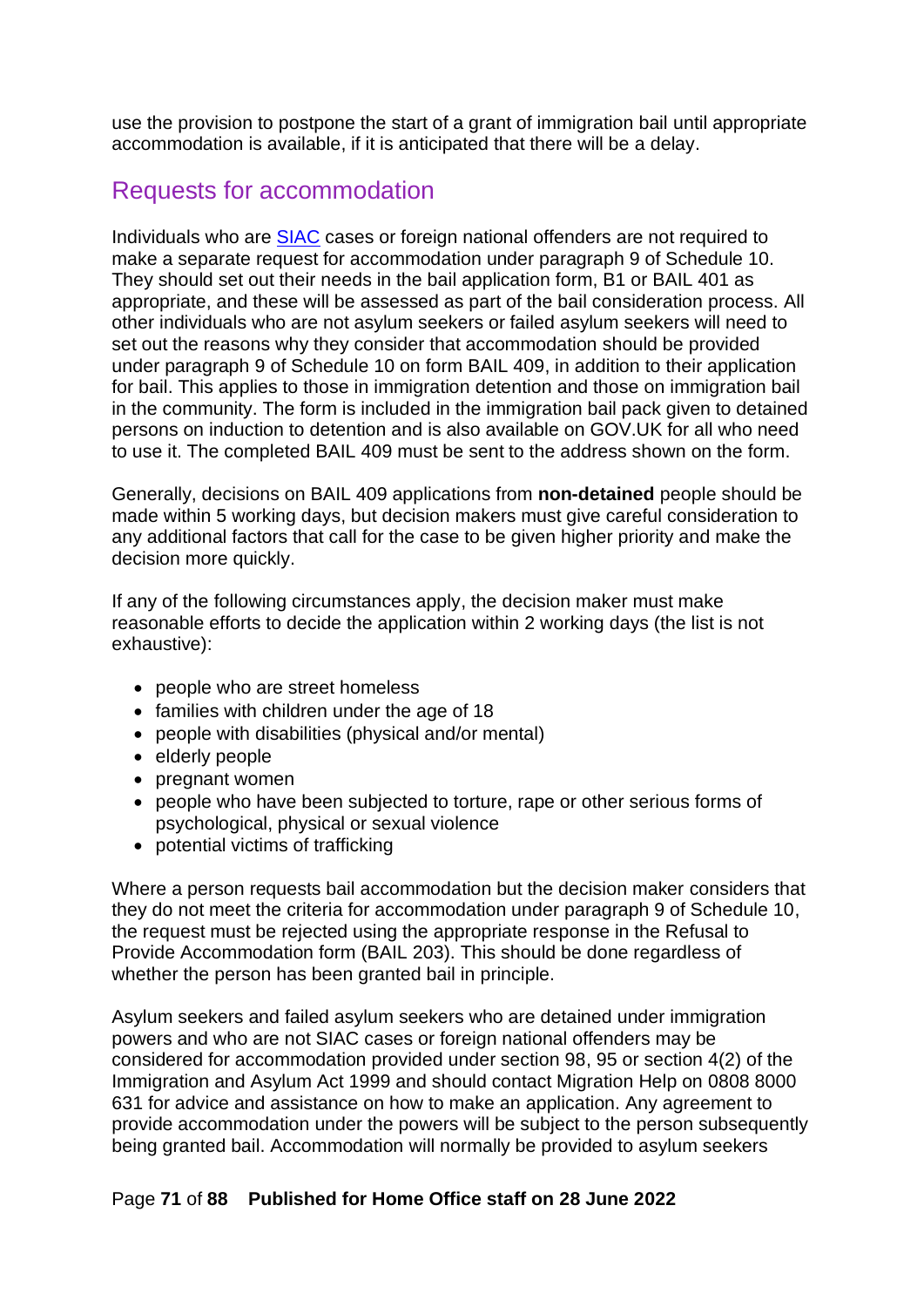under section 98 of the 1999 Act unless there are reasons why they are unsuitable for this form of support.

## **Travel expenses**

If there are exceptional circumstances for doing so, the Secretary of State may make a payment to a person on immigration bail to cover the person's cost of travel to comply with a bail condition. An example of exceptional circumstances that may justify exercising the power to pay travel expenses is where the individual is subject to a reporting condition but the Secretary of State is unwilling to vary that condition to move it to a closer location to where the person is living and they are unable to afford the additional expense.

See Reporting and Offender Management for full details of the travel expenses process.

**Related content [Contents](#page-1-0)**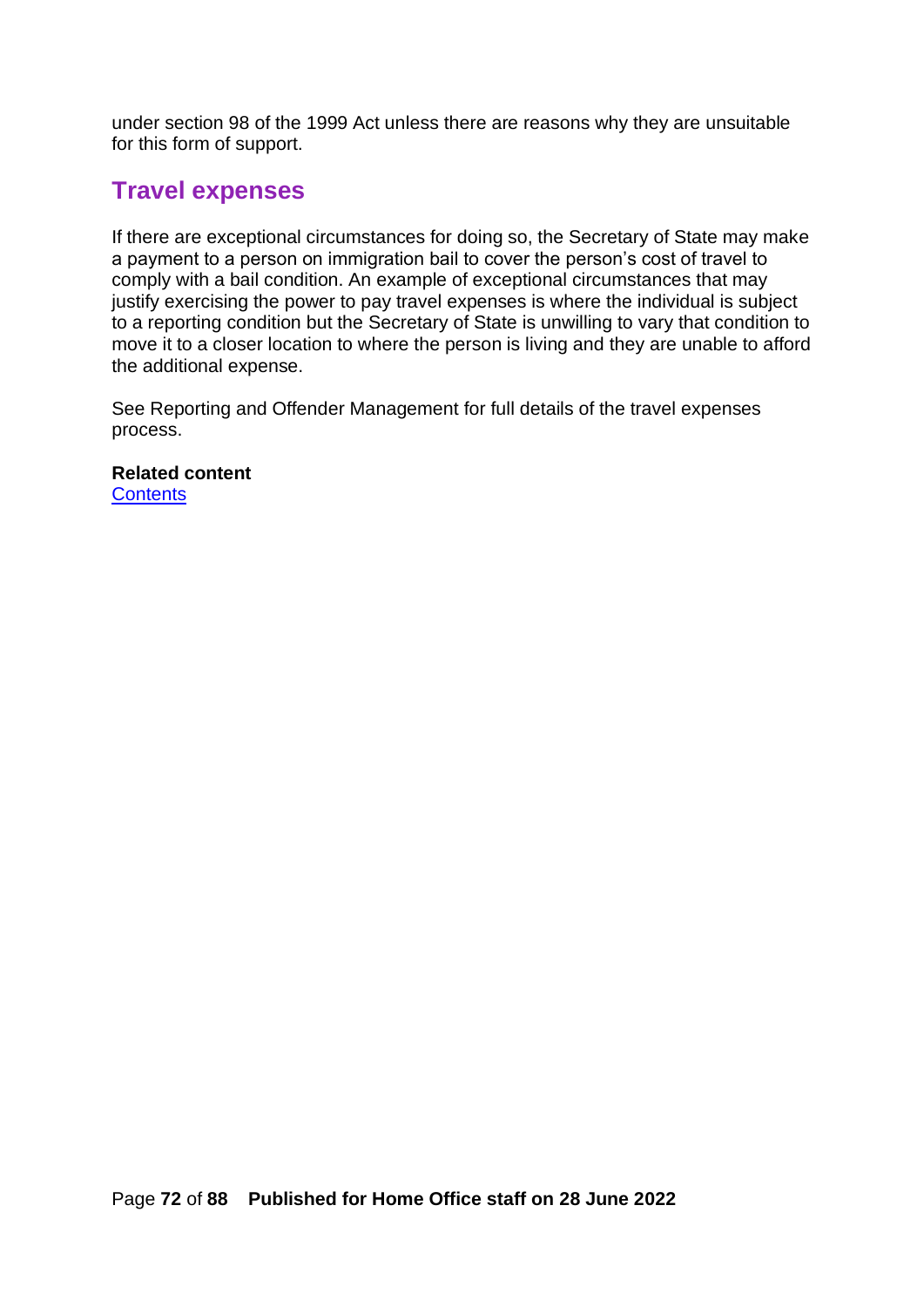## Automatic referral for consideration of immigration bail

This page tells you about the legal obligation to refer detained persons to the Firsttier Tribunal automatically, to be considered for immigration bail.

Paragraph 11 of Schedule 10 imposes a duty on the Secretary of State to arrange a referral to the First-tier Tribunal for a decision on whether to grant immigration bail to a person detained under any of the following:

- paragraph 16(1), (1A) or 2 of Schedule 2 to the Immigration Act 1971
- section 62 of the Nationality, Immigration and Asylum Act 2002

The Secretary of State must make the referral to the Tribunal four months after the beginning of the person's detention (unless the Tribunal has considered a bail application in respect of the person in the interim period) and every 4 months thereafter.

If a person has submitted a bail application himself or herself in the interim period, the four-month period for automatic referral is calculated from the date the Tribunal last considered whether to grant immigration bail to the person.

A reference made by the Secretary of State to the Tribunal, automatically, for consideration of immigration bail is to be treated as a bail application to the Tribunal. If a person withdraws such an application, the four-month period for the next automatic referral is calculated from the date the application is withdrawn.

If a person makes an application for immigration bail to the First-tier Tribunal but the Tribunal is prevented from granting bail because of the Secretary of State has [refused consent,](#page-57-0) that particular consideration of bail by the Tribunal is disregarded in calculating the four-month period for automatic referral.

### **When the duty does not apply**

The duty to arrange consideration of bail before the Tribunal does not apply to those detained pending deportation under paragraph 2(1), (2) or (3) of Schedule 3 to 1971 Act or section 36(1) of the UK Borders Act 2007.

It also does not apply if:

- section 3(2) of the Special Immigration Appeals Commission Act 1997 (persons detained in the interests of national security) applied to the person
- $\bullet$  the person has given and has not withdrawn written notice that he or she does not wish for his or her case to be referred to the Tribunal for consideration for immigration bail in line with the duty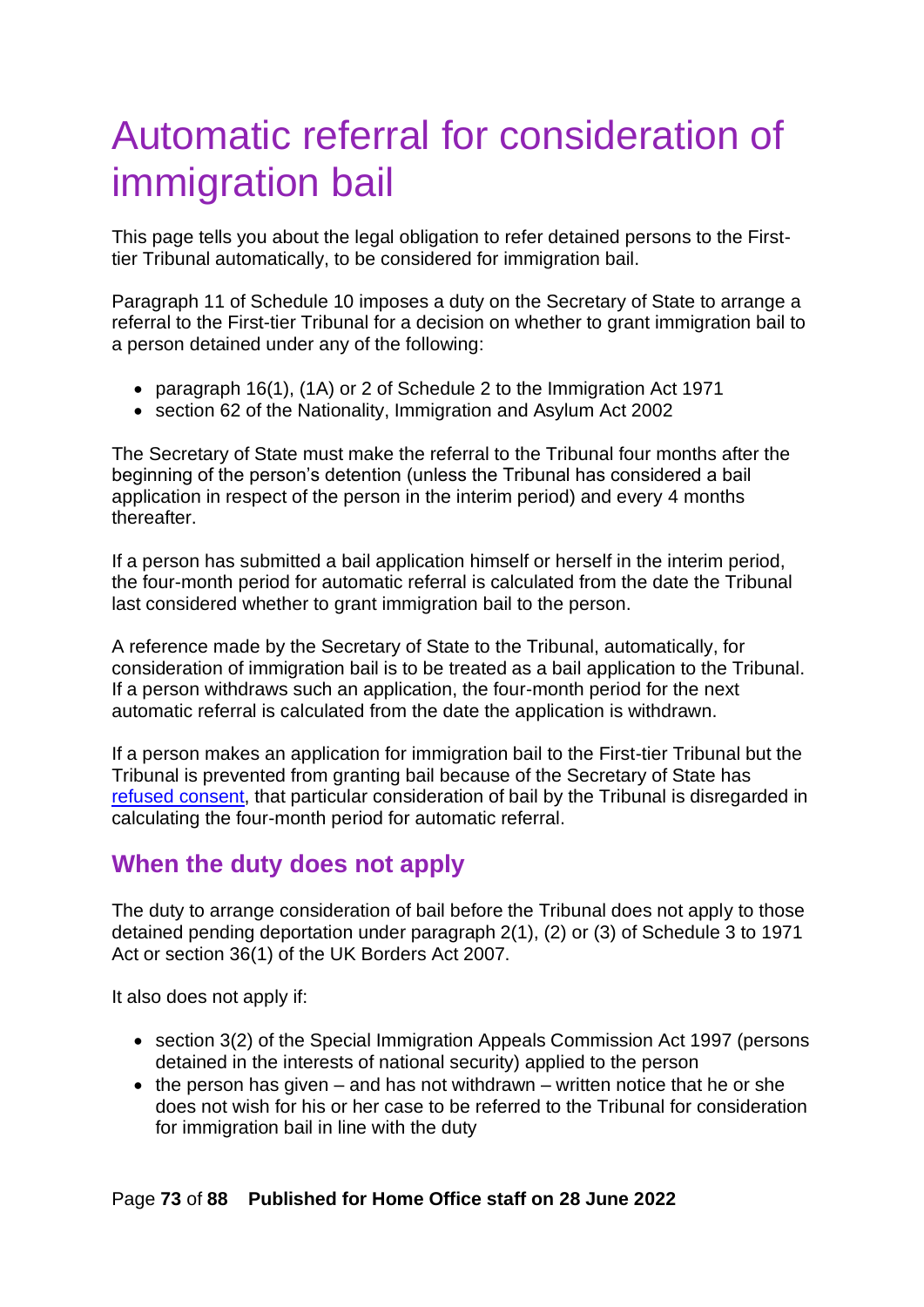### **Relevant date for referral**

A referral must be made where 4 calendar months have elapsed since the most recent of the following events, the:

- start date of the person's current period in immigration detention
- First-tier Tribunal last considered whether to grant the person bail
- person withdrew an application for bail made on their behalf by the Home Office
- person withdrew notice that they did not wish for the Home Office to refer them to the Tribunal for bail consideration

#### **Automatic referral process**

When a detained case is allocated, the decision maker must set up an auto bail reminder on CID Calendar Event. Following on from a Case Progression Panel's decision to maintain detention after 3 months, the person will be issued with an automatic bail referral opt out or opt in form with information on the process (BAIL 501). This will be monitored after 5 days and the appropriate action taken in view of the person's response.

### Opt in

If the person agrees to opt in to the automatic referral process they will be asked to complete the Tribunal bail application form (B1) but **not to sign** the form. The POU will update the application date on CID. Forms B1 and BAIL 502 (Automatic Bail Referral Covering Letter) will be sent to the POU who will forward them to the hearing centre and the case will be dealt with under the standard application process.

If the person signs the B1 Tribunal bail application form, the Tribunal may take this as an actual application for bail by the person and may not treat it as a referral from the Home Office. In such a case, the BAIL 502 should not be sent; instead the signed B1 should be sent to the POU who will forward to the Tribunal as a normal application for bail.

### Opt out

If the person wishes to withdraw from the automatic referral process, they should complete the BAIL 501 form accordingly and return this to the decision maker. The decision maker must link the BAIL 501 to the file and update CID to reflect the optout. If the person changes their mind, they can opt back in to the process using the BAIL 501 form.

#### No response

If the person refuses to cooperate with any part of the process and no B1 or BAIL 501 form is received within 5 days of their being notified, the decision maker must update CID notes and send an Automatic Referral Covering Letter – no response

Page **74** of **88 Published for Home Office staff on 28 June 2022**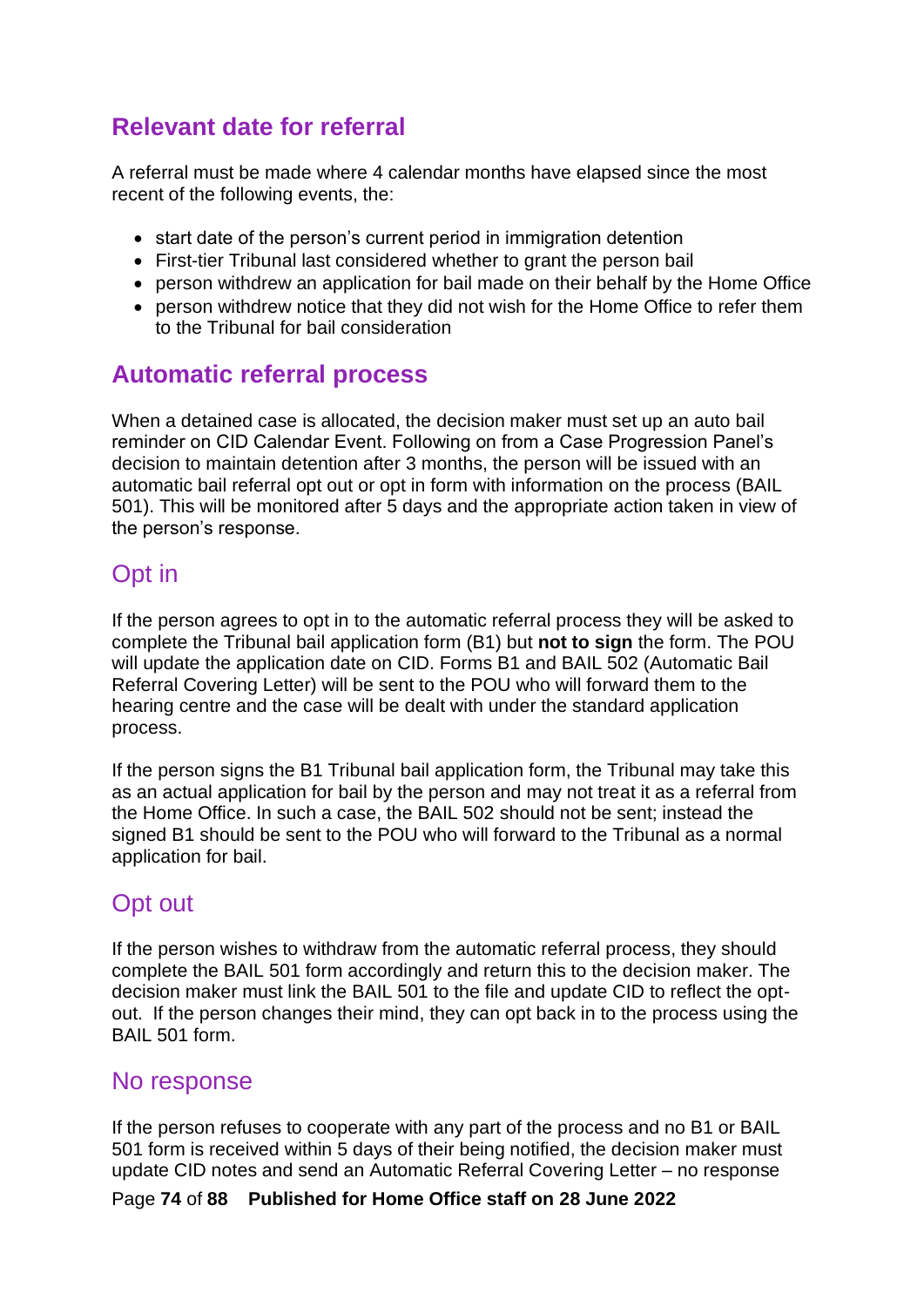(BAIL 503) to the Tribunal requesting a hearing and send the documentation to the POU. The POU will send the BAIL 503 to the hearing centre and the case will be dealt with under the standard application process but without input from the person.

#### Auto-referral and accommodation

The person will need to detail on the application where they plan to live or if they have no fixed accommodation. If they are a failed asylum seeker or have a current asylum claim and wish to apply for support under section 4(2) or section 95 of the [Immigration and Asylum Act 1999,](http://www.legislation.gov.uk/ukpga/1999/33/contents) they will need to do this themselves.

If the Secretary of State is proposing a residence condition (for example, to avoid a breach of the person's ECHR Article 3 rights), the decision-making team will need to provide this information on the referral. If the individual will be unable to support themselves, the decision-making team will need to arrange the accommodation.

See [Meeting bail conditions: Secretary of State Support](#page-64-0) for further information.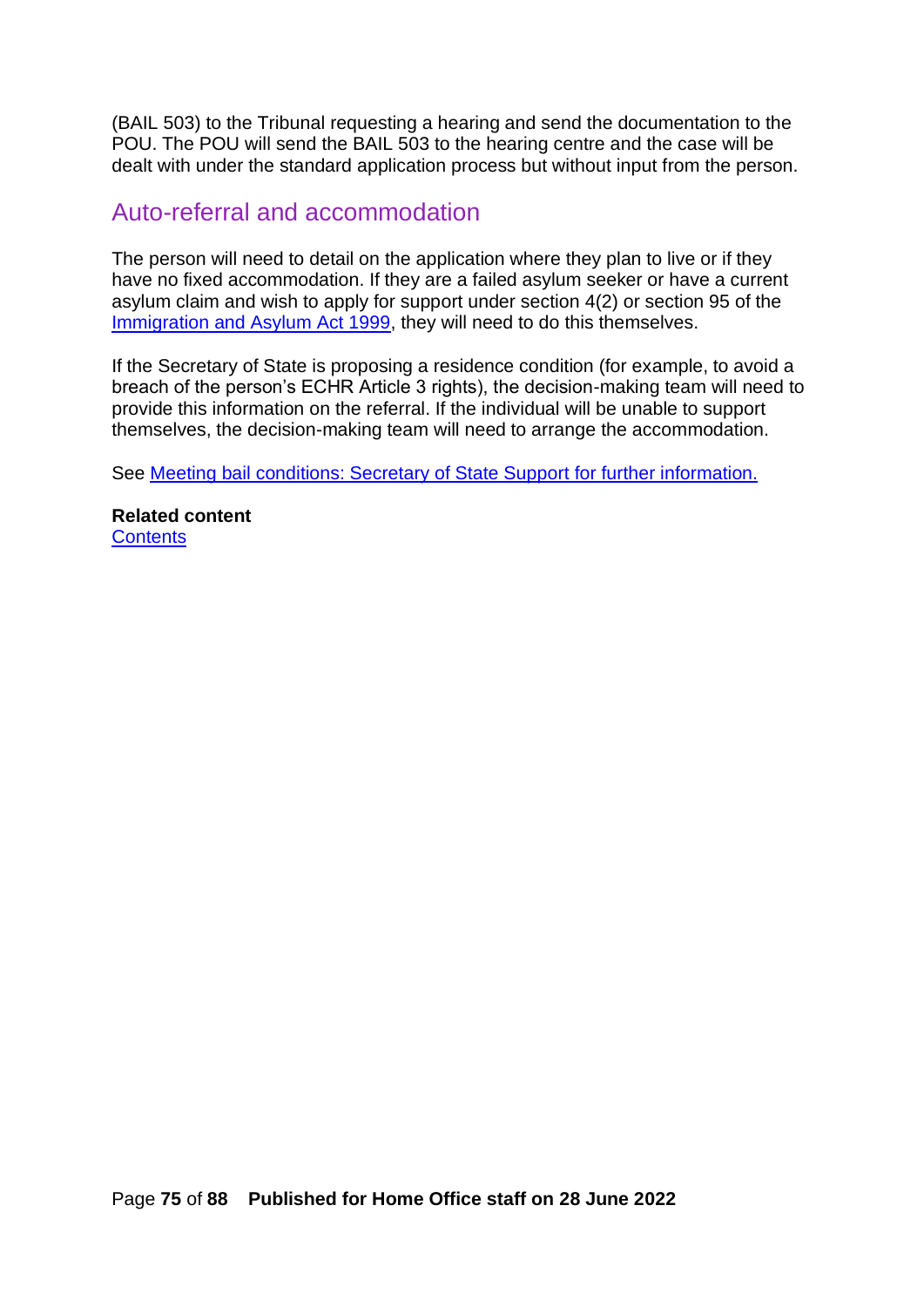# Non-compliance with immigration bail: administrative penalties

This page tells you about the administrative penalties that may be applied if a person does not comply with one or more conditions of their grant of immigration bail.

#### **Breach of a bail condition: Secretary of State**

A person may breach one or more conditions of bail. This could, for example, be by working where this is prohibited or by failing to attend a reporting event at the time and date specified. Reporting centres are only responsible for managing those bail conditions in relation to reporting.

Where there is no financial condition and the Secretary of State intends to take action in response to the breach, by varying bail conditions, detaining, arresting for the criminal offence (see [Non-compliance with immigration bail: criminal penalties\)](#page-80-0), the individual must be notified in writing of the alleged breach using form BAIL 204.

The BAIL 204 gives the individual the opportunity to make representations against whether a breach occurred or to provide a reasonable excuse for the breach. The individual has 10 working days to respond. Any representations a person makes about a breach of bail conditions will not affect the person's case progression, including detention and removal – the entire breach process runs parallel to case progression.

The BAIL 204 notice must also be served if the breach is likely to result in the refusal of leave under the Immigration Rules or if the current bail conditions prohibit work but the individual submits evidence of employment as part of their application for leave.

For information on breach of a bail condition and recovering a payment under a financial condition, see [Recovery of payment under financial](#page-76-0) condition.

Decision makers must record breaches of bail on CID and/or the port or case file. On the breaches screen, under **Restriction Breach** tab, you must select the relevant breach from the drop-down menu. **Date Breached** should reflect the date the breach occurred. If the bailed person or a Financial Condition Supporter (where there is one) provides information and the decision maker considers that a breach did not actually occur, or that there were mitigating circumstances that negate taking any action, then the decision maker must update the **Date Resolved** field.

If the individual does not provide any information in response to the BAIL 204 notice, or the decision maker concludes that breach action is necessary having considered the information provided, the decision maker may:

- [vary the conditions of the person's immigration bail](#page-62-0)
- arrange [administrative arrest for breach of immigration bail,](#page-77-0) if appropriate

Page **76** of **88 Published for Home Office staff on 28 June 2022**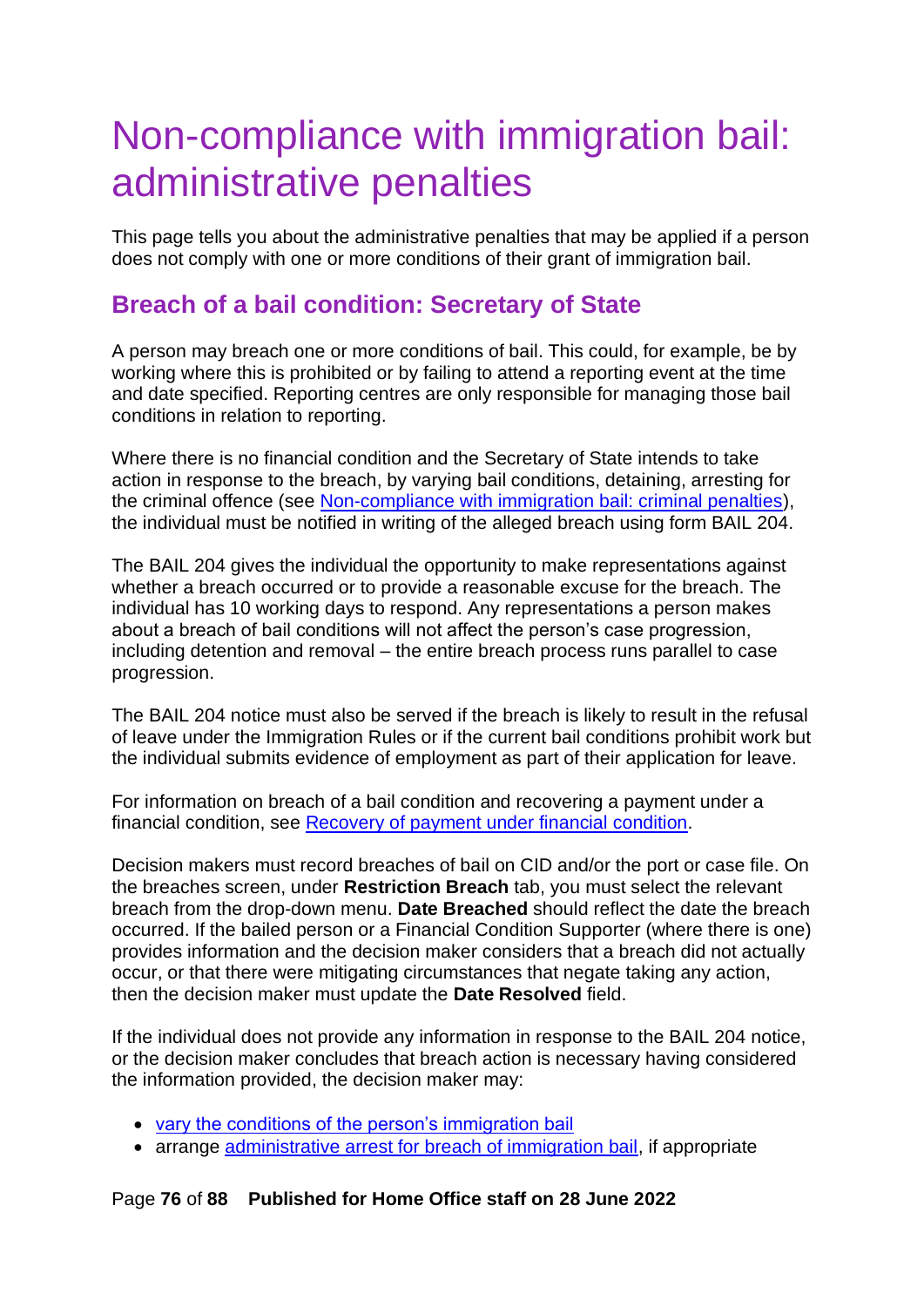#### <span id="page-76-2"></span>**Breach of a bail condition: Tribunal**

If a person on Tribunal bail breaches any condition of bail, the Home Office must notify the First-tier Tribunal. Where the Home Office decision maker receives notification of a breach they must complete and send both of the following:

- Breach of Bail Conditions Summary (BAIL 303)
- Variation of Bail Conditions and Transfer Request (B3)

to the Presenting Officers Unit (POU). The Home Office will also request transfer of bail to the Secretary of State unless the breach involves a financial condition.

The POU notifies the Tribunal by sending the BAIL 303 and B3, and, if applicable, the Tribunal will list the hearing and notify parties of the hearing date. The Presenting Officer (PO) will attend the hearing, where the bailee and any Financial Condition Supporter will be given the opportunity to respond to the breach allegation. The PO will notify the decision maker of the hearing outcome and update CID.

#### <span id="page-76-0"></span>**Recovery of payment under financial condition**

If a person fails to comply with a condition of bail to which a financial condition is attached, the relevant sum specified under the financial condition will become payable by the bailed person and/or the Financial Condition Supporter.

Any sum specified in the financial condition does not become payable unless the Secretary of State or First-tier Tribunal, as relevant, gives the person liable to make the payment an opportunity to provide reasons for not being required to pay the sum of money.

Where the person is granted bail by the Secretary of State, or where the Tribunal has directed that the Secretary of State has power to vary conditions of bail, the decision maker must serve a BAIL 208 on any person who is liable for the payment (either the bailed person or any Financial Condition Supporter) informing the recipients of the alleged breach of condition or conditions so that representations may be made in writing to the Home Office. The person liable to make the payment has 28 days to submit representations against payment and the Home Office must then respond within 10 working days of the date of receipt.

If the Home Office accepts the representations made against payment liability, the individual and the Financial Condition Supporter will be notified in writing that no further action is being taken at this time.

If the Home Office does not accept the representations made against payment liability or no representation is received, [then financial recovery action](#page-76-1) will begin.

#### <span id="page-76-1"></span>Initiating financial recovery action

In any case where the decision maker decides to seek recovery of payment liability under a financial condition, the decision maker must:

Page **77** of **88 Published for Home Office staff on 28 June 2022**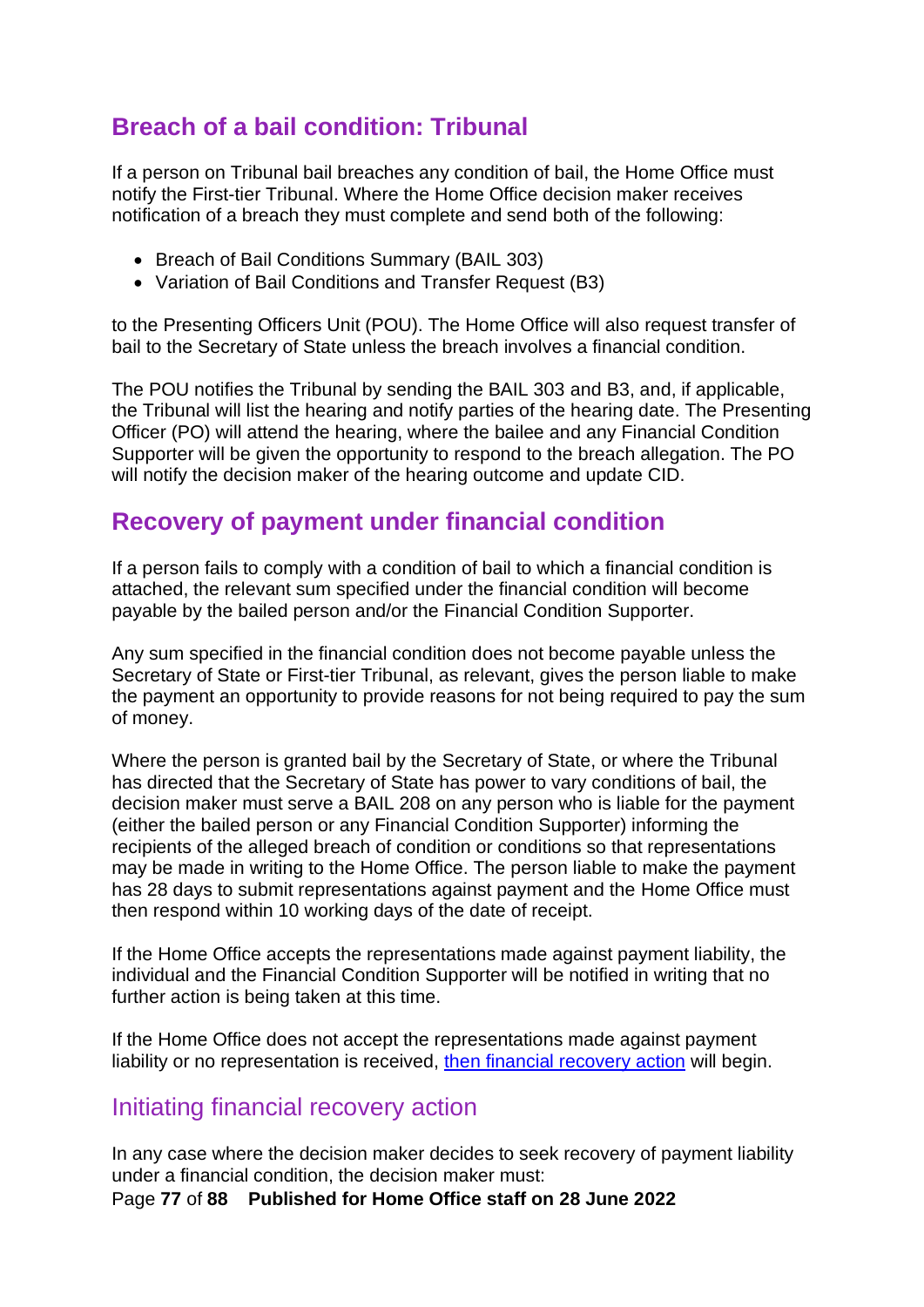- vary one or more conditions of the person's continuing immigration bail
- send any Financial Condition Supporter a new BAIL.301 to sign and return
- issue a new BAIL 201 to the bailed person

This is necessary to ensure that the parties are aware that:

- the bailed person remains subject to bail conditions even though a breach process is ongoing
- any further breach or breaches may result in new penalties

To initiate financial recovery action, the decision maker must complete BAIL 307 and refer it to the Compliance Monitoring and Workflow Team (CMWT) within Foreign National Offender Returns Command. CMWT will then update the Civil Penalty Compliance Team (CPCT) spreadsheet.

In Foreign National Offender Returns Command cases, it will not be necessary for decision makers to complete and refer the BAIL 307 as instructed above. CMWT will initiate the financial recovery action for Foreign National Offender Returns Command following a suspected breach.

Once CMWT updates the CPCT spreadsheet, CPCT will issue form BAIL 302 (Penalty Notice) to the individual and/or Financial Condition Supporter. The Financial Condition Supporter is given 10 working days to make the payment in accordance with the information provided in the BAIL 201 (notification of grant/variation of immigration bail), the BAIL 301 (Financial Condition Supporter agreement), or the BAIL 305 (payment information) forms. Where no payment is received within the appropriate timescale, then the payment liability may be recovered.

The payment recovery is then managed by Home Office Shared Services within a 60-day three-letter process. If payment is still not received, the debt is then transferred to the Home Office Debt Management Team where it is allocated to debt recovery agents via the Debt Market Integrator. Enforcement action may be taken if no payment is received.

In England and Wales, a payment liability under a financial condition is recoverable as if it were payable under an order of the county court in England and Wales.

In Scotland, a payment liability under a financial condition may be enforced in the same manner as an extract registered decree arbitral bearing a warrant for execution issued by the sheriff court or any sheriffdom in Scotland.

In Northern Ireland, a payment liability under a financial condition is recoverable as if it were payable under an order of a county court in Northern Ireland.

<span id="page-77-0"></span>Once the payment is recovered, CID Special conditions must be closed and the 'Sureties' field on CID restrictions (this represents Financial Condition Supporters) must be updated.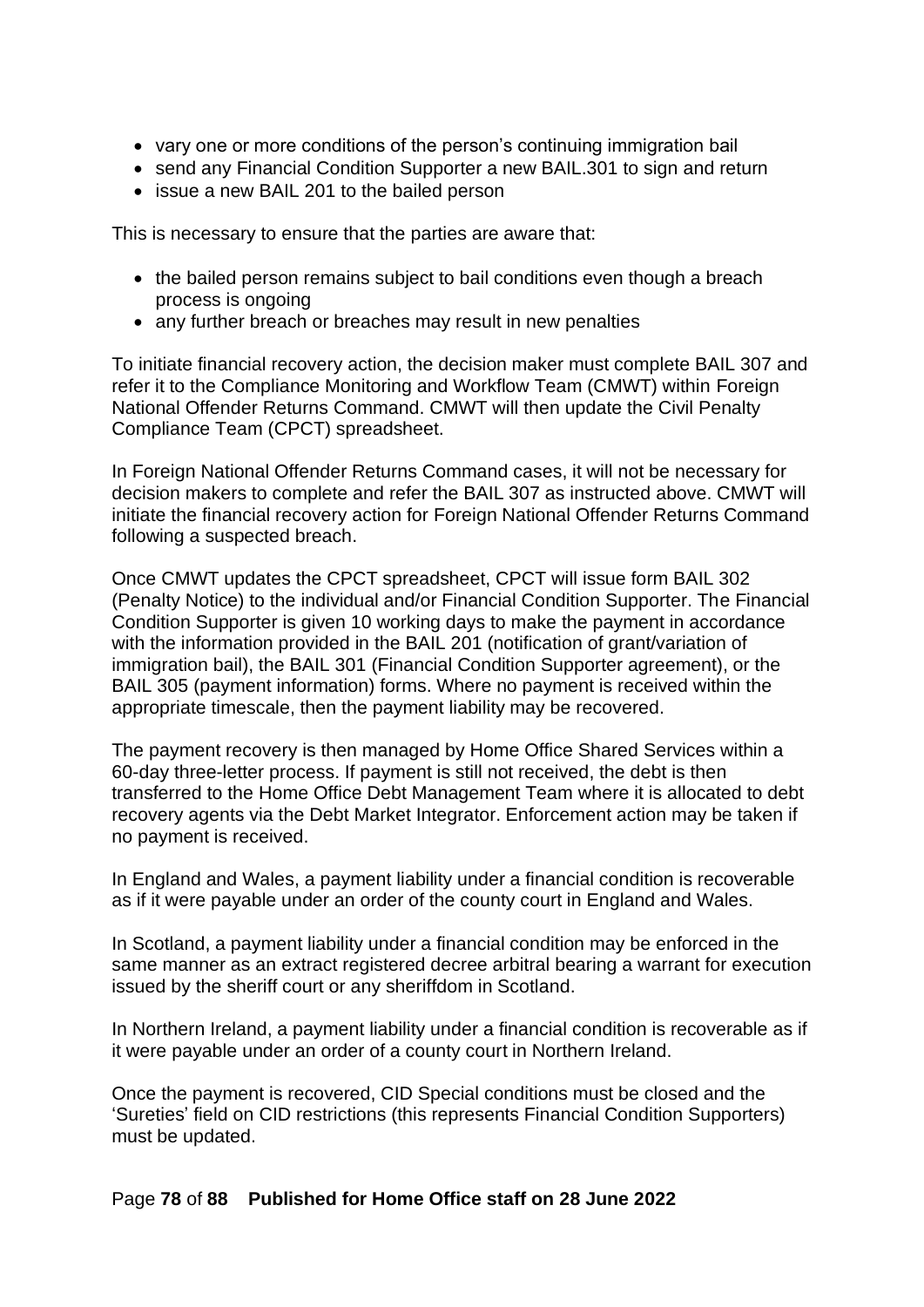## **Arrest by immigration officer or constable**

#### Administrative arrest

The power of an immigration officer or a constable to arrest a person on immigration bail, without warrant, is in paragraph 10 of Schedule 10 to the Immigration Act 2016.

This provides for an immigration officer or a constable to arrest a person on immigration bail if the immigration officer or constable has reasonable grounds for:

- believing that the person is likely to fail to comply with a bail condition
- suspecting that the person is failing, or has failed, to comply with a bail condition

#### Search and arrest with warrant

If an appropriate judicial officer is satisfied that there are reasonable grounds for believing that a person liable to be arrested for breach of immigration bail is to be found on any premises, the judicial officer may issue a warrant. The warrant would be one authorising any immigration officer or constable to enter, by reasonable force if necessary, the premises named in the warrant in order to search for and arrest the person.

For this purpose, an appropriate judicial officer means, in relation to:

- England and Wales, a justice of peace
- Scotland, the sheriff or a justice of peace
- Northern Ireland, a lay magistrate

The safeguarding and execution of warrant provisions set out in sections 28J and 28K of the Immigration Act 1971 apply also to a warrant under Schedule 10.

For this purpose, premises is defined as follows, in:

- England and Wales, it has the same meaning as in the Police and Criminal Evidence Act 1984
- Scotland, it has the same meaning as in section 412 of the Proceeds of Crime Act 2002
- Northern Ireland, it has the same meaning as in the Police and Criminal Evidence (Northern Ireland) Order 1989

#### Action following arrest

A person arrested under paragraph 10 for breach of immigration bail must, as soon as is practicable after arrest, be brought before the relevant authority, that is: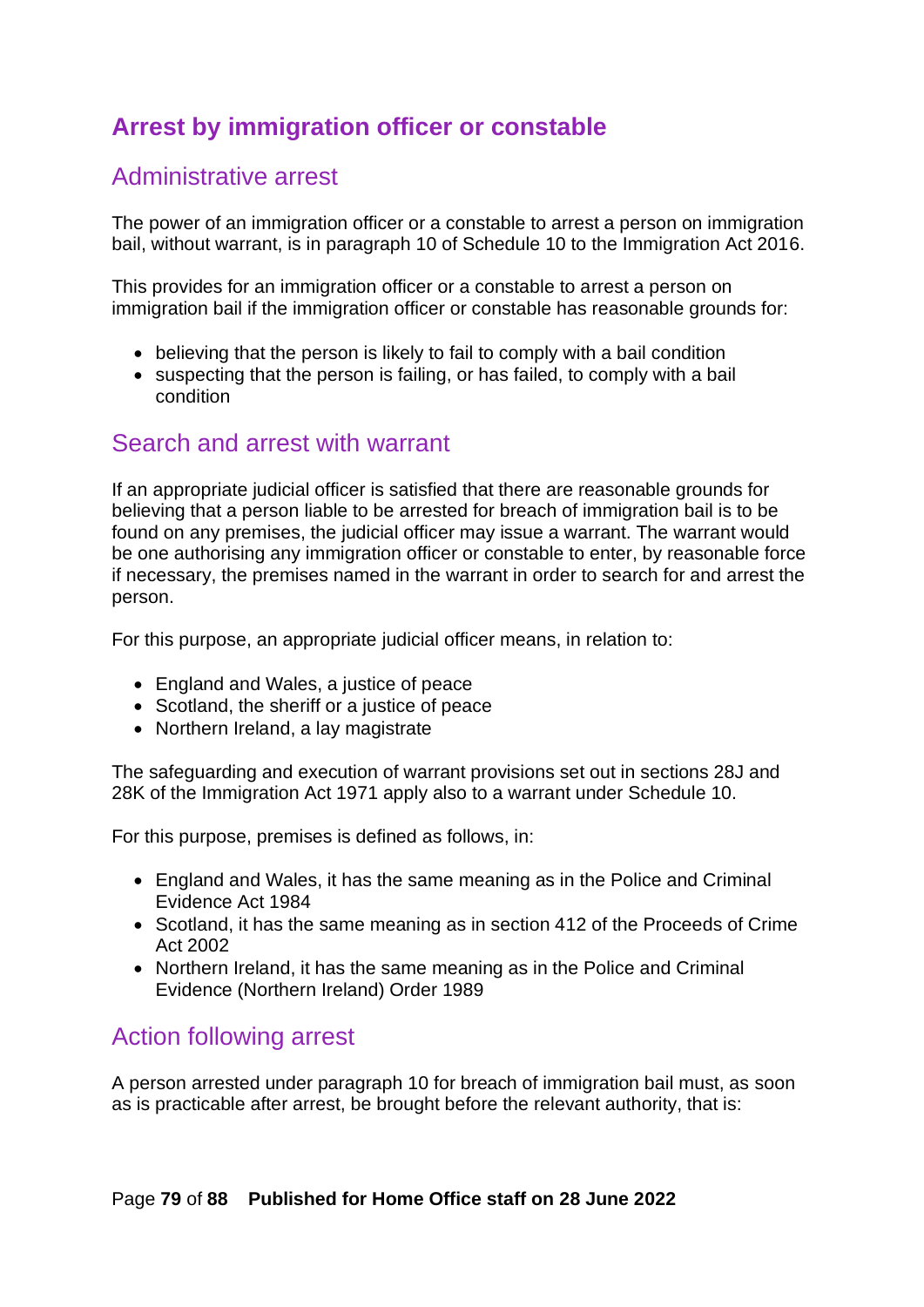- Secretary of State, if the grant of immigration bail was by the Secretary of State or the Tribunal has directed that the power to vary the person's immigration bail conditions is exercisable by the Secretary of State
- First-tier Tribunal in all other cases

Until such time as the person is brought before the relevant authority, the person may be detained under the authority of the Secretary of State.

Where the arrested person had been granted bail by the First-tier Tribunal, the decision maker must **also** follow the process for notifying the Tribunal of the suspected breach. For further information, see [Breach of a bail condition –](#page-76-2) Tribunal.

Once the person is brought before the relevant authority, the relevant authority will decide whether the arrested person has broken or is likely to break any of the immigration bail conditions. If the answer is yes, the relevant authority must do one of the following:

- direct the detention of the person under a provision mentioned in Eligibility for [immigration bail](#page-7-0) under which the person is liable to be detained
- grant the person immigration bail subject to the same or different conditions, which must comply with the requirements set out in Conditions of immigration [bail](#page-10-0)

However, if the relevant authority decides that the arrested person has not broken, and is not likely to break any of the immigration bail conditions, the relevant authority must grant the person immigration bail subject to the same conditions that applied prior to the person's arrest. A grant of bail in this situation must comply with the requirements set out in [Conditions of immigration bail](#page-10-0) and it does not prevent a subsequent exercise of the power to vary the conditions of the immigration bail.

#### **Related content**

**[Contents](#page-1-0)**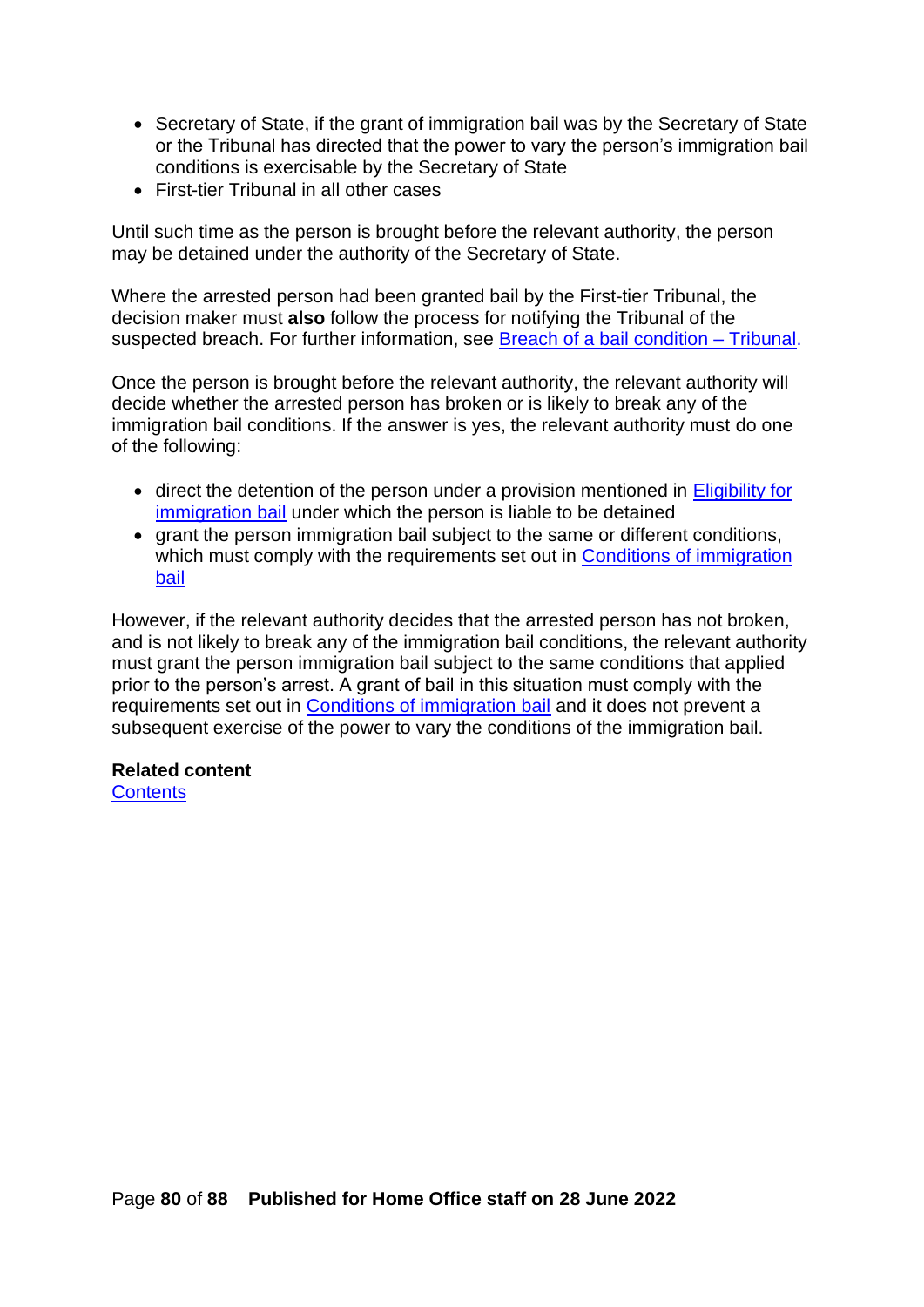## <span id="page-80-0"></span>Non-compliance with immigration bail: criminal penalties

This page tells you about the criminal penalties for not complying with one or more conditions of a grant of immigration bail.

Under section 24(1)(h) of the Immigration Act 1971, a person on immigration bail, within the meaning of Schedule 10 to the Immigration Act 2016, who breaches a bail condition within the meaning of that Schedule, without reasonable excuse, commits a criminal offence. Such a person is liable to prosecution, and if convicted, may be subject to a fine and/or up to 6 months' imprisonment.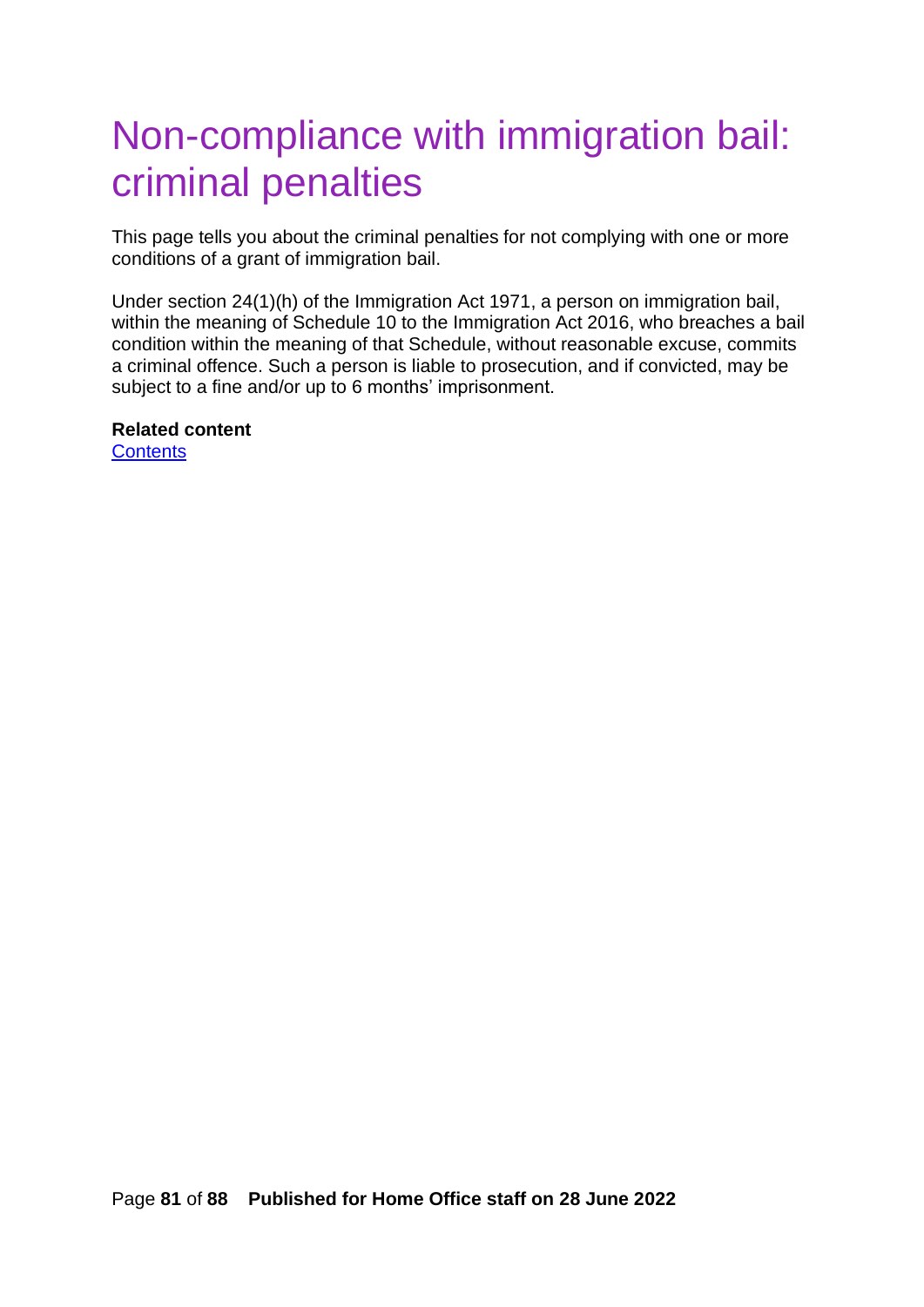# Asylum claimants: additional information

This page tells you about imposing conditions on asylum claimants.

### **Asylum claims made by Illegal entrants**

An illegal entrant (including an overstayer and someone determined to have entered using deception) who is discovered may claim asylum before a decision is taken to serve a liability to removal notice (for example a RED.0001). Such a person cannot be removed before their asylum claim is decided or decided and certified. For this reason, the person must be issued with form ILL EN 101 setting out their immigration status and their liability to detention instead of a liability to removal notice. The illegal entry contention must be noted in the 'Statement of Specific Reasons' box.

For Border Force cases, officers must use the IS81 instead of an ILL EN 101. Border Force officers must follow the clandestine guidance in immigration guidance for Border Force.

The person should be issued with a notification of grant or variation of bail form (BAIL 201) with at least one condition set unless detention is appropriate and considered necessary. See: Detention general guidance.

The decision maker must record the action taken on CID and/or the person's case or port file.

For further information see:

- [Conditions of immigration bail](#page-10-0)
- [Immigration Bail: Secretary of State](#page-45-0)

#### **Asylum claims from persons with leave**

An individual who claims asylum in the United Kingdom **while they have valid leave to enter or remain** in another category cannot be placed on immigration bail. They may be subject to conditions under section 71 of the Nationality, Immigration and Asylum Act 2002 instead. Section 71 allows such a person to be made subject to such conditions as may be placed on a grant of immigration bail. Such persons should be served with a Notice of Restriction to a person who has made an incountry in-time claim for asylum (IS.248).

A person who breaches conditions under section 71 will become liable to detention under paragraph 16 of Schedule 2 to the Immigration Act 1971 and may then be detained under that provision or granted bail under Schedule 10.

Page **82** of **88 Published for Home Office staff on 28 June 2022** A slightly different restriction type should be opened on CID – **Restriction (s.71 NIA 2002)**. CID special condition must be updated to reflect the conditions set.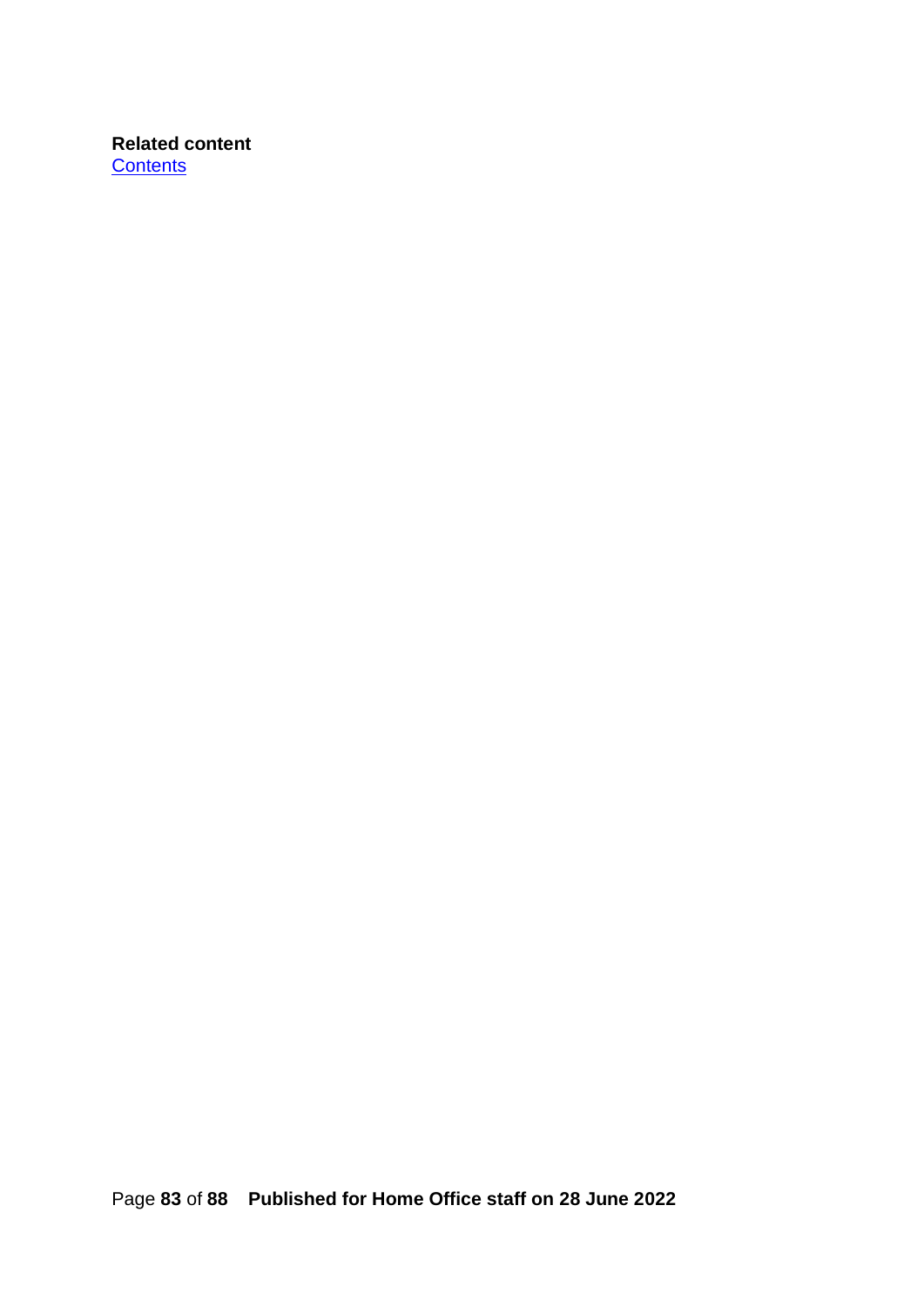# Reconsider a decision

This page tells you about when a person who is currently on bail previously had leave which was cancelled by an immigration decision, and what to do when that decision has been withdrawn and is being reconsidered.

A person may have leave extended by section 3C of the Immigration Act 1971 while an in-time application is being considered. At the point their application is decided, subject to any appeal rights or right to administrative review, the statutory extension of their leave will cease. They will therefore be a person who is liable to detention under paragraph 16 of Schedule 2 to the Immigration Act 1971.

There are occasions where we withdraw the decision that brought leave extended by section 3C to an end. This may be due to representations being made or because we agree to reconsider the decision in settling a judicial review. When we withdraw a decision, we will usually have to remake it. Where the person previously benefited from section 3C, section 3C leave will be resurrected at the point we withdraw the decision. That means if the person was on bail you should always bring bail to an end. See [Ending immigration bail](#page-83-0) for further guidance.

<span id="page-83-0"></span>For further information on 3C leave, see Leave extended by section 3C (and leave extended by Section 3D in transitional cases).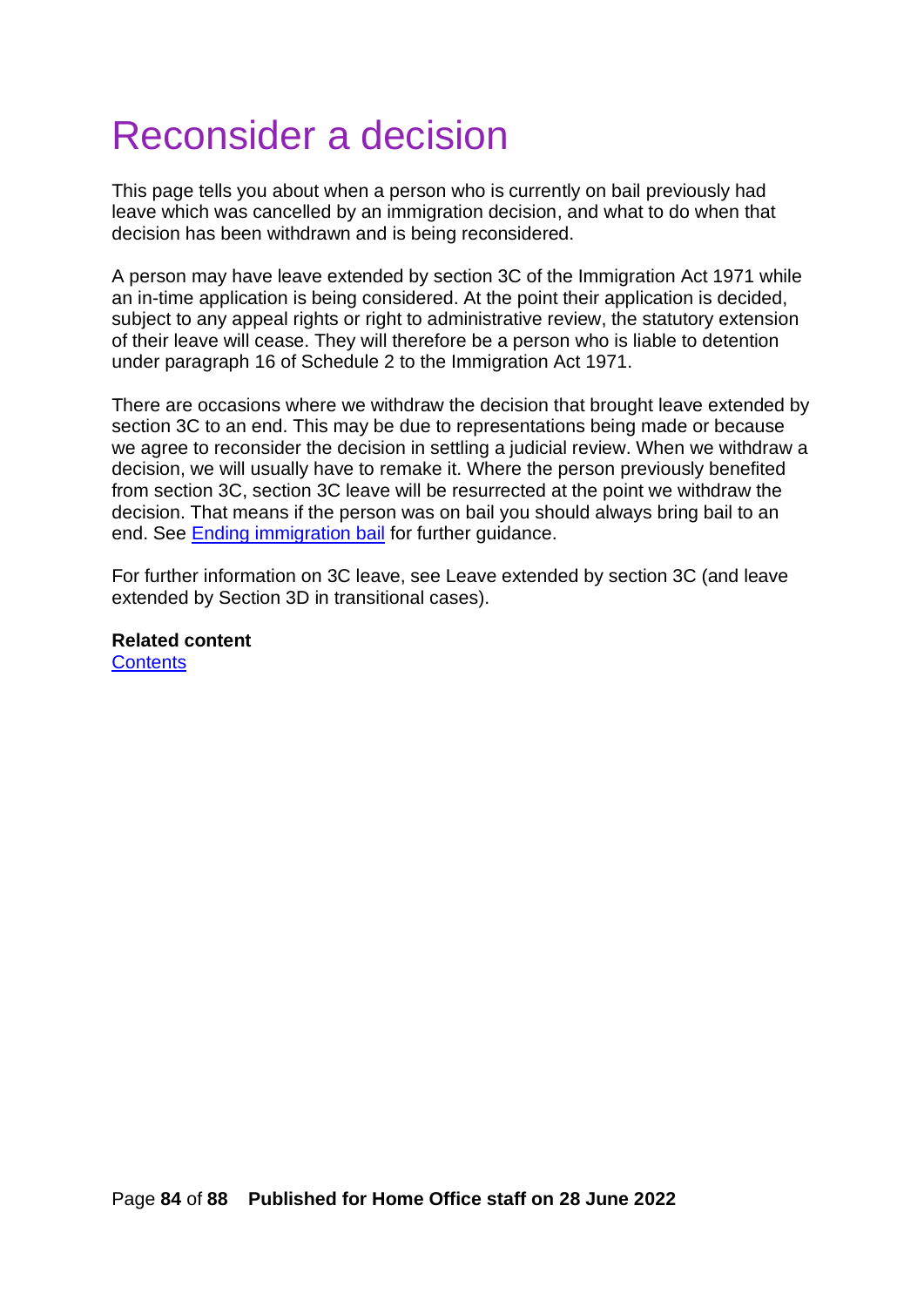# Ending immigration bail

This page tells you when immigration bail will end.

When bail is granted, the person remains on bail until it automatically ends, for example, where the person is granted leave to enter or remain in the UK, is detained under immigration powers, or departs the UK. Leave includes those granted restricted leave.

Grant letters contain an optional line with wording to end bail so no further notification needs to be provided:

'Once you have been issued with a Biometric Residence Permit, as specified above, your immigration bail will end automatically, in accordance with the Immigration (Biometric Registration) Regulations 2008 as amended by the Immigration (Biometric Registration) (Amendment) Regulations 2012.'

Secretary of State granted bail, or bail managed by the Secretary of State, can be closed on CID by entering the end date in the restrictions screen.

If an individual is entering the detention estate, an IS Detention 'restriction type' will need to be opened.

If an individual has been granted leave or has departed the UK, no further 'restriction type' is required.

Any conditions that were attached to the grant of bail must be closed on CID Special Conditions. This can be done by entering the 'closed date'. This should be the date that bail ended as above.

The decision maker must also inform the First-tier Tribunal, if the Tribunal was managing the bail and was not involved in it coming to an end.

See **Duration of Immigration Bail** for when bail ends.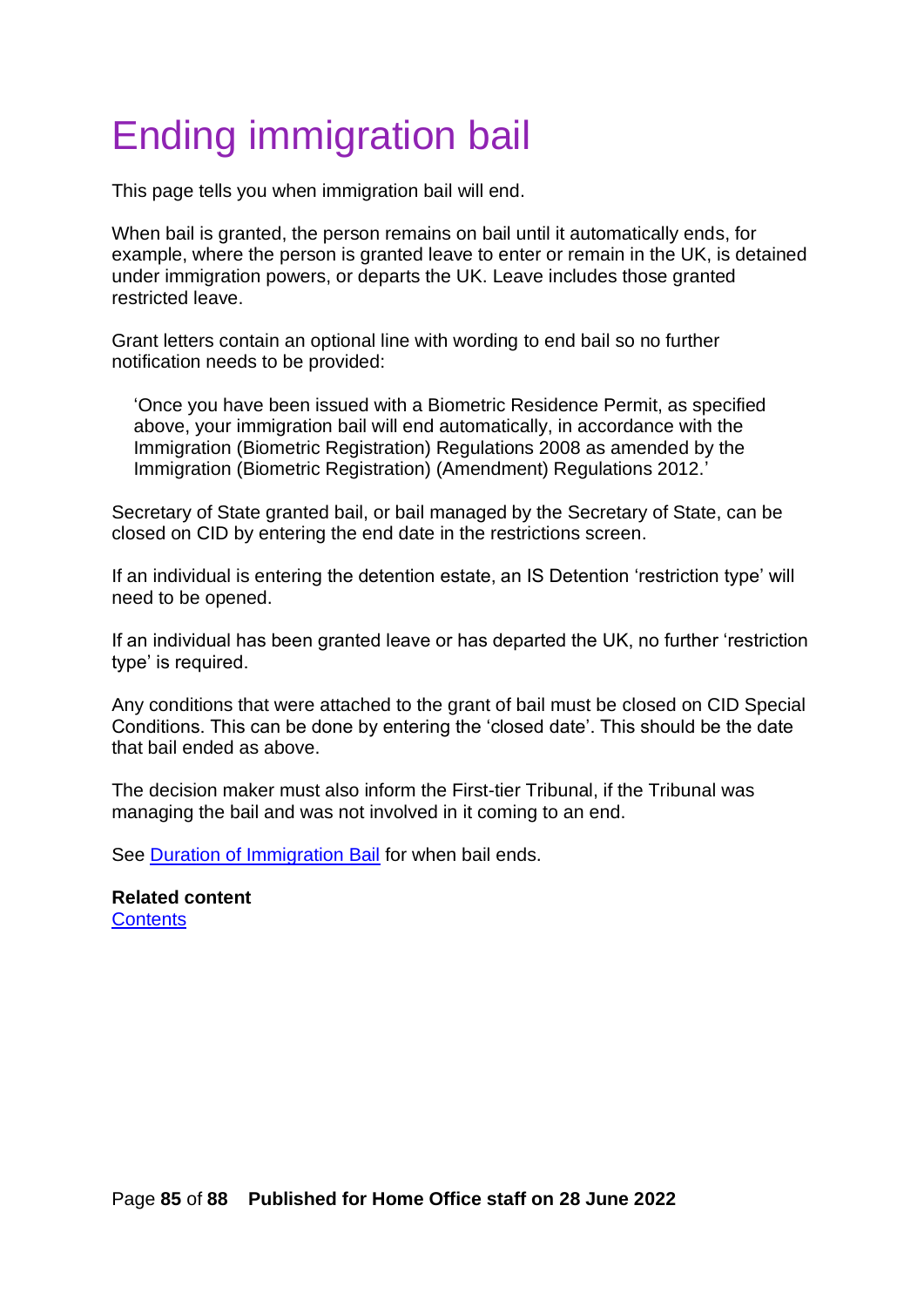# Transitional arrangements

This page tells you about the transitional arrangements for people on other forms of detention/restrictions prior to the commencement of immigration bail.

Under paragraph 13 of Schedule 10, regulations for commencing the Schedule treat people who had already been notified of their liability to detention and given restrictions as an alternative to detention (for example temporary admission, temporary release, release on restrictions and bail) as having been granted immigration bail in such circumstances and subject to the same conditions as were previously specified to the person.

This applies to the following:

- a person on temporary admission under paragraph 21 of Schedule 2 to the Immigration Act 1971
- a person released from detention under that paragraph
- a person liable to detention under paragraph 2(1) of Schedule 3 to the Immigration Act 1971 but released by virtue of a direction of the Secretary
- a person liable to be detained under paragraph 2(2) or (3) of that Schedule but was not so detained
- a person released from detention under section 36(3) of the UK Borders Act 2007
- a person released on bail from detention under any provision of the Immigration Acts

There is no requirement to contact these individuals separately to notify them of their transition onto immigration bail. However, when the person is next contacted they should be informed that they are now on immigration bail.

Below is the recommended wording for explaining immigration bail to persons who have transitioned from their current restriction regime:

'Following a change in the law, your status in the UK is now described as 'immigration bail'. Your presence in the UK was previously subject to restrictions or conditions under the Immigration Act 1971. The Immigration Act 2016 has replaced these parts of the Immigration Act 1971. The restrictions on your presence in the UK remain the same.'

A variation of the pre-existing conditions will need to be updated on CID and a BAIL 201 form issued to the person.

#### **Related content**

**[Contents](#page-1-0)**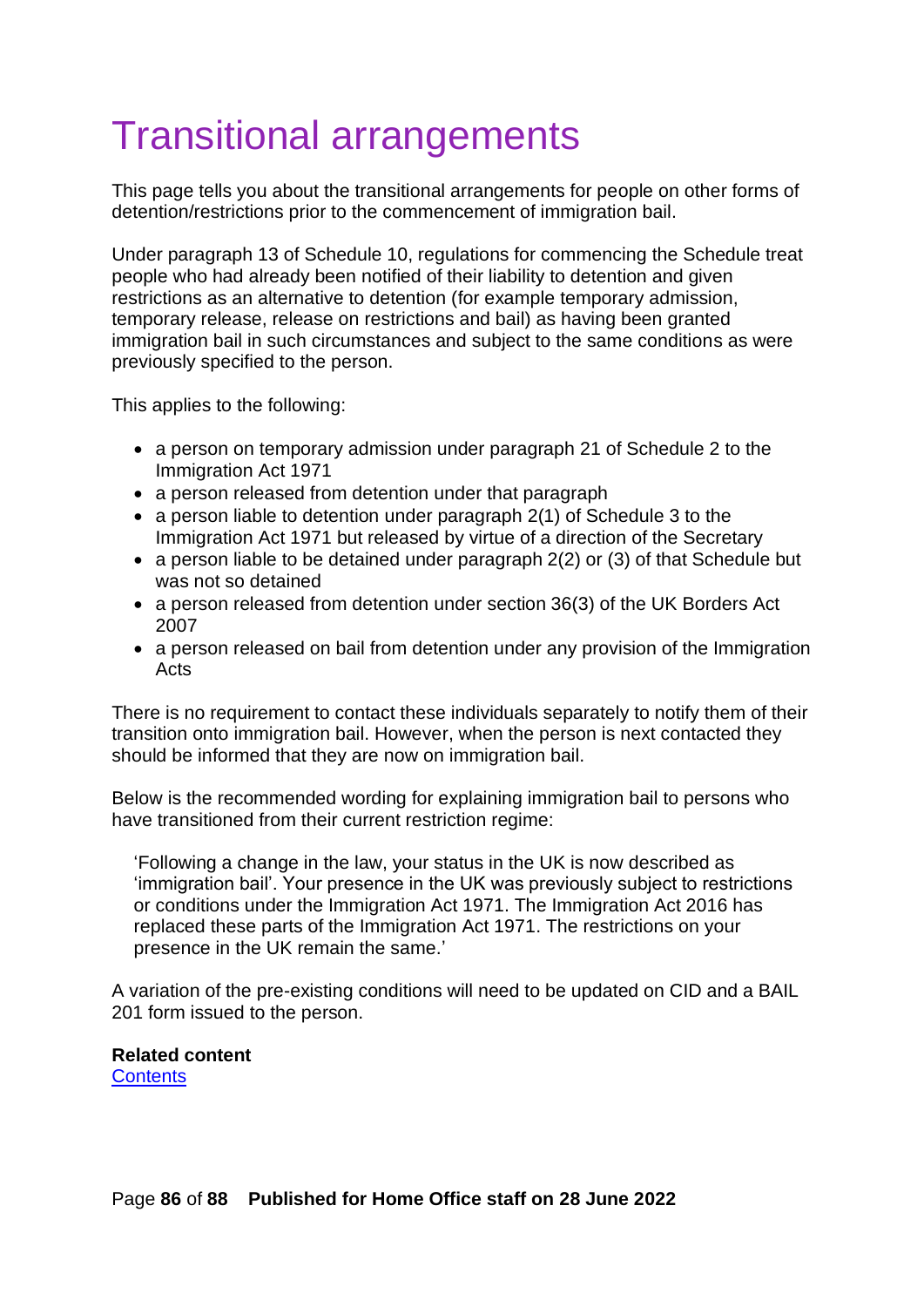# Immigration bail notices

Current bail notices/forms are listed below:

#### **Forms used by the First-tier Tribunal**

- B1 Immigration bail application
- B2 Request to vary immigration bail conditions
- B3 Variation of bail conditions and transfer request

### **Forms used by the Secretary of State**

| <b>BAIL 201</b><br><b>BAIL 202(SCI)</b><br><b>BAIL 203</b><br><b>BAIL 204</b><br><b>BAIL 205</b> | Notification of grant/variation of immigration bail<br>Self check-in notice (to carrier)<br>Refusal of accommodation<br>Notification of breach of immigration bail condition<br>Notice to police of immigration bail reporting condition/variation |
|--------------------------------------------------------------------------------------------------|----------------------------------------------------------------------------------------------------------------------------------------------------------------------------------------------------------------------------------------------------|
| <b>BAIL 206</b>                                                                                  | of reporting condition/end of reporting condition<br>Notification to contractor of new (or variation to existing)<br>electronic monitoring condition                                                                                               |
| <b>BAIL 208</b><br><b>BAIL 209</b>                                                               | Information request following breach of bail condition<br>Immigration bail form where a decision is being withdrawn and is<br>being reconsidered                                                                                                   |
| <b>BAIL 210</b>                                                                                  | Invitation of representations against the use of Electronic<br>Monitoring (RF)                                                                                                                                                                     |
| <b>BAIL 211</b>                                                                                  | Invitation of representations against the use of Electronic<br>Monitoring (GPS)                                                                                                                                                                    |
| <b>BAIL 212</b><br><b>BAIL 213</b><br><b>BAIL 214</b>                                            | Invitation of representations against the transfer from RF to GPS<br>EM information letter - detained<br><b>EM</b> information letter                                                                                                              |
| <b>BAIL 215</b>                                                                                  | EM representations response letter                                                                                                                                                                                                                 |
| <b>BAIL 216</b><br><b>BAIL 217</b><br><b>BAIL 301</b>                                            | EM breach mitigation response letter (warning letter)<br>EM breach mitigation response letter (action required)<br>Financial Condition Supporter's agreement to immigration bail<br>financial condition                                            |
| <b>BAIL 302</b><br><b>BAIL 303</b><br><b>BAIL 304</b>                                            | Requirement to pay financial condition<br>Breach of bail condition summary to First-tier Tribunal<br>Bail variation consent letter                                                                                                                 |
| <b>BAIL 305</b><br><b>BAIL 306</b>                                                               | Information for a Financial Condition Supporter<br>Financial condition - standing as a Financial Condition<br>Supporter                                                                                                                            |
| <b>BAIL 307</b><br><b>BAIL 401</b><br><b>BAIL 402</b><br><b>BAIL 403</b><br><b>BAIL 404</b>      | Financial penalty recovery following breach of bail conditions<br>Application for Secretary of State immigration bail<br>Refusal of Secretary of State bail<br>Immigration bail information<br>Bail information cover letter                       |
| <b>BAIL 405</b><br><b>BAIL 406</b><br>Page 87 of 88                                              | Rejection of invalid Secretary of State bail application<br>Notification of refusal to vary bail conditions<br>Published for Home Office staff on 28 June 2022                                                                                     |